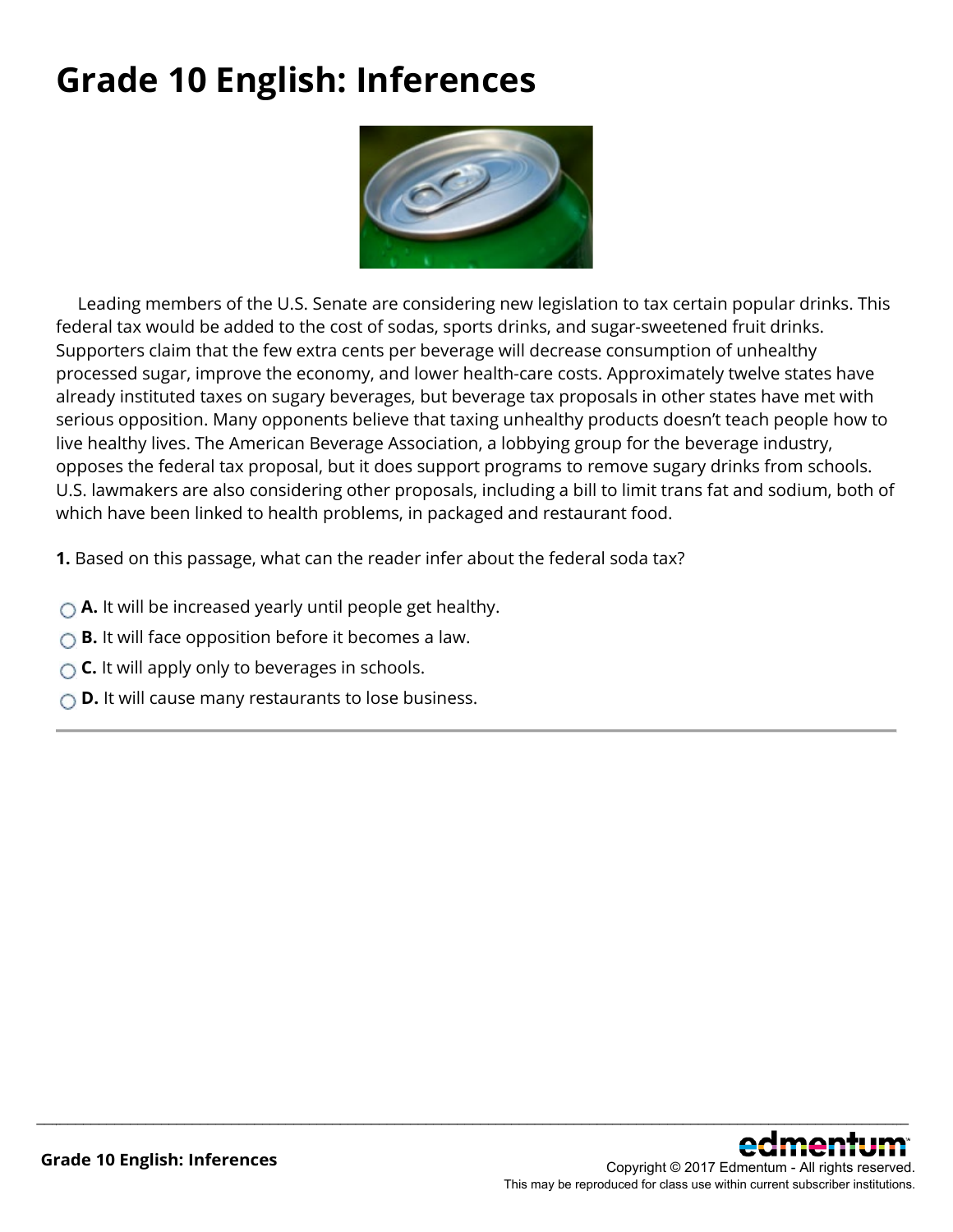Six years after his first practice, Jermaine was ready for his big shot. He took a deep breath and remembered what his coach said the first day. "Practice helps you learn the skills, but loving the game makes you a great player."

 More than anything, Jermaine loved soccer. He started playing when he was eight years old. While he was not the best technical player on any team, he had more heart for the game than half the professional players in the world. He quickly accelerated his skills through practice every day. Jermaine's parents were proud of him, and his friends cheered him at every game.

 Now, Jermaine was the only freshman playing on his high school varsity team. He had not played a single game, but he was so proud of his position. With two minutes left in the final game of the season, Jermaine was in the game. He played fantastically and almost scored the winning goal when he was illegally tripped. Jermaine had a penalty shot.

 Jermaine took another deep breath and took his shot. Before he knew what happened, the crowd erupted into cheers, and he was lifted onto the shoulders of two teammates. Jermaine grinned from ear to ear. Now that was a soccer game!

\_\_\_\_\_\_\_\_\_\_\_\_\_\_\_\_\_\_\_\_\_\_\_\_\_\_\_\_\_\_\_\_\_\_\_\_\_\_\_\_\_\_\_\_\_\_\_\_\_\_\_\_\_\_\_\_\_\_\_\_\_\_\_\_\_\_\_\_\_\_\_\_\_\_\_\_\_\_\_\_\_\_\_\_\_\_\_\_\_\_\_\_\_\_\_\_\_\_\_\_\_\_\_\_\_\_\_\_\_\_\_\_

**2.** What can the reader predict about Jermaine?

**A.** He will make his parents angry.

**B.** He will continue to play soccer.

- **C.** He will learn a new sport.
- **D.** He will lose all of his friends.

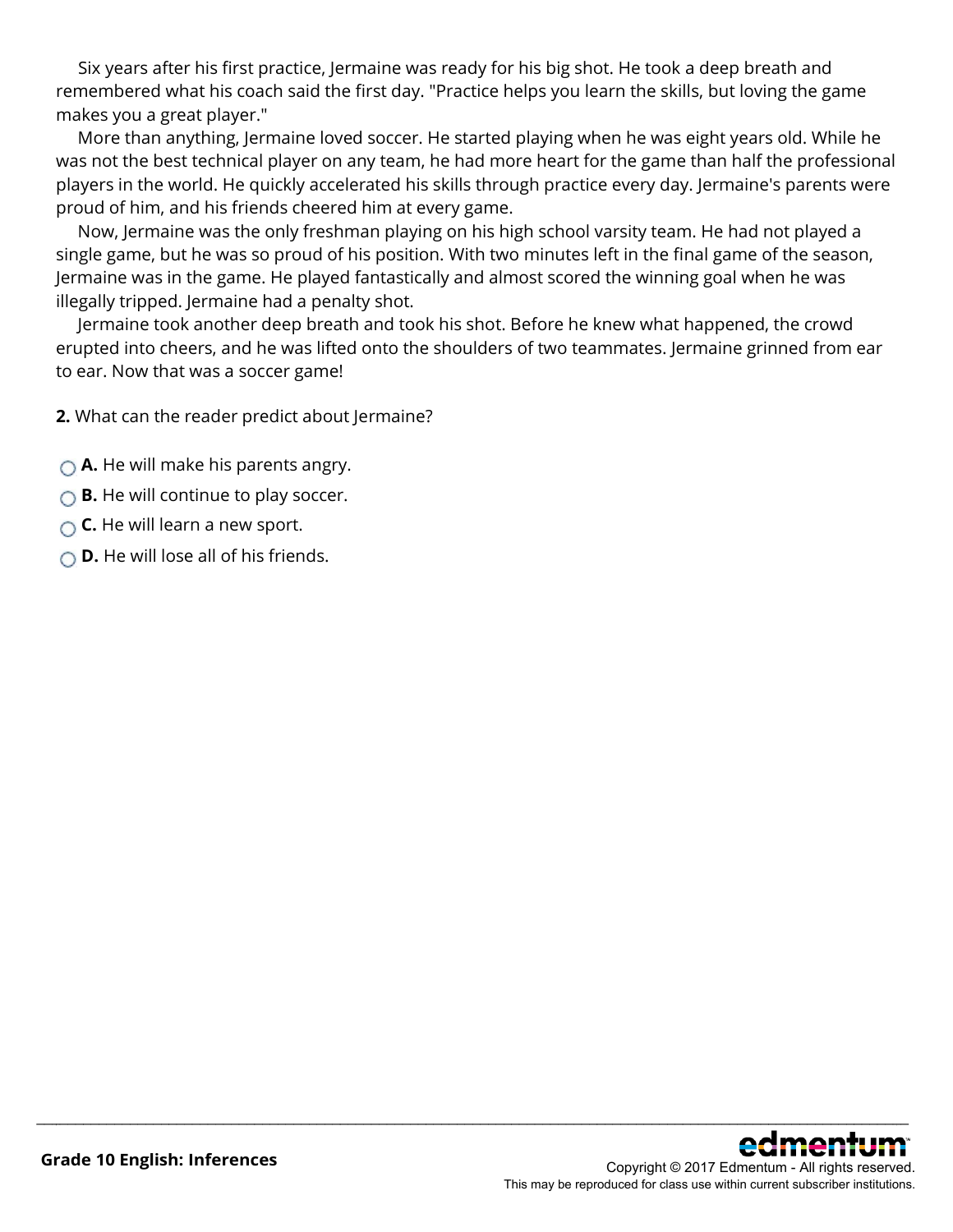### **Down in the Dumps**

by J. Robbins

 "Does anyone want to trade lives with me?" asked Jasper as he sat down at the lunchroom table. Iolanthe and Trixie exchanged amused looks.

 "That's a pretty terrible attitude," Trixie replied as she patted Jasper on the shoulder. "Cheer up. Iolanthe has great news." Jasper barely glanced up from his plate.

"What news?" he mumbled as he stuffed french fries in his mouth.

"I made captain of the wheelchair rugby team!" exclaimed Iolanthe with a huge grin.

"You play wheelchair rugby?" asked Jasper in surprise.

"For the past five years," said Iolanthe. "You of all people should know that. Trixie and I are going to Frosty Palace after school to celebrate. Why don't you come with us?"

 "I don't have anything to celebrate," said Jasper glumly. "I can't figure out this poetry stuff to save my life. If I don't get a good grade on tomorrow's test, I'll fail the class."

 "Poor thing," Trixie cried compassionately. "It feels terrible to fail something. I should know! It took me twelve tries to get onto the cheerleading squad, after all. Even though I'm just an alternate, I still show up to every game. I know I'll get on the field one of these days."

"Why don't we help you study, Jasper?" suggested Iolanthe. "We're both pretty good at poetry." "It won't help," he said. "I haven't bought the book yet."

"How do you expect to pass if you don't have the book?" asked Trixie.

"I thought I could bluff my way through the test," said Jasper. "The new *World of War Skill* video game came out, and I spent all my allowance on it. I didn't want to spend my money on some stupid book." Iolanthe shook her head in amazement.

 "That is the most irresponsible thing you've ever done," she told Jasper. "And I didn't think you could get any more irresponsible."

 "I agree completely," said Trixie. "I have helped you out of jams since you were a kid, Jasper, but this is just ridiculous. Iolanthe and I have better things to do than listen to you complain." Iolanthe rolled her wheelchair back from the table and joined Trixie in leaving the lunchroom. Jasper's head drooped as he contemplated his french fries.

 "My friends abandoned me for no reason," Jasper moaned out loud. "Why does everything always happen to me?"

\_\_\_\_\_\_\_\_\_\_\_\_\_\_\_\_\_\_\_\_\_\_\_\_\_\_\_\_\_\_\_\_\_\_\_\_\_\_\_\_\_\_\_\_\_\_\_\_\_\_\_\_\_\_\_\_\_\_\_\_\_\_\_\_\_\_\_\_\_\_\_\_\_\_\_\_\_\_\_\_\_\_\_\_\_\_\_\_\_\_\_\_\_\_\_\_\_\_\_\_\_\_\_\_\_\_\_\_\_\_\_\_

**3.** Which sentence from the passage supports the inference that Jasper is overconfident?

**A.** "I made captain of the wheelchair rugby team!"

**B.** "Iolanthe and I have better things to do than listen to you complain . . ."

**C.** "I thought I could bluff my way through the test . . ."

**D.** "I know I'll get on the field one of these days."

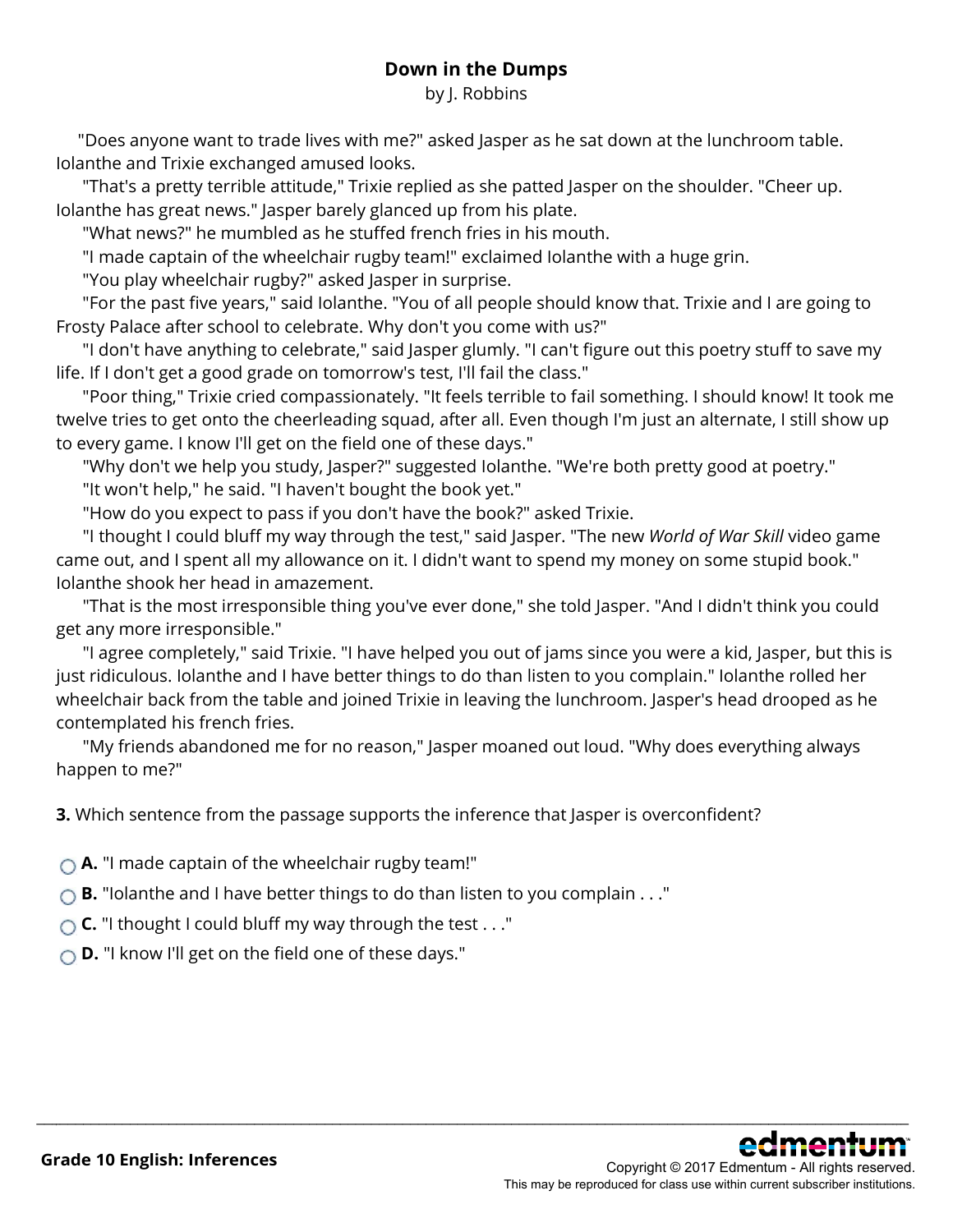### **Texas Facts**

**(1)** Texas is an important agricultural state. It is a leading producer of a large number of farm products like cotton lint, cottonseed, watermelons, cabbage, spinach, horses, sheep and lambs, goats, and beef cattle. Many chickens and hogs are raised in the state. Corn, wheat, hay, rice, oats, peanuts, pecans, soybeans, citrus fruit, lettuce, sugar beets, sugarcane, carrots, tomatoes, potatoes, and onions are also important agricultural products. Wheat, corn, sorghum grain, poultry, and dairy products are other leading sources of farm income in Texas.

**(2)** Despite this, the number of farms in Texas has decreased since 1940. As the number of farms has lessened, the size of the average working farm has increased. Texas is known for its large ranches, such as King Ranch, which covers a greater land area than the state of Rhode Island.

**(3)** Most people don't think about Texas when it comes to producing timber. However, consider how big Texas is. Most of the lumber cut in the state of Texas makes its way all over the U.S. as paper, lumber, and plywood. The majority of trees harvested are pine. East Texas, the area known as the Piney Woods, is the most valuable spot for producing timber.

**(4)** Fishing is also an important industry in Texas due to its coastline along the Gulf of Mexico. Shellfishing, especially for shrimp, makes up the biggest portion of the industry. Smaller quantities of oysters are taken. The most important catch includes snapper, flounder, and tuna. Commercial fishing ports can be found in Port Arthur, Palacios, Brownsville, Port Isabel, and Galveston.

**(5)** The travel industry depends on Texas. The state is one of the leaders in national and international tourism. State attractions include Big Bend and Guadalupe Mountains national parks. More than 130 state parks and recreation areas bring in more than 21 million visitors to the state each year. The Six Flags Over Texas amusement park in Arlington is a favorite attraction. Also, Six Flags AstroWorld and WaterWorld amusement centers in Houston and Six Flags Fiesta Texas in San Antonio draw tourists. Texas is also the center for hundreds of fairs, shows, and special events like the Texas State Fair and the Wurstfest in New Braunfels. In addition, many traveling to Mexico often make Texas a required stop on their way south.

**4.** Which of the following predictions can the reader make based on the evidence in paragraph 3?

- **A.** Texas will export more lumber than in the past six years combined.
- **B.** Most of the wood harvested in Texas in the next ten years will be oak or cherry.
- **C.** Many tree farms in Texas will need to close to make room for oil wells.
- **D.** Many of the nation's houses will be built from Texas timber.

**5.** Based on the information in paragraph 5, the reader can make which of these generalizations?

\_\_\_\_\_\_\_\_\_\_\_\_\_\_\_\_\_\_\_\_\_\_\_\_\_\_\_\_\_\_\_\_\_\_\_\_\_\_\_\_\_\_\_\_\_\_\_\_\_\_\_\_\_\_\_\_\_\_\_\_\_\_\_\_\_\_\_\_\_\_\_\_\_\_\_\_\_\_\_\_\_\_\_\_\_\_\_\_\_\_\_\_\_\_\_\_\_\_\_\_\_\_\_\_\_\_\_\_\_\_\_\_

- **A.** Texas is a popular vacation spot for travelers.
- **B.** Texas brings in workers from other countries to work in tourism.
- ◯ **C.** Restaurants are more expensive in Texas than in Mexico.
- **D.** Most visitors to Texas amusement parks are locals.



This may be reproduced for class use within current subscriber institutions.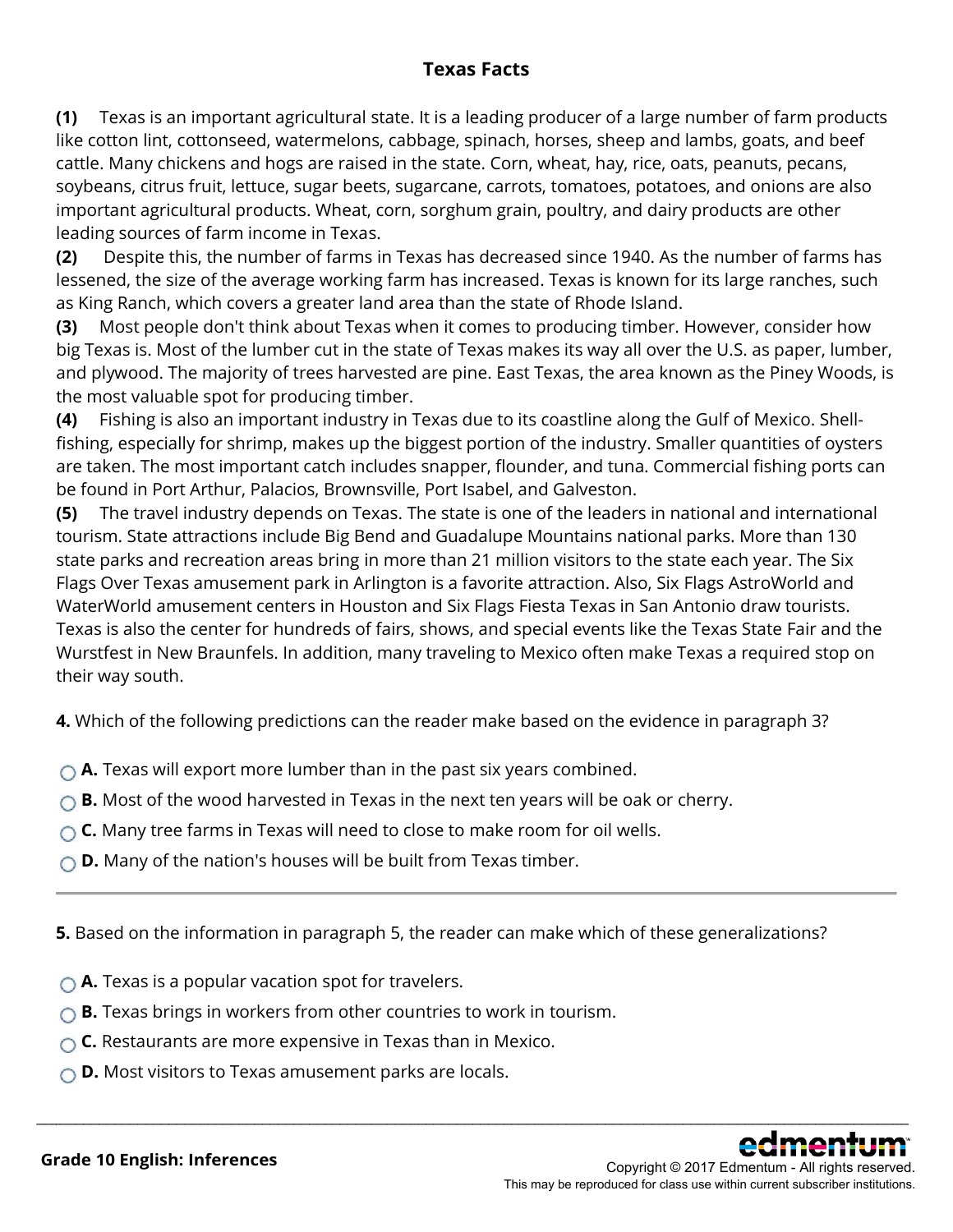**6.** Which of the following conclusions can the reader draw from the information in paragraph 4?

- **A.** Texas imports most of its shrimp from Maine.
- **B.** The town of Palacios, Texas, is located near the water.
- **C.** Texas is not well-located for commercial fishing.
- **D.** Most of the fishing done in Texas is recreational.

#### **Marie Marvingt**

by J. Robbins

 Marie Marvingt was one of the most accomplished women in France's history. She was born in Aurillac, France in 1875. When she was only five years old, her father encouraged her to start competing in sports. She became an athlete who participated in many sports, including mountain climbing, swimming, boxing, football, and rifle shooting.

 Even though Marie could compete and win awards in many sports, there were some sports that people thought were only for men. Marie tried to enter the Tour de France, a long distance bicycle race, in 1908. However, she was told that women were not allowed to race with men. She waited for the men to finish the race, and then she rode the entire course on her own. Two years after she rode the Tour de France course, Marie became the third woman in the world to earn her airplane pilot's license.

 During World War I, Marie used her unique talents to serve her country. She volunteered to fly bombing missions and became one of the first women to fly an airplane in a combat mission. Marie also served as a nurse with the Red Cross. Her experiences during the war led Marie to campaign for the use of airplanes as air ambulances. As both a pilot and a nurse, Marie knew that many soldiers' lives could be saved if they could be flown from the battlefield to the hospital. She worked for many years to develop programs and training for the use of air ambulances in France and other countries across the world.

 Marie was not a woman to let age slow her down. She continued to fly airplanes, and at the age of 80, she earned her helicopter pilot's license. Over the course of her lifetime, Marie won over 30 awards and medals for her athletic ability, her aviation skills, her medical service, and her courageous acts during wartime. She also earned the nickname, "The Fiancée of Danger." Marie Marvingt died in 1963 at the age of 88. In the years since her death, her home country of France has celebrated this amazing woman by naming streets, schools, and apartment complexes after her.

\_\_\_\_\_\_\_\_\_\_\_\_\_\_\_\_\_\_\_\_\_\_\_\_\_\_\_\_\_\_\_\_\_\_\_\_\_\_\_\_\_\_\_\_\_\_\_\_\_\_\_\_\_\_\_\_\_\_\_\_\_\_\_\_\_\_\_\_\_\_\_\_\_\_\_\_\_\_\_\_\_\_\_\_\_\_\_\_\_\_\_\_\_\_\_\_\_\_\_\_\_\_\_\_\_\_\_\_\_\_\_\_

**7.** The reader can infer from this passage that Marie Marvingt

- **△ A.** drove the first ambulance.
- **B.** won the Tour de France.
- **C.** was strongly patriotic.
- **D.** was the first woman pilot.

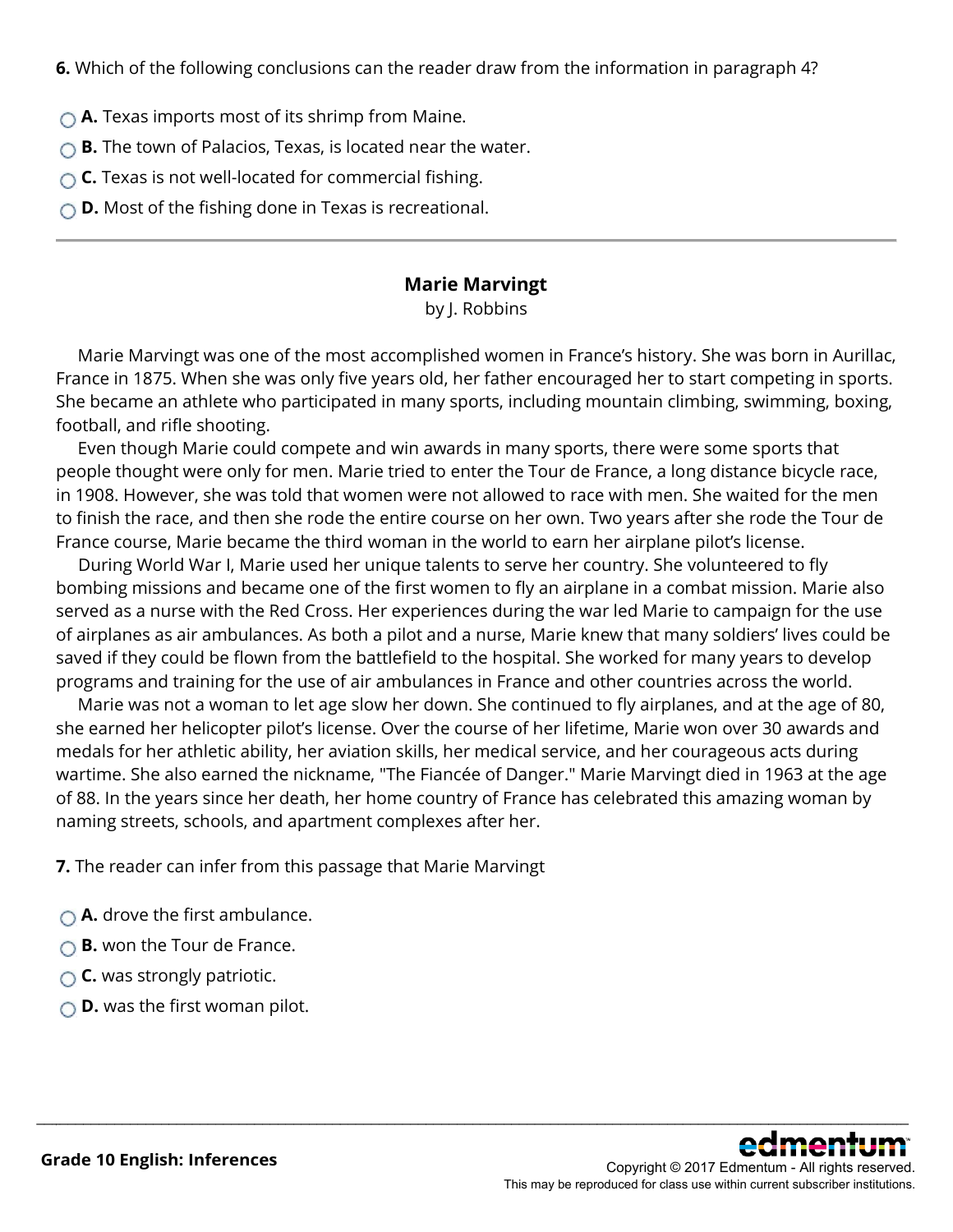Ragtime music began just prior to the twentieth century. It enjoyed a brief craze before its popularity declined amid the Roaring Twenties. The music first entered the American consciousness on a national level when Scott Joplin published "Maple Leaf Rag" in 1899. It was the first instrumental piece to sell over a million copies. Scott Joplin's work saw a revival during the 1970s with the success of the movie *The Sting*.

 Joplin did not invent ragtime, however. The music's origins can be traced to the African American music of the late nineteenth century. Ragtime incorporated the rhythms and beats of African American music with the march music of the era, which had its origins in European classical. Once the dance music of ragtime became popular, it didn't take long to spread from the Southern hubs of New Orleans and St. Louis to the metropolitan centers of New York and Chicago.

 By the 1920s, the ragtime craze was fading. It continued to be performed and recorded, but it was being replaced with new kinds of music. However, it had a lasting influence, evident in the early jazz styles that emerged. Some might argue that ragtime is the starting point for all popular music in America. Before ragtime, American music lacked individuality and character. The advent of this music instilled a new rhythm and style into popular American music that continues to this day.

\_\_\_\_\_\_\_\_\_\_\_\_\_\_\_\_\_\_\_\_\_\_\_\_\_\_\_\_\_\_\_\_\_\_\_\_\_\_\_\_\_\_\_\_\_\_\_\_\_\_\_\_\_\_\_\_\_\_\_\_\_\_\_\_\_\_\_\_\_\_\_\_\_\_\_\_\_\_\_\_\_\_\_\_\_\_\_\_\_\_\_\_\_\_\_\_\_\_\_\_\_\_\_\_\_\_\_\_\_\_\_\_

**8.** Which of the following conclusions can be drawn from the passage?

- **A.** Ragtime music had an influence on European music.
- **B.** Modern pop music is based on European styles.
- **C.** Scott Joplin is the founder of American jazz.
- **D.** Modern music can be traced as a progression of style.

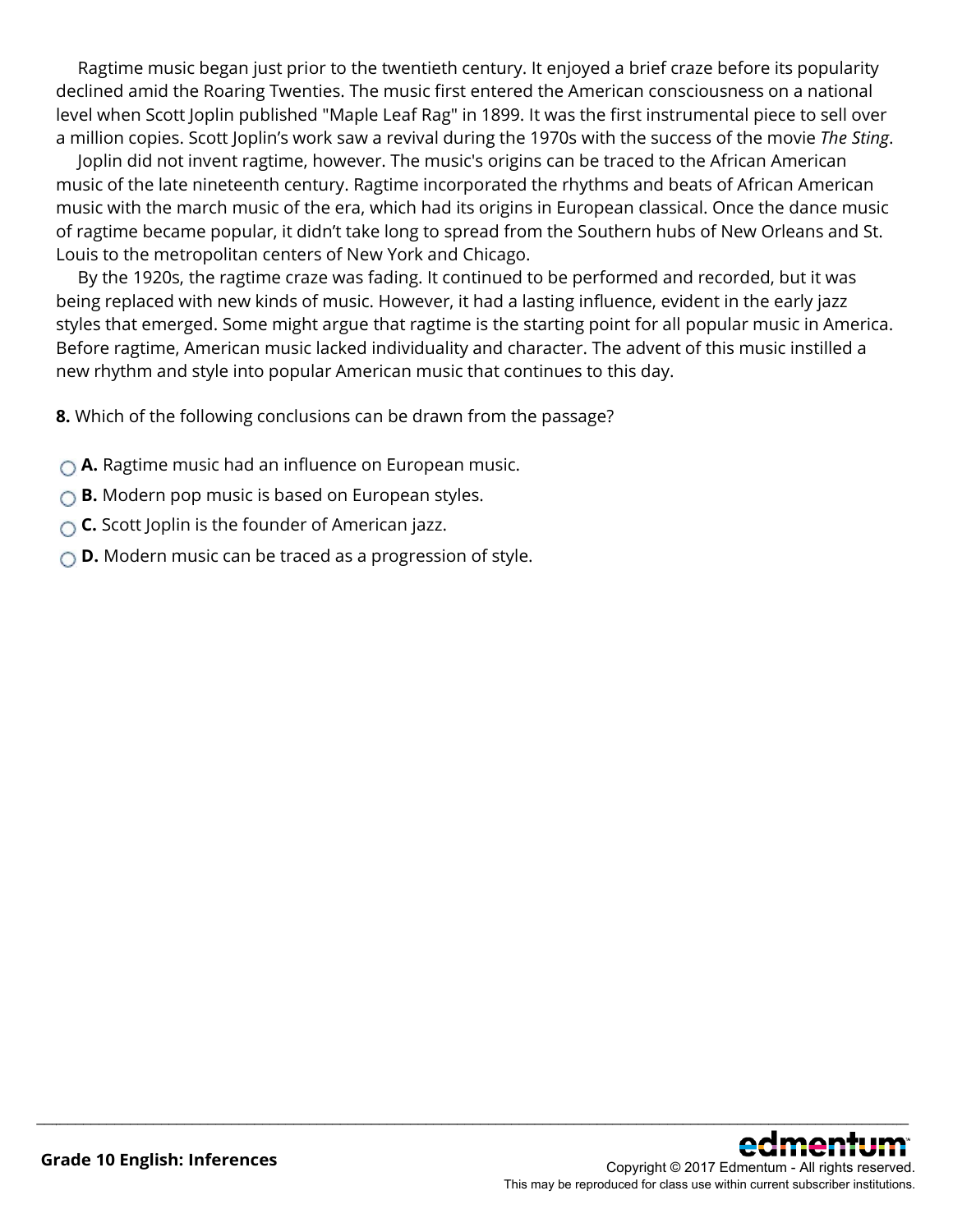"The next presenter is...Katy Rios," Mr. Tucker announced. Gina watched her best friend move to the front of the room. Katy was presenting on Marie Antoinette. Gina would be next, presenting her research on Elizabeth I. Gina smiled as Katy started her speech.

 "One of the most impressive monarchs in England was Queen Elizabeth I," Katy began. Gina almost fell out of her chair. That was exactly how her speech was supposed to start, not Katy's! She sat at her desk with her mouth open, unable to believe what happened.

 The class applauded Katy's presentation. Mr. Tucker started to announce Gina's name, but before he could finish, the bell rang. Katy raced out of the door, but Gina sat rooted to her desk. She could not move, could not speak.

Mr. Tucker walked down the aisle to Gina's desk. "Is something wrong, Ms. Lang?"

Gina tried to speak several times. Finally, she mumbled, "That was my speech."

"I'm sorry, I didn't hear you."

 Gina took a deep breath. "The speech that Katy gave was mine. She was supposed to present on Marie Antoinette. I spent weeks researching and even had pictures to show the class."

 Mr. Tucker asked to see Gina's speech. He looked at the two speeches. Katy's speech was identical to Gina's in every way except her source list. Gina's source list was detailed, full of sources and explanations for the sources. Katy's was a short list of five books with no explanation.

"Thank you, Ms. Lang," Mr. Tucker said. "I will take care of this from here."

Gina nodded and left the room. She did not know what she would say when she saw Katy next.

\_\_\_\_\_\_\_\_\_\_\_\_\_\_\_\_\_\_\_\_\_\_\_\_\_\_\_\_\_\_\_\_\_\_\_\_\_\_\_\_\_\_\_\_\_\_\_\_\_\_\_\_\_\_\_\_\_\_\_\_\_\_\_\_\_\_\_\_\_\_\_\_\_\_\_\_\_\_\_\_\_\_\_\_\_\_\_\_\_\_\_\_\_\_\_\_\_\_\_\_\_\_\_\_\_\_\_\_\_\_\_\_

**9.** What prediction can the reader make about Katy?

**A.** She will ask Gina her opinion of Katy's speech.

- **B.** She will prove to Mr. Tucker that Gina copied her.
- **C.** She will decide to give a new, original speech.
- **D.** She will get in trouble for copying Gina's speech.

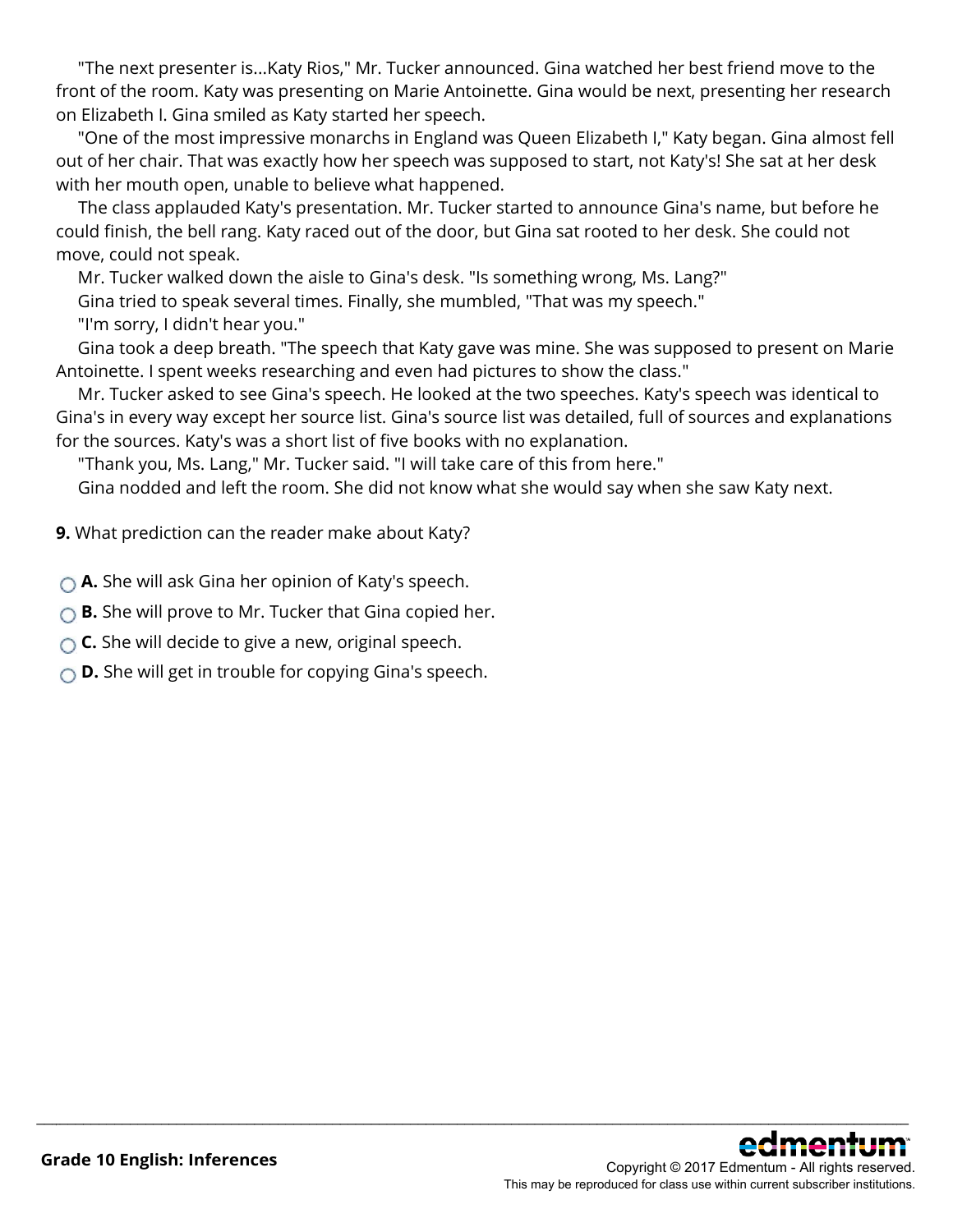### **The Night Witches**

by J. Robbins

 During World War II, the Soviet Union created three regiments of female combat pilots to fly dangerous night bombing missions against German forces. The pilots, mechanics, and bomb loaders of the 588th Night Bomber Regiment were all women, and they were nicknamed *Nachthexen*, or "Night Witches," by German soldiers for their cunning and successful attacks. These Soviet pilots wore ill-fitting clothing and boots passed down from male soldiers, and they conducted their missions in wood and canvas Polikarpov PO-2 biplanes, which were originally intended for crop dusting and had to be adapted to carry bombs. Although these planes were slow and poorly suited for air combat, they were very maneuverable and could fly close to the ground for concealment.

 Throughout the war, the Night Witches primarily flew harassment bombing missions. When the sun went down, these pilots would take to the skies and bomb camps, supply depots, and enemy airplanes. One of the favorite tactics of the Soviet pilots was to fly near an enemy encampment, shut down the engines, and glide silently over their bombing site. The canvas and wood surfaces of their airplanes and their ability to fly close to the ground made the Night Witches difficult to detect on radar. The 588th Regiment conducted many bombing raids each night, and by the end of the war, they were credited with dropping 23,000 tons of bombs.

 Many of the Soviet women pilots and navigators lost their lives in battle or on official missions. The entire regiment distinguished itself as a model of courage and patriotism. Night Witches earned a total of 23 Gold Star of the Hero of the Soviet Union medals, and the 588th Regiment was the most highly decorated in the Soviet Air Force. After the war, many of the female pilots continued to fly as civilian test pilots. Other members of the 588th Regiment retired to family life or factory work. Today, the Night Witches are still remembered as skilled warriors who fought bravely for their country.

\_\_\_\_\_\_\_\_\_\_\_\_\_\_\_\_\_\_\_\_\_\_\_\_\_\_\_\_\_\_\_\_\_\_\_\_\_\_\_\_\_\_\_\_\_\_\_\_\_\_\_\_\_\_\_\_\_\_\_\_\_\_\_\_\_\_\_\_\_\_\_\_\_\_\_\_\_\_\_\_\_\_\_\_\_\_\_\_\_\_\_\_\_\_\_\_\_\_\_\_\_\_\_\_\_\_\_\_\_\_\_\_

**10.** Which of the following inferences can be supported by the information in this passage?

- **A.** The Night Witches were not the only Soviet women to fly combat missions.
- **B.** The male Soviet soldiers resented giving their provisions to the Night Witches.
- **C.** The Polikarpov PO-2 biplanes are known today as the most dangerous planes.
- **D.** The Night Witches earned more awards and honors than any other soldiers.

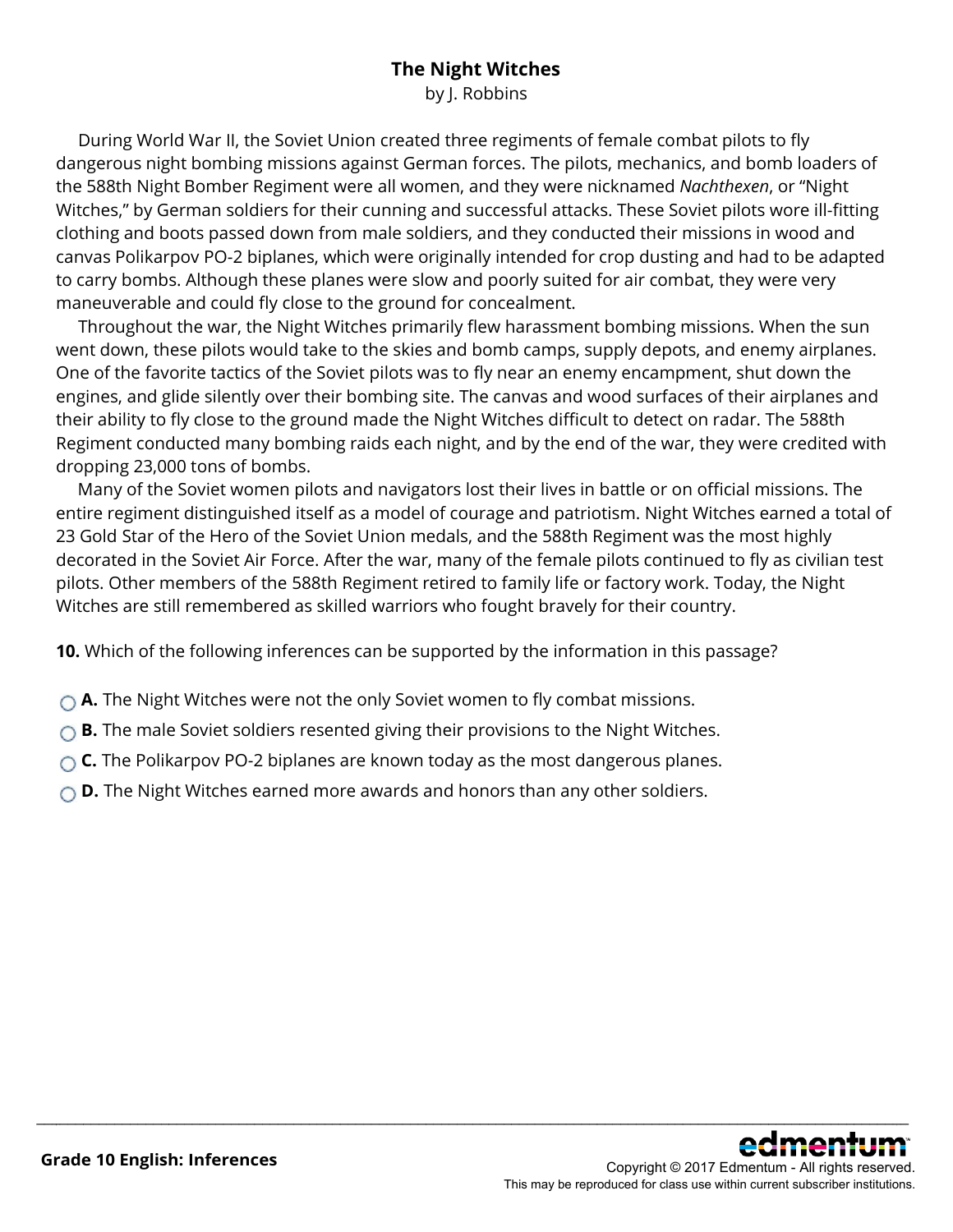# **Answers: Inferences**

- 1. B
- 2. B
- 3. C
- 4. D
- 5. A
- 6. B 7. C
- 8. D
- 9. D
- 10. A

# **Explanations**

1. The passage states that the federal soda tax has both supporters and opponents. Additionally, the author adds that proposals for beverage taxes on the state level have "met with serious opposition." The reader can infer that the federal soda tax will face opposition before becoming a law.

2. In this story, the reader learns that Jermaine loves playing soccer. He has played for six years and has practiced every day. The reader can assume that Jermaine will continue to play soccer after this game.

3. It is important to support your conclusions with evidence from the text. In this passage, Jasper spends his money on a video game instead of buying a textbook because he thinks he can bluff his way through the test. This statement shows that Jasper is overconfident in his abilities.

4. The article says that Texas is a leader in the timber industry. It also says that, "Most of the lumber cut in the state of Texas makes its way all over the U.S. as paper, lumber, and plywood." It makes sense to predict that this timber will be used to build a large number of the houses in this country, since many houses are built from wood.

5. A number of the answer choices may be true statements, but only the correct one is a generalization that can be made based on the evidence in the selection. Paragraph 5 says, "The travel industry depends on Texas. The state is one of the leaders in national and international tourism." The paragraph also lists a number of tourist attractions. From this, the reader can generalize to say that Texas is a popular vacation destination.

6. The towns listed in paragraph 4 are centers of commercial fishing. This fact tells the reader that they are all located on a body of water.

7. In the third paragraph, the author states, "During World War I, Marie used her unique talents to serve her country." The author describes several ways in which Marvingt supported France during the war. Therefore, the reader can infer that she was strongly patriotic.

8. According to the passage, ragtime was influenced by African American music from the late nineteenth century. The passage also states that ragtime influenced jazz, which in turn influenced other music. \_\_\_\_\_\_\_\_\_\_\_\_\_\_\_\_\_\_\_\_\_\_\_\_\_\_\_\_\_\_\_\_\_\_\_\_\_\_\_\_\_\_\_\_\_\_\_\_\_\_\_\_\_\_\_\_\_\_\_\_\_\_\_\_\_\_\_\_\_\_\_\_\_\_\_\_\_\_\_\_\_\_\_\_\_\_\_\_\_\_\_\_\_\_\_\_\_\_\_\_\_\_\_\_\_\_\_\_\_\_\_\_

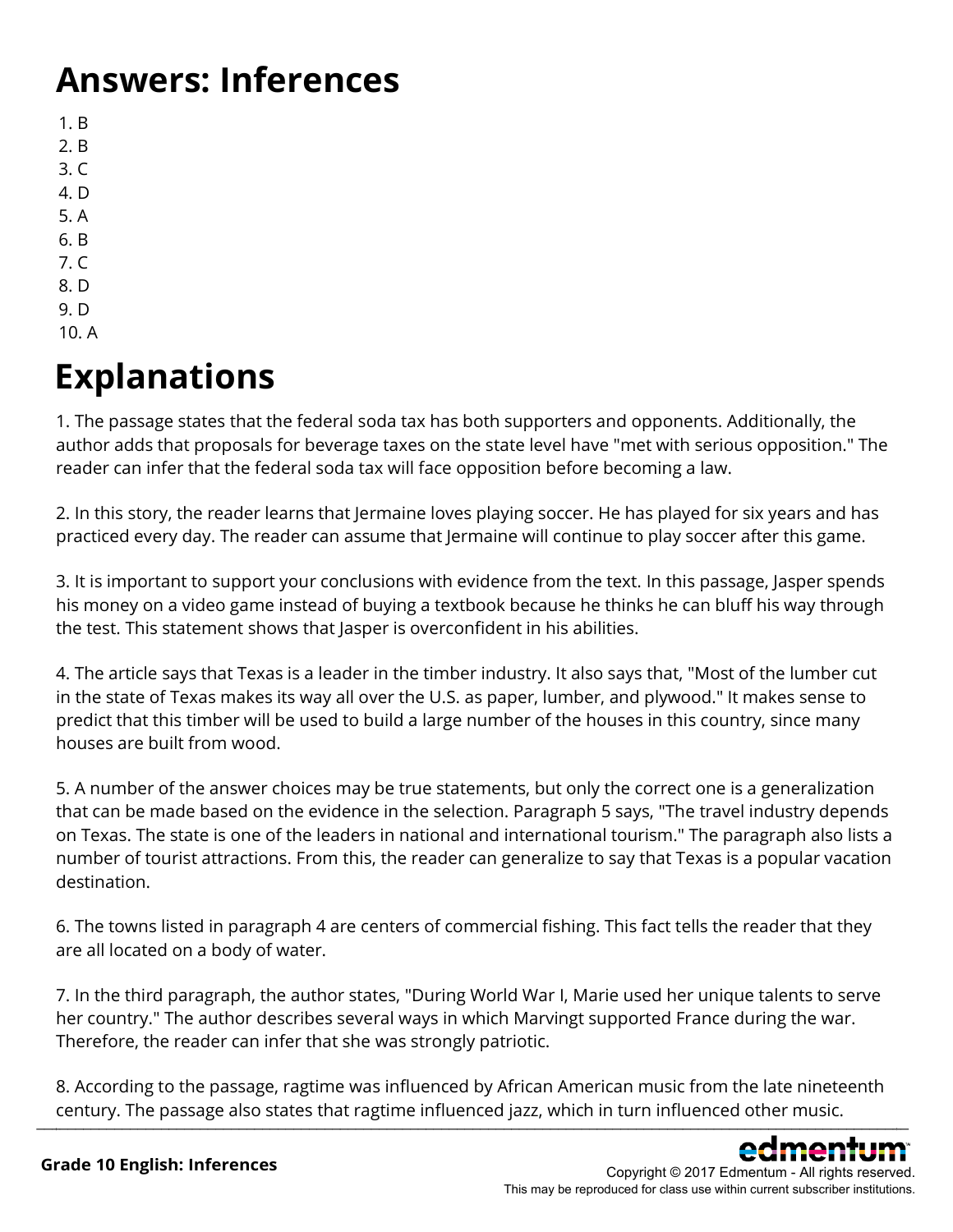Based on this evidence, one can infer or conclude that modern music can be traced as a gradual progression of musical styles through history.

9. The author does not reveal much information about Katy in this story, but the author does explain that Katy did not give an original speech. After Gina explains this to Mr. Tucker, he says that he will take care of it. The reader can assume that Mr. Tucker will talk to Katy and that she will get in trouble for copying Gina's speech.

10. The first sentence of this passage states, "During World War II, the Soviet Union created three regiments of female combat pilots to fly dangerous night bombing missions against German forces." The author then provides details about one of these three regiments. The reader can infer that the Night Witches of the 588th Regiment were not the only Soviet women to fly combat missions.

\_\_\_\_\_\_\_\_\_\_\_\_\_\_\_\_\_\_\_\_\_\_\_\_\_\_\_\_\_\_\_\_\_\_\_\_\_\_\_\_\_\_\_\_\_\_\_\_\_\_\_\_\_\_\_\_\_\_\_\_\_\_\_\_\_\_\_\_\_\_\_\_\_\_\_\_\_\_\_\_\_\_\_\_\_\_\_\_\_\_\_\_\_\_\_\_\_\_\_\_\_\_\_\_\_\_\_\_\_\_\_\_

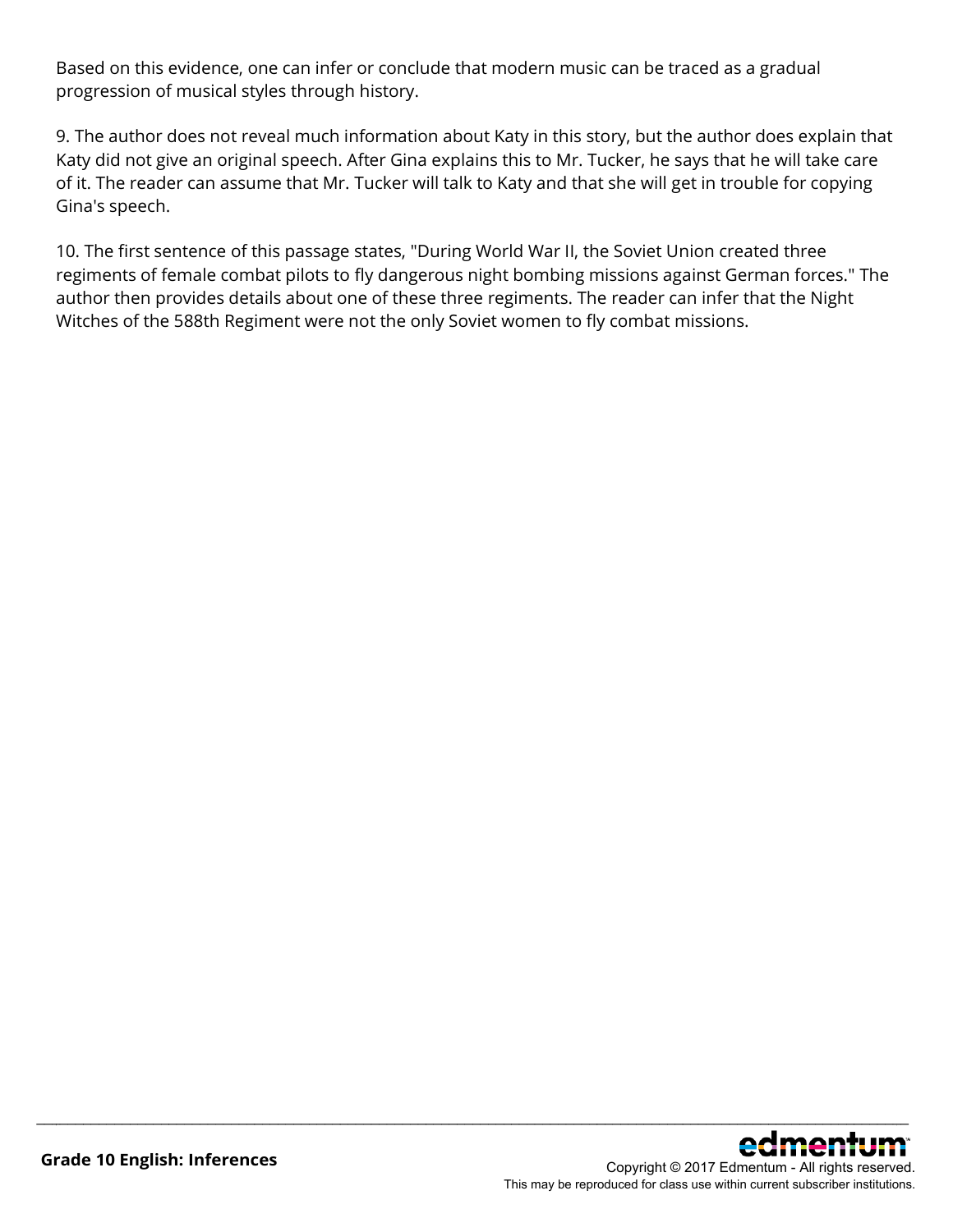# **Grade 10 English: Characters**

### **Costume Drama**

 "Am I in the right place for the drama club rehearsal?" asked Lionel as he walked through the door of the school theater. Several students hurried past without hearing him, and he began to feel selfconscious and awkward.

 "Lionel!" called his best friend Herlise from across the room. "Come meet the drama club president, Guilliana Hicks." Lionel carefully made his way through the maze of power cords and set pieces. He formally shook Guilliana's hand and introduced himself.

 "Principal Smythe thought I might be useful in your upcoming production," said Lionel with a shy smile. "I don't really see how I can help, though. I'm liable to have a panic attack if I try to perform in front of an audience." Guilliana and Herlise exchanged amused glances.

 "Herlise told me that you have a quiet personality," Guilliana replied. "I certainly don't want to cause anyone to have a panic attack. Do you have any experience with construction? We have several sets that need to be built." Lionel shook his head in embarrassment.

 "Don't worry about it, L," said Herlise kindly. "I'll find something for you to do after I locate a needle and thread. My costume keeps falling apart at the seams." Lionel peered at her sparkly ball gown in disapproval.

 "Who sewed this thing?" he asked. "They never should have used this stitching. A thick fabric like this needs stronger stitching and reinforcement, or it will never hold its shape."

"You sound like an expert on costumes," Guilliana said, her eyes lighting up with excitement.

 "Not really," stammered Lionel. "I help my dad at his alteration shop. He's been a tailor for twenty years, and I guess I picked up more sewing tips than I'd realized."

 "Don't you dare apologize!" laughed Guilliana. "We are in desperate need of a costumer. Are you interested?" Lionel nodded enthusiastically, and he offered several suggestions on improving the drama club's poorly-constructed costumes.

 "Who is this guy?" demanded Rodhrim, who was dressed in an elaborately decorated knight costume. "I hope you're not auditioning anyone else for my role, Guilliana. I may have stormed out of the last three rehearsals, but I'm not going to stand for anyone else taking my place—especially since I'm the most talented person in this school." Herlise rolled her eyes behind the back of the dashingly handsome—but extremely arrogant—leading man.

 "This is our new costumer," Guilliana explained patiently. "Lionel has already offered great suggestions for our production. I love new ideas, especially when they benefit the drama club." Rodhrim stared openmouthed at Lionel.

 "You'll need to talk to him about repairing your costume, Rodhrim," said Herlise with a smirk. "It would be a disaster if you went onstage in that thing."

 "This is ridiculous!" blustered Rodhrim. "Guys can't sew! This must be a practical joke. We can't change the costumes two months before opening curtain! Everything has to stay the same, or I won't be able to perform at my best." Lionel almost felt sorry for the flustered prima donna.

 "Both males and females can sew, Rodhrim," he explained patiently. "Sometimes change is a positive thing."

 "I quit this lousy production—again!" Rodhrim responded angrily. He turned around to storm out of the room. The three drama club members burst into laughter at the sight of the back of his costume, which was tattered and flying in every direction.  $\bot$  . The contribution of  $\bm{S}$  ,  $\bm{S}$  ,  $\bm{S}$  ,  $\bm{S}$  ,  $\bm{S}$  ,  $\bm{S}$  ,  $\bm{S}$  ,  $\bm{S}$  ,  $\bm{S}$  ,  $\bm{S}$  ,  $\bm{S}$  ,  $\bm{S}$  ,  $\bm{S}$  ,  $\bm{S}$  ,  $\bm{S}$  ,  $\bm{S}$  ,  $\bm{S}$  ,  $\bm{S}$  ,  $\bm{S}$  ,  $\bm{$ 

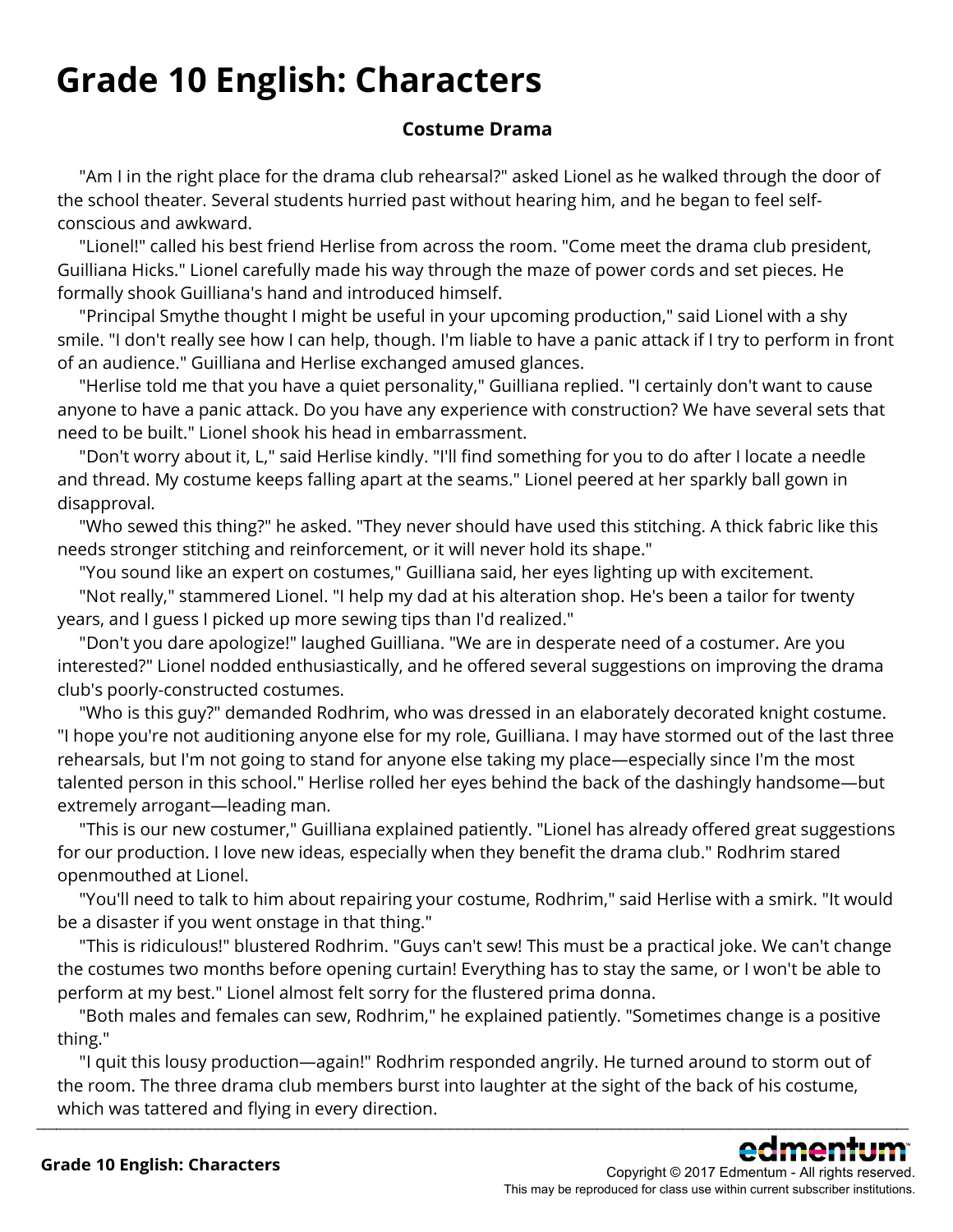"His attitude isn't very chivalrous," Guilliana said. "I think I need to find someone else to play the gallant knight."

"Appearances can certainly be deceiving," agreed Lionel.

 "Come on, L," said Herlise cheerfully. "I'll introduce you to the cast. They're a great group, and you'll soon feel right at home."

\_\_\_\_\_\_\_\_\_\_\_\_\_\_\_\_\_\_\_\_\_\_\_\_\_\_\_\_\_\_\_\_\_\_\_\_\_\_\_\_\_\_\_\_\_\_\_\_\_\_\_\_\_\_\_\_\_\_\_\_\_\_\_\_\_\_\_\_\_\_\_\_\_\_\_\_\_\_\_\_\_\_\_\_\_\_\_\_\_\_\_\_\_\_\_\_\_\_\_\_\_\_\_\_\_\_\_\_\_\_\_\_

- **1.** Rodhrim's dialogue in this story suggests that he
- **A.** is embarrassed by his costume.
- **B.** has romantic feelings for Herlise.
- **C.** feels superior to other students.
- **D.** is jealous of Lionel's abilities.

**2.** Which of the following **best** describes Lionel at the beginning of the passage?

- **A.** irresponsible
- **B.** demanding
- **C.** insecure
- **D.** unhelpful

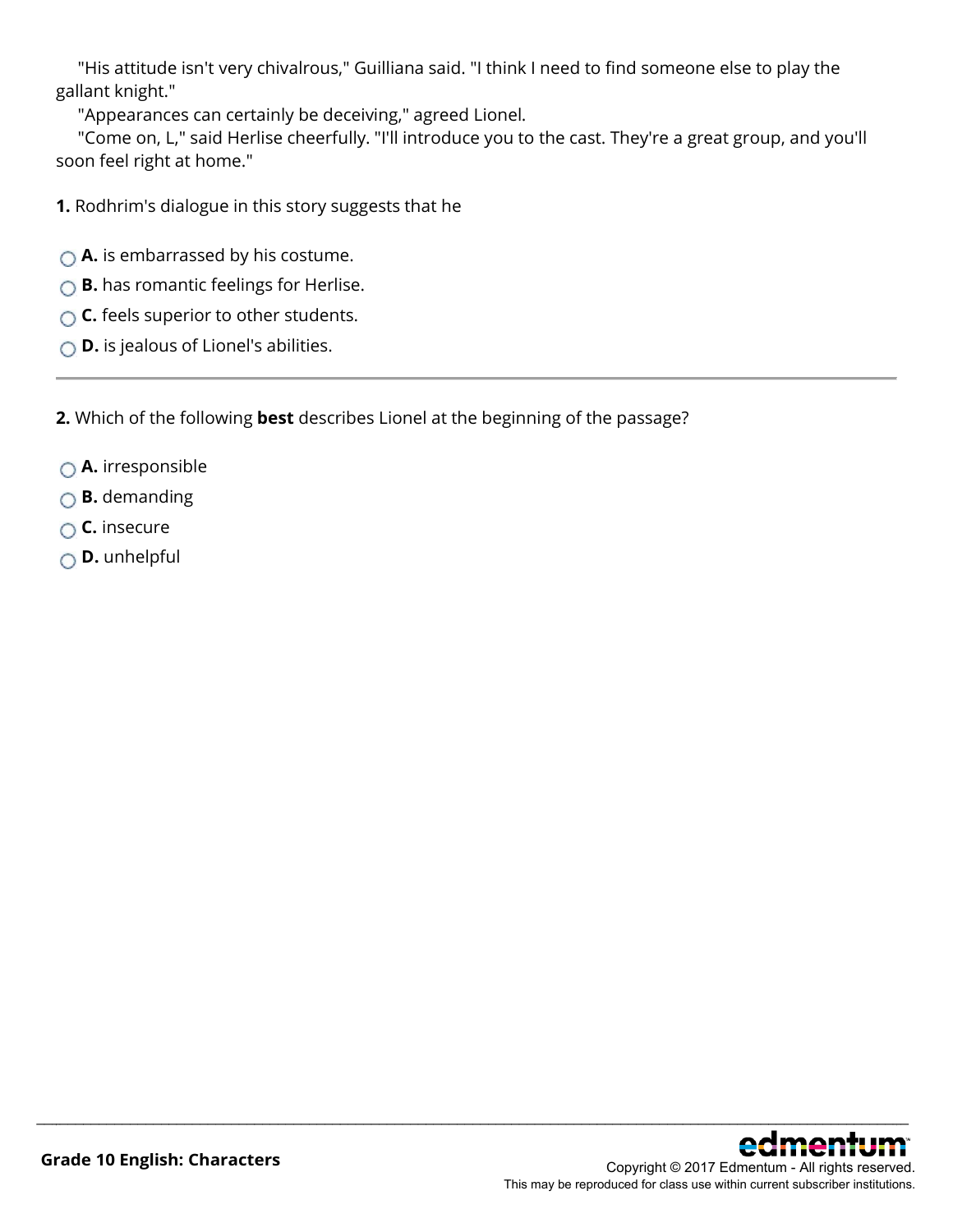"How are you feeling, Ruston?" Thorold asked as he walked into the school auditorium. His friend gulped and turned even paler than usual while Thorold smiled and shook hands with each student he passed.

 "I'm not feeling too well, actually," admitted Ruston. "Why did I sign up to perform my comedy routine at the talent show? The entire senior class will be watching and waiting for me to make a fool out of myself." Billiana waved from across the room and hurried to join them.

 "This looks like a tough crowd," Billiana told her friends. "Everyone is nervous about final exams, and they don't seem to be in the mood for a talent show. We support you all the way, though!" Ruston groaned out loud, and Thorold patted him on the shoulder sympathetically.

 "Hang in there, buddy," said Thorold. "Performing in front of a crowd is the best feeling there is! Billiana and I are going to find our seats. Don't worry—at least two members of the audience will be laughing at your jokes!" Ruston smiled weakly and pulled his notes out of his pocket. He tried to rehearse his comedy routine, but he was distracted by the students milling around him. Suddenly, a familiar face emerged in the crowd, and he felt his heart stop.

 "If it isn't Avery High's very own comedian," Mariliste said with a sneer. "Please tell me you aren't planning to bore us with your lame jokes."

 "You should be worried about your own performance," replied Ruston. "Someone told me that you were nearly booed off the stage last year."

 "Well . . . I'd rather not talk about that," she muttered, her face bright red. The student body president stepped up to the podium and announced that Mariliste would perform first in the talent show. She looked around nervously before walking onstage. As she began her flashy gymnastics moves, an unfriendly silence filled the auditorium.

"This is not a good sign," Thorold whispered to Billiana

 "The other students don't look happy," she agreed. "I know Mariliste isn't the nicest person in school, but I hate for anyone to feel humiliated. The least we can do is cheer for her when she's finished."

 As Mariliste completed her last backflip and took a bow, Billiana and Thorold jumped to their feet and began cheering with as much enthusiasm as they could muster. The other students followed their lead and began clapping and stomping their feet on the bleachers.

 "It looks like you were a big hit," Ruston said as Mariliste joined him behind the stage. She blushed and shook her head.

 "Please thank your friends for me," Mariliste told him. "I know they are the only reason anyone cheered for me. I'm looking forward to watching your routine, Ruston. I know you'll do a great job." Ruston smiled at her and slipped his notecards into this pocket as he approached the microphone.

 "So what's the deal with the principal scheduling our lunch breaks right after biology lab?" he asked, launching into his routine with a newfound confidence. His heart nearly burst with pride as the audience cheered and laughed after every punch line. Even Mariliste, standing backstage where no one could see her, managed a small smile.

\_\_\_\_\_\_\_\_\_\_\_\_\_\_\_\_\_\_\_\_\_\_\_\_\_\_\_\_\_\_\_\_\_\_\_\_\_\_\_\_\_\_\_\_\_\_\_\_\_\_\_\_\_\_\_\_\_\_\_\_\_\_\_\_\_\_\_\_\_\_\_\_\_\_\_\_\_\_\_\_\_\_\_\_\_\_\_\_\_\_\_\_\_\_\_\_\_\_\_\_\_\_\_\_\_\_\_\_\_\_\_\_

**3.** Mariliste's attitude begins to change when

**A.** she realizes that students enjoy watching comedy routines more than gymnastics.

- **B.** she makes Thorold and Billiana promise to cheer for her routine at the talent show.
- ◯ **C.** Billiana tells her that she doesn't like for anyone to feel humiliated in front of a crowd.
- **D.** Ruston reminds her that she was embarrassed during the previous year's talent show.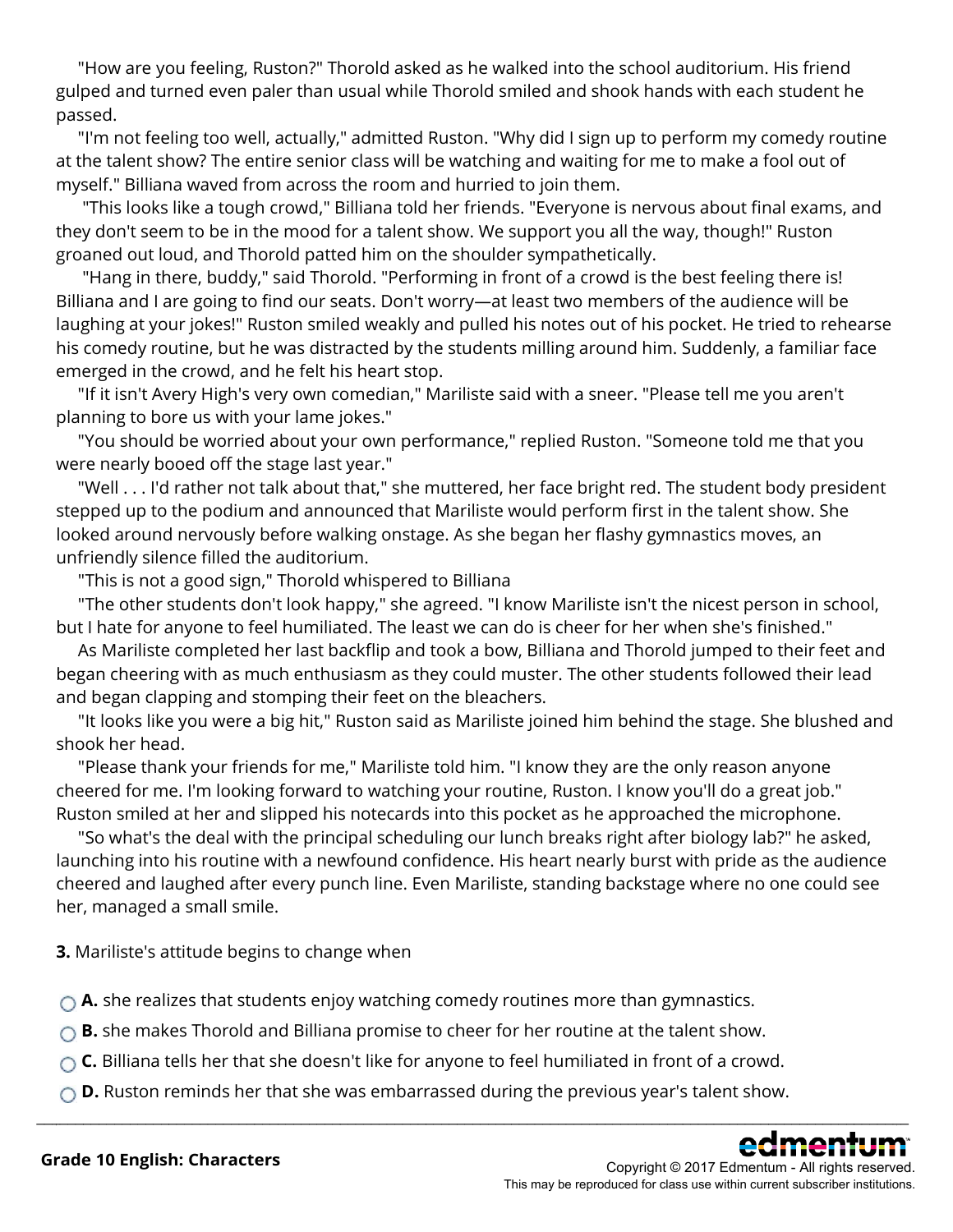"What happens next?" asked Onegin as he stared up at the ceiling of the computer lab. His friends Tatiana and Lensky groaned and shook their heads.

 "This is too hard," Lensky complained. "Whose dumb idea was it to write a children's play anyway? Our writing skills won't exactly earn us the Nobel Prize in literature. We don't even know how to write a decent ending!"

 "It was my dumb idea to write a play," admitted Tatiana nervously. "I'm sorry it is so difficult—I didn't mean to cause all this trouble. The children at the hospital love to see plays and skits, and I just want to help them feel better."

 "We can do anything we put our minds to. The main point of our plot is that the characters have to work together to find the magic sword," mused Onegin. "Maybe we should include some danger and excitement? Nothing too scary, of course, but a little excitement should be okay." Tatiana started to speak but sat back in her chair instead.

 "Something exciting but not too scary? That sounds impossible," Lensky said with a frustrated frown. "Maybe this is too hard for us after all," sighed Tatiana. Suddenly, the door to the computer lab opened, and a loud group of students entered.

 "What are you three doing in here?" demanded Vlad, whose voice was even louder and more piercing than usual. "I hope you don't mind that we're going to be spending the afternoon in here. I just found a great new computer game, and my friends want to test it out."

 "Couldn't you please find somewhere else to play?" Tatiana requested. "We are working on a special project for the children's hospital, and we really need to concentrate."

 "Oh, please," smirked Vlad. "Even I get better grades in English class than the three of you. What makes you think you can write a whole play?" Lensky and Tatiana drooped visibly at Vlad's harsh words, and Onegin felt his face turn red with anger.

 "Some of us believe that kindness is more important than good grades," Onegin replied hotly. "We are not going to give up on this play, and we're not going to leave. Every student in this school has a right to use the computer lab." Vlad shook his head and turned away from the three of them. He and his friends began playing games and pointedly ignoring Onegin and his friends.

 "I think I might have a good idea for the ending of our play," said Tatiana. "No, it's a great idea! The main characters in our play are confronted with an evil dragon while searching for the magic sword. They work together to overcome the dragon, and they earn the gratitude of the entire village." Onegin grinned and gave Tatiana a high-five.

 "That's the best idea I've heard all day," he told her. "In fact, I think we should name the evil dragon 'Vlad.' What do you guys think?"

"It's perfect," agreed Tatiana. "Why don't you type as I tell you how the ending of the play should go?"

 Onegin typed quickly, and the play, complete with an exciting ending, was finished an hour later. Lensky, in spite of his natural pessimism, felt his spirits lift. Vlad watched with a scowl as the three friends laughed and talked together. He quietly grabbed his backpack and slunk out of the room, leaving everyone behind him.

**4.** How does the character of Vlad advance the plot of the passage?

**A.** He inspires the three main characters to write a play for children.

**B.** His bad attitude provides inspiration for the ending of the play.

**C.** His new computer game provides a much needed break for the students.

**D.** He causes the three main characters to overcome their dislike for each other.

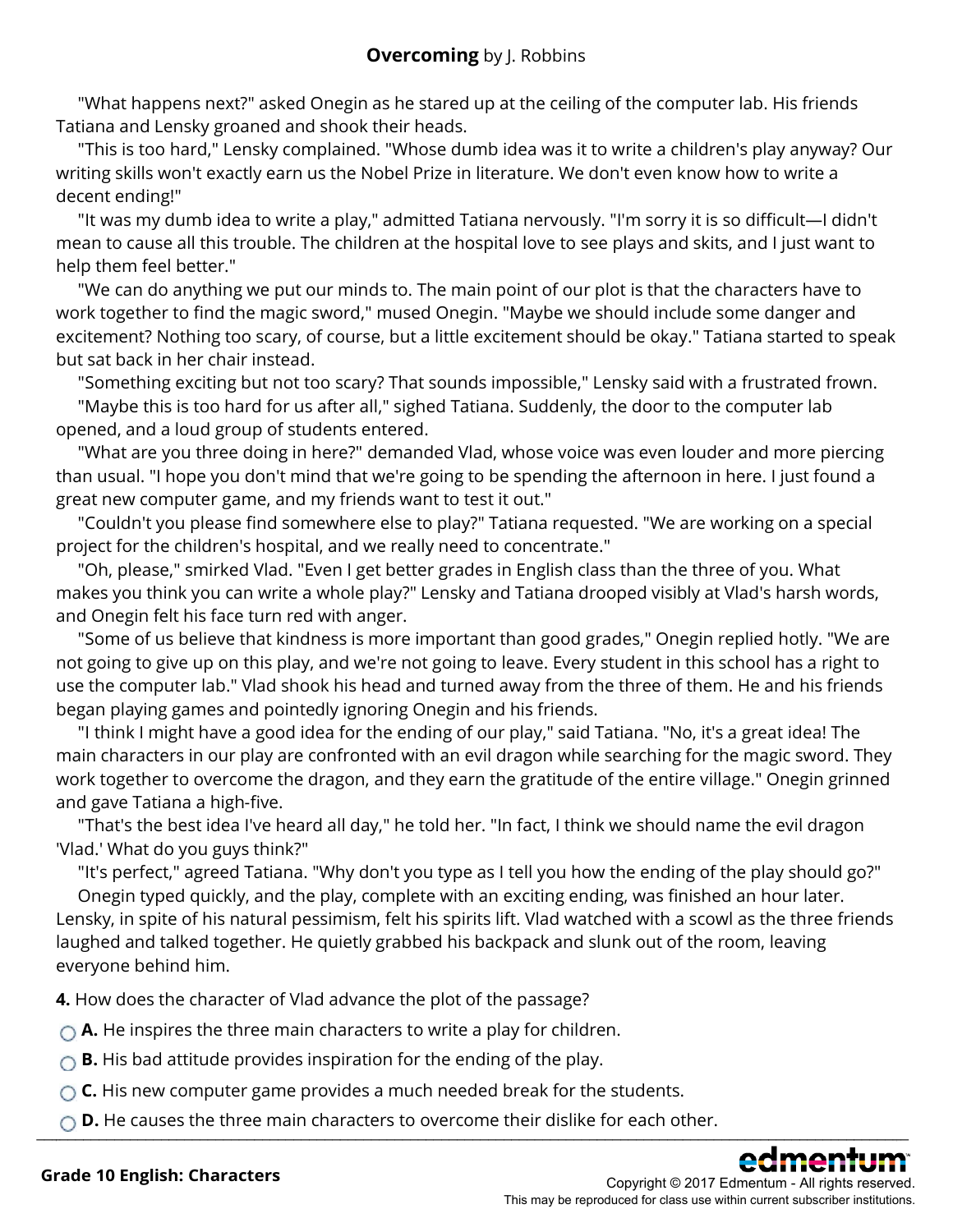"What time is the train supposed to arrive?" asked Byrd as she sat down on an empty bench. Her friends tossed their backpacks on the ground and joined her.

 "My ticket says the train leaves at 7 AM," Amundsen replied. He checked his wristwatch and then pulled a pocket watch out of his backpack to reassure himself that both clocks were accurate. "We have twenty minutes until it arrives."

 "Twenty minutes is just enough time to take a nap," yawned Peary. "I can't believe I let you guys talk me into an early morning trip to an art museum."

 "Please tell me you're not going to ruin another one of our trips with your complaining," his sister Hilary snapped. "No one forced you to come on this trip. The rest of us are looking forward to enriching our academic lives."

"Snooze," muttered Peary.

 "I love seeing old paintings, and I have a lot of respect for the artists," Byrd said in an attempt to alleviate the growing tension. "Can you imagine how hard it must have been to grind and create your own paints? I mean, they were creating these beautiful masterpieces before they even had electricity!"

 "That sounds like a lot of work," Peary said with a smirk. "I would have walked down to the local art supply store and bought a paint-by-numbers kit."

 "Stop fooling around," Hilary remonstrated. "I agree with Byrd. It's a good reminder that most people throughout history haven't had access to the advantages of technology."

 "I hope the train is running on schedule," worried Amundsen. "I want to arrive at the museum precisely at 8 AM." Byrd patted him on the arm reassuringly.

 "Don't worry, Amie," she told him. "The museum stays open until midnight. I think we'll have plenty of time to see all of the exhibits."

 "Our reports are due on Mr. Shackleton's desk on Monday," Amundsen mused. "That only gives me three days to analyze what I see at the museum, write the report, and proofread it for any possible grammar mistakes. I had better get started this afternoon." Peary opened his bleary eyes and stared at Amundsen in disbelief.

 "Are you nuts?" he asked his friend. "Why are you working so hard on this report when Mr. Shackleton is only offering partial credit?" Amundsen nervously checked his pocket watch before replying.

 "My dad has always taught me to take education seriously," Amundsen told Peary. "Working hard in school is my way of showing him respect." The four friends sat quietly as Amundsen's words echoed across the empty station. A rush of cool air and a muffled roar announced the arrival of the train.

 "Ticket check, everyone," announced Amundsen. His friends held up their tickets for his inspection, and he carefully checked their train and museum tickets.

 "At least I'll be able to sleep during the trip," Peary said as he boarded the train. "You guys are wearing me out with all this talk about art."

 "The sooner you get to sleep, the better," remarked his sister with an irritable sigh. "The three of us *grown-ups* are planning to have important discussions about art." Amundsen and Byrd tried to hide their laughter as the two siblings continued to argue.

**5.** Based on the information in this passage, Byrd can **best** be described as

**A.** lazy.

**B.** peaceable.

**○ C.** argumentative.

**D.** stressed.  $\_$  ,  $\_$  ,  $\_$  ,  $\_$  ,  $\_$  ,  $\_$  ,  $\_$  ,  $\_$  ,  $\_$  ,  $\_$  ,  $\_$  ,  $\_$  ,  $\_$  ,  $\_$  ,  $\_$  ,  $\_$  ,  $\_$  ,  $\_$  ,  $\_$  ,  $\_$  ,  $\_$  ,  $\_$  ,  $\_$  ,  $\_$  ,  $\_$  ,  $\_$  ,  $\_$  ,  $\_$  ,  $\_$  ,  $\_$  ,  $\_$  ,  $\_$  ,  $\_$  ,  $\_$  ,  $\_$  ,  $\_$  ,  $\_$  ,



**Grade 10 English: Characters**

Copyright © 2017 Edmentum - All rights reserved. This may be reproduced for class use within current subscriber institutions.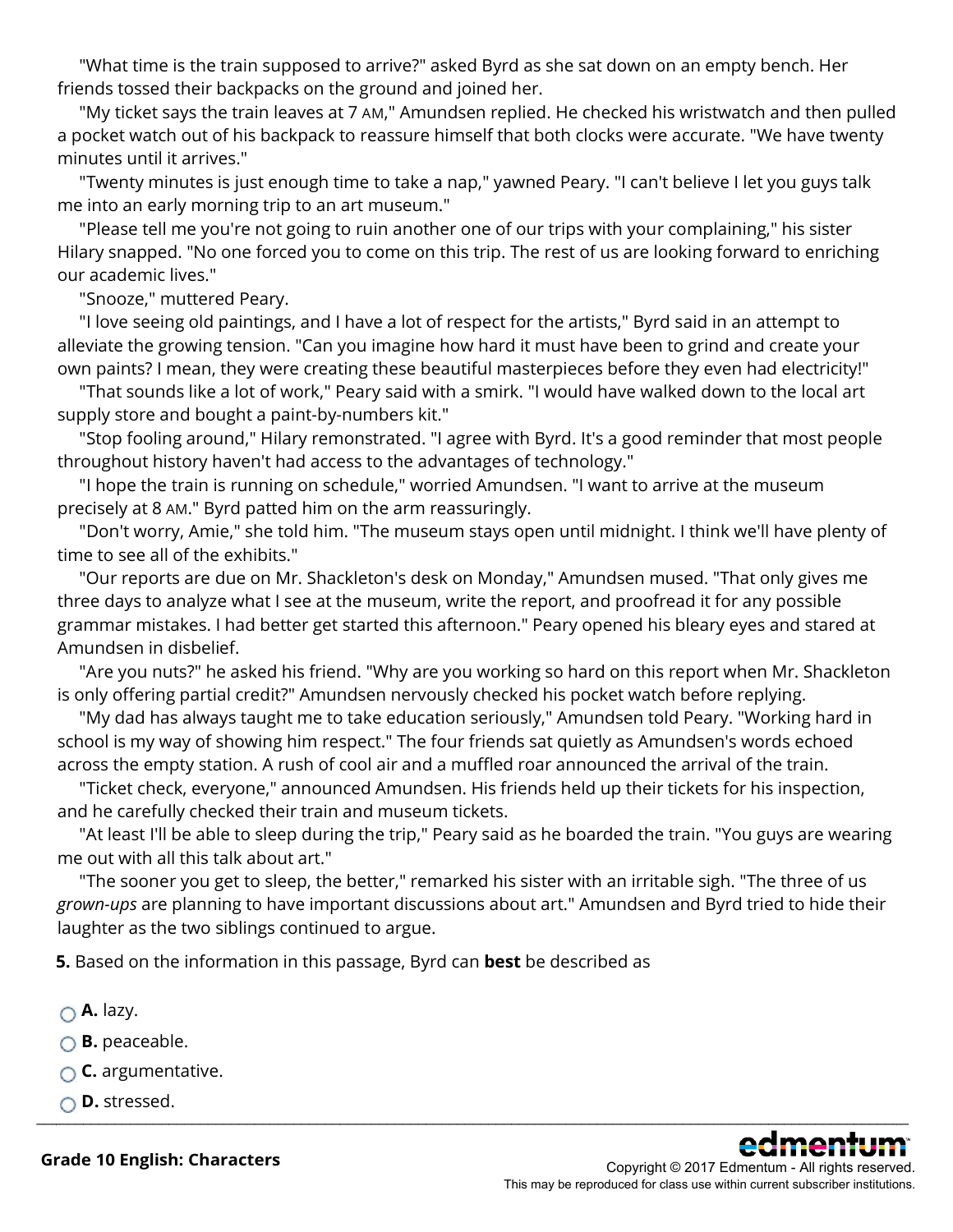**6.** Amundsen's anxious behavior in this passage is most likely caused by

- **A.** his insecurity around Byrd.
- **B.** his need to be accepted by his friends.
- **C.** his fear of Mr. Shackleton.
- **D.** his desire to please his father.

### **Confrontation at Thomas High**

"What are you guys working on today?" Betty asked as she walked into the drama club lounge.

 "I sent you a text message earlier today about our plans," replied Jonathan, who was busy reading his notes and typing on a laptop. "We're supposed to be finishing our new play, but *someone* is having a hard time concentrating."

 "I'm not having a hard time concentrating," Chris told his brother. "I just think your ideas are unoriginal, and I'm worried that the audience might fall asleep halfway through the play."

 "I think your plays are the best," said Betty. "Your achievements are especially impressive considering the fact that our school doesn't offer any creative writing classes. Thomas High School Theater is hardly the best starting point for two aspiring Broadway playwrights."

 "I enjoy writing so much that it doesn't feel like hard work," said Jonathan. "I'm not going to give up even if I never make it big as a playwright." He stopped working long enough to hand Betty a copy of his notes for the new play.

 "This is great!" she exclaimed. "The drama club will be thrilled to perform a space opera. I can't wait to get started on the costume design. I've never sewn alien costumes before."

 "There is a slight problem," Chris replied with a scowl. "Loretta told us yesterday that the drama club is no longer interested in accepting our scripts. They are only going to perform plays written by Steve Holt."

 "Steve Holt?" asked Betty in amazement. "He's not even a writer! I can't believe Loretta would choose her boyfriend's scripts over yours. She doesn't deserve to be president of the drama club. I am still upset that I lost the election to her." Jonathan resumed typing on the computer, and Chris doodled on his notepad while Betty fumed in silent anger. Suddenly, she sat up in her chair.

 "I have a great idea!" Betty announced. "We can talk to the drama club's faculty advisor. I'm sure that Dr. Teague will be much more reasonable than Loretta when it comes to script quality."

 "There's no use in trying," moaned Chris. "Dr. Teague hates my writing. When he returns my research papers after grading them, it looks like an army of red ants has marched across every page."

 "Nice description, Chris," Jonathan laughed. "I'm willing to give it a try. We shouldn't let a little thing like pride stand in the way of our success as writers."

 "Speak for yourself," muttered Chris. "I'd rather be abducted by the aliens in our script than talk to Dr. Teague."

 "Who's going to talk to Dr. Teague?" Loretta demanded as she strode into the lounge. "I hope you three aren't going to complain about my leadership as president of the drama club. I'd hate for Dr. Teague to be bothered with something this inconsequential."

 "We'll just see who Dr. Teague sides with," seethed Betty. "If I have to, I'll take this issue up with Principal Moss. You and I have been going to school together for eight years, and you know that I never give up when I'm right."

\_\_\_\_\_\_\_\_\_\_\_\_\_\_\_\_\_\_\_\_\_\_\_\_\_\_\_\_\_\_\_\_\_\_\_\_\_\_\_\_\_\_\_\_\_\_\_\_\_\_\_\_\_\_\_\_\_\_\_\_\_\_\_\_\_\_\_\_\_\_\_\_\_\_\_\_\_\_\_\_\_\_\_\_\_\_\_\_\_\_\_\_\_\_\_\_\_\_\_\_\_\_\_\_\_\_\_\_\_\_\_\_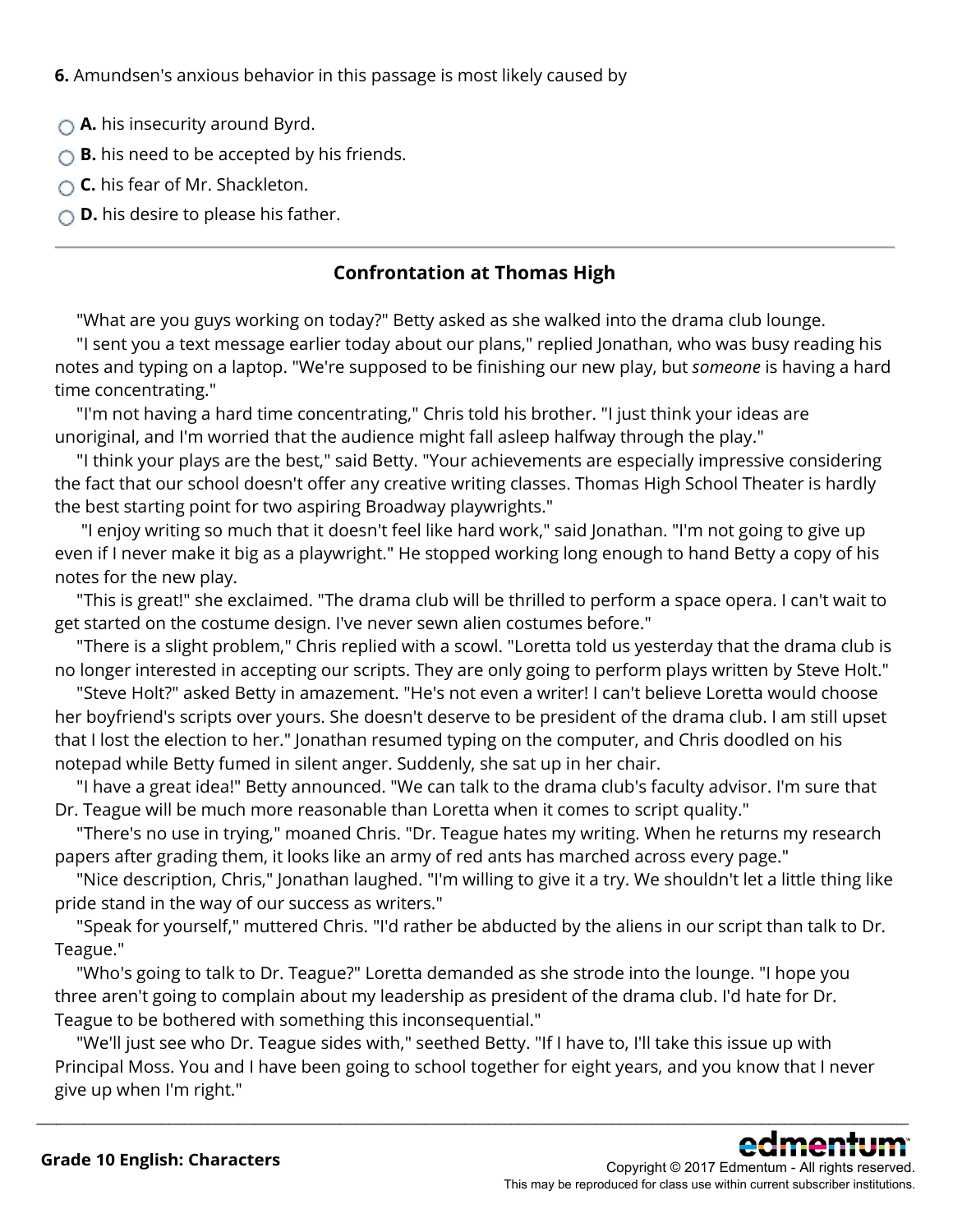"Dr. Teague will make the right decision and side with me!" Loretta shouted as she followed Betty out of the room. Chris and Jonathan stared at each other for a few minutes before bursting into laughter.

 "We should definitely write a play about this situation," suggested Jonathan. "We can call it *Confrontation at Thomas High.*"

 "Absolutely," Chris agreed. "Although, I'm going to have to come up with a more original title than that. Your titles are always the worst."

"Let's just get to work, bro," said Jonathan with a sigh.

**7.** The author primarily depicts the character of Jonathan as

- **A.** mischievous.
- **B.** sarcastic.
- **C.** unreliable.
- **D.** hardworking.

**8.** At the beginning of the passage, Betty's attitude toward Jonathan and Chris can **best** be described as

\_\_\_\_\_\_\_\_\_\_\_\_\_\_\_\_\_\_\_\_\_\_\_\_\_\_\_\_\_\_\_\_\_\_\_\_\_\_\_\_\_\_\_\_\_\_\_\_\_\_\_\_\_\_\_\_\_\_\_\_\_\_\_\_\_\_\_\_\_\_\_\_\_\_\_\_\_\_\_\_\_\_\_\_\_\_\_\_\_\_\_\_\_\_\_\_\_\_\_\_\_\_\_\_\_\_\_\_\_\_\_\_

- **△A.** supportive.
- **B.** flirtatious.
- **C.** patronizing.
- **D.** impatient.

**9.** Which of the following **best** describes Chris' attitude in this passage?

- **A.** immature
- **B.** hostile
- **C.** critical
- **D.** easygoing

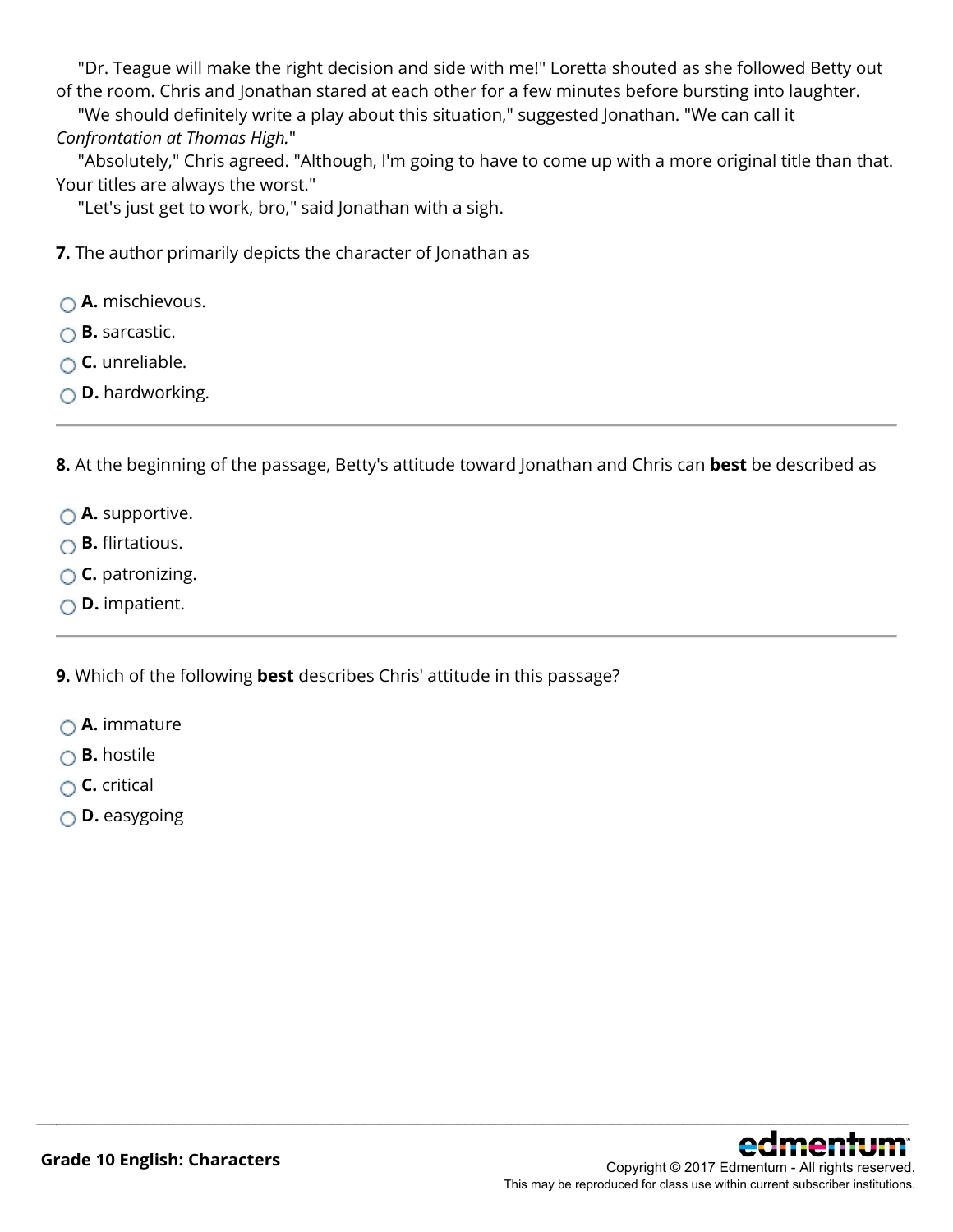### **One Swing**

 Brenden saw the hockey stick swinging up, but it was too late to react. The hockey stick crashed into his upper chest, knocking Brenden backwards onto the ice. Looking up, he saw a flash of a white jersey speeding away. He knew who had hit him. It was Jackson.

 The team trainers and Coach Kyle skated quickly to Brenden. He had not gotten up, and they were afraid he was hurt. They found that Brenden was fine physically, but emotionally, he was a storm.

 "I saw what that bully did," Coach Kyle said. "I know how you feel, but you have to forget about it. Focus on the game, not Jackson."

 Brenden calmed down once he got up and began playing again. Brenden ignored Jackson and played a clean game. With the incident forgotten, Brenden scored two extra goals for his team.

 At halftime, the players began skating toward the benches for a break. Brenden saw a familiar flash of white heading toward Timothy, a small freshman that played on his team. Timothy suddenly crashed onto the ice as Jackson slipped away.

 "Hey," Brenden shouted. "I saw what you did." He pointed at the culprit. Jackson put his hands up and looked at everyone like he didn't know what happened. Then, he smirked at Brenden and rolled his eyes.

 A fire in Brenden began burning hot. He streaked across the ice and grabbed that white jersey. Jackson didn't have his helmet on, and Brenden slammed his fist into Jackson's cheek.

 Brenden was about to land another punch, when he felt strong arms pulling him away. It was Coach Kyle.

 Brenden's heart stopped when he looked in the coach's eyes. Disappointment poured out of the coach.



 "I taught you better than that," Coach Kyle grumbled. "I'm benching you until you can behave like the kind of player I want on *my* team."

\_\_\_\_\_\_\_\_\_\_\_\_\_\_\_\_\_\_\_\_\_\_\_\_\_\_\_\_\_\_\_\_\_\_\_\_\_\_\_\_\_\_\_\_\_\_\_\_\_\_\_\_\_\_\_\_\_\_\_\_\_\_\_\_\_\_\_\_\_\_\_\_\_\_\_\_\_\_\_\_\_\_\_\_\_\_\_\_\_\_\_\_\_\_\_\_\_\_\_\_\_\_\_\_\_\_\_\_\_\_\_\_

**10.** Which excerpt shows how the author supports the theme of sportsmanship through Brenden's characterization?

**A.** "He streaked across the ice and grabbed that white jersey."

**B.** "Brenden ignored Jackson and played a clean game."

**C.** "Then, he smirked at Brenden and rolled his eyes."

**D.** "At halftime, the players began skating toward the benches for a break."

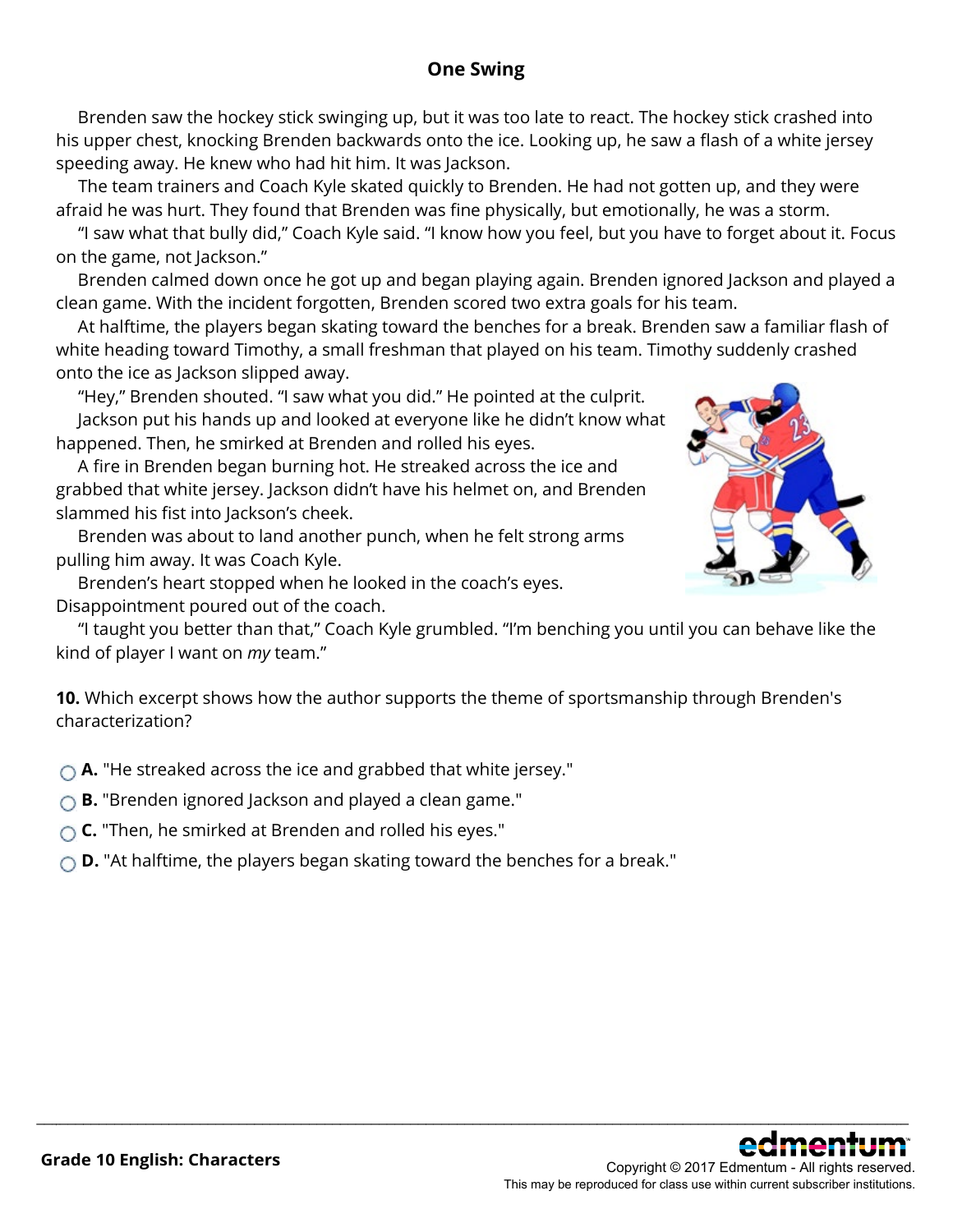## **Answers: Characters**

 $1. C$  $2. C$ 3. D 4. B 5. B 6. D 7. D 8. A 9. C

10. B

# **Explanations**

1. In the ninth paragraph, Rodhrim claims to be "the most talented person in this school" and speaks arrogantly to several members of the drama club. His dialogue suggests that he feels superior to other students.

2. At the beginning of this passage, the author describes Lionel as "self-conscious and awkward," and Guilliana says that he has a "quiet personality." The passage mainly depicts Lionel as insecure.

3. When Mariliste first approaches Ruston, she acts arrogantly. She become embarrassed and nervous after Ruston mentions the fact that she was nearly booed off the stage at the previous year's talent show.

4. In this passage, Onegin, Lensky, and Tatiana are having trouble writing a play when they are interrupted by Vlad's rude comments. His bad attitude provides inspiration for the ending of the play when Tatiana suggests that the play's characters should encounter an evil dragon named Vlad.

5. In the sixth paragraph of this passage, Byrd changes the topic of conversation to "alleviate the growing tension" between Hilary and Peary. Later in the passage, she attempts to reassure her friend Amundsen when he is stressed. The passage shows that Byrd is a peaceable person.

6. Amundsen is nervous and worried throughout this passage, and he plans to work for three days on a report for school. When Peary questions him about this, Amundsen states, "My dad has always taught me to take education seriously . . . Working hard in school is my way of showing him respect." The reader can conclude that Amundsen feels anxious about getting a good education because he wants to please his father.

7. At the beginning of this passage, Jonathan is "busy reading his notes and typing on a laptop," and later in the passage, he continues working on the computer while Chris doodles in a notebook. He also states, "I'm not going to give up even if I never make it big as a playwright." The author primarily depicts Jonathan as hardworking in this passage.

\_\_\_\_\_\_\_\_\_\_\_\_\_\_\_\_\_\_\_\_\_\_\_\_\_\_\_\_\_\_\_\_\_\_\_\_\_\_\_\_\_\_\_\_\_\_\_\_\_\_\_\_\_\_\_\_\_\_\_\_\_\_\_\_\_\_\_\_\_\_\_\_\_\_\_\_\_\_\_\_\_\_\_\_\_\_\_\_\_\_\_\_\_\_\_\_\_\_\_\_\_\_\_\_\_\_\_\_\_\_\_\_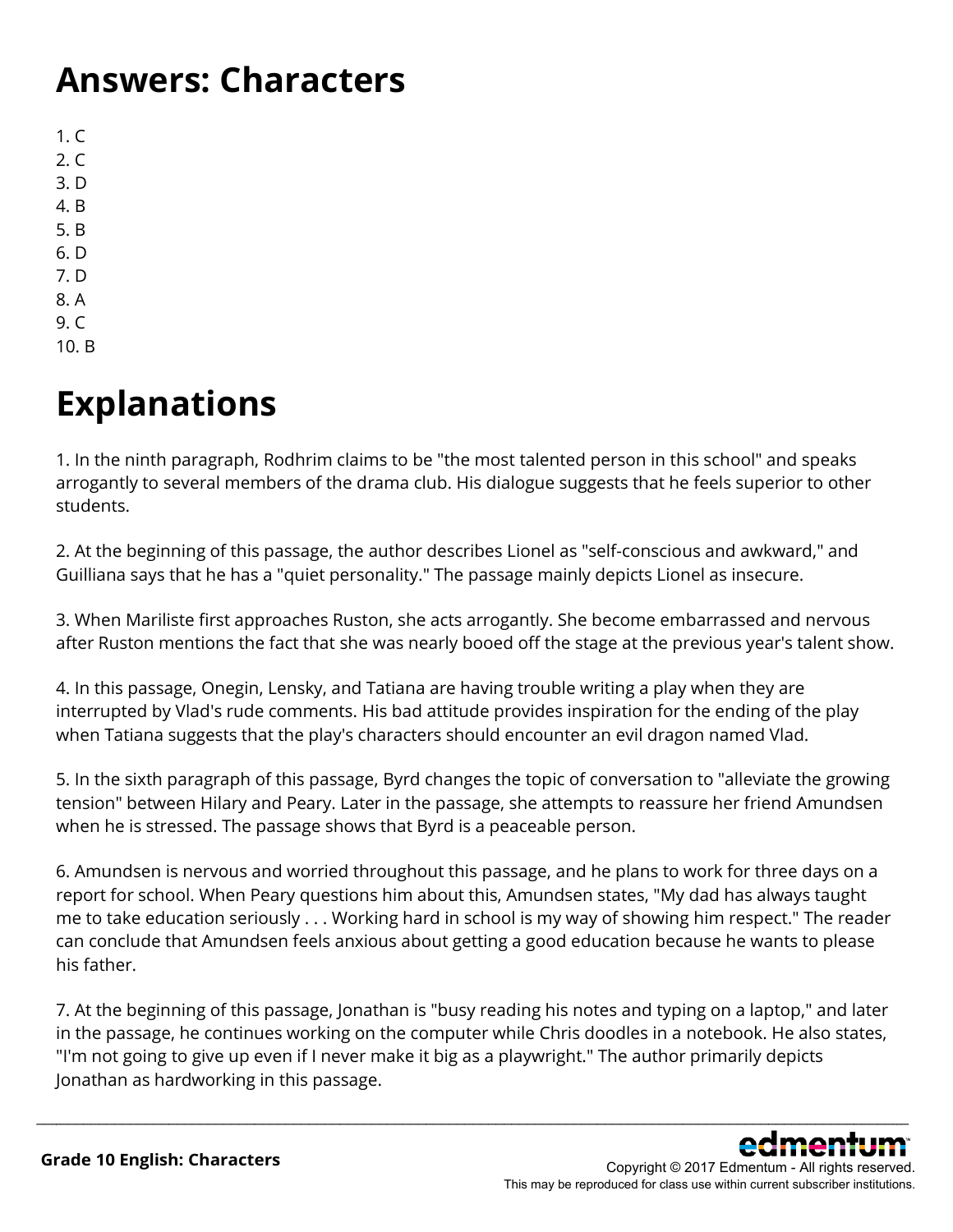8. At the beginning of this passage, Betty tells Jonathan and Chris that their plays are "the best" and their achievements are "impressive." She also compliments their latest play. Her attitude toward the two writers can best be described as supportive.

9. Throughout the passage, Chris speaks negatively about his brother's writing skills, and he also complains about the way Dr. Teague corrects his papers. Chris' attitude in this passage can best be described as critical.

10. The story has a theme about sportsmanship in a hockey game. Even though Brenden is hit, he does not retaliate against Jackson. He gets up and plays a clean game. That action shows good sportsmanship for Brenden.

\_\_\_\_\_\_\_\_\_\_\_\_\_\_\_\_\_\_\_\_\_\_\_\_\_\_\_\_\_\_\_\_\_\_\_\_\_\_\_\_\_\_\_\_\_\_\_\_\_\_\_\_\_\_\_\_\_\_\_\_\_\_\_\_\_\_\_\_\_\_\_\_\_\_\_\_\_\_\_\_\_\_\_\_\_\_\_\_\_\_\_\_\_\_\_\_\_\_\_\_\_\_\_\_\_\_\_\_\_\_\_\_

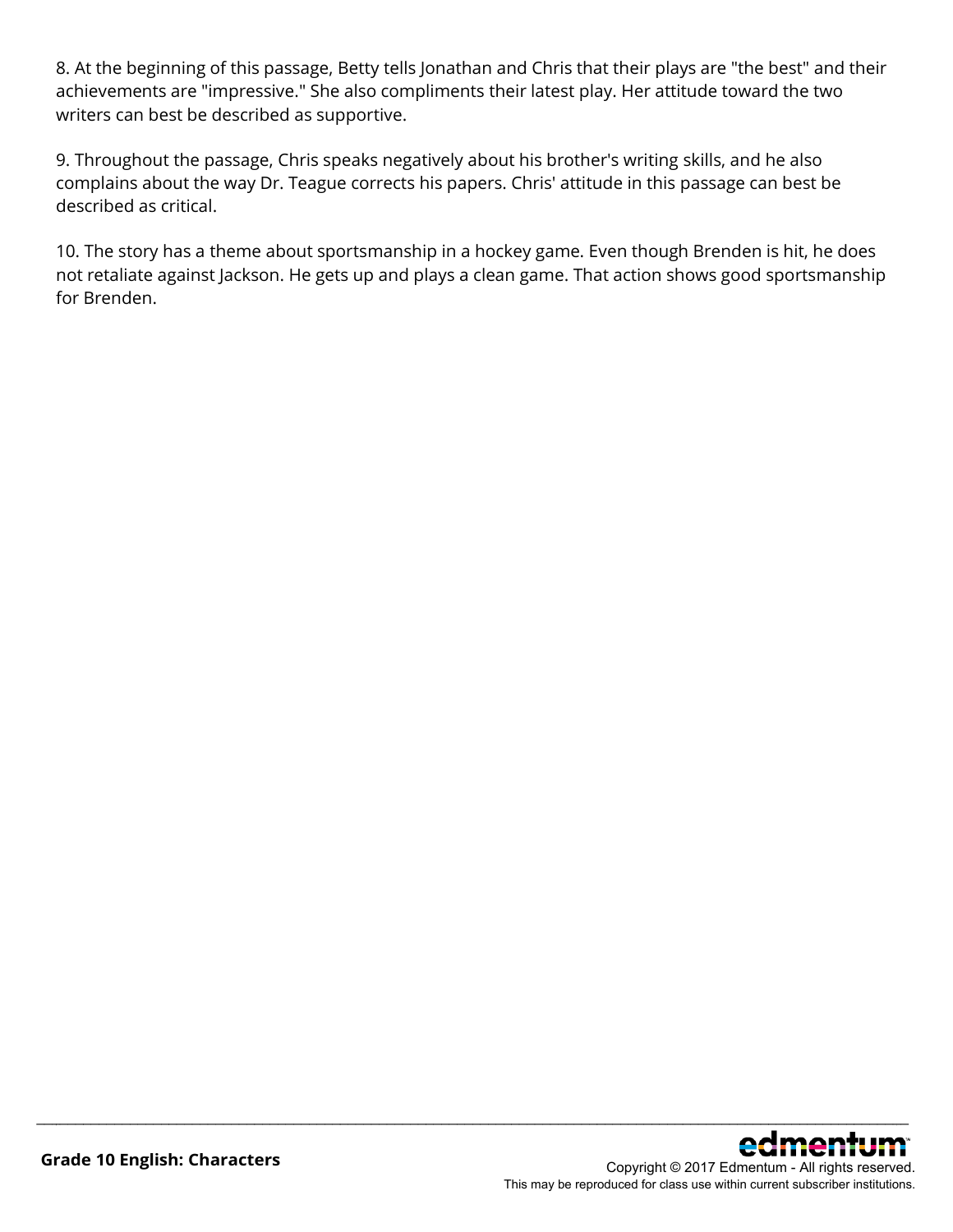## **Grade 10 English: Plot**

 Inside, the place was almost dark. It was a shabby pawnshop, and behind the counter lounged a shabby man with an unshaven face. After making payment, he noted that he still possessed some coins. The most decent thing would be to give them away.

 He thought of this as he left the shop and began to cross the street. His mind was wandering, and he was less watchful. Suddenly, a carriage appeared immediately in his path. The horse's head loomed above his own. He whirled aside involuntarily and went on. His movement had been too swift for him to realize in which direction he had turned. He was unaware that he crossed the street backward instead of forward. He turned a corner, turned another, and suddenly understood, after walking down the street, that he was in a strange place and had lost his bearings.

 He could not be far from his lodgings, but he felt like a blind man turned out of the path he knew. He would not stop and address anyone. He could not be certain to whom he might find himself speaking. He would wander until he came upon a clue. He went on.

He stopped near a bridge and leaned upon the walls, looking down.

 As he drew back, he heard something fall with the tinkling sound of coin on the pavement. When he had been in the pawnbroker's, he had taken the gold and thrust it carelessly into his waistcoat pocket, thinking it would be easy to reach when he gave it to a beggar. Some movement he had made in bending had caused a coin to slip out, and it had fallen upon the stones.

 He did not intend to pick it up, but he heard a shuffling movement near him. As he bent to listen to it, a small head, covered with brilliant red hair, thrust itself out, a small face turning to look up at him slyly with deep-set black eyes. It was a girl, about twelve years old. She pointed with a chapped and dirty hand at the coin.

"Pick it up," he said. "You may have it."

 Her wild shuffle forward was an actual leap. The hand snatched at the coin. She was evidently afraid that he was insincere or would change his mind. The next minute she was on her feet and ready for flight.

"Stop," he said. "I've got more to give away."

 She hesitated, not believing him, yet feeling it madness to lose a chance. "More?" she gasped in a street-strained voice. Then she drew nearer to him, and a change came upon her face. It made her look oddly human.

"Gawd, mister!" she said. "You give away a coin like it was nothin'—an' yer've got more!"

 She was, for her years, so ugly and hardened in voice, skin, and manner that she fascinated him. He stood and stared at her.

"Do you know where we are?" he asked glumly.

 She sidled nearer, her sharp eyes on his face. "I bin watchin' yer," she said. "I sat down and pulled the sack over me 'ead to breathe inside it an' get a bit warm. I watched yer through a 'ole in me sack. You looked all turned 'round. Come along er me an' I'll show yer the way. If yer've give me that coin straight, I'll go with yer myself. Come on, mister." *adapted from* The Dawn of a To-morrow *by Frances Hodgson Burnett*

**1.** What is the resolution to the conflict in this story?

**A.** The little girl helps the man find his way home.

**B.** The little girl runs away with the man's coins.

**C.** The man accidentally falls off of the bridge.

 $\bigcirc$  **D.** The man follows his coins back to the pawnshop.

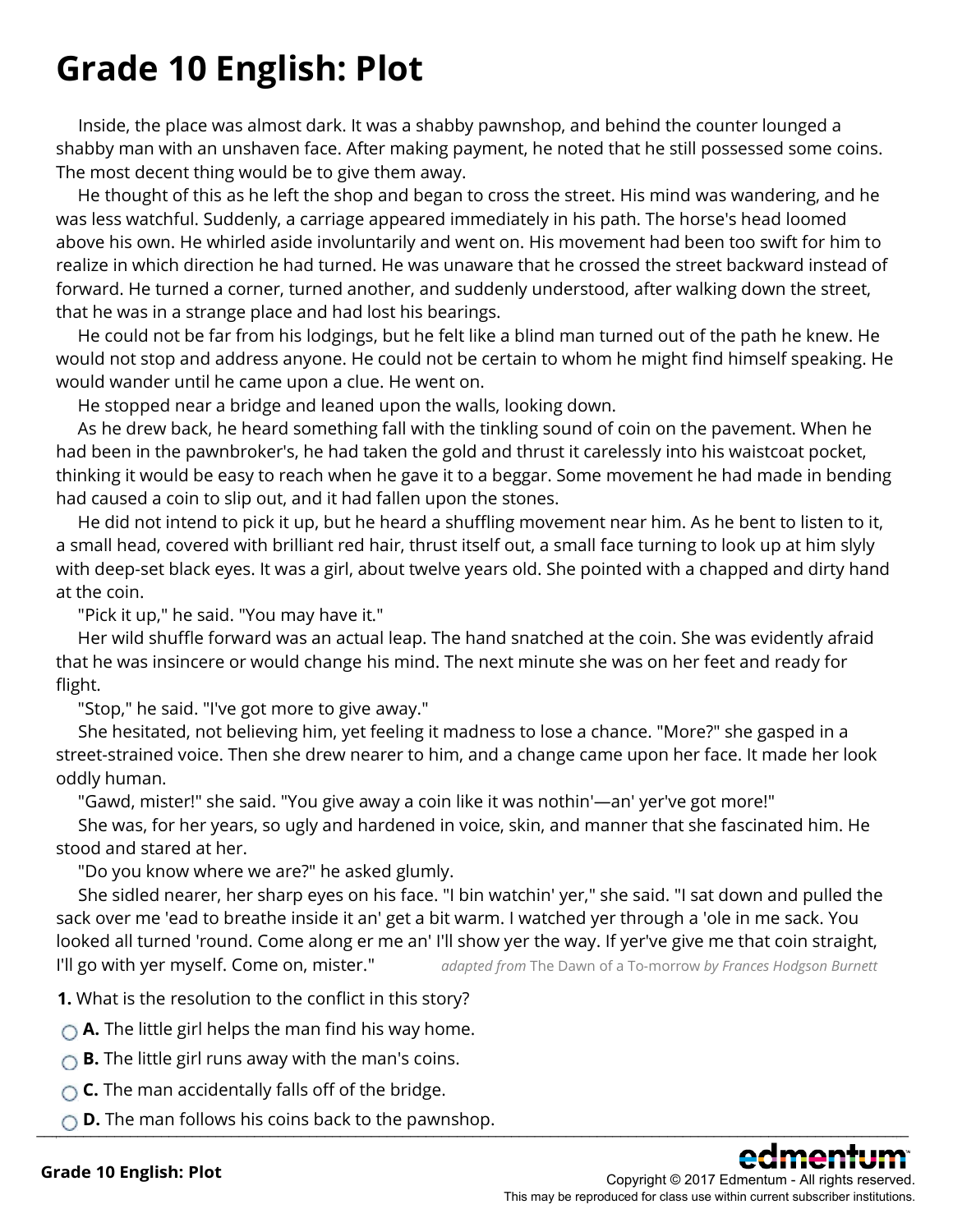**2.** Why does the girl snatch the coin so quickly?

- **A.** She believes that she will have time to buy food at the store if she hurries.
- **B.** She believes that the coin will roll off of the bridge and into the water below.
- ◯ **C.** She is afraid that someone else will come along and grab it before she does.
- **D.** She is afraid that the man doesn't mean to give it away or will change his mind.

 A man awakened in a third-story bedroom in a lodging-house in a poor street in London, and as his consciousness returned to him, its slow and reluctant movings confronted the second point of view marked by enormous differences. He had not slept two consecutive hours through the night, and when he had slept he had been tormented by dreary dreams, which were more full of misery because of their elusive vagueness, which kept his tortured brain on a wearying strain of effort to reach some definite understanding of them. Yet when he awakened, the consciousness of being again alive was an awful thing. If the dreams could have faded into blankness and all have passed with the passing of the night, how he could have thanked whatever gods there be! Only not to awake—only not to awake! But he had awakened.

 The clock struck nine as he did, so consequently, he knew the hour. The lodging-house servant had aroused him by coming to light the fire. She had set her candle on the hearth and done her work as stealthily as possible, but he had been disturbed, though he had made a desperate effort to struggle back into sleep. That was no use—no use. He was awake and he was in the midst of it all again. Without the sense of luxurious comfort, he opened his eyes and turned upon his back, throwing out his arms flatly, so that he lay as in the form of a cross, in heavy weariness and anguish. For months he had awakened each morning after such a night and had so lain like a crucified thing.

\_\_\_\_\_\_\_\_\_\_\_\_\_\_\_\_\_\_\_\_\_\_\_\_\_\_\_\_\_\_\_\_\_\_\_\_\_\_\_\_\_\_\_\_\_\_\_\_\_\_\_\_\_\_\_\_\_\_\_\_\_\_\_\_\_\_\_\_\_\_\_\_\_\_\_\_\_\_\_\_\_\_\_\_\_\_\_\_\_\_\_\_\_\_\_\_\_\_\_\_\_\_\_\_\_\_\_\_\_\_\_\_

*adapted from* The Dawn of a To-morrow *by Frances Hodgson Burnett*

**3.** Why has the man's sleep not comforted him?

- **A.** It makes him forget reality.
- **B.** It is full of miserable dreams.
- **C.** It makes him strangely happy.
- **D.** It keeps him from thinking.

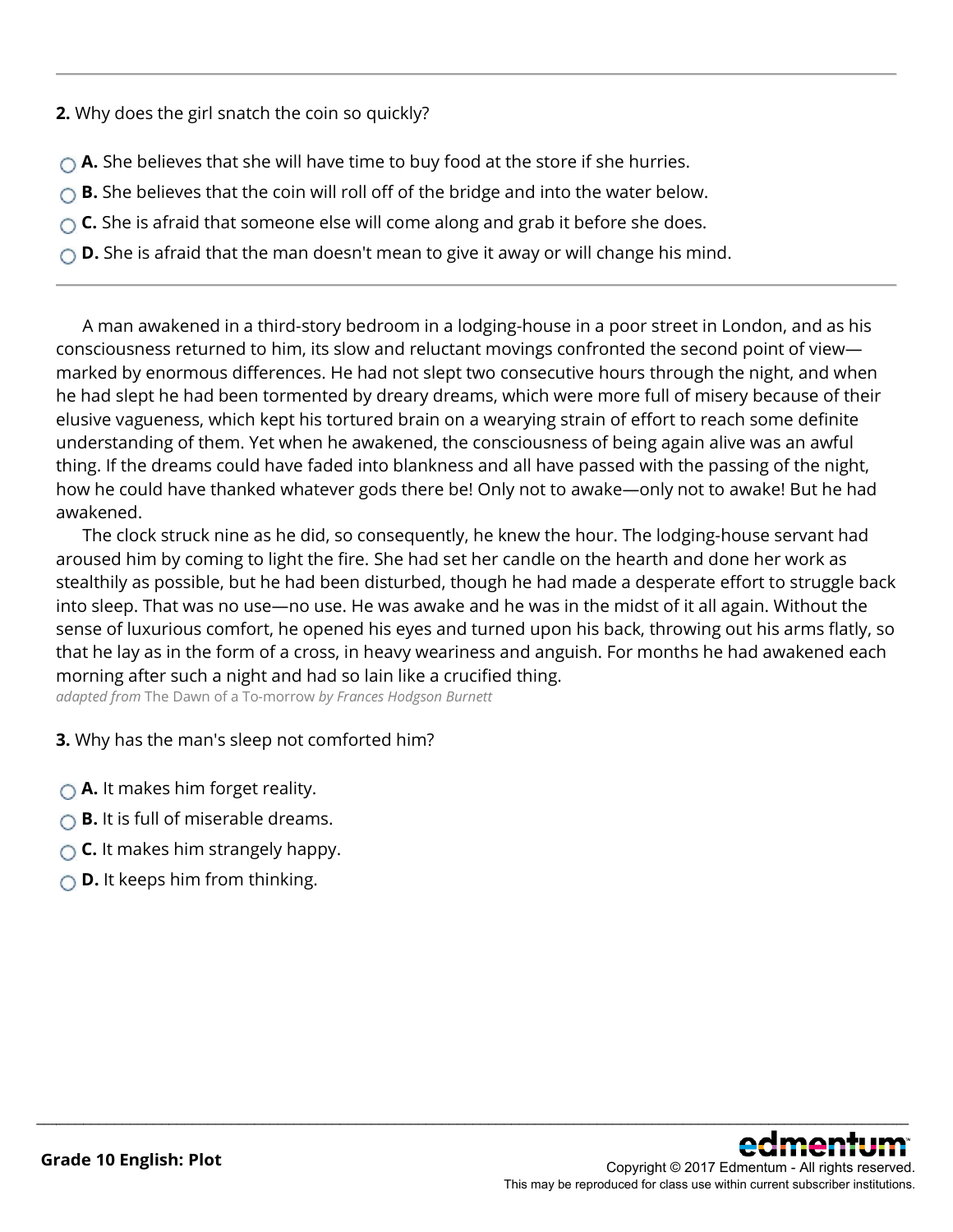## **The Vendors**

by A. Gautam

"Honey! Pure, sweet honeeeeeeeeey!"

 The vendor lady's shrill voice echoed in the quiet Saturday afternoon in Kathmandu. People in the city had just finished washing their clothes, bathing their children, and enjoying a late morning meal. As I tried to read a book lying on my straw mat in the balcony, my eyes got heavier under the influence of the warm April sun. The vendor's voice echoed in my ears like a lullaby.

 "Child! Is your mother home?" The honey-seller was already in the balcony, and she was not just speaking in my imagination.

 "Nah. Did you know Ma?" I asked the middle-aged woman who was hiding half of her face with her sari and still carrying a big jar of honey as if it were her infant child.

 "She bought a kilo of honey for you from me all the time," the woman spoke between her breaths, still standing. "Only pure, sweet honeeey—the best kind for best lady."

 I thought about all these street vendors who swore by my mother's character. This vegetable-seller always gave Mother the freshest-looking cauliflowers on a discount. Even the peanut-seller gave Mother extra handfuls of nuts when she made the purchase. The vendors always came on Saturdays when Mother was heard singing and washing clothes in near the tap. I remembered how she left everything on the big aluminum bowls and washed her hands quickly to make tea for the vendors. As I watched the honey-seller look around desperately for my mother, I understood why they all loved her.

\_\_\_\_\_\_\_\_\_\_\_\_\_\_\_\_\_\_\_\_\_\_\_\_\_\_\_\_\_\_\_\_\_\_\_\_\_\_\_\_\_\_\_\_\_\_\_\_\_\_\_\_\_\_\_\_\_\_\_\_\_\_\_\_\_\_\_\_\_\_\_\_\_\_\_\_\_\_\_\_\_\_\_\_\_\_\_\_\_\_\_\_\_\_\_\_\_\_\_\_\_\_\_\_\_\_\_\_\_\_\_\_

**4.** Which is an example of flashback in the passage?

- **A.** the narrator trying to keep awake while reading in the balcony
- **B.** the narrator trying to figure out the middle-aged honey-seller
- **C.** the narrator thinking of the vendors that came to his or her house
- **D.** the narrator describing a normal Saturday afternoon in Kathmandu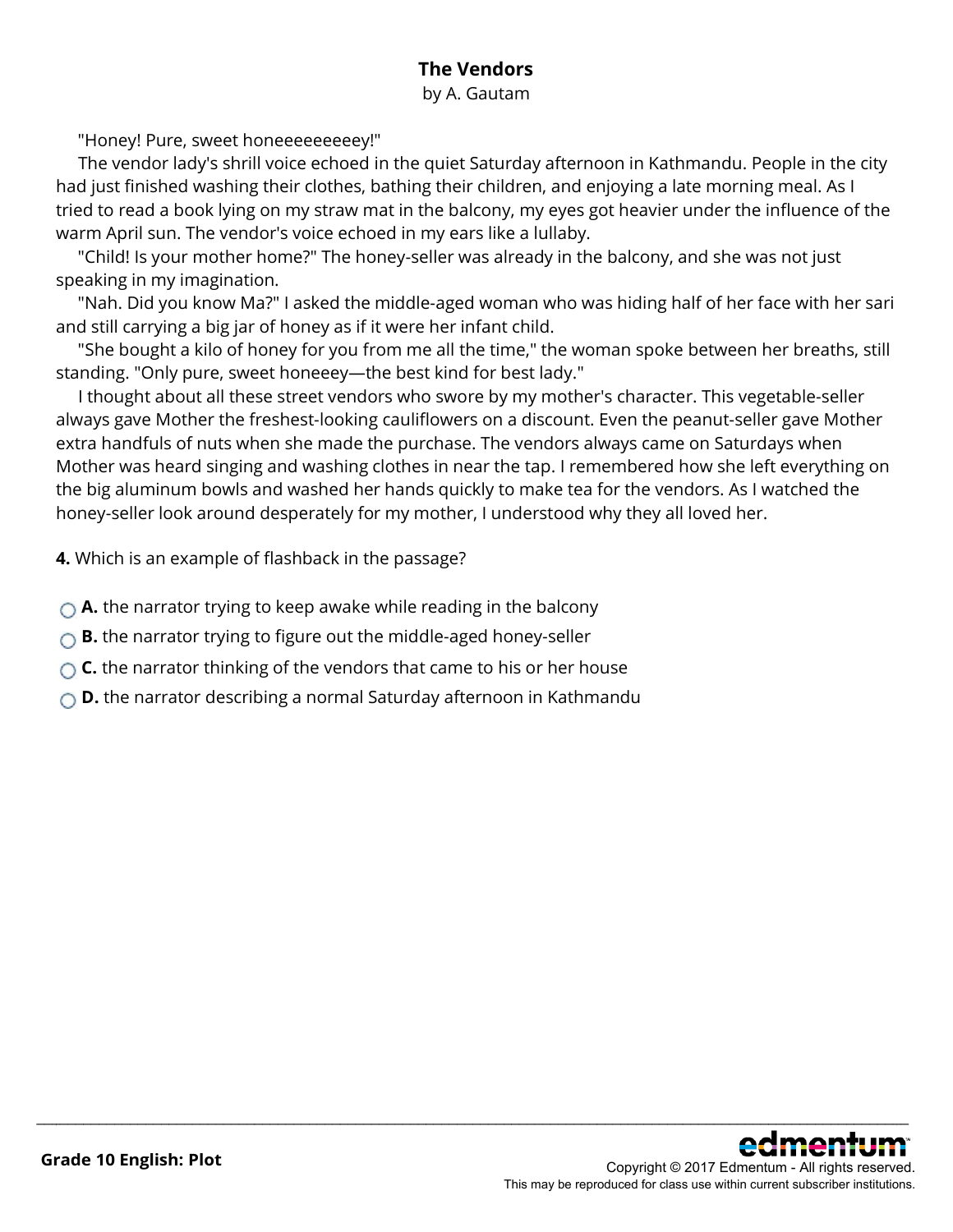"Oh, good, you're all here," said Pola as she walked into the community theater. She began handing out copies of her script to the assembled actors.

 "This is a lot to memorize," remarked Gerhardt, flipping through the pages. "Neville, your character's name is Rhombus Fairchild. Boy, I bet he was picked on as a kid."

"*You're Aces*—what kind of title is that?" Neville asked.

 "The play takes place in the 1920s, Neville," replied Pola irritably. "People used catchphrases like that back then. It means 'You're the best.' "

"If the play takes place in the past, why are the main characters fighting giant evil robots in the third act?" asked Nadezhda. Gerhardt and Neville gasped in surprise and started reading the script with renewed interest.

"Cool! I get to fire a laser gun," bragged Neville.

 "Oh, man!" Gerhardt groaned. "My character gets killed at the end of Act III. Death scenes are the worst."

"Quit complaining, everyone," exclaimed Pola. "I had to write this by myself in two days while working a full-time job. It may not be Shakespeare, but it's good enough for community theater. I think we should just do the best we can with what we've got."

 "That's a terrible attitude," Nadezhda said. "The proceeds from this play will be donated to charity, and I think we should try our hardest to give people their money's worth. Why don't we all work together to write a new script?"

 "Fine!" Pola yelled. "I'll let you guys take over the play, and I'll save my efforts for people with better taste in entertainment." The three actors watched in amazement as Pola stomped out of the theater.

 "Whoops," said Nadezhda with an embarrassed smile. "I forgot that she hates for anyone to question her talent as a writer."

 "I'm just sad I won't get to wear a jet pack and use phrases like 'You're the bees' knees,' " Neville laughed.

 "I thought doing a death scene was bad," said Gerhardt. "If we don't get a script put together by tonight, we'll all be in serious trouble." Nadezhda grabbed a notebook from her purse.

"This will be a snap," she said confidently. "What's a good topic for a play?"

 "I know!" declared Gerhardt. "Neville and I will be lawmen sent from the future who try to stop a giant monster from destroying Dubuque, Iowa."

"Well, it is original," Nadezhda replied slowly. "But how would we create a giant monster on our \$10 prop budget?"

"Good point," admitted Gerhardt.

 "Here's an idea," said Neville. "What if Gerhardt and I play Elvis and Abraham Lincoln, who have been brought back to life by scientists. We use our skills to defend the president, played by Nadezhda, from the cast of the musical *Cats*, who have been turned into vicious zombies." Neville's voice trailed off as he realized that both Nadezhda and Gerhardt were staring at him with their mouths open.

"That's very ambitious," Nadezhda finally said. "I think it would be a little difficult for three people to perform onstage, though."

"You're probably right," said Neville.

 "I hate to say it, but our ideas are terrible," Gerhardt remarked. "What are we going to do?" The three actors dashed off the stage and hurried outside.

"She's over by her car!" exclaimed Nadezhda. "Let's go get her. I'm not too proud to beg; are you guys?"

"No way," replied Gerhardt. "As far as I'm concerned, death scenes are the bees' knees." \_\_\_\_\_\_\_\_\_\_\_\_\_\_\_\_\_\_\_\_\_\_\_\_\_\_\_\_\_\_\_\_\_\_\_\_\_\_\_\_\_\_\_\_\_\_\_\_\_\_\_\_\_\_\_\_\_\_\_\_\_\_\_\_\_\_\_\_\_\_\_\_\_\_\_\_\_\_\_\_\_\_\_\_\_\_\_\_\_\_\_\_\_\_\_\_\_\_\_\_\_\_\_\_\_\_\_\_\_\_\_\_

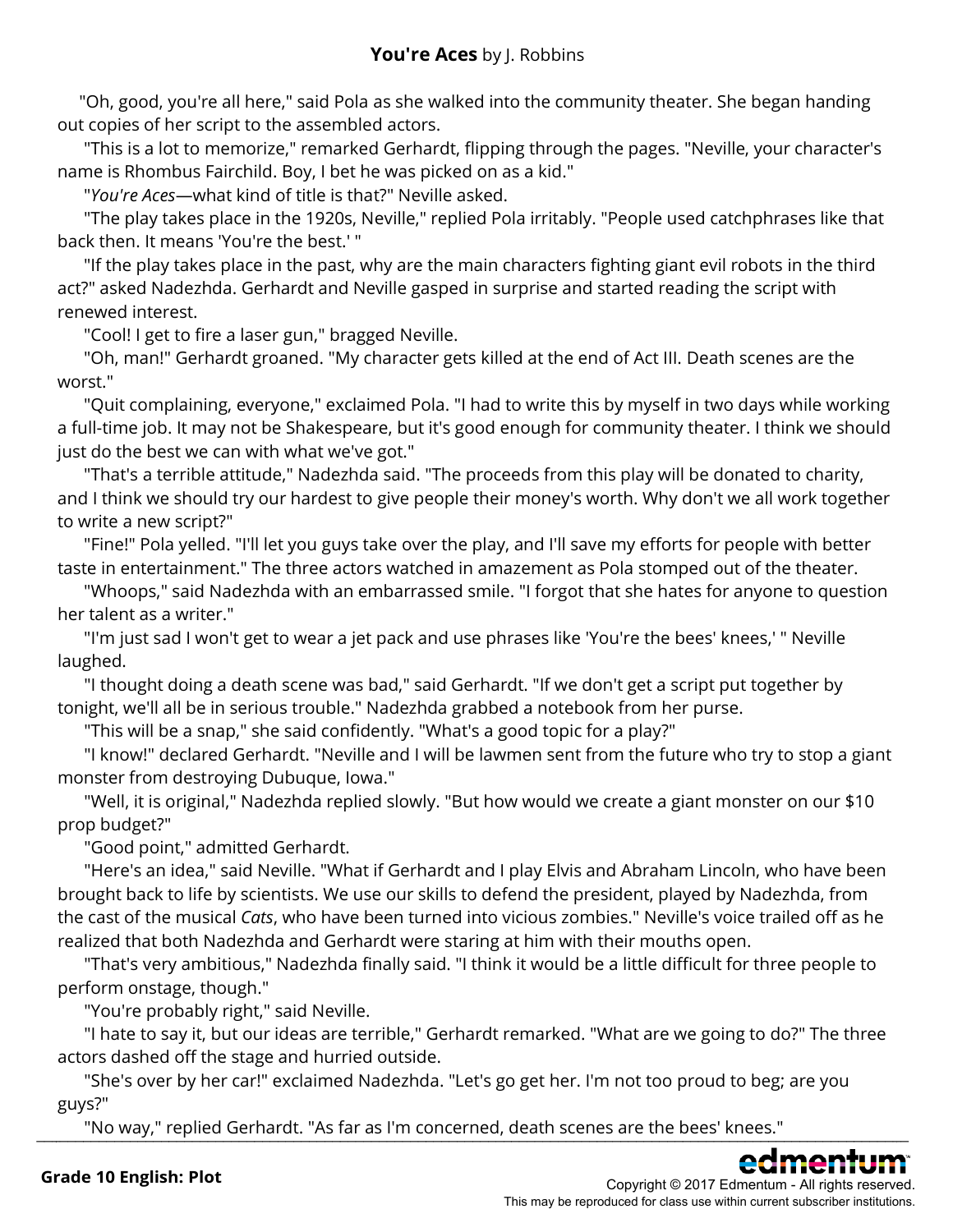**5.** What causes Pola to feel upset in the passage?

- **A.** She doesn't get to participate in the play as an actress.
- **B.** She is jealous of Nadezhda's talent as a writer.
- **C.** She is unable to think of a new topic for the play.
- **D.** She believes that her hard work is unappreciated.

**6.** Which of the following best explains the primary conflict in the passage?

**A.** After treating a script writer with disrespect, three actors find out that they have been fired from the community theater.

- **B.** After offending the script writer, three actors struggle to produce a new script in time for their first  $\bigcirc$ performance.
- **C.** Three actors collaborate with a script writer to produce a play that will earn enough money to support a charity.

**D.** Three actors struggle to pursue their childhood dream of becoming script writers for a community theater.

**7.** Sally was running as fast as she could. There was someone right behind her, and she didn't want to get caught. She'd been caught once before, and Sally had always been fearful it would happen again. Sally was breathing heavily. She wanted to slow down, but the sound of footsteps was getting closer. The other person was catching up, and Sally still had a ways to go before she would be out of the woods. Finally, Sally stopped. She put her hand against a tree for support. "This is it," Sally thought. "I'm letting it happen again." Tears welled in her eyes as the other runner passed her; Sally knew she had lost the cross country championship for the second year in a row.

\_\_\_\_\_\_\_\_\_\_\_\_\_\_\_\_\_\_\_\_\_\_\_\_\_\_\_\_\_\_\_\_\_\_\_\_\_\_\_\_\_\_\_\_\_\_\_\_\_\_\_\_\_\_\_\_\_\_\_\_\_\_\_\_\_\_\_\_\_\_\_\_\_\_\_\_\_\_\_\_\_\_\_\_\_\_\_\_\_\_\_\_\_\_\_\_\_\_\_\_\_\_\_\_\_\_\_\_\_\_\_\_

Which sentence **best** describes the pacing of the passage?

- **A.** The series of events happen in rapid sequence.
- **B.** The focus of the action is on events of the past.
- **C.** The setting description detracts from the action.
- **D.** The narrative events cover many years of time.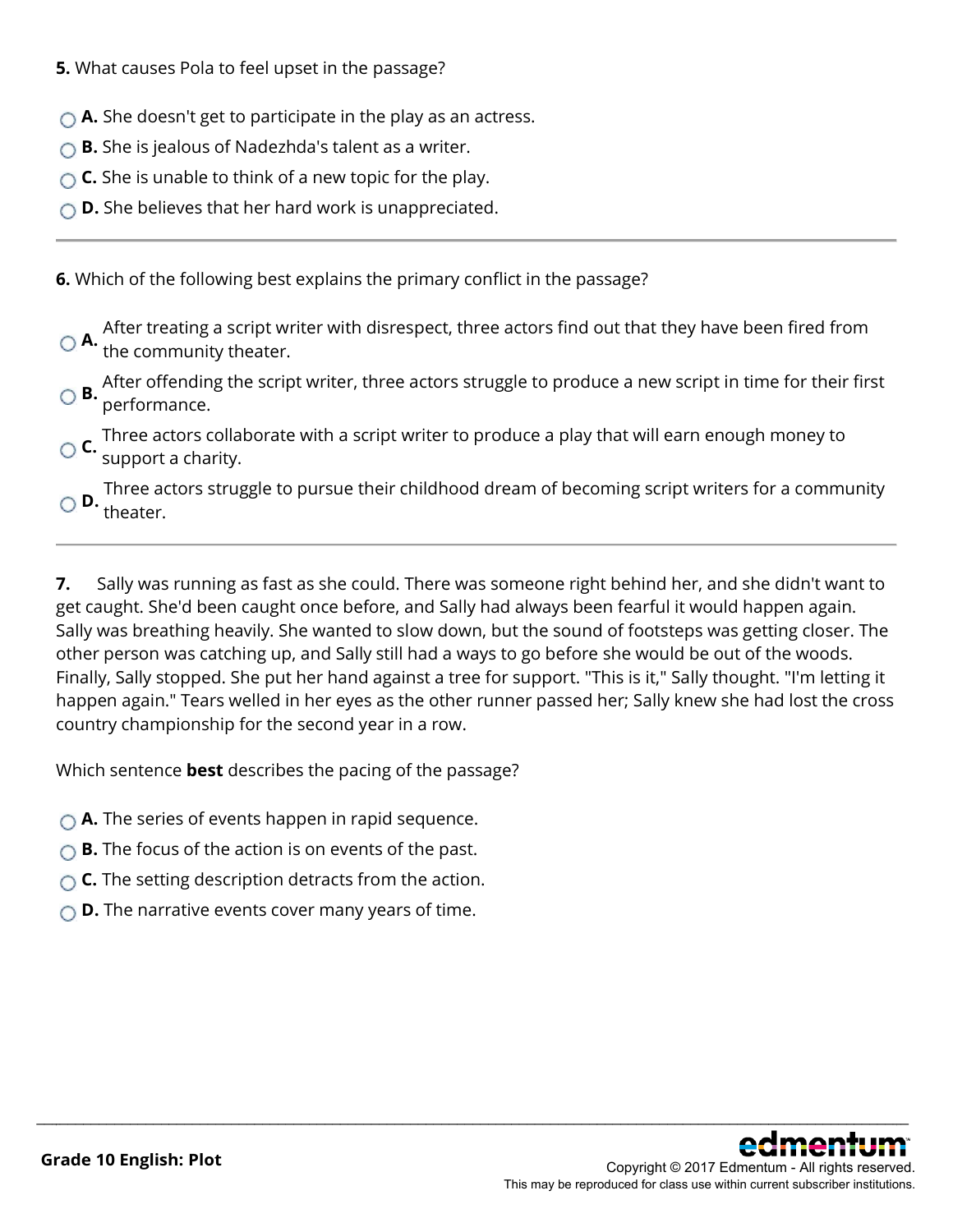### **The Performance**

 Slouched down in her chair, Jessica watched everyone in the food court. There was an audible buzz of excitement. Everyone was in the middle of highly animated conversations. Jessica sighed heavily. She definitely did not want to be there; the mall was too crowded. But someone needed to be here to supervise her young sister Rachel.

 Navigating through traffic wasn't usually that hard in the town Northern Hawk, but today, cars jammed the two-lane streets. No one had moved in the last 10 minutes. Miguel looked at his watch and drummed his fingers against the door's arm rest. He could hear crowds of people walk past the car, shouting and cheering. *We have to get going; we're running late*, Miguel thought as he looked at the driver.

 In the food court, people were filing in and trying to squeeze into any available space. *Just breathe. Nothing bad is going to happen*, Jessica thought. People surrounded her table and towered over her. She was facing her personal nightmare of being in a suffocating crowd. Jessica quickly stood up and breathed in deeply. Then, a wave of panic rushed over Jessica. *Where's Rachel?*

 Miguel smiled. The driver had finally made some progress in the traffic, and Miguel felt relieved that he could finally make it to his performance. The car came to a stop, and the driver rushed out to open the door. Miguel paused for a moment and thought, *Breathe. Just breathe.*

 Dashing through the crowd, Jessica called out, "Rachel!" However, her shouting was muffled by the crowd. Jessica weaved in and out around groups, but there was no sign of Rachel at all.

 It was dark in the backroom. Miguel's eyes had not yet adjusted to the darkness. Out of the corner of his eye, he noticed some movement in the back corner of the room. He prepared for the worst when the movement came toward him.

With eyes welling up with tears, Jessica leaned against a column. Suddenly, she heard cheers erupting across the food court, and a voice boomed across the room. "Hi, everyone. Before I start my performance, we are looking for seven-year-old girl Rachel Stevens' sister. They were separated in the crowd."

 Jessica immediately looked up, and there was her sister holding the hand of pop sensation Miguel Ortiz. She could see Rachel's smile reach from ear to ear.

\_\_\_\_\_\_\_\_\_\_\_\_\_\_\_\_\_\_\_\_\_\_\_\_\_\_\_\_\_\_\_\_\_\_\_\_\_\_\_\_\_\_\_\_\_\_\_\_\_\_\_\_\_\_\_\_\_\_\_\_\_\_\_\_\_\_\_\_\_\_\_\_\_\_\_\_\_\_\_\_\_\_\_\_\_\_\_\_\_\_\_\_\_\_\_\_\_\_\_\_\_\_\_\_\_\_\_\_\_\_\_\_

**8.** To develop the passage, the author uses

- **A.** dialogue to establish the setting.
- **B.** two distinct plotlines that converge.
- **C.** two characters who have similar problems.
- **D.** flashbacks to reveal the characters' conflicts.

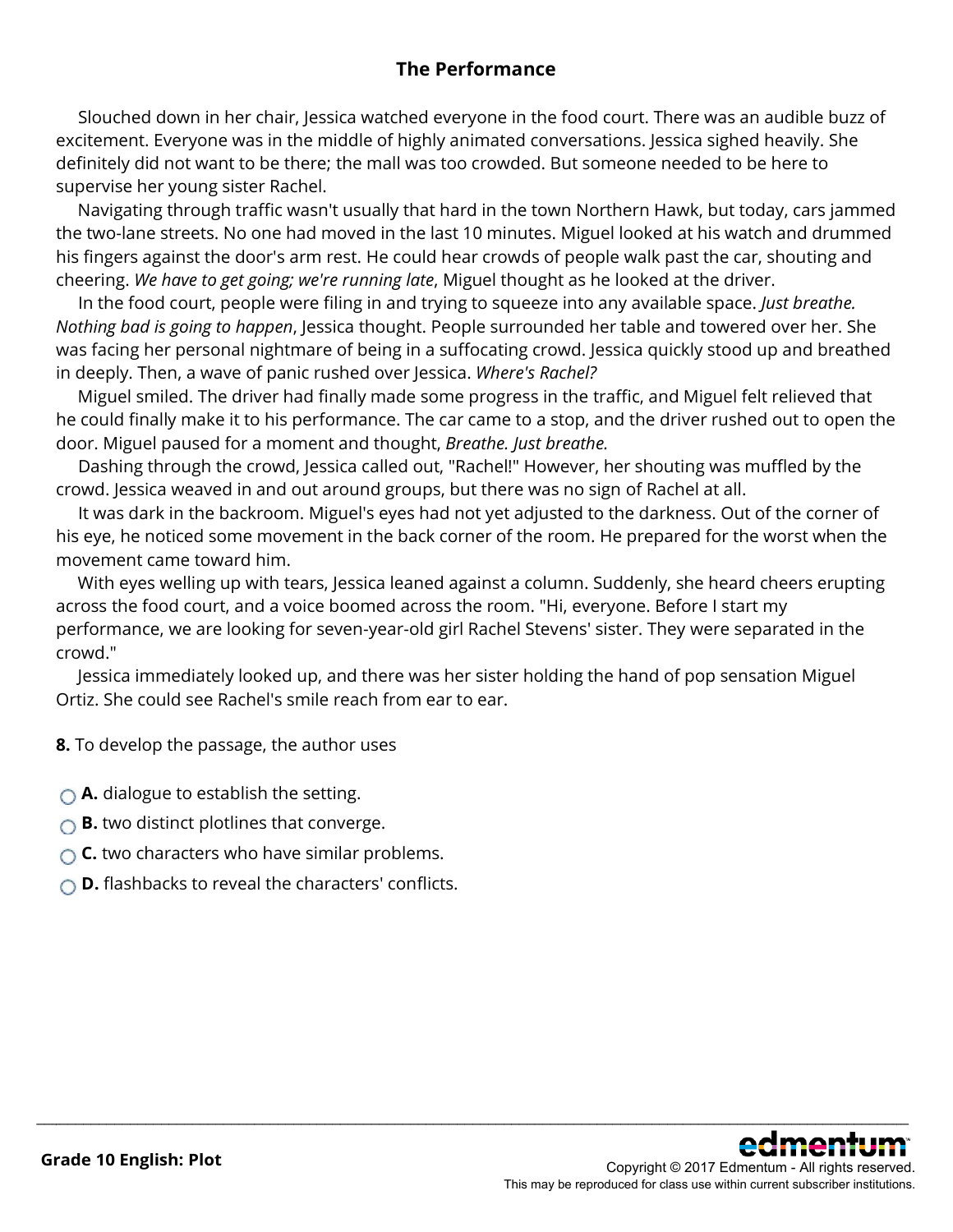Unless one is wealthy, there is no use in being charming. Romance is the privilege of the rich. The poor should be practical and common. It is better to have a permanent income than to be fascinating. These are the great truths of modern life, which poor Hughie Erskine never realized.

 To make matters worse, he was in love. He loved Laura Merton, the daughter of a retired colonel. Laura adored him. They were the handsomest couple in London, without a penny-piece between them. The Colonel was fond of Hughie, but would not hear of an engagement.

 "Come to me, my boy, when you have ten thousand pounds, and we will see," he used to say. Hughie looked glum on these days.

 One morning, he was on his way to the Mertons. He dropped by to see a friend, Alan Trevor. Trevor was a painter.

 When Hughie came in, Trevor was finishing a life-size picture of a beggar-man. The beggar was standing on a raised platform in a corner of the studio. He was a wizened old man with a wrinkled face and a piteous expression. With one hand, he leaned on a rough stick. With the other, he held out his battered hat for alms.

 After some time, the servant came in and told Trevor the frame-maker wanted to speak to him. Trevor went out for a bit, and the beggar-man rested on a wooden bench behind him. Hughie pitied him and checked his pockets for money. He slipped his largest coin into the beggar's hand.

The old man started, and a smile flitted across his lips. "Thank you, sir," he said.

 When Trevor came back, Hughie left, blushing at what he did. Later, Trevor told Hughie about the beggar-man.

 "That old beggar is one of the richest men in Europe. He was Baron Hausberg, a great friend of mine. He buys all of my pictures. He is a millionaire!" Trevor said.

"Baron Hausberg!" cried Hughie. "I am an unlucky devil. Please say nothing. I am so embarrassed." The next morning, Hughie was at breakfast when Baron Hausberg's servant came to the house. "Please offer the Baron my apologies," Hughie said.

"The Baron," the servant said, "has asked me to bring you this letter."

 The outside said, "A wedding present to Hugh Erksine and Laura Merton, from an old beggar." Inside was a check for ten thousand pounds.

\_\_\_\_\_\_\_\_\_\_\_\_\_\_\_\_\_\_\_\_\_\_\_\_\_\_\_\_\_\_\_\_\_\_\_\_\_\_\_\_\_\_\_\_\_\_\_\_\_\_\_\_\_\_\_\_\_\_\_\_\_\_\_\_\_\_\_\_\_\_\_\_\_\_\_\_\_\_\_\_\_\_\_\_\_\_\_\_\_\_\_\_\_\_\_\_\_\_\_\_\_\_\_\_\_\_\_\_\_\_\_\_

When they were married, Trevor was the best man. Baron Hausberg came to the wedding.

 "Millionaire models," remarked Trevor, "are rare enough. Model millionaires are rarer still!" *adapted from "The Model Millionaire" by Oscar Wilde*

**9.** How does Hughie win the favor of the baron?

**A.** He gives a beggar a valuable coin.

**B.** He convinces Trevor to help the baron.

**C.** He buys a beggar some new clothing.

**D.** He lets a model take a break for lunch.

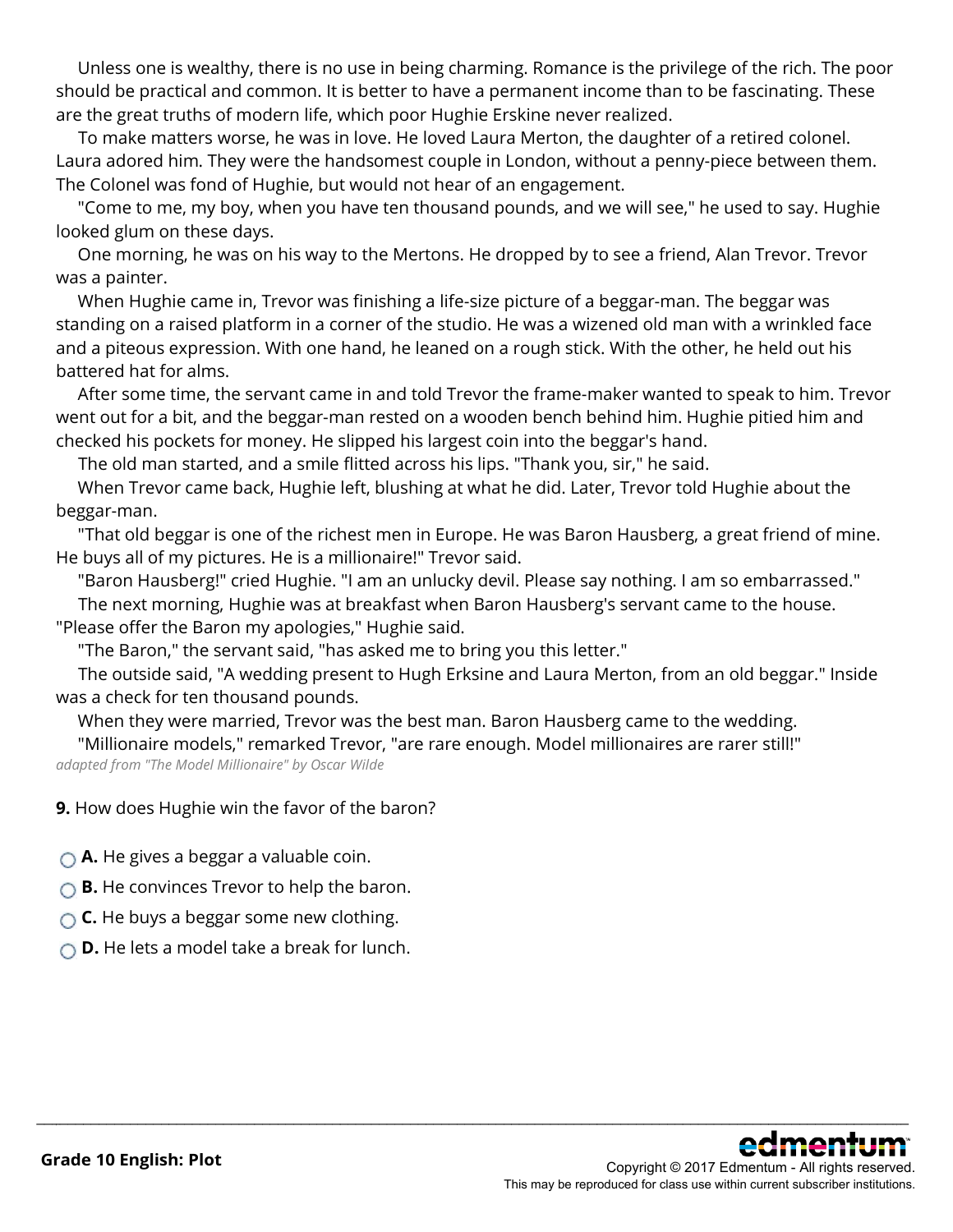### **The Handkerchief of Aramis**

 D'Artagnan decided to practice politeness because he got into one mess after another. Aramis was a perfect role model. He spotted Aramis with three gentlemen in front of the hotel d'Arguillon and approached with a bow and a smile. All four immediately broke off their conversation.

 D'Artagnan saw that Aramis had let his handkerchief fall and by mistake, no doubt, had placed his foot upon it. He stooped, drew the handkerchief from under the foot of the musketeer, and holding it out to him, said, "I believe that this is a handkerchief you would be sorry to lose?"

 The handkerchief was richly embroidered with a coronet and arms at one of its corners. Aramis blushed and snatched rather than took the handkerchief.

 "Ah!" cried one of the guards. "Will you persist in saying, Aramis, that you are not on good terms with Madame de Bois-Tracy, when that lady has the kindness to lend you one of her handkerchiefs?"

 Aramis darted at d'Artagnan one of those looks which informs a man that he has acquired a mortal enemy. "You are deceived, gentlemen," said he. "This handkerchief is not mine, and I cannot fancy why Monsieur has taken it into his head to offer it to me rather than to one of you. As proof of what I say, here is mine in my pocket." He pulled out his own handkerchief, likewise elegant but without embroidery and arms, only ornamented with its proprietor's symbol.

 The friends of Aramis were not convinced by his denial, and one of them addressed the musketeer with seriousness. "If it were as you pretend it is," said he, "I should be forced to recover it for Bois-Tracy is an intimate friend of mine, and I cannot allow the property of his wife to be sported as a trophy."

 "The fact is," offered d'Artagnan, timidly, "I did not see the handkerchief fall from the pocket of Monsieur Aramis. He had his foot upon it, and I thought the handkerchief was his."

 "You were deceived," replied Aramis, coldly. Then, turning toward the guards, he continued, "I have reflected that I am not less his friend than you can possibly be, so this handkerchief is as likely to have fallen from your pocket as mine."

"No, upon my honor!" cried his Majesty's guardsman.

 "You are about to swear upon your honor and I upon my word, and then it will be pretty evident that one of us will have lied. Now, here, Montaran, we will do better than that—let each take a half of the handkerchief."

 "Perfectly just," cried the other two guardsmen, "the judgment of King Solomon! Aramis, you certainly are full of wisdom!"

 The young men burst into a laugh. In a moment or two the conversation ceased, and the three guardsmen left after having shaken hands.

 Aramis spoke to d'Artagnan, "I suppose you knew very well that people do not tread upon handkerchiefs without a reason! Why did you restore me the handkerchief?"

"Why did you so awkwardly let it fall?" cried d'Artagnan.

"I have said that the handkerchief did not fall from my pocket."

"And thereby you have lied twice for I saw it fall."

 "Ah, you take it with that tone, do you? Well, I will teach you how to behave yourself," threatened Aramis. "I wish to kill you, but quietly in a remote place, where you will not be able to boast of your death to anybody. At two o'clock I shall have the honor of expecting you at the hotel of Monsieur de Treville. There I will indicate to you the best place and time."

\_\_\_\_\_\_\_\_\_\_\_\_\_\_\_\_\_\_\_\_\_\_\_\_\_\_\_\_\_\_\_\_\_\_\_\_\_\_\_\_\_\_\_\_\_\_\_\_\_\_\_\_\_\_\_\_\_\_\_\_\_\_\_\_\_\_\_\_\_\_\_\_\_\_\_\_\_\_\_\_\_\_\_\_\_\_\_\_\_\_\_\_\_\_\_\_\_\_\_\_\_\_\_\_\_\_\_\_\_\_\_\_

*adapted from* The Three Musketeers *by Alexander Dumas, père*

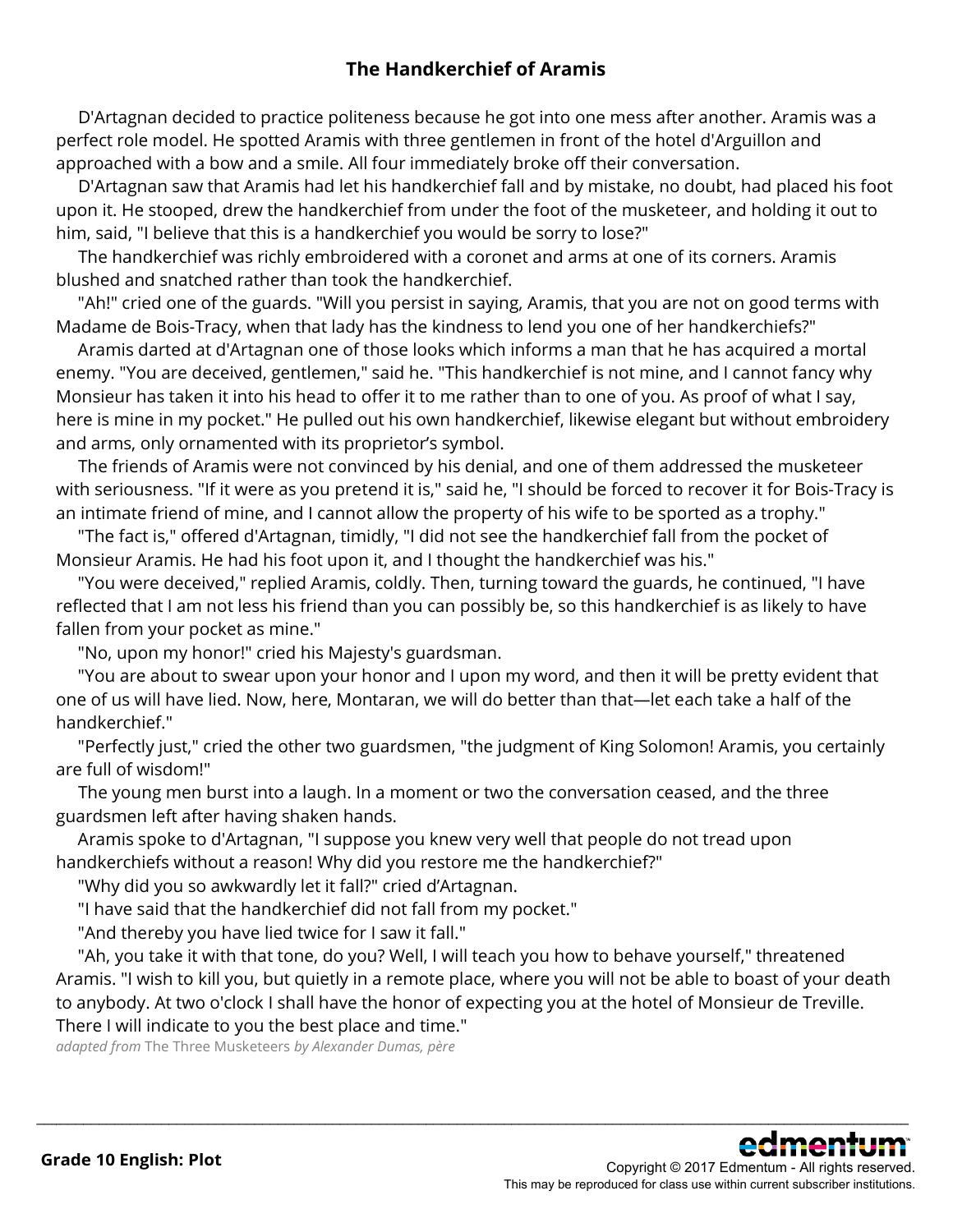**10.** What happens when Aramis proposes that he and Montaran each take half of the handkerchief?

\_\_\_\_\_\_\_\_\_\_\_\_\_\_\_\_\_\_\_\_\_\_\_\_\_\_\_\_\_\_\_\_\_\_\_\_\_\_\_\_\_\_\_\_\_\_\_\_\_\_\_\_\_\_\_\_\_\_\_\_\_\_\_\_\_\_\_\_\_\_\_\_\_\_\_\_\_\_\_\_\_\_\_\_\_\_\_\_\_\_\_\_\_\_\_\_\_\_\_\_\_\_\_\_\_\_\_\_\_\_\_\_

- **A.** D'Artagnan admits that he was lying and apologizes.
- **B.** The guards laugh and declare the matter settled.
- **C.** Madame de Bois-Tracy asks for her handkerchief back.
- **D.** The guards decide to fight both Aramis and d'Artagnan.

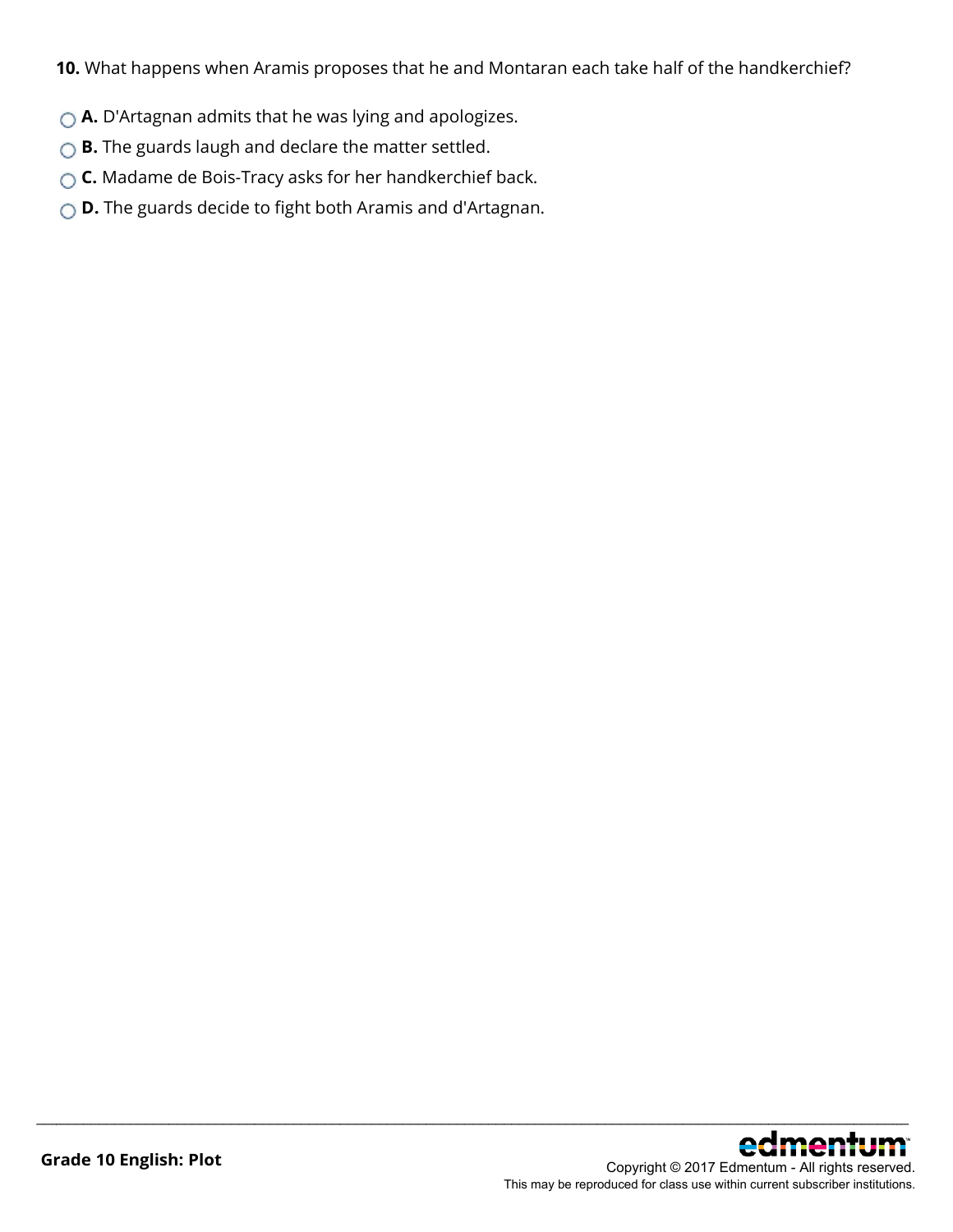## **Answers: Plot**

- 1. A 2. D 3. B 4. C 5. D 6. B 7. A 8. B 9. A
- 10. B

# **Explanations**

1. The man becomes fascinated with the girl after offering her all of his remaining coins. He finally asks her where they are, and she decides to show him the way back. "Come along er me an' I'll show yer the way," she says.

2. The passage says, "The hand snatched at the coin. She was evidently afraid that he was insincere or would change his mind." She is prepared to run away immediately so that she'll be able to keep it.

3. In the first paragraph, the man thinks about how he has not been comforted by the little sleep he has gotten. He goes on to say that the little sleep he gets is full of "dreary dreams." He cannot enjoy the little sleep he gets because he has these miserable dreams while he sleeps.

4. A flashback is a literary device in which an earlier event is inserted into the normal chronological order of a narrative. The story goes back to a time when different vendors came to the narrator's house. The flashback helps the narrator understand why the vendors were fond of his or her mother.

5. In this passage, Pola angrily leaves the theater after the three actors complain about her script. She states that she worked on the script for two days while working a full-time job. The reader can conclude that Pola believes her hard work is unappreciated by Neville, Gerhardt, and Nadezhda.

6. This passage describes the efforts of three actors, Gerhardt, Neville, and Nadezhda, to write a new play after they offend Pola, the script writer. Their struggle to produce a new script in time for their first performance is the primary conflict in this passage.

7. The pacing of a story helps a writer develop the story and engage the reader. In this passage, the author uses fast pacing. All of the events happen in rapid sequence or succession. The passage contains very little description of the setting or of past events.

8. The author develops the story using parallel plots. Parallel plots alternate between two or more different plotlines of equal importance, and these plotlines eventually come together in the end. Parallel plots can help an author create tension, surprise, or mystery in a story. In this case, the story switches back and forth from Jessica's viewpoint to Miguel's. These plotlines ultimately converge.  $\Box$ 

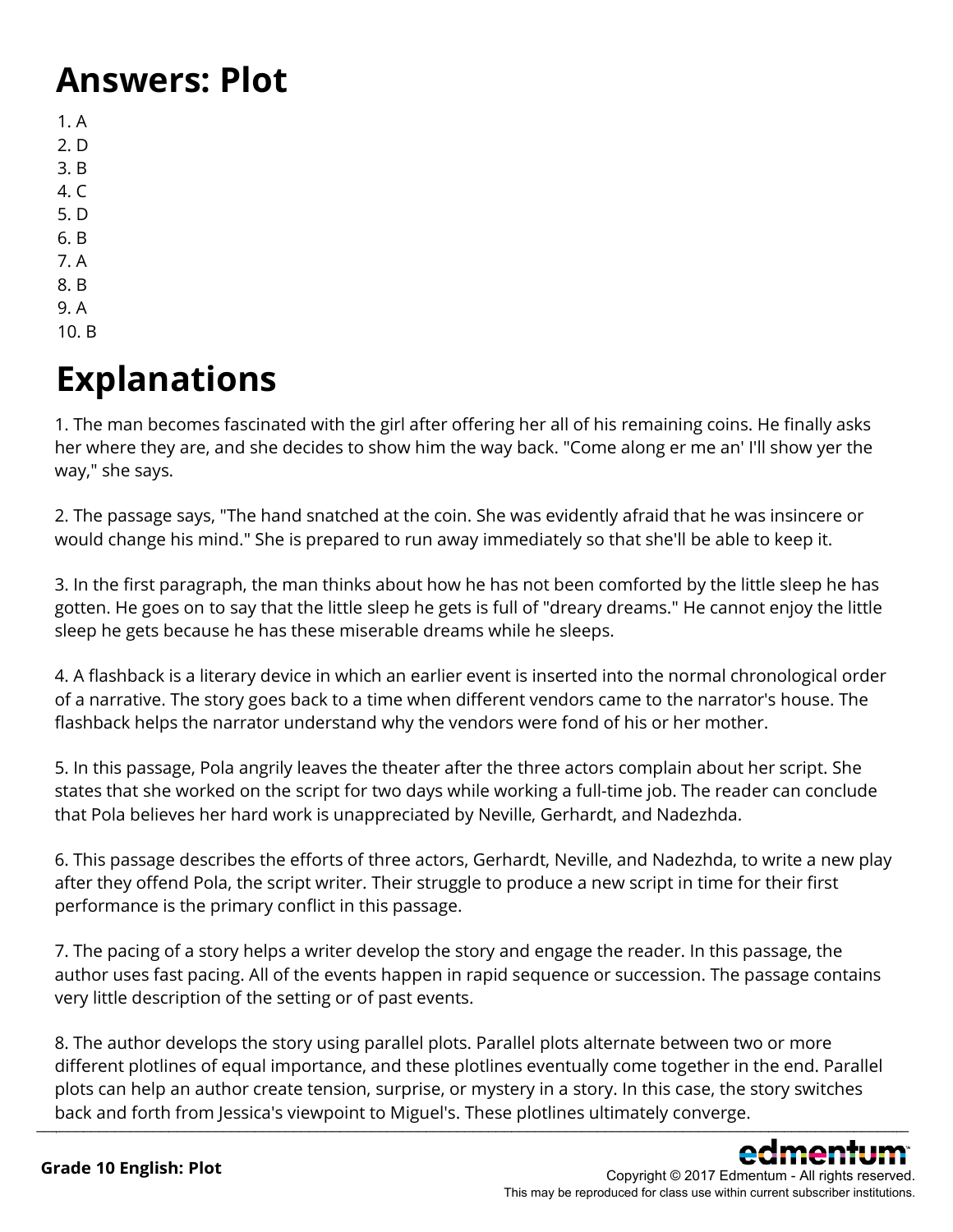9. The most significant plot point of the story is when Hughie wins the favor of the baron. He does this by giving a beggar, who is really the baron, a coin. Think about what this action leads to at the conclusion of the story.

10. In the tenth paragraph, Aramis proposes that they "each take a half of the handkerchief." In the next paragraph, "The young men burst into a laugh. In a moment or two the conversation ceased, and the three guardsmen left after having shaken hands." This means that the guards laugh and declare the matter settled.

\_\_\_\_\_\_\_\_\_\_\_\_\_\_\_\_\_\_\_\_\_\_\_\_\_\_\_\_\_\_\_\_\_\_\_\_\_\_\_\_\_\_\_\_\_\_\_\_\_\_\_\_\_\_\_\_\_\_\_\_\_\_\_\_\_\_\_\_\_\_\_\_\_\_\_\_\_\_\_\_\_\_\_\_\_\_\_\_\_\_\_\_\_\_\_\_\_\_\_\_\_\_\_\_\_\_\_\_\_\_\_\_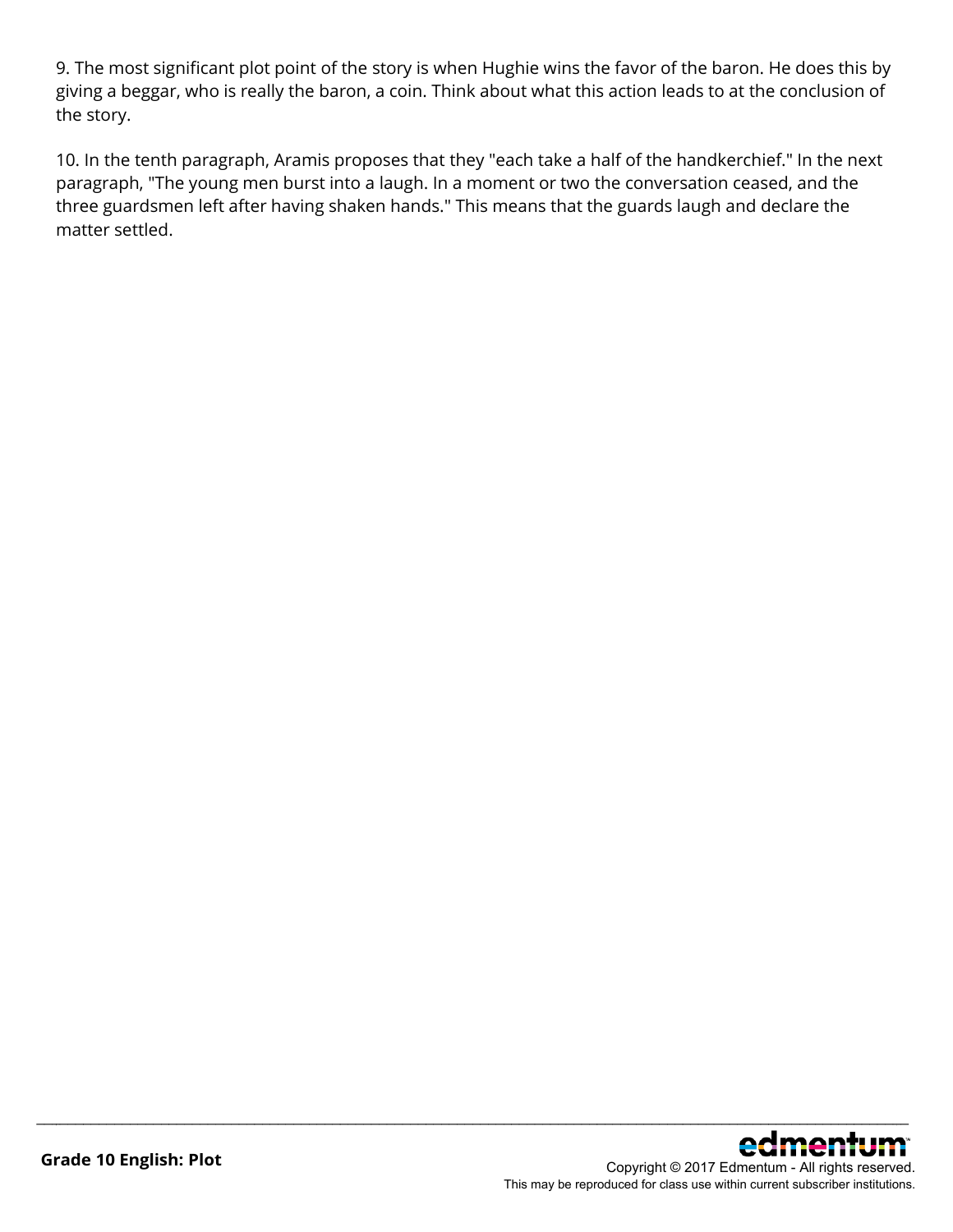# **Grade 10 English: Author's Point of View**

 Marietta, Ohio, may not be on your short list for a vacation destination, but I encourage you to consider visiting this historic town. Located right on the Ohio River, on the National Scenic Waterway, this Old World city boasts a string of picturesque covered bridges. You could easily lose yourself in an afternoon of strolling back and forth across them, as well as exploring the town's myriad other treasures.

 Summers here are blistering hot and the winters mighty chilly, so spring or fall might be best for a first-time look-see. The locals don't mind the extreme temperatures, though. In fact, you'll find it hard to upset the warm and happy folks who call Marietta their home. They welcome visitors, too and are glad to show off their little piece of paradise.

 The town glitters with quaint, Appalachian charm, yet it doesn't lack the modern conveniences. You might say it's the best of both worlds—a step back in time with all the comforts of today. The downtown streets are like a walk back into history. You'll enjoy the candy stores, pubs, and cafes, and don't forget to take a riverboat tour! The view from the river really shows off this entrancing town. Stay for a week, and, if you're like me, you'll wonder why on earth you didn't visit sooner!

\_\_\_\_\_\_\_\_\_\_\_\_\_\_\_\_\_\_\_\_\_\_\_\_\_\_\_\_\_\_\_\_\_\_\_\_\_\_\_\_\_\_\_\_\_\_\_\_\_\_\_\_\_\_\_\_\_\_\_\_\_\_\_\_\_\_\_\_\_\_\_\_\_\_\_\_\_\_\_\_\_\_\_\_\_\_\_\_\_\_\_\_\_\_\_\_\_\_\_\_\_\_\_\_\_\_\_\_\_\_\_\_

**1.** Which word describes the author's feelings about the town of Marietta?

- **A.** critical
- **B.** ambivalent
- **C.** bored
- **D.** delighted
- **2.** This piece of writing would most likely appear
- **A.** in a government report.
- **B.** in a travel magazine.
- **C.** in the preface to a novel.
- **D.** on a news Web site.

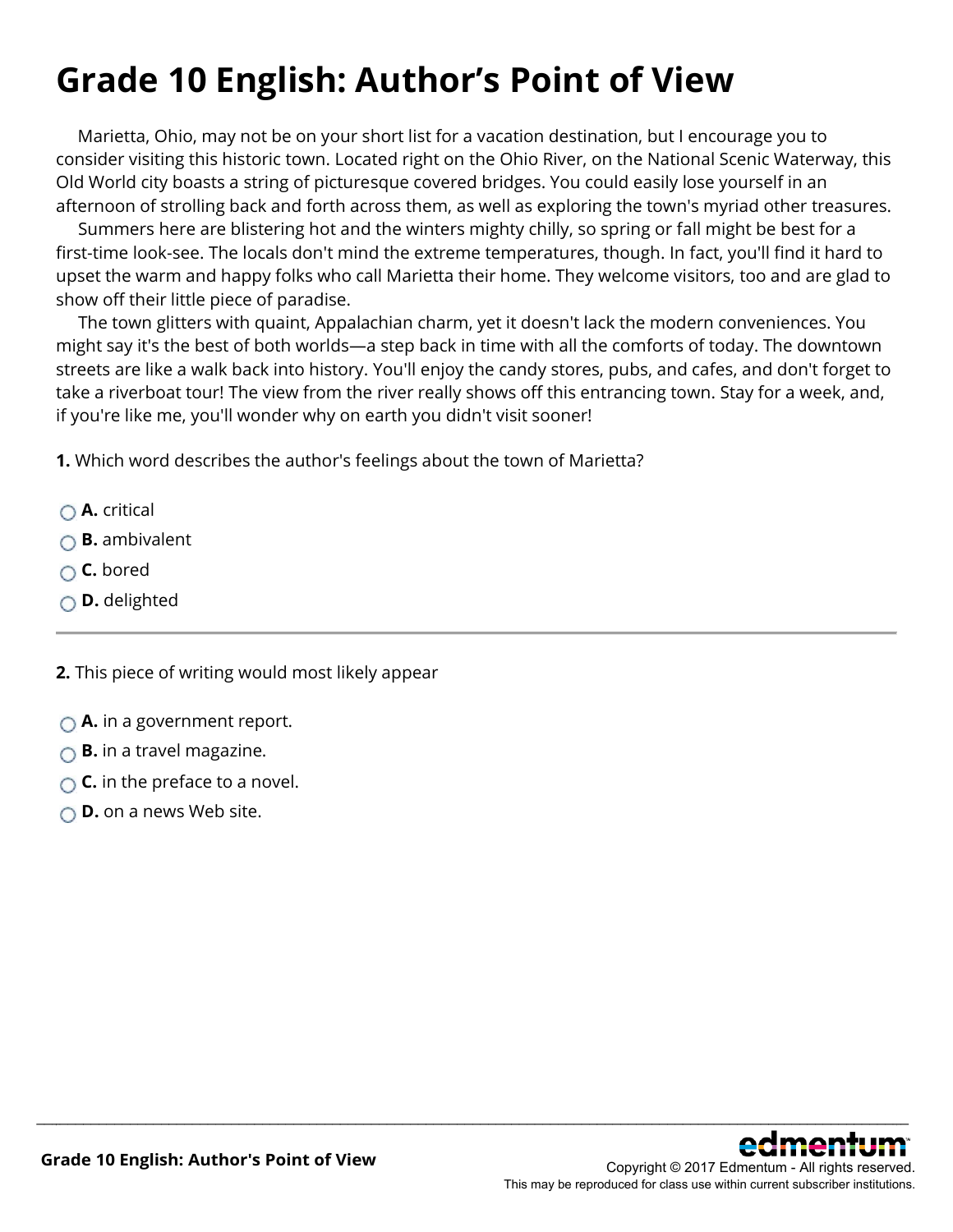

 No travel destination can beat China for its fascinating history, from the mysterious dynasties of ancient times to the economic powerhouse it is today. Take a tour with Paradise Travel, and you'll be treated to a feast for the senses in the spectacular cities of Beijing, Shanghai, and others as you cruise the Yangtze River! Come experience for yourself China's fast-paced cities, eye-popping scenery, and polite and friendly people. Book now for supersaver tours that will fit any budget.

**3.** What is the author's purpose in writing this passage?

- **A.** to instruct readers in what sights they should see in China
- **B.** to inform the audience about the history of China
- **C.** to entertain readers with travel stories from far-off lands
- **D.** to convince readers to book a tour with Paradise Travel

#### Linda and Mark,

 I know you were given no warning that I would be visiting the bookstore this morning, but that is no excuse for the sloppy condition I found the place in. As the owner of Books for Kids, I expect my employees to maintain order and cleanliness. I shouldn't have to remind you of this—especially you, Mark, as you've worked for me for nearly 4 years. Honestly, I thought, even at your young age, that you had a stronger work ethic than this. Unless you can prove me wrong, it seems I was sadly mistaken.

 When kids and other customers drop books on the floor and do not pick them up, it is your job to clean up after them, much as you may dislike it. There were books lying all over the carpet this morning, and what's more, the countertop area behind the desk was strewn with scraps of paper, which is unacceptable.

 Finally, my other employees confirm that the two of you spend most of your time e-mailing friends and text-messaging. If this childish behavior does not improve dramatically, and soon, I regret to say your continued employment at Books for Kids will seriously be in question.

#### Signed, **Marilyn Kresky**

**4.** Read this sentence from the passage above:

"Finally, my other employees confirm that the two of you spend most of your time e-mailing friends and text-messaging."

How does this sentence support the author's purpose?

- **A.** It tells Mark and Linda that the owner is against computer technology.
- **B.** It lets Mark and Linda know that others also see their misbehavior.
- **C.** It expresses Ms. Kresky's general dislike of her two employees.
- **D.** It tells the reader that the bookstore owner has a bias against teenagers. \_\_\_\_\_\_\_\_\_\_\_\_\_\_\_\_\_\_\_\_\_\_\_\_\_\_\_\_\_\_\_\_\_\_\_\_\_\_\_\_\_\_\_\_\_\_\_\_\_\_\_\_\_\_\_\_\_\_\_\_\_\_\_\_\_\_\_\_\_\_\_\_\_\_\_\_\_\_\_\_\_\_\_\_\_\_\_\_\_\_\_\_\_\_\_\_\_\_\_\_\_\_\_\_\_\_\_\_\_\_\_\_



Copyright © 2017 Edmentum - All rights reserved. This may be reproduced for class use within current subscriber institutions.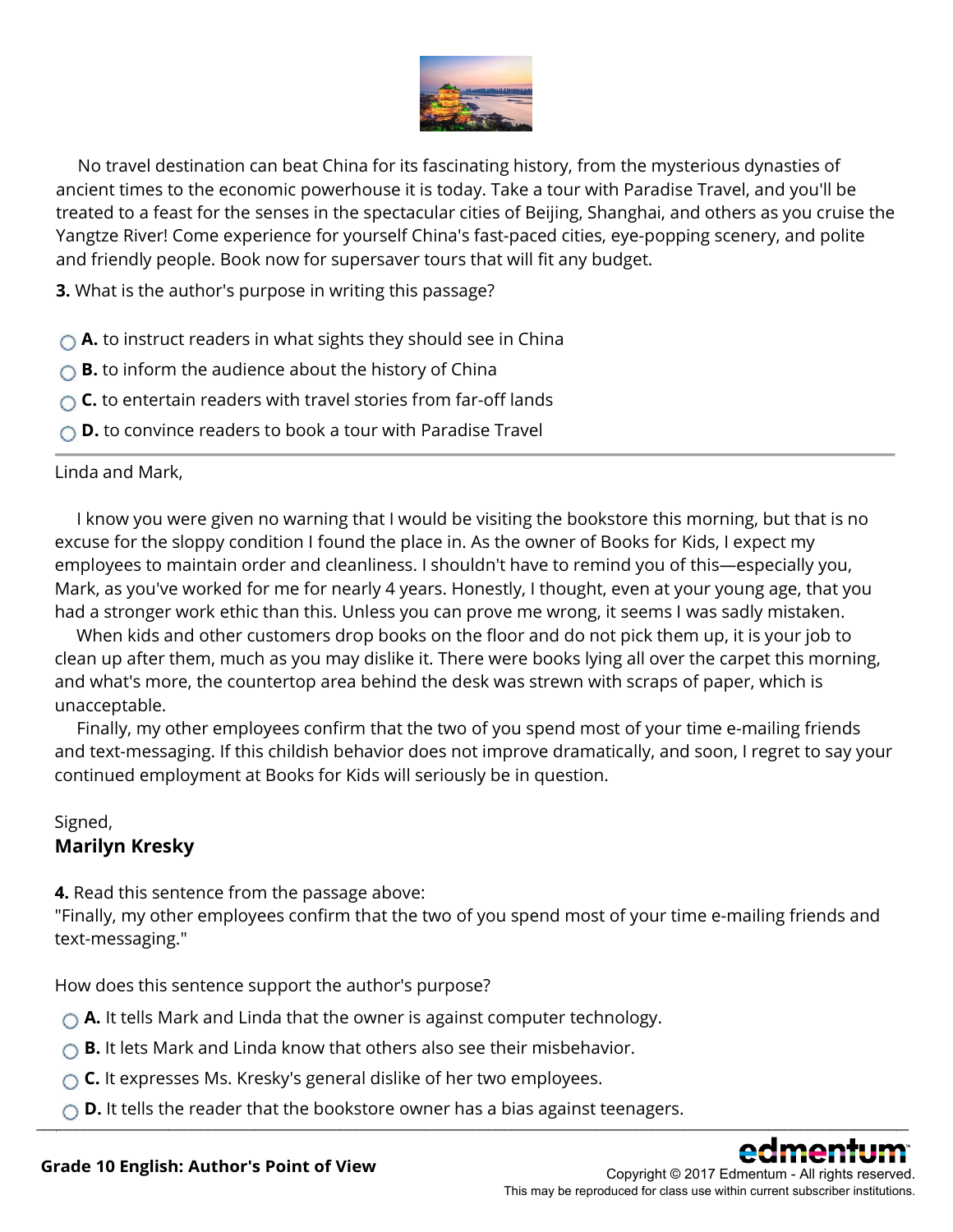I think it's high time we start charging people for destroying the environment, and plastic bags are a good place to begin. Grocery stores should start charging 10 cents every time a customer requests a plastic bag. Maybe then, people will get on the bandwagon and start bringing their own bag. Everybody knows that plastic takes forever to degrade and gives off toxic byproducts in the process. We simply can't go on producing plastic bags in such quantity and dumping them in the landfill. "Convenience" has to start taking a backseat to caring for the planet.

 Sadly, the United States is miles behind in this regard. Ireland, for example, has charged people for plastic bags for nearly a decade. Paris, France, has also begun charging for non-biodegradable bags, and so have 50 other countries! But this brilliant idea has not caught hold here in the USA. Even liberal San Francisco couldn't get such a program off the ground. Everyone from grocers to dog owners to the plastics lobby shot the idea down.

 The fact is, the United States uses a huge percentage of the world's resources and is one of the biggest polluters. Worst of all, we're so addicted to convenience that we can't be bothered to even reuse paper or plastic bags. That addiction will cost us dearly in the form of a toxic environment for our kids and grandkids. When you think of it that way, is keeping a cloth bag in the car for grocery trips really too much to ask?

**5.** Which word describes the author's attitude toward the U.S. "addiction to convenience"?

- **A.** shameful
- **B.** understandable
- **C.** laughable
- **D.** hopeful

#### Juan,

 Dude, did I tell you my grandparents are paying for me to take guitar lessons? It's every Wednesday at 7, so I can't watch videos with you that night, like we've always done. I'm disappointed, but it's not like I can turn them down. The lessons are a gift. Can't believe I'm gonna be hauling around some crazy big guitar case. So much for my cool image, huh? I wish they'd at least talked to me first and given me a choice. I'd probably have picked the drums. I'm thinking of telling my grandparents thanks, but no thanks, only it would crush them. E-mail me when you get this, would you? I could use your advice.

\_\_\_\_\_\_\_\_\_\_\_\_\_\_\_\_\_\_\_\_\_\_\_\_\_\_\_\_\_\_\_\_\_\_\_\_\_\_\_\_\_\_\_\_\_\_\_\_\_\_\_\_\_\_\_\_\_\_\_\_\_\_\_\_\_\_\_\_\_\_\_\_\_\_\_\_\_\_\_\_\_\_\_\_\_\_\_\_\_\_\_\_\_\_\_\_\_\_\_\_\_\_\_\_\_\_\_\_\_\_\_\_

Thanks man,

### **Travis**

**6.** What can you tell about the authors' feelings toward his grandparents?

- $\bigcap$  **A.** He feels neutral toward them.
- **B.** He cares about them.
- **C.** He wants them to be proud of him.
- **D.** He strongly dislikes them.



Copyright © 2017 Edmentum - All rights reserved. This may be reproduced for class use within current subscriber institutions.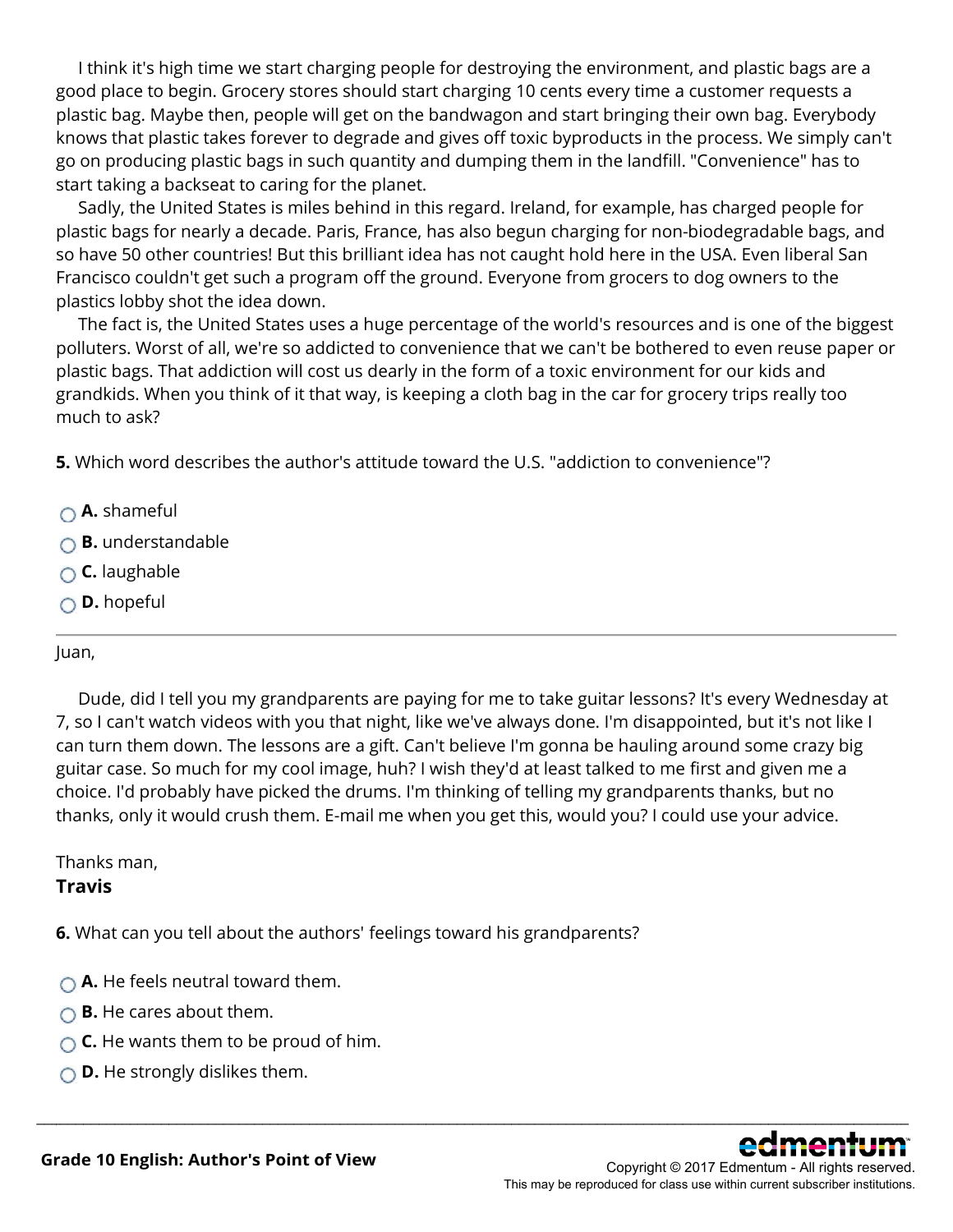**7.** What is Travis's main reason for writing this letter?

- **A.** to ask Juan's help in deciding whether to refuse the lessons
- **B.** to explain why he has never really liked the guitar
- **C.** to announce the fact that he would be starting guitar
- **D.** to inform Juan that he would be turning down the lessons

 I'm appalled that KPTL.com today published a salacious story about the ex-governor of our state, using a tabloid newspaper as its only apparent source. This article suggesting the ex-governor took bribes is the shoddiest journalism I've ever seen. Anyone who lived here during his tenure knows his reputation was unblemished and that his only interest was in serving the people. Until today, I was a loyal reader of your site for local news, but I will go elsewhere from now on. I strongly suggest you read the dozens of comments from people below the article. Readers will not put up with such nonsense from a local news source. For shame!

\_\_\_\_\_\_\_\_\_\_\_\_\_\_\_\_\_\_\_\_\_\_\_\_\_\_\_\_\_\_\_\_\_\_\_\_\_\_\_\_\_\_\_\_\_\_\_\_\_\_\_\_\_\_\_\_\_\_\_\_\_\_\_\_\_\_\_\_\_\_\_\_\_\_\_\_\_\_\_\_\_\_\_\_\_\_\_\_\_\_\_\_\_\_\_\_\_\_\_\_\_\_\_\_\_\_\_\_\_\_\_\_

Signed, Terry Hughes, disgruntled reader

**8.** What could the author include to better get her point across?

- **A.** the full name of the ex-governor
- **B.** a direct quote from the article in question
- **C.** a list of other news sites the author reads
- **D.** statistics on politicians who break the law

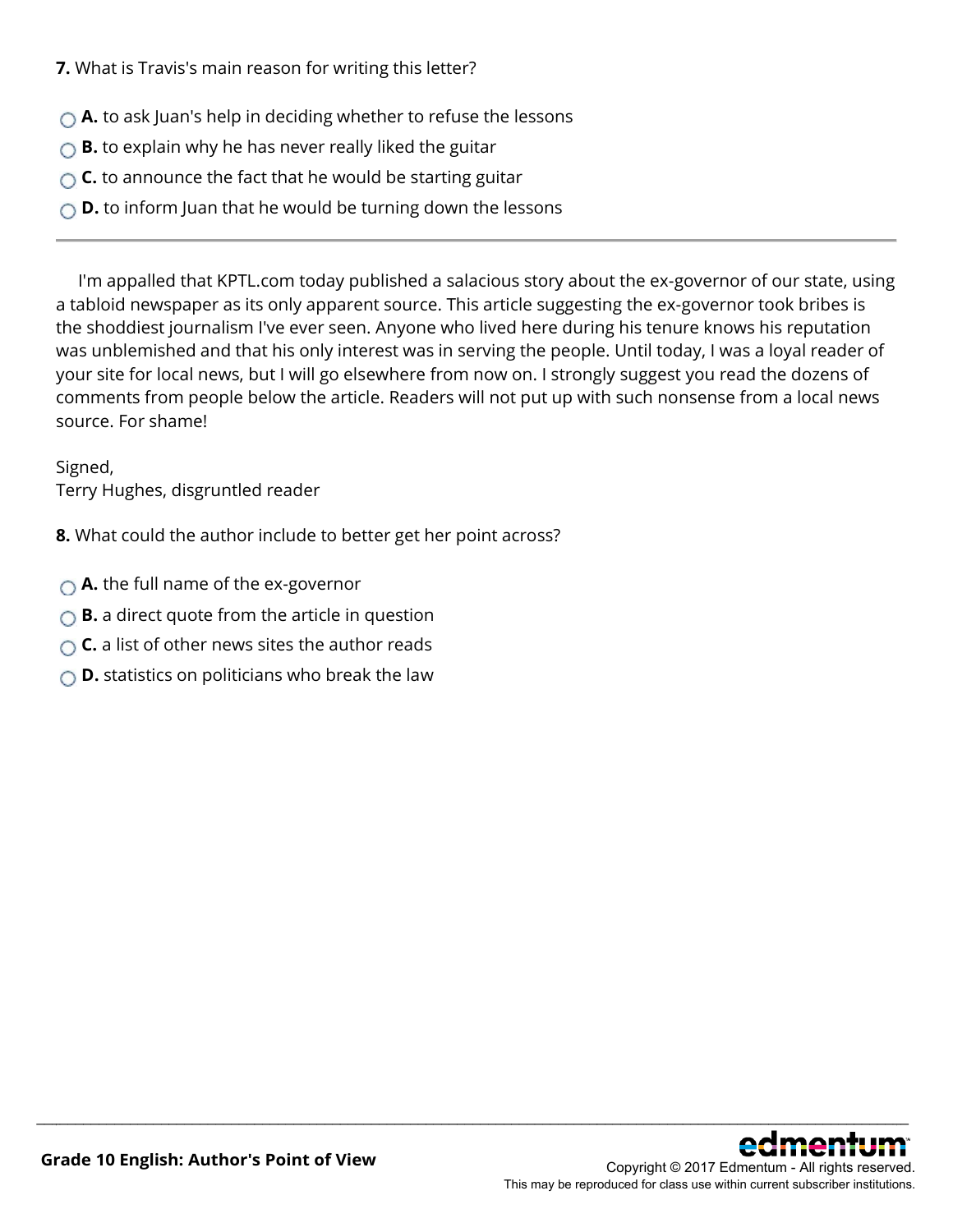Director Patricio Washington's 2012 film *Dawn of Tumult*, starring Jules Tyne and Mac Emerson does not disappoint. In my view, not since *Night of Ice* has a version of the *Infantry of Space* tale been so captivating and enthralling. The fireballs, explosions, and fight scenes are achieved with special effects designed to dazzle but not overwhelm. From the opening battle scenes, I was on the edge of my seat and I stayed there.

 The old, familiar characters seem freshly realized, given new life by the writing as well as superb performances by the cast. Perhaps the only exception is Demidov, played by Sam Quarles, who seems to be tacked on as an afterthought. Demidov was a rather boring character even in the original series, and making him more interesting and integral is a challenge every *Infantry of Space* movie has faced. Jules Tyne as Dr. Waldo and Mac Emerson as the young Timothy Grace more than do the roles justice. Rafael Dias as Santos will have you howling with his one-liners. Adela Bevan as Natalia is electrifying—the camera loves her, and she gives the traditionally staid character a comic twist.

 To give the plot away would be a crime, so I will merely say that the writers have succeeded where others have failed. They have paid homage to the original TV series, while also throwing in a few surprises that even the most diehard fan will not see coming. Admittedly, the adventures of the crew have gotten a bit old and tired over the years, and I knew it would take a miracle to draw me back into the story. Patricio Washington managed to pull off exactly that.

**9.** This piece of writing would most likely appear in which of these places?

- **A.** a syllabus for a film appreciation class
- **B.** a biography of the film director
- **C.** a movie and entertainment website
- **D.** a newspaper ad for local movies

 If you're like me, you've never forgotten the first eclipse of the Moon you ever witnessed. Well, if you live in the western United States, you're in for a treat this Saturday, June 26. Beginning around 2:15 AM and lasting for 2.5 hours, a partial eclipse of the Moon will take place. Those who live the farthest west will have the best visibility. (No one east of the Mississippi will be able to observe the eclipse, as the Moon will have set by the time it occurs.) Hawaii will see the entire event, from start to finish. On the West Coast, just the final stages should be visible, but they could be spectacular. During an eclipse, the Earth and Moon are lined up in such a way that the Earth's shadow partially or fully obscures the Moon for a time. If you miss this one, a total eclipse will occur on December 21 and should be visible to the entire United States.

\_\_\_\_\_\_\_\_\_\_\_\_\_\_\_\_\_\_\_\_\_\_\_\_\_\_\_\_\_\_\_\_\_\_\_\_\_\_\_\_\_\_\_\_\_\_\_\_\_\_\_\_\_\_\_\_\_\_\_\_\_\_\_\_\_\_\_\_\_\_\_\_\_\_\_\_\_\_\_\_\_\_\_\_\_\_\_\_\_\_\_\_\_\_\_\_\_\_\_\_\_\_\_\_\_\_\_\_\_\_\_\_

**10.** The author most likely wrote this article to

- **A.** explain exactly what a lunar eclipse entails.
- **B.** express his or her strong opinion about eclipses.
- **C.** reminisce about eclipses he or she has seen.
- **D.** inform readers about the June 26 eclipse.

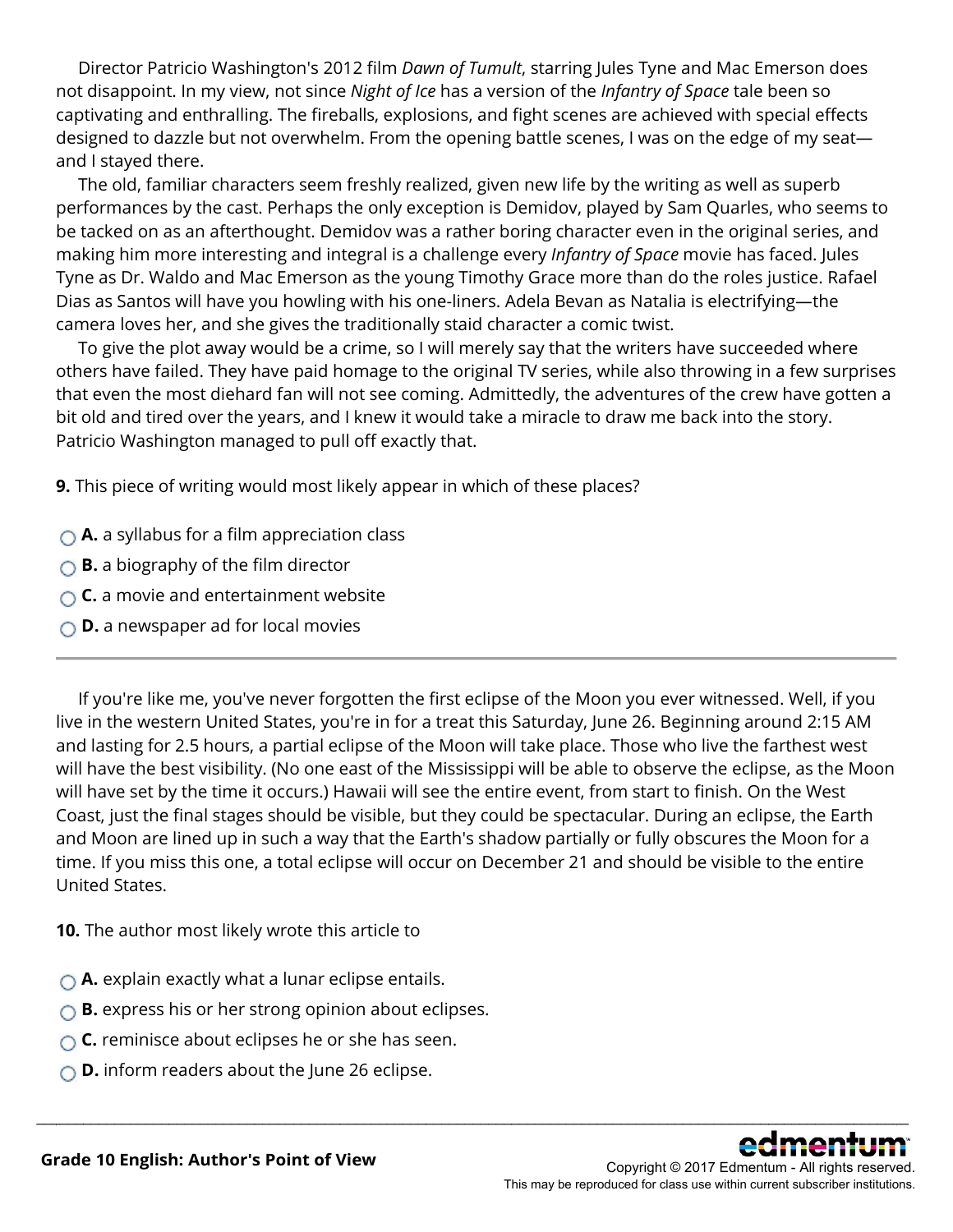#### **Answers: Author's Point of View**

- 1. D
- 2. B
- 3. D
- 4. B
- 5. A
- 6. B 7. A
- 8. B
- 9. C
- 10. D

### **Explanations**

1. The author paints a very favorable picture of the town of Marietta in this passage. He or she uses words like "entrancing" and "picturesque" to describe the area. The author also calls the town the "best of both worlds." These clues all suggest that the author is delighted by the town of Marietta.

2. This selection describes a particular town in Ohio, including some of its most appealing features. It is not a news item, and it does not contain many facts or statistics. The author most likely intends it for people who like to travel or read about places they've never been, such as in a travel magazine.

3. This passage is an advertisement. With phrases like "Come experience for yourself" and "you'll be treated to a feast," the author is trying to persuade readers to take a tour of China with Paradise Travel. Details about the country are included to entice readers into booking a tour.

4. In her letter, the bookstore owner conveys that she was appalled at how messy the store was. By telling Mark and Linda that their colleagues also see their lazy behavior, Ms. Kresky probably hopes it will convince them to change.

5. The third paragraph uses some strong language to express the author's views. It says our addiction will "cost us dearly in the form of a toxic environment for our kids and grandkids." This and other language in the passage conveys the belief that this addiction is shameful and needs to stop.

6. Travis is contemplating turning down his grandparents' gift. However, the one thing that may stop him from doing this is that "it would crush them." That line makes it clear that he cares about his grandparents and doesn't want to hurt their feelings.

7. Travis is torn about how to handle his grandparents' gift of guitar lessons. He doesn't want to hurt his grandparents' feelings, but he also doesn't really want to play the guitar. The reason for the letter is to explain his predicament and ask for his friend's advice.

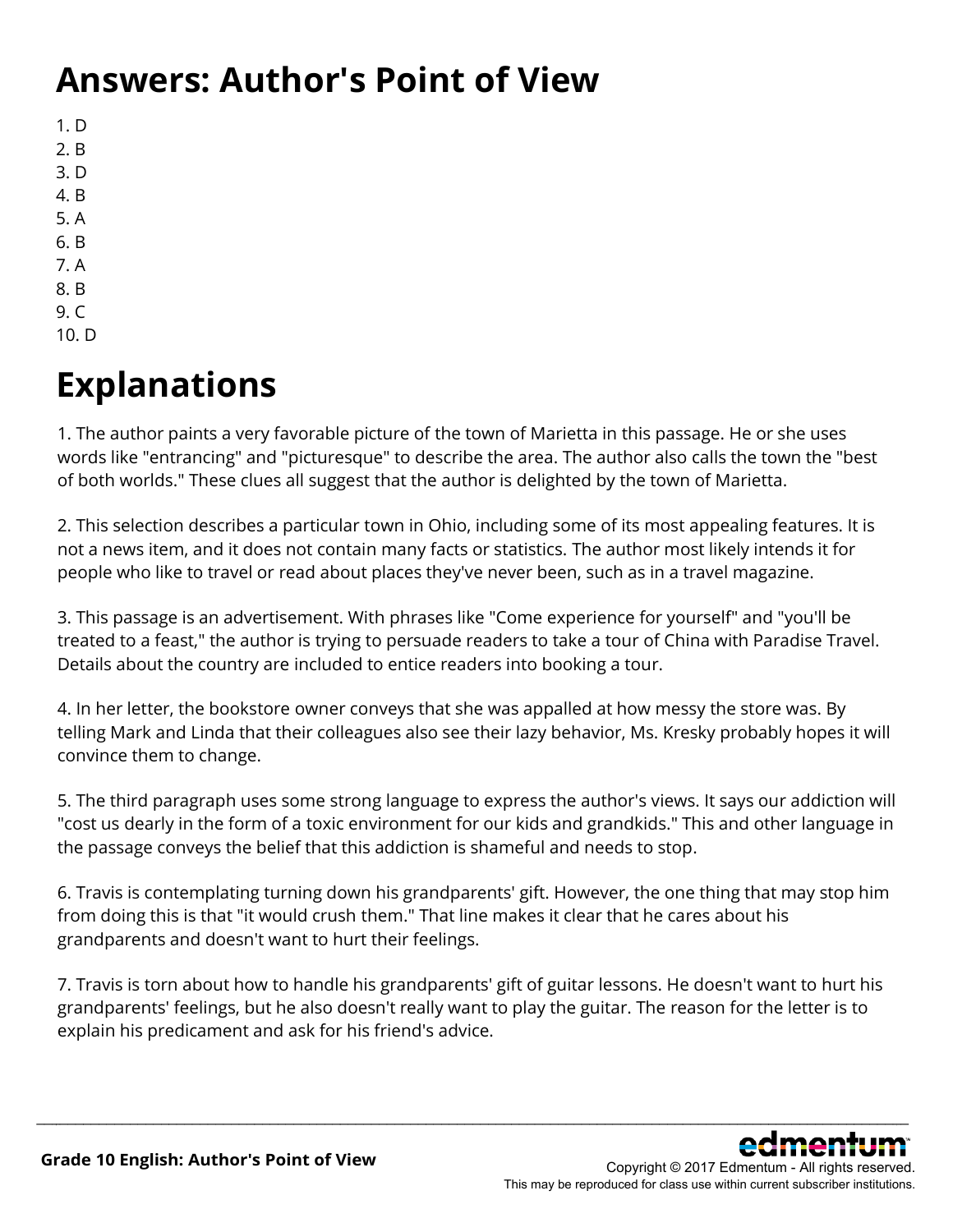8. The author expresses outrage about the article she read, but she does not provide specifics. Her point of view would be further advanced by including a short quote that illustrates the article's "shoddy journalism."

9. This passage expresses the personal opinions of one movie reviewer. Such an opinion piece would not be appropriate for a class syllabus, a biography, or a newspaper ad—although ads sometimes use very short excerpts from reviews. An entertainment website is one place people would go to seek out movie reviews.

10. Most of this passage gives information about the upcoming eclipse. It tells readers what part of the country will be able to observe the event, and it also gives the approximate time frame.

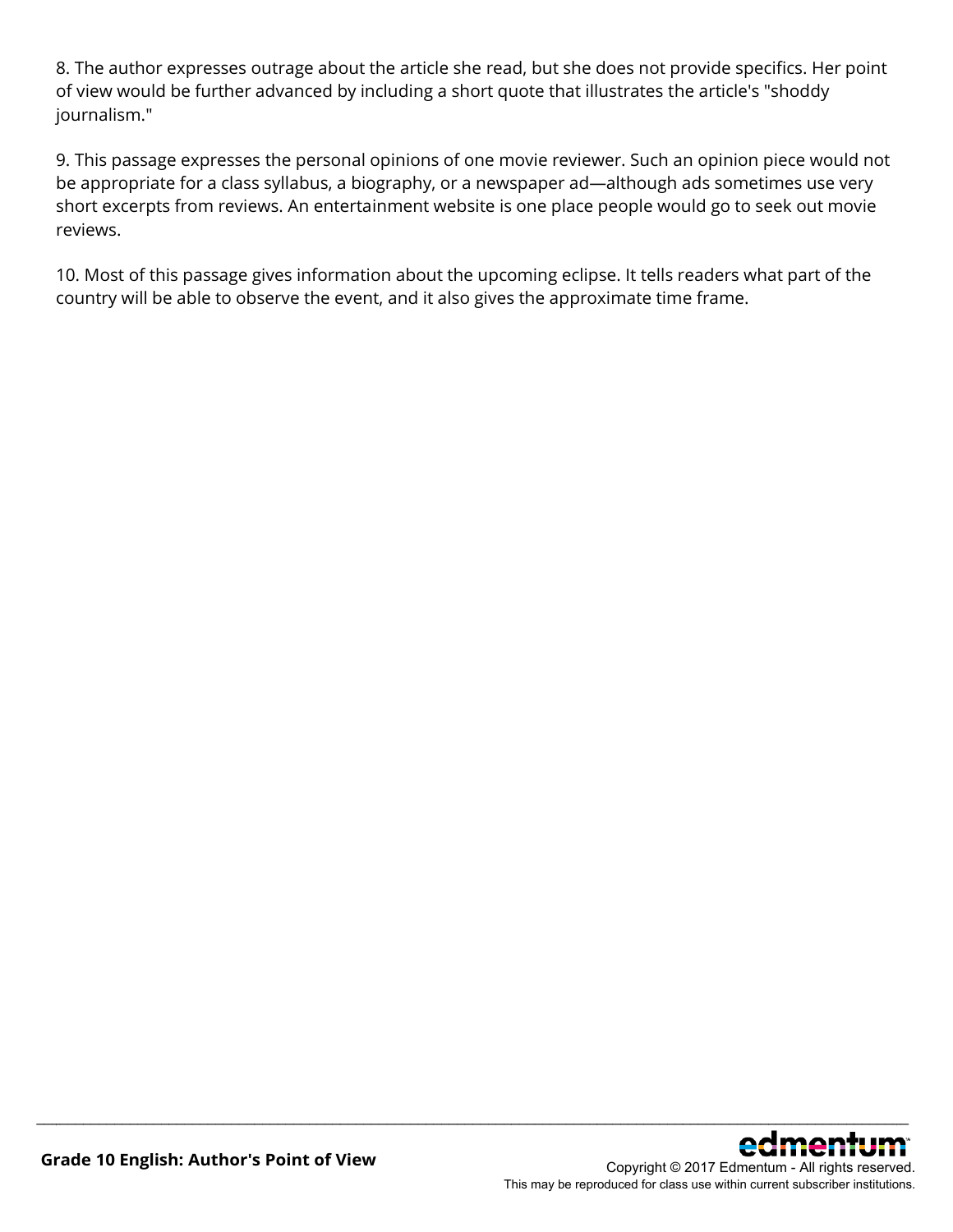### **Grade 10 English: Evaluating Arguments**

Dear Editor,

 Should thieves be treated differently according to their crimes? I don't understand why state senators always seem to pass laws that help the rich get richer instead of helping those who really need help. The FBI says that this year, more than 20,000 people in this city will have their cars broken into or stolen. They will suffer thousands of dollars in damages, not to mention mental anguish and the loss of items that hold sentimental value.

 When law enforcement officers from across the state lobbied behind a bill to make these kinds of break-ins a felony, the lawmakers couldn't see past how much it might cost to lock the criminals up.

 Then the Senate turns around and approves a bill that fights illegal copying of CDs and DVDS. Although both these crimes are wrong, which one hurts the average person more? Whom are our state congress people looking out for?

Sincerely,

Bettina Suleman

**1.** What is the author of this letter trying to accomplish by writing this letter?

- **A.** She wants to persuade the audience to write their lawmakers about the problem.
- **B.** She wants to persuade the editor to write a piece on motor vehicle theft.
- ◯ **C.** She wants to persuade the audience that laws on vehicle theft are too lenient.
- **D.** She wants to persuade the editor that lawmakers are to blame for illegal bootlegging.

**2.** What is the author of this letter trying to accomplish by writing this letter?

- **A.** She wants to persuade the audience to write their lawmakers about the problem.
- **B.** She wants to persuade the editor to write a piece on motor vehicle theft.
- **C.** She wants to persuade the audience that laws on vehicle theft are too lenient.
- ◯ **D.** She wants to persuade the editor that lawmakers are to blame for illegal bootlegging.

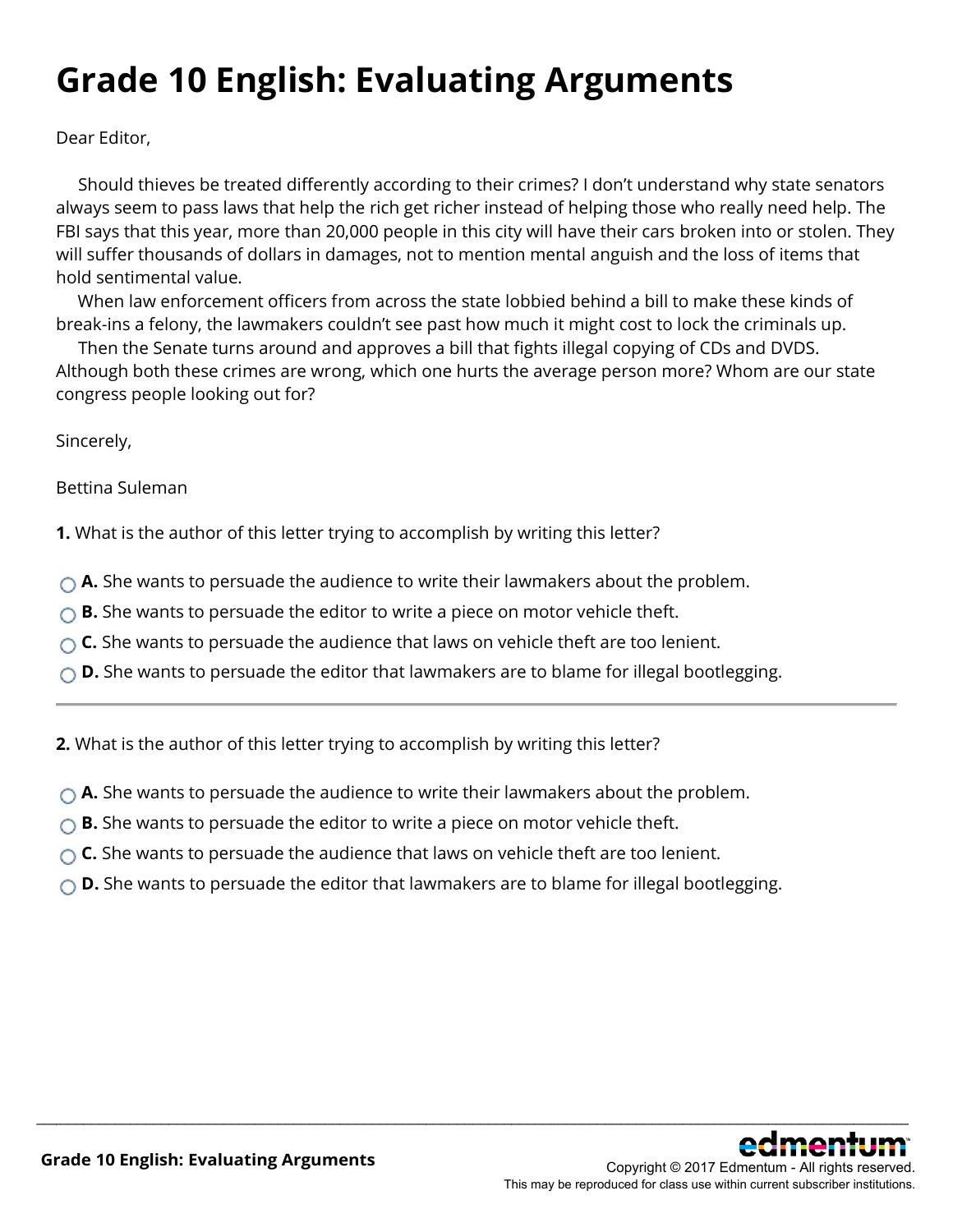Technology has changed our lives. The fast-paced world we live in has come with its own ways of communication. The text message, the email, the instant message—they're all quick ways for us to contact each other. People are able to instantly communicate their thoughts on things as trivial as the long checkout line in front of them to things as important as breaking news events.

 We live in the age of multitasking. Why sit down and talk to one friend when you can Facebook, instant message, and text five friends while ordering dinner, cleaning up, and watching your favorite television show? We keep in contact with each other constantly. But do we really communicate? I believe all the mindless messages we send to each other on a daily basis create a false sense of closeness. Our relationships are shallow, at best.

 When was the last time you wrote a letter? I mean sat down with a pen and a piece of paper and scratched out a note to a friend or family member? I can count on one hand the number of letters I have sent and received this year: None. How many emails have I dashed off from my phone without stopping whatever activity in which I was engaged? Too many to count.

 Writing your thoughts on paper takes time and requires your full attention. Taking a handwritten letter to post office and sending it someone shows that you are thinking of them. All it takes is a few minutes out of your hectic schedule to make someone feel valued and appreciated. He or she will appreciate the time you spent writing the letter and feel like you regard or think highly of them. It also takes patience to wait for your friend or family member to receive the letter and respond to it. Write a loved one a letter today. I promise you won't regret it.

**3.** According to the author, why does electronic communication seem artless and unflattering?

- **A.** because it doesn't require your full attention
- **B.** because it's too precise for talking to friends
- **C.** because it's too easy to send an email
- **D.** because it's too vague a form of communication

**4.** According to the author, why does electronic communication seem artless and unflattering?

- **A.** because it doesn't require your full attention
- **B.** because it's too precise for talking to friends
- **C.** because it's too easy to send an email
- **D.** because it's too vague a form of communication

**5.** Which point used by the author supports the idea that letter writing is more personal than electronic communication?

- **A.** Letter writing calls for grammar.
- **B.** Letter writing involves thinking.
- **C.** Letter writing shows consideration.
- **D.** Letter writing requires precision.

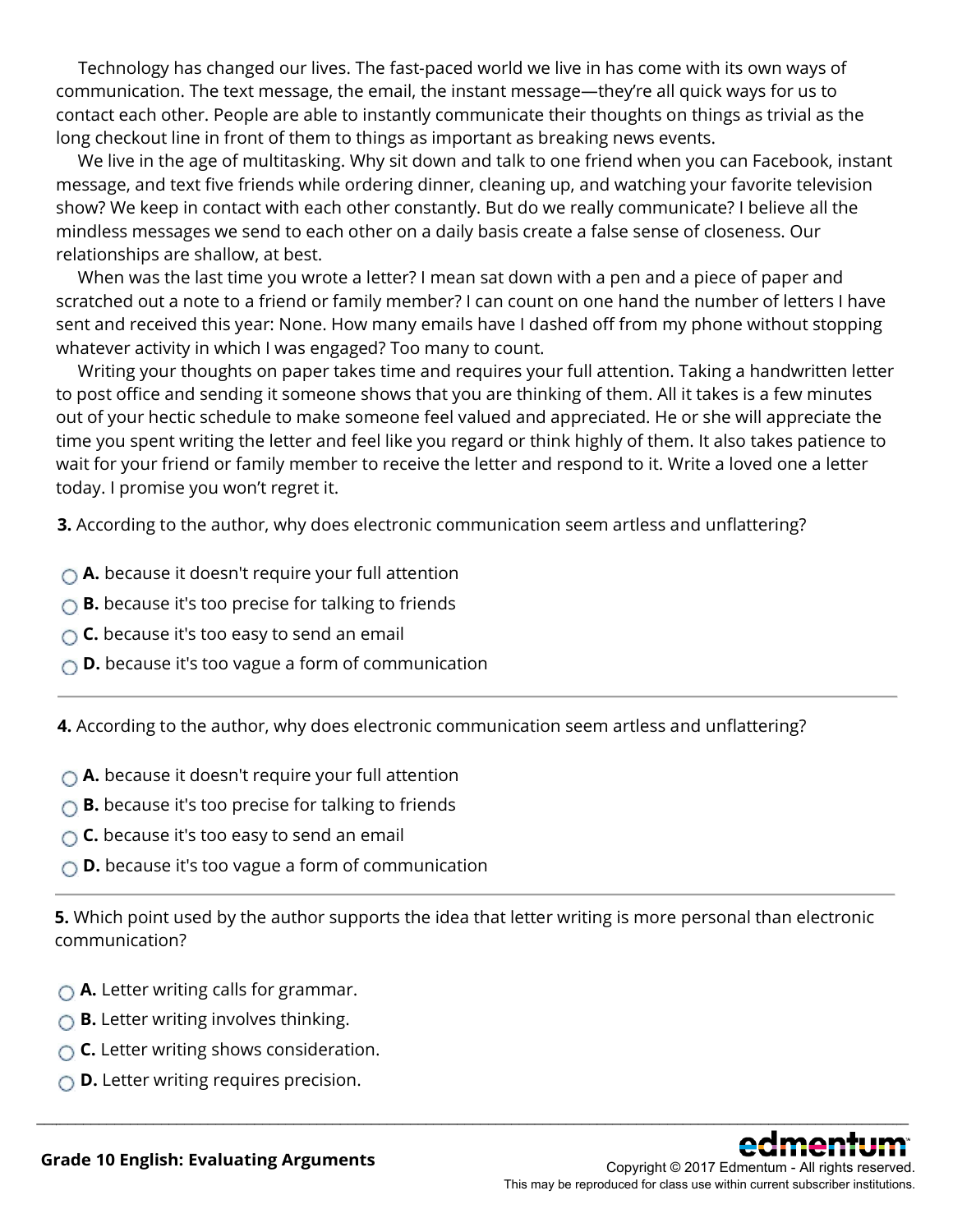**6.** According to the author, how is letter writing unique and beneficial?

- **A.** It instills pride.
- **B.** It teaches patience.
- **C.** It is attractive.
- **D.** It requires manners.

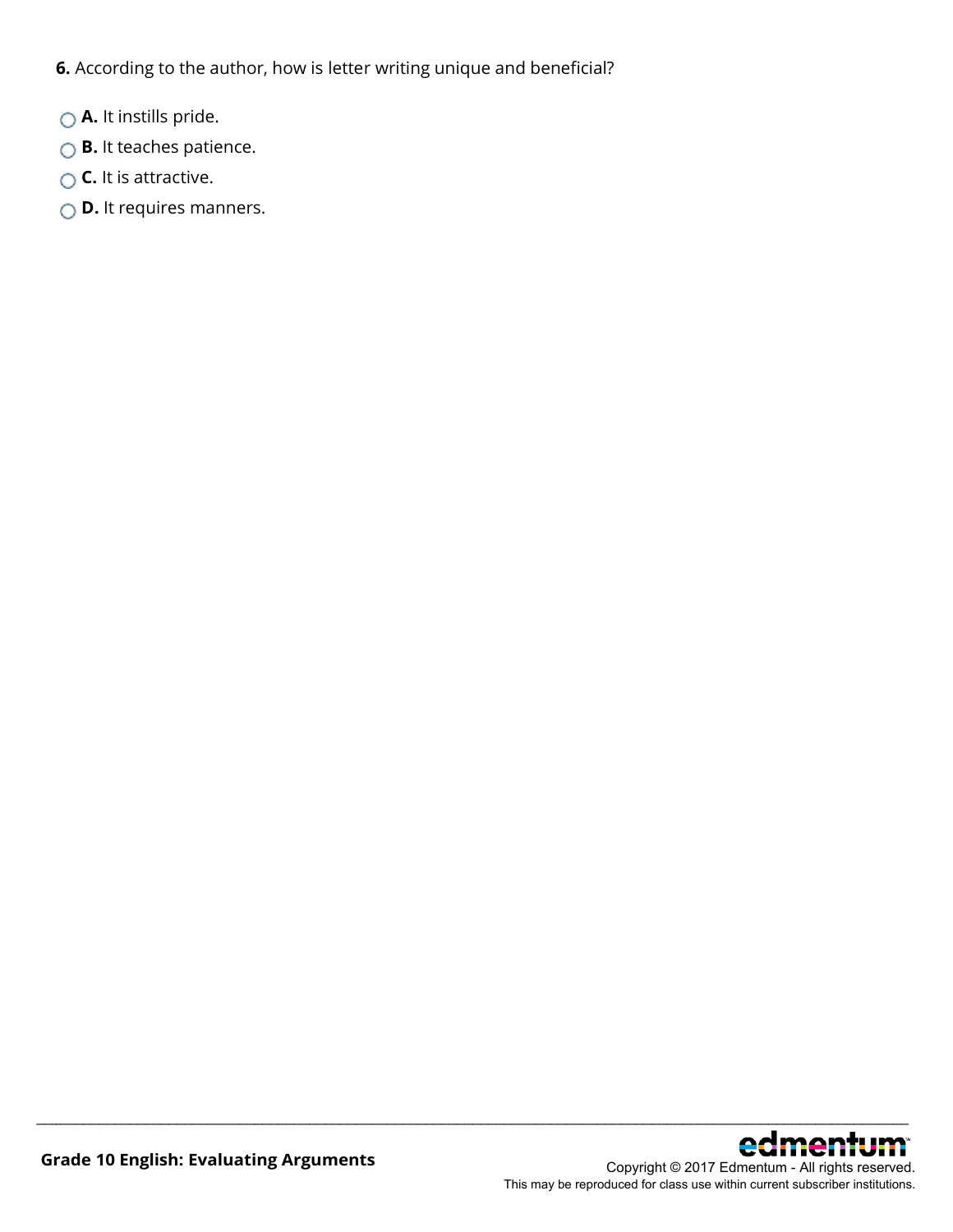#### **Should We Do Something about Leaf Blowers?**

 Surely leaf blowers seem innocent enough, right? Other than the noisiness of those things, I can't really complain. I'm all about getting things done quickly and efficiently. These garden power tools can blow at up to 200 miles per hour. With speed like that, they have to work better than a rake or a broom.

 At first I thought the yard workers in our neighborhood were using the leaf blowers to blow leaves and trash into a pile to make them easier to pick up. When I actually sat down to watch them one day, the workers were just blowing the trash from the yard they were working on into another.

 I did some research on exactly what was being blown through the air by the leaf blowers. Some call this potent mixture "fugitive dust," and it includes everything from carbon monoxide, mold, and pesticides to bird and animal droppings. Mmm! Doesn't that sound like the most appetizing thing to have on your picnic table? Let's not even think about how that mixture will impact the elderly, children, and people with breathing problems.

 Are leaf blowers even all they are cracked up to be? A study conducted in California had a 50-year-old grandmother to compete against gas and battery-operated blowers. Using a rake and broom, she was able to beat the battery-powered leaf blower. She was almost as fast as the gas-powered machines. And, in fact, she did a better job than either of them because she was able to get the small nuts and twigs they couldn't.

 You may be surprised to learn that some cities, like Los Angeles, have made it illegal to use leaf blowers near homes. It turns out that using a leaf blower for one hour produces the same amount of pollution as driving a car 50 miles.

 As homeowners, should we take the steps to have regulations against leaf blowers in our neighborhoods, too? Should the city ban the use of leaf blowers? Should we be willing to pay a little extra for our yard crews to remove leaves and debris from our yards manually instead of using the blowers? Or, could we just ask the workers to use lower power levels when using them? Until we come to a consensus, it's safe to say whoever removes leaves from their yard last has the cleanest yard.

**7.** Which of the following reasons does the author use to emphasize why using a leaf blower is harmful?

- **A.** Garden workers are unwilling to give up power tools.
- **B.** Some cities have tight restrictions on the use of blowers.
- **C.** Lawn care reduces the amount of available fresh air.
- **D.** Leaf blowers send harmful pollutants into the air.

**8.** Which of the following reasons does the author use to emphasize why using a leaf blower is harmful?

\_\_\_\_\_\_\_\_\_\_\_\_\_\_\_\_\_\_\_\_\_\_\_\_\_\_\_\_\_\_\_\_\_\_\_\_\_\_\_\_\_\_\_\_\_\_\_\_\_\_\_\_\_\_\_\_\_\_\_\_\_\_\_\_\_\_\_\_\_\_\_\_\_\_\_\_\_\_\_\_\_\_\_\_\_\_\_\_\_\_\_\_\_\_\_\_\_\_\_\_\_\_\_\_\_\_\_\_\_\_\_\_

- **A.** Garden workers are unwilling to give up power tools.
- **B.** Some cities have tight restrictions on the use of blowers.
- **C.** Lawn care reduces the amount of available fresh air.
- **D.** Leaf blowers send harmful pollutants into the air.



Copyright © 2017 Edmentum - All rights reserved. This may be reproduced for class use within current subscriber institutions.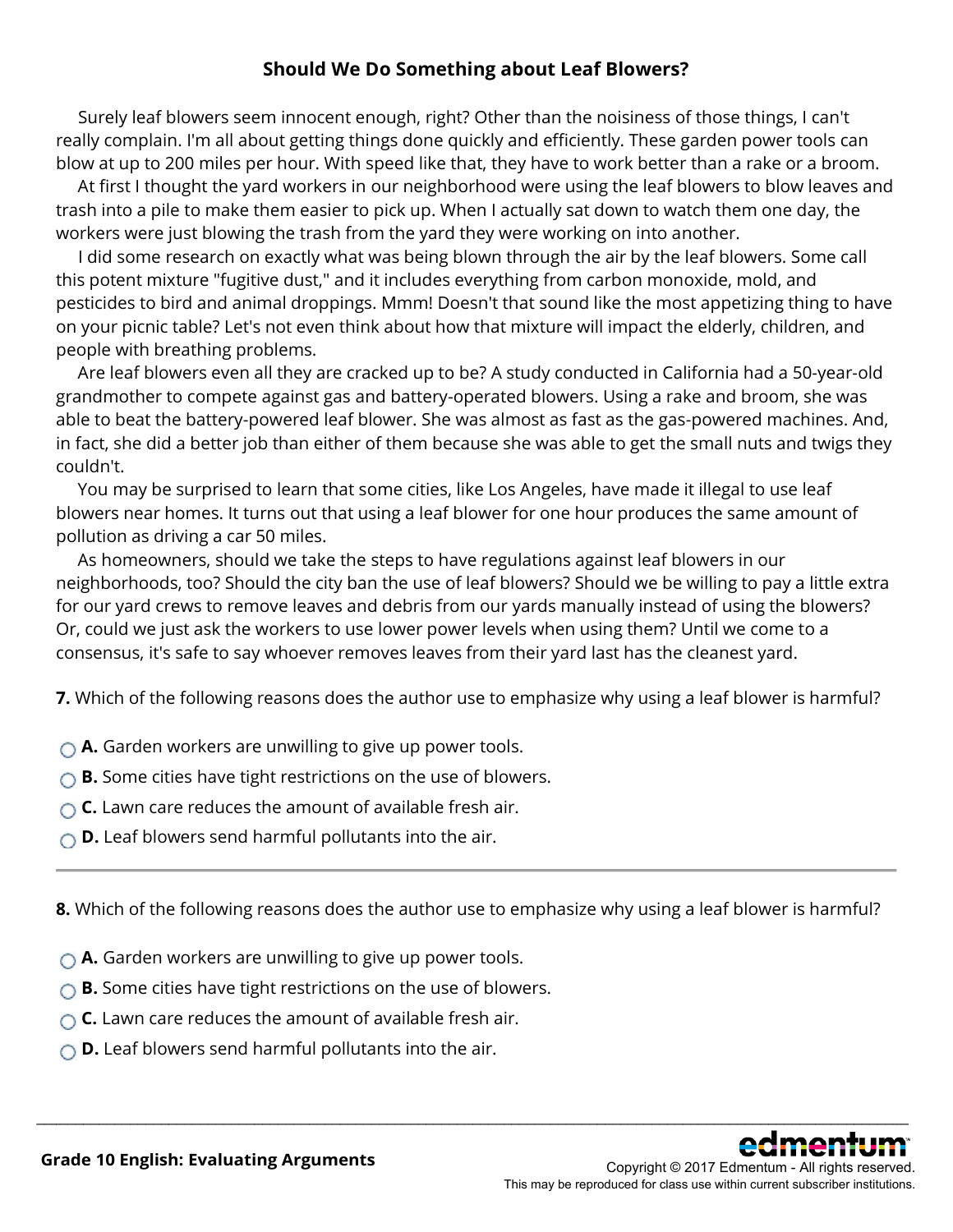#### **Protect Internet Privacy**

by Dave McCaul

 Have you ever Googled yourself? These days, blogs and social-networking sites have made information more available—and that includes everything that you or your friends have posted. Did your friend tag you in a recent photo? Did you just twitter a random thought about your favorite teacher? If so, you might want to ask yourself whether you're truly ready to share these images and thoughts with the rest of the world. In a world where information is available with a single click, keeping your personal information secret isn't quite as easy as it used to be.

 Take Kate Smith, a local tenth-grader and an avid blogger. Last year, Kate wrote a blog about her favorite English teacher. Pretty harmless, right? Well, not exactly. Within a few days, Kate's blog entry received ten comments, and not all of them were nice. Several anonymous comments went so far as to ridicule Kate's teacher with profanity. News of Kate's blog then spread to her high school, and before she knew it, she ended up in the principal's office. Though Kate wasn't necessarily responsible for the comments to her blog, she said she learned a lesson. "Online information spreads fast," she said. "Next time I'll probably keep that sort of discussion private."

 The sooner that you can learn to control the spread of personal information online, the better. Leaked personal information can be damaging in more ways than one, and no one is more at risk than recent graduates. A recent study conducted by careerbuilder.com revealed that as many as twenty percent of employers have reviewed candidates' profiles on social-networking sites such as Facebook and MySpace before making hiring decisions. Of this group, thirty-three percent decided not to hire a candidate based on the candidate's online profile.

 Granted, privacy settings and password-protected sites have become commonplace. But we're all learning to use the Internet at an increasingly young age—sometimes as early as kindergarten. Thus, the ability to tell the difference between a harmless post and a potentially damaging one must be instilled at a young age. That's why we must demand that today's educators make Internet privacy a central part of the public school curriculum. Not only will this allow us to protect our reputations as students, but also it will ensure that we remain competitive in the future job market.

**9.** According to the author, why should Internet privacy be taught to children at a young age?

- **A.** because young children are more likely to remember the information
- **B.** because children are learning to use the Internet as early as kindergarten
- **C.** because young children use the Internet much more than adults
- ◯ **D.** because children often say cruel things on the Internet about their classmates
- **10.** According to the author, why should Internet privacy be taught to children at a young age?

- **A.** because young children are more likely to remember the information
- **B.** because children are learning to use the Internet as early as kindergarten
- ◯ **C.** because young children use the Internet much more than adults
- ◯ **D.** because children often say cruel things on the Internet about their classmates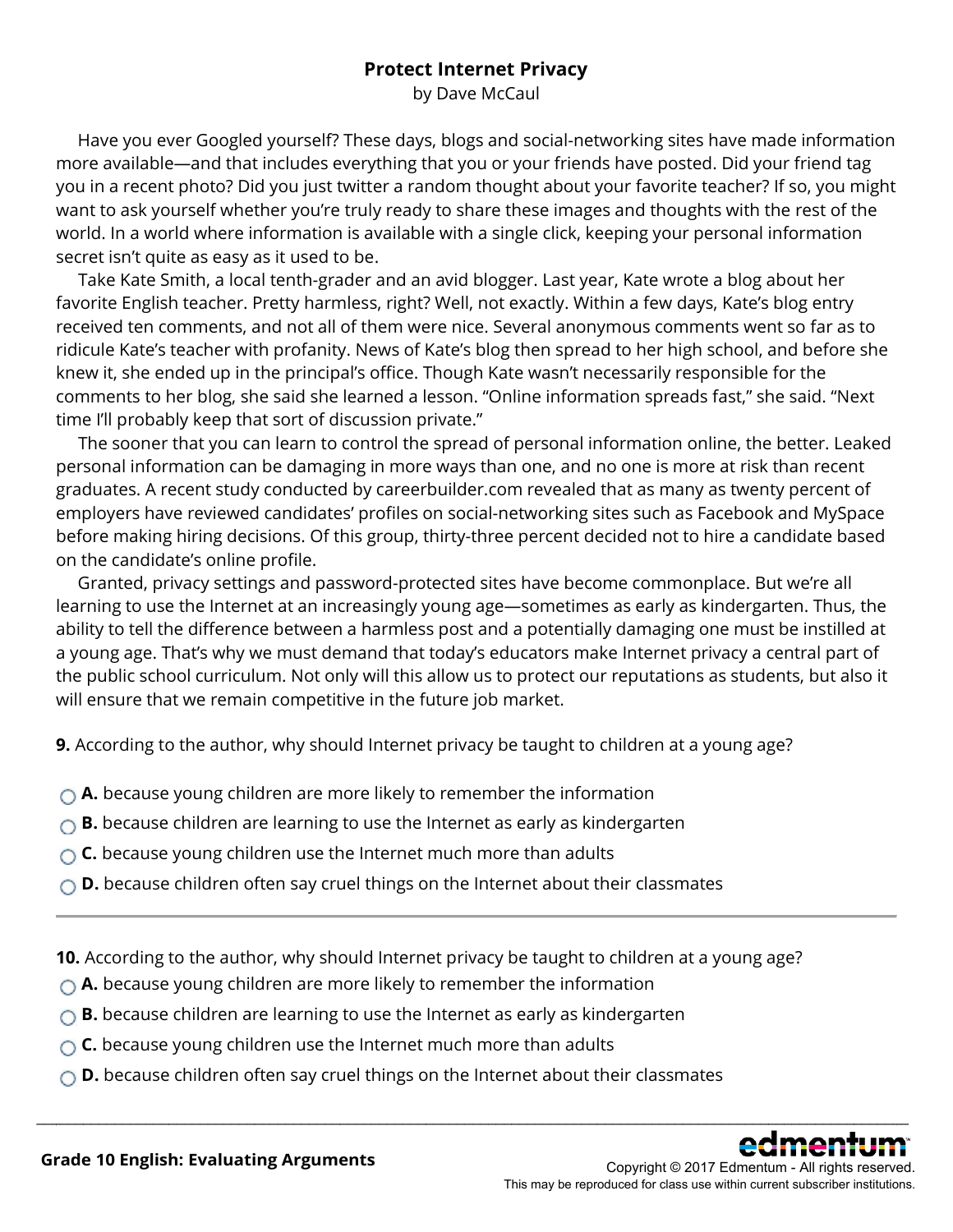### **Answers: Evaluating Arguments**

- $1. C$
- 2. C 3. A
- 4. A
- 5. C
- 6. B
- 7. D
- 8. D
- 9. B
- 10. B

## **Explanations**

1. The author of this letter believes that stealing is wrong no matter what, but she thinks that there is a big gap between stealing someone's car and someone copying a DVD or CD. By writing this, she hopes that the reader, or audience, will see that there is a problem when the penalty for stealing movies is worse than for burglarizing a car.

2. The author of this letter believes that stealing is wrong no matter what, but she thinks that there is a big gap between stealing someone's car and someone copying a DVD or CD. By writing this, she hopes that the reader, or audience, will see that there is a problem when the penalty for stealing movies is worse than for burglarizing a car.

3. Statements like, "Why sit down and talk to one friend when you can Facebook, instant message, and text five friends while ordering dinner, cleaning up, and watching your favorite television show?" show the reader that the author thinks electronic communication does not require your full attention.

4. Statements like, "Why sit down and talk to one friend when you can Facebook, instant message, and text five friends while ordering dinner, cleaning up, and watching your favorite television show?" show the reader that the author thinks electronic communication does not require your full attention.

5. The author states, "He or she will appreciate the time you spent writing the letter and feel like you regard or think highly of them." This statement implies that letter writing is a much more personal form of communication than electronic communication because it involves more time and care. Though writing a letter may require precision, thinking, and grammar, these are not points used by the author to support the idea that letter writing is "personal."

6. In the article, the author states, "It also takes patience to wait for your friend or family member to receive the letter and respond to it." The author also believes you can become more patient by having to think out what you are feeling before you write.

7. The author discusses how a leaf blower can send harmful pollutants into the air. She states, "Some call it 'fugitive dust,' and it includes everything from carbon monoxide, mold, and pesticides to bird and

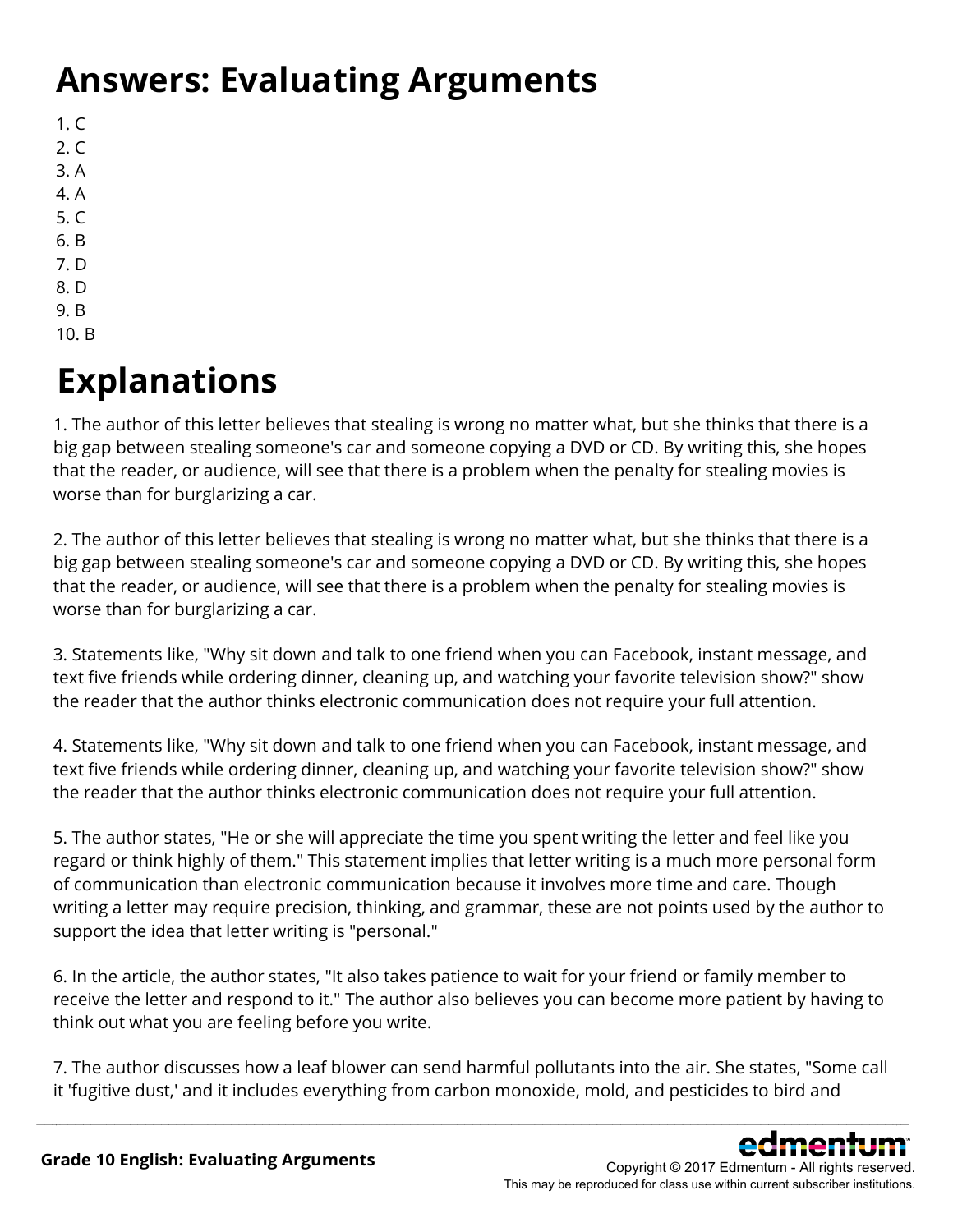animal droppings." She also states that "It turns out that using a leaf blower for one hour produces the same amount of pollution as driving a car 50 miles."

8. The author discusses how a leaf blower can send harmful pollutants into the air. She states, "Some call it 'fugitive dust,' and it includes everything from carbon monoxide, mold, and pesticides to bird and animal droppings." She also states that "It turns out that using a leaf blower for one hour produces the same amount of pollution as driving a car 50 miles."

9. According to the author, the main reason why Internet privacy must be learned at a young age is because "we're all learning to use the Internet at an increasingly young age." The author claims that children are learning to use the Internet as early as kindergarten. Thus, he believes that the need to teach Internet privacy is especially urgent.

10. According to the author, the main reason why Internet privacy must be learned at a young age is because "we're all learning to use the Internet at an increasingly young age." The author claims that children are learning to use the Internet as early as kindergarten. Thus, he believes that the need to teach Internet privacy is especially urgent.

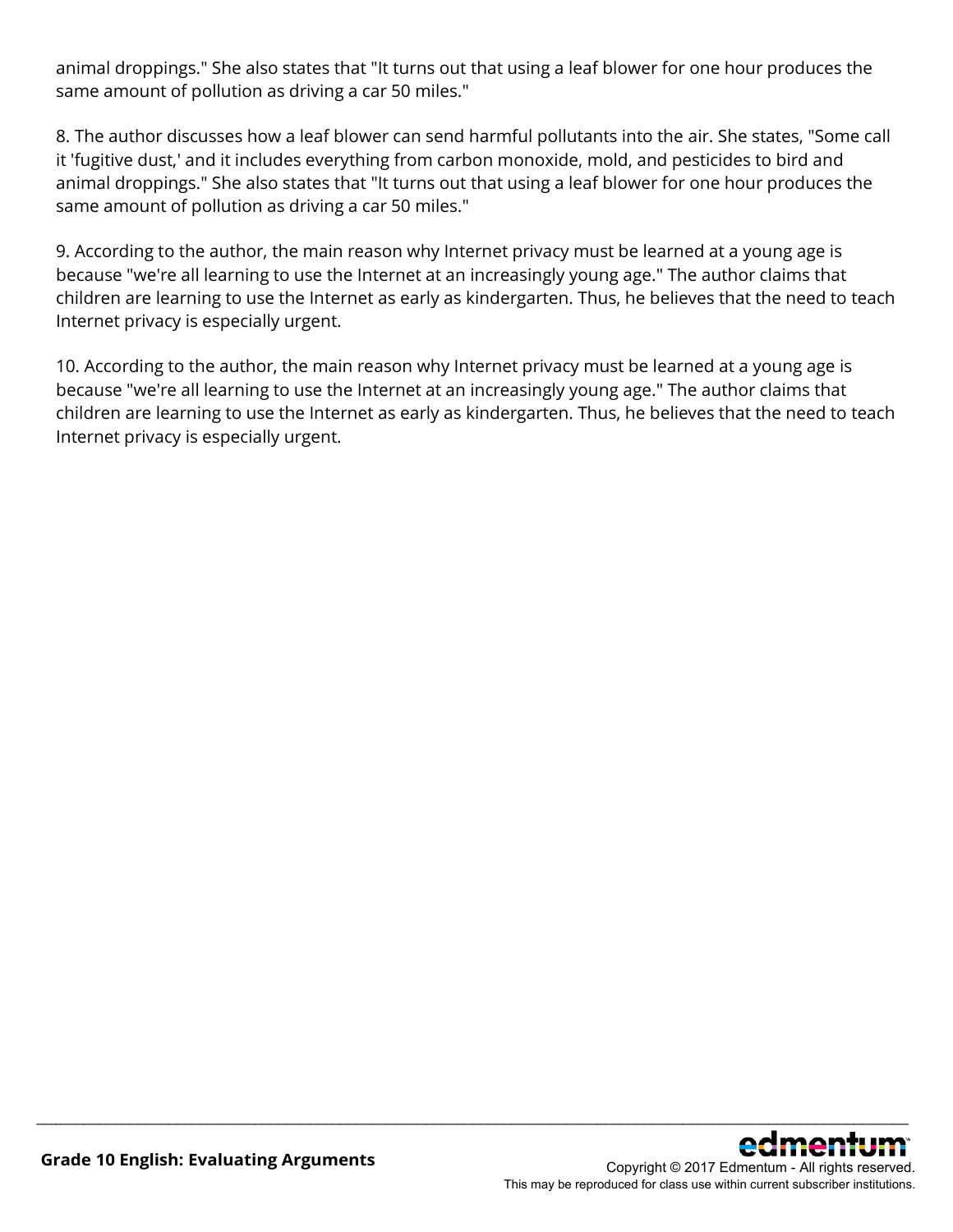### **Grade 10 English: Introducing and Closing Topics**

#### **The Dust Bowl**



**(1)** The Dust Bowl was an eight-year period of drought and dust storms that plagued the Northern and Southern Plains of the United States. The catastrophe lasted from the summer of 1931 to the fall of 1939. The Dust Bowl was the result of poor land management and a lack of rain.

**(2)** Before the Great Plains were settled, plant and tree roots held the soil in place and prevented the water from running off. Settlers cleared the land, plowed deep into the ground, and planted cotton, wheat, and corn. In 1930, the plains farmers were harvesting bountiful crops. However, overuse of the land sapped it of nutrients needed to support the crops. In the summer of 1931, the decrease in rainfall and poor soil condition caused a lot of the crops to die. Strong winds blew away the dead and weakened plants.

**(3)** In 1932, the skies became brown and black with clouds of dirt. Deep blankets of dust covered homes, vehicles, and anything else that was out in the open. People and animals died of suffocation and pneumonia. In 1934, the government minimally compensated farmers for their livestock and rid them of the burden of caring for the animals. Masses of people left their homes in search of work and food. Bordering states did not welcome the migrant workers because their own economies and employment opportunities were in decline. Many of the displaced workers and their families lived in makeshift shacks without plumbing or electricity.

**(4)** In 1935, a conservationist by the name of Hugh Hammond Bennett led a strong campaign for better farming practices and land management. He spoke to Congress and succeeded in getting the Soil Conservation Act of 1935 passed. President Roosevelt also took action to prevent further harm to U.S. lands. The Roosevelt administration educated farmers on techniques to conserve the land. In 1937, the government began paying farmers to use new farming techniques. The farmers received a dollar an acre for trying crop rotation, strip farming, contour plowing, terracing, and other approved conservation methods. Also under Roosevelt's guidance, the Civilian Conservation Corps planted millions of trees between Canada and Abilene, Texas, to create a windbreak and to hold the soil in the ground. These efforts yielded a 65 percent reduction in the amount of soil being carried away by the wind by 1938. Although there was a lot of improvement in the quality of the land, the dry soil failed to produce adequate harvests.

**1.** Which of the following sentences best concludes paragraph 3?

- **A.** Many of the animals the government bought were dying of starvation.
- ◯ **B.** Workers from other states did not know how to use the modern farm machinery in California.

\_\_\_\_\_\_\_\_\_\_\_\_\_\_\_\_\_\_\_\_\_\_\_\_\_\_\_\_\_\_\_\_\_\_\_\_\_\_\_\_\_\_\_\_\_\_\_\_\_\_\_\_\_\_\_\_\_\_\_\_\_\_\_\_\_\_\_\_\_\_\_\_\_\_\_\_\_\_\_\_\_\_\_\_\_\_\_\_\_\_\_\_\_\_\_\_\_\_\_\_\_\_\_\_\_\_\_\_\_\_\_\_

- **C.** Migrant workers were often treated unfairly and were paid very little.
- **D.** Dust storms created terrible conditions for the people of the Great Plains.



This may be reproduced for class use within current subscriber institutions.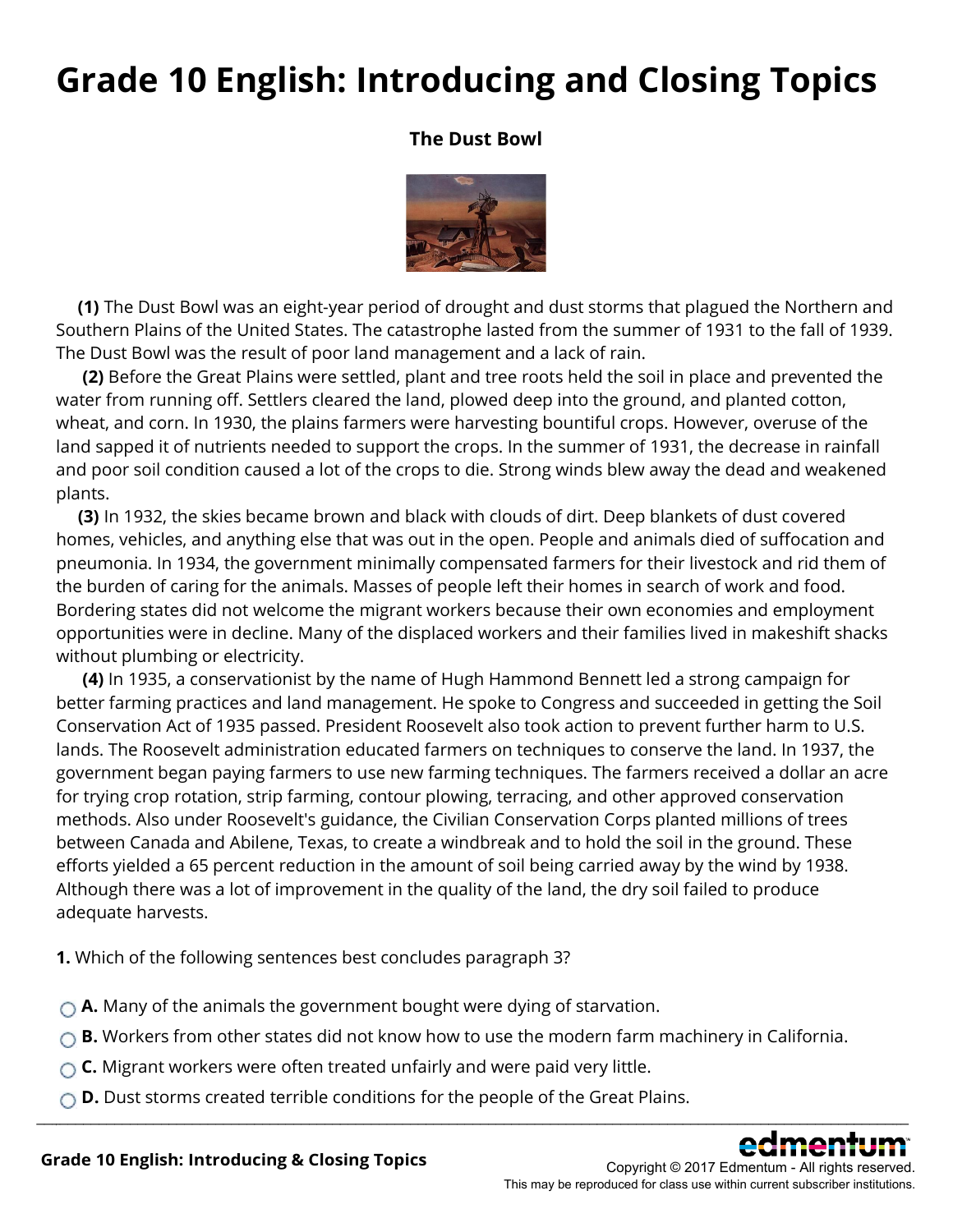The first banjos were created by Africans who were held as slaves in the southern United States and the Caribbean. Banjos were designed after African musical instruments, and they were an important part of African American traditional music. Early banjos had bodies carved out of gourds and long strings attached to bamboo sticks. Modern banjos have four, five, or six strings, and the circular bodies are made from wood. Banjos can be used to play many different musical styles. Bluegrass, southern gospel, and country music bands often include a banjo player. The design of modern banjos continues to evolve, and several different styles of electric banjos were created in the 1960s.

**2.** What would be the best introduction to this article?

- **A.** Banjos have provided musical entertainment for people around the world since the 1800s.
- ◯ **B.** Banjo heads were once made from animal skins but are made from synthetic materials today.
- **C.** The modern banjo became popular in the 1830s due to American performer Joel Sweeney.
- **D.** Akontings, traditional musical instruments of the Jola people in West Africa, look similar to banjos.

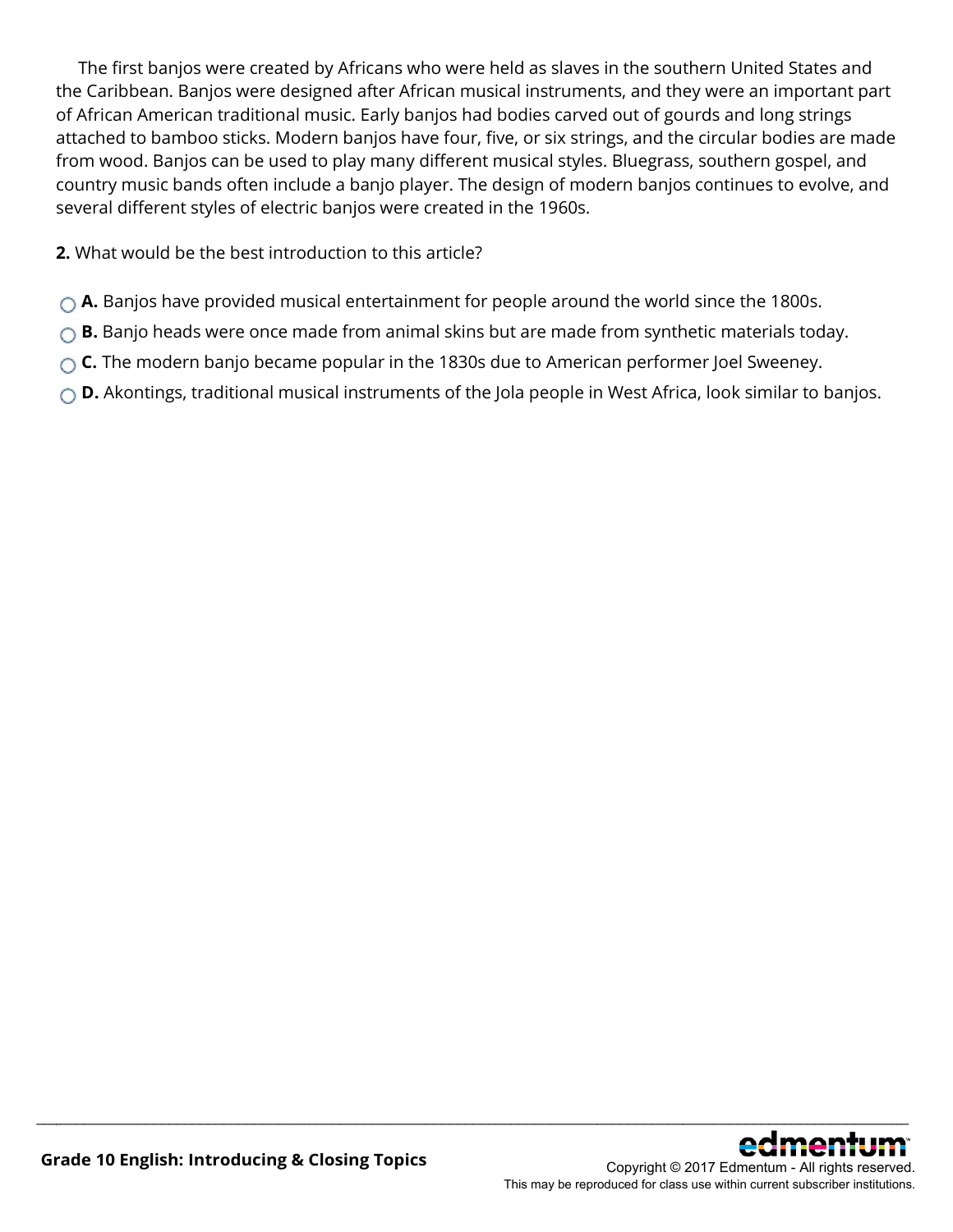#### **Little Angels**

 Ronnie and Matthew are part of a neighborhood group that focuses on keeping the environment green by spreading awareness about "bicycle culture." The group calls themselves "The Cycling Club," and through their group they try to spread the message that cycling is not only economical and safe, but also helps keep the environment free from pollution. One evening Ronnie and Matthew are cycling around the neighboring locality. "I am glad we do this work, Matthew. It's a great feeling to know that we are doing our bit for the society." Ronnie replies cheerfully. "I agree and I am happy that Sam and Tony too have decided to join the group." They continue chatting as they cycle, then head home as it is getting dark. Ronnie looks at the darkening sky, enjoying the sight of flocks of birds flying to their nests.

 Ronnie applies the brakes and stands still, listening carefully, but he can't hear anything. "I must be imagining it," he mutters to himself, as he is now alone on the deserted road, for Matthew has raced ahead and has left Ronnie behind. Suddenly he freezes, as he hears that faint sound again from near the bushes to his right. He parks his bicycle, and moves cautiously in the direction of the sound. To his surprise, he finds a small puppy in the bush. The poor creature is injured and needs help. Ronnie talks to it softly, strokes it, and hopes someone would come by to help him.

 Matthew soon realizes that Ronnie is not with him. He isn't worried much, knowing that his friend would not be far. Instead of moving ahead, he decides to wait for him. But as time passes by and there is no sign of Ronnie, Matthew begins to get upset. Knowing that Ronnie is a nature enthusiast, Matthew thinks that Ronnie may have stopped somewhere to admire a flower, or a tree, or the night sky. As Ronnie is still nowhere to be seen, Matthew grows angrier, and decides that he wouldn't go cycling with Ronnie again, and that he needs to tell Ronnie how irresponsible he is.

 A couple of minutes later, his eyes widen in surprise as he sees Ronnie cycling slowly toward him, holding a bundle in his left hand, which is wrapped in his shirt. "Now what craziness is this? Do you realize how long I have been waiting for you?" shouts Matthew angrily. "Couldn't you collect these flowers and leaves some other time?" he says, pointing at the bundle. Ronnie simply opens his shirt from one side.

**3.** Which of the following statements **best** concludes the story?

- **A.** As Matthew sees the injured pup, his heart melts, and he feels embarrassed for getting upset at Ronnie.
- **B.** When Matthew peers into the bundle and sees the pup, he immediately tells Ronnie that he wants to adopt it.

- ◯ **C.** Matthew looks at the pup and scolds Ronnie for being irresponsible and making him wait.
- **D.** Matthew looks angrily at the pup and advises Ronnie to leave it back in the bushes nearby.

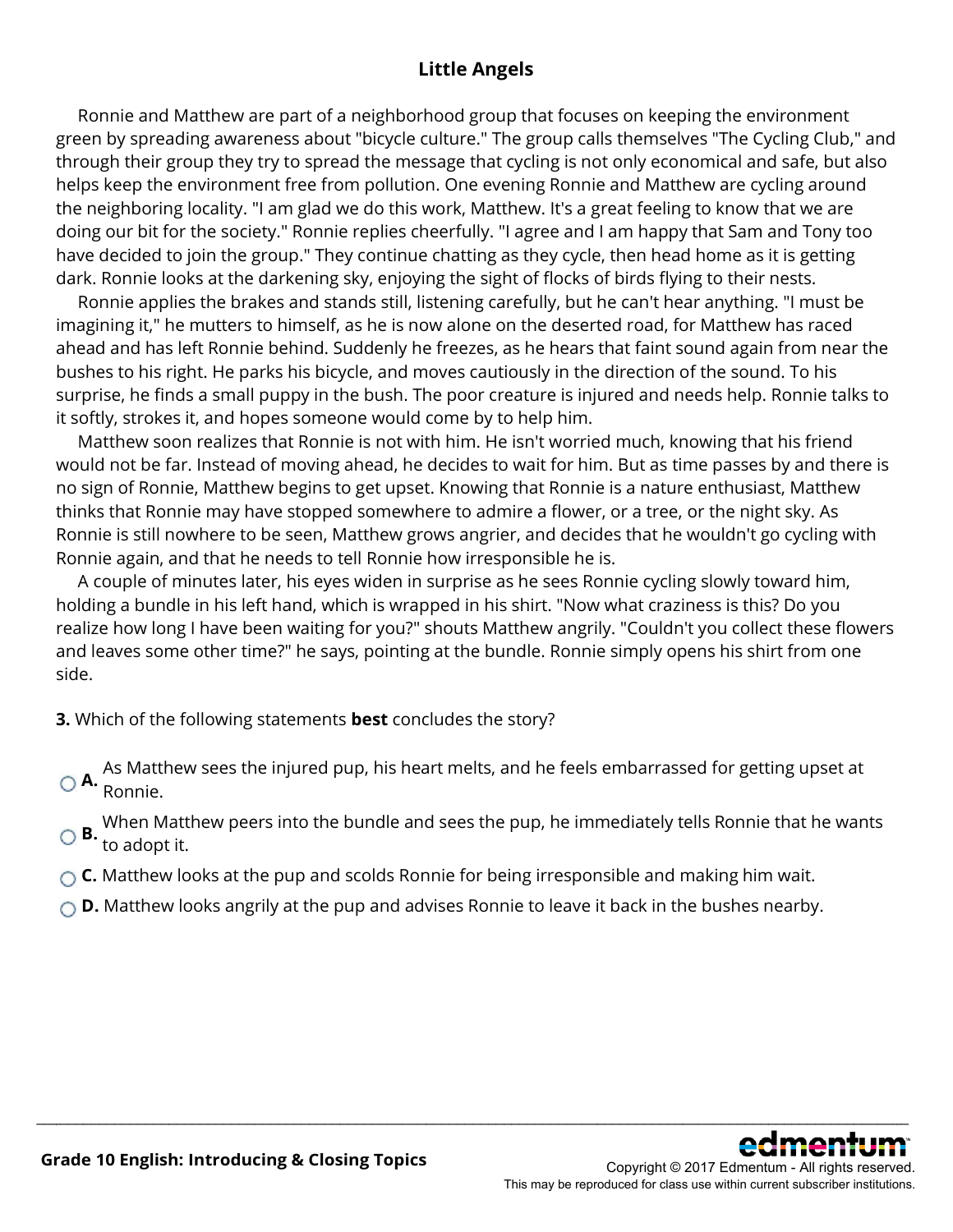#### **4. Meow, Don't Bark**

by Tirzah Tyler

 Have you ever dreamed of owning a pet? Perhaps you have allowed yourself to be swayed by idyllic phrases and images such as "man's best friend" or "a boy and his dog." However, this is false advertising. Cats make much better pets than dogs do.

 Owning a dog is much more work than owning a cat. Dogs typically require extensive exercise, but cats usually require very little exercise. As a result, dog owners must walk their dogs regularly. This can be hard to do each day if you have a busy lifestyle. Additionally, dogs require their owners to bathe and groom them regularly. People usually have to bathe and groom long-haired cats, but short-haired cats generally bathe and groom themselves. Because they are self-grooming, short-haired cats are usually clean animals and do not stink. Another example of how cats are low-maintenance pets is that they typically fare well if they are left alone for extended periods of time because they are independent. For instance, when a cat owner travels out of town for a few days, he or she can leave extra cat food and water, and the cat will be fine without the owner. Dogs, on the other hand, are fairly dependent on humans for survival. When a dog owner travels out of town, he or she must leave his or her dog in the care of another person. This often requires the use of a boarding or kennel service, which can be expensive. Because cats require less maintenance than dogs, they make better pets.

 Granted, anyone who is shopping for a new pet should be allowed to make his or her own decision. However, I hope you can see that having a cat for a pet makes for a cleaner, easier living environment than having a dog.

Which of the following is the best concluding sentence for the passage?

- **A.** Due to their survival instincts, cats usually live longer than dogs do.
- **B.** As a pet owner, I urge you to consider owning a cat instead of a dog.
- **C.** Although cats' minds are quite active, they often require stimulation.
- **D.** Would you really want to spend all that money on the dog groomer?



#### **The Borobudur Temple**

**(1)** The Borobudur Temple was built in the 8th and 9th centuries on a hill in the Central Java region of Indonesia. The multi-leveled temple is filled with reliefs that depict historical tales of Buddhism. Stone statues and *stupas*, cone-shaped structures, also adorn the temple grounds. Millions of dollars are needed to preserve and restore this ancient site. If funding is not granted, the Borobudur Temple will be destroyed by vandals, environmental factors, and natural disasters.

**(2)** Despite the signs and loudspeaker announcements that warn visitors not to touch the carvings, vandalism still occurs simply by people touching the site's surfaces. Oils and dirt from human hands causes deterioration. Another problem for the temple is that rain causes soil erosion and undermines the structure of the temple. Earthquakes pose the greatest threat to the Borobudur Temple. Shock waves shake the ground and break apart the temple's foundation. Mount Merapi's eruption in November 2010

\_\_\_\_\_\_\_\_\_\_\_\_\_\_\_\_\_\_\_\_\_\_\_\_\_\_\_\_\_\_\_\_\_\_\_\_\_\_\_\_\_\_\_\_\_\_\_\_\_\_\_\_\_\_\_\_\_\_\_\_\_\_\_\_\_\_\_\_\_\_\_\_\_\_\_\_\_\_\_\_\_\_\_\_\_\_\_\_\_\_\_\_\_\_\_\_\_\_\_\_\_\_\_\_\_\_\_\_\_\_\_\_

**Grade 10 English: Introducing & Closing Topics**

#### Copyright © 2017 Edmentum - All rights reserved. This may be reproduced for class use within current subscriber institutions.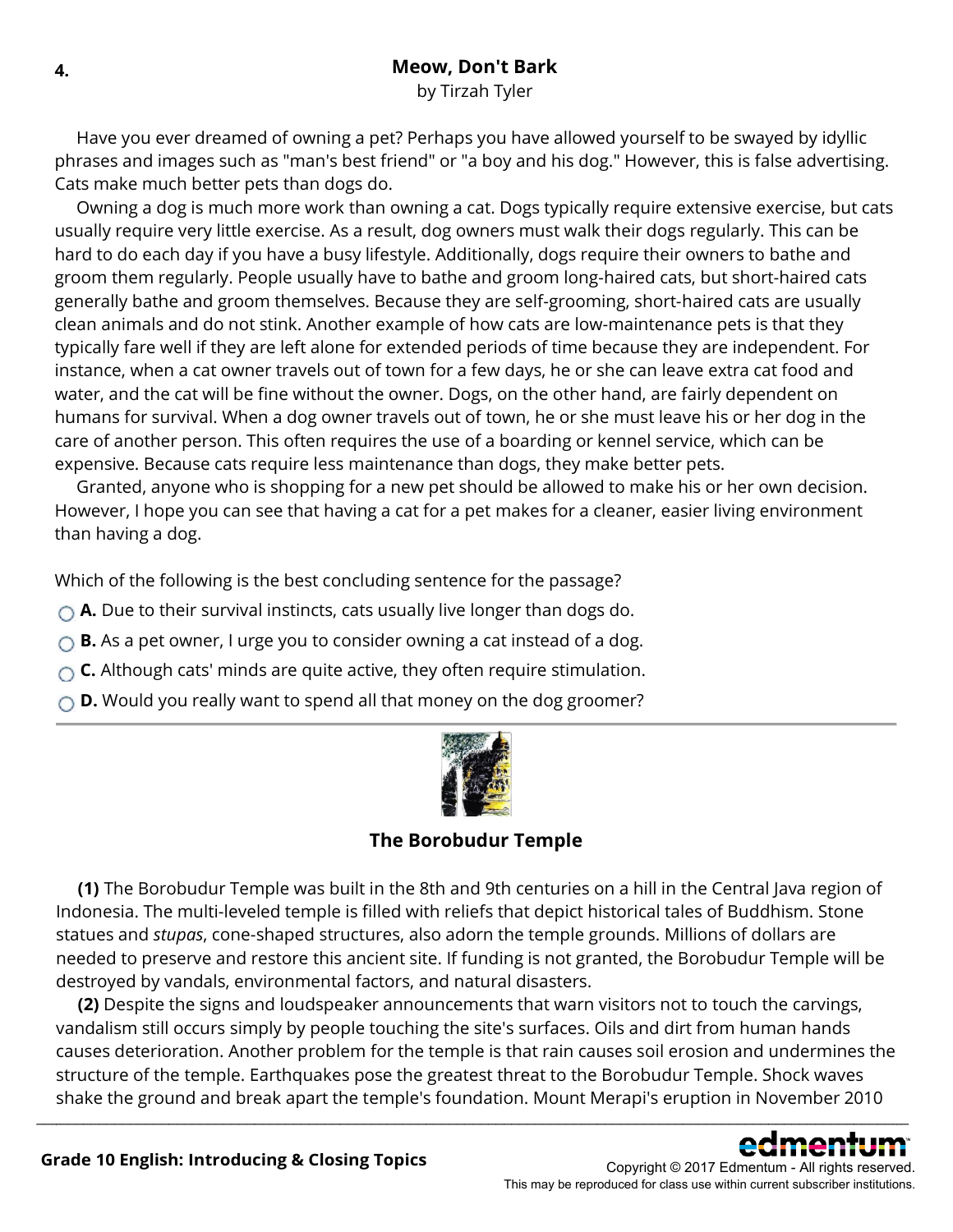covered the temple in a one-inch-thick blanket of acidic ash. The fine ash got into the carved lines of the statues and into the drainage pipes. After it rained, the ash became like cement and hardened as it dried. The cement-like coating is very difficult to remove from the statues and carvings. Another concern is that the acid in the volcanic ash might eat away at the stone. Also, the blocked drainage system makes the site vulnerable to flooding.

**(3)** The Borobudur Temple is a significant part of Buddhist history. It also houses an unsurpassed collection of ancient Buddhist art. The United Nations Educational, Scientific and Cultural Organization, UNESCO, added the site to the World Heritage List in 1991. The ancient temple is constructed around a hilltop. The base contains detail wall carvings about aspects of Buddhism. Above the base, five square terraces, each one smaller than the one below it, form a pyramid. On top of the terraces are three circular platforms. Seventy-two carved stupas, each containing a statue of Buddha, sit on top of the circular platforms. At the very top of the monument, stairs lead to a 30-foot stupa with a large statue of Buddha inside of it. This ancient site is said to house the largest collection of Buddhist reliefs in the world. Buddhists make pilgrimages to the temple so they can see the carvings and statues. Every year, a major religious festival called Vesak is celebrated at the Borobudur Temple. Tourists from all over the world visit this unique place to learn about the culture and history of Central Java.

**(4)** While funds could create new development for the people of Central Java, doing so would not preserve a site that draws tourists to the area. Millions of tourists visit the Borobudur Temple each year. Tourists spend thousands of dollars in this area of Indonesia. Preserving the temple will ensure that tourists continue to visit the area. Without tourist dollars supporting the local economy, the people who live in the area would feel the economic impact.

**(5)** Although the Borobudur Temple is vulnerable to the elements and natural disasters, it has survived for hundreds of years. Restoration projects in the past have proven successful in maintaining the integrity of this ancient site. The sooner grant money is allocated, the more damage will be prevented. With more funding, even better measures can be taken to protect the monument from vandals, weather conditions, volcanic eruptions, and earthquakes. The existence of this unique monument is at stake.

**5.** Which sentence is the best topic sentence of paragraph 2?

- **A.** Guards cannot control the large number of tourists.
- **B.** Volcanic eruptions also add to the deterioration of the site.
- ◯ **C.** Heavy rainfall in the Central Java region of Indonesia continually threatens the Borobudur Temple.
- **D.** The Borobudur Temple suffers damage from visitors, vandals, weather, and natural disasters.
- **6.** Which sentence best states the topic of paragraph 4?
- **A.** Allocating money to restore the Borobudur Temple will be more effective than using it for new development.
- **B.** The first Trail of Civilizations symposium was held at the temple in August 2006 to discuss how to build tourism in Indonesia.
- **C.** Tourists spend money on accommodations, local cuisine, hand-crafted souvenirs, transportation and much more.
- **D.** Java is home to three other UNESCO world heritage sites: Ujung Kulon National Park, Prambanan Temple, and Sangiran Early Man Site.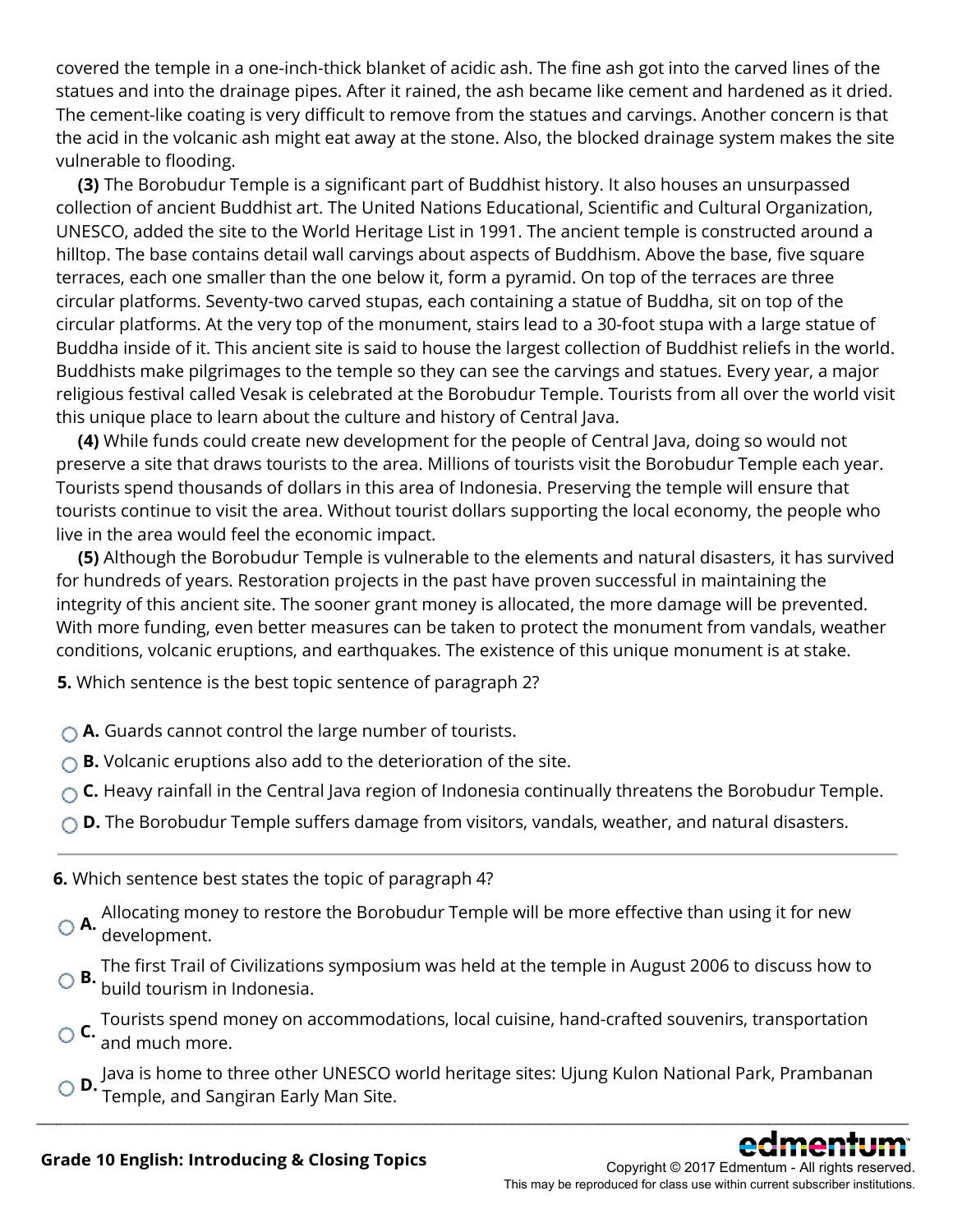In 1582, Pope Gregory ordained in his Gregorian calendar that January 1st would replace April 1st as New Year's Day. News traveled slowly in Medieval Europe, so not all the people knew of the change. Some also were aware of the change yet chose not accept it. The phrase "April fool" was used to describe people who lived according to the old Julian calendar. These April fools were ridiculed, and others played jokes on them. The targets of these jokes were called *poisson d'avril*, or April fish. This practice became the custom of playing pranks on the first day of April.

**7.** What would be the best introduction to this essay?

- **A.** On April 1st, when you fall for a trick played on you, you are an April fool.
- **B.** There are several explanations for the origin of April Fools' Day, but here is the most plausible one.
- **C.** Many people love to play pranks on their friends and neighbors on April Fools' Day.
- **D.** Pranksters cry out, "April Fools'," after playing their trick on unsuspecting victims on April 1st.

#### **8.**

Dear Principal Sheffield:

I have been a student of at Ernest Meadows High for the past two years. I like the school very much, and I especially enjoy attending my music classes. However, I do have one concern about being in concert choir.

Currently, our high school choir plans a tour every spring that requires students to raise funds for an outof-state trip. I feel that is a waste of money. Most of the students in the choir would prefer it if we performed more locally or even throughout the state. There are plenty of schools, senior centers, and public gatherings that would enjoy hearing the students in our choir.

Ernest Meadows High is the best school I have ever attended. I love to going to school, and I love being in the choir. However, my classmates and I do not need the added burden of raising money for a trip that we don't really want to take.

\_\_\_\_\_\_\_\_\_\_\_\_\_\_\_\_\_\_\_\_\_\_\_\_\_\_\_\_\_\_\_\_\_\_\_\_\_\_\_\_\_\_\_\_\_\_\_\_\_\_\_\_\_\_\_\_\_\_\_\_\_\_\_\_\_\_\_\_\_\_\_\_\_\_\_\_\_\_\_\_\_\_\_\_\_\_\_\_\_\_\_\_\_\_\_\_\_\_\_\_\_\_\_\_\_\_\_\_\_\_\_\_

Sincerely,

Tirzah Tyler

Which sentence would **best** conclude the last paragraph?

- **A.** On the way to school, my parents often ask me how choir practice is going.
- **B.** Please consider asking the choir director to stop planning out-of-state trips.
- **C.** After I leave choir practice, I often regret having joined because of the trip.
- **D.** Our school should provide the funding for any trips required for the choir.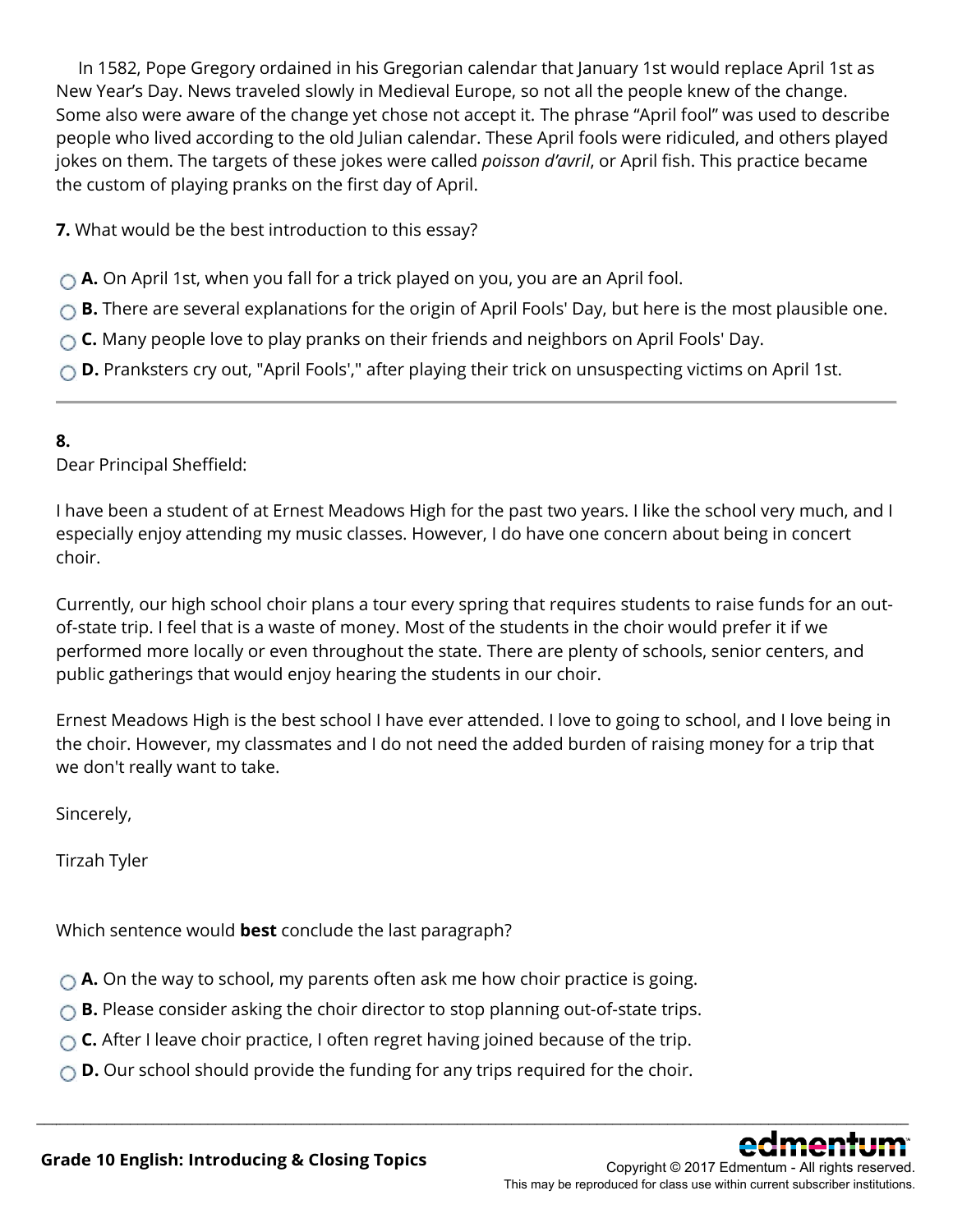

**In Search of Progress**

 Evan and I rode in a 4X4 jeep up and over a series of steep hills. When we reached the border of a bamboo forest, our tour guide Apolo told us to get out of the vehicle. Evan looked at me with alarm. Admittedly, I felt a twinge of panic, but the brochure had said there would be some hiking before we reached our destination. Evan and I obeyed our guide and marched behind him into the thick jungle. Insects buzzed around us as Apolo hacked a path through the dense foliage. Suddenly, Apolo stopped and stood very still. He motioned us to step closer and take a look. There he was—the magnificent king of the jungle. He stood six feet high with a mass of about 400 pounds. His bulky arms, giant hands, broad chest, and enormous head would strike fear into any adversary. Fortunately, we were not his adversaries.

"He is called Jabari—Fearless One," Apolo said.

"He's beautiful. His fur is as black as coal," I said.

"I have to confess, Jabari is an extraordinary animal," Evan said.

 We observed Jabari for hours. Some female gorillas came and lounged about with him. All of them happily ate bamboo shoots and rested on the ground.

"We must go. Sun will set soon," Apolo said.

 Evan and I reluctantly turned our backs to the gentle giants and began our trek back to the jeep. We arrived back at camp a few hours later.

"Did we help or hinder?" Evan asked me when we were alone.

 "What do you mean?" I asked with the feeling that my husband was about to deflate our life-changing experience into a pile of mushy moral dilemmas.

 "We gave our money to rebels who fight the local government so they would take us to see the mountain gorillas. Don't you see a problem with that?" Evan asked.

"You're asking this now? After the fact?" I snapped the questions at him like a crisp, white, sheet.

"I knew how much you wanted to see them—so I didn't mention this before," Evan explained.

"Why bring it up at all? You're ruining the most amazing adventure of my life!" I yelled.

"I'm sorry. But I don't think we should let our selfish desires blind us from the truth," he said.

"Now you're calling me selfish? You're making me regret this entire trip," I said on the verge of tears.

 "For what it's worth, I don't think it was a mistake. We saw some truly remarkable creatures that are endangered. The rebels keep the mountain gorillas safe because of tourists like us," Evan said.

"Yes, but our money helps the rebels buy weapons that keep them in power," I said.

 "The truth is difficult to find, and it's even harder to face. Let's keep searching and see if we can find a way to help the local people regain control of their homeland," Evan said.

\_\_\_\_\_\_\_\_\_\_\_\_\_\_\_\_\_\_\_\_\_\_\_\_\_\_\_\_\_\_\_\_\_\_\_\_\_\_\_\_\_\_\_\_\_\_\_\_\_\_\_\_\_\_\_\_\_\_\_\_\_\_\_\_\_\_\_\_\_\_\_\_\_\_\_\_\_\_\_\_\_\_\_\_\_\_\_\_\_\_\_\_\_\_\_\_\_\_\_\_\_\_\_\_\_\_\_\_\_\_\_\_

This may be reproduced for class use within current subscriber institutions.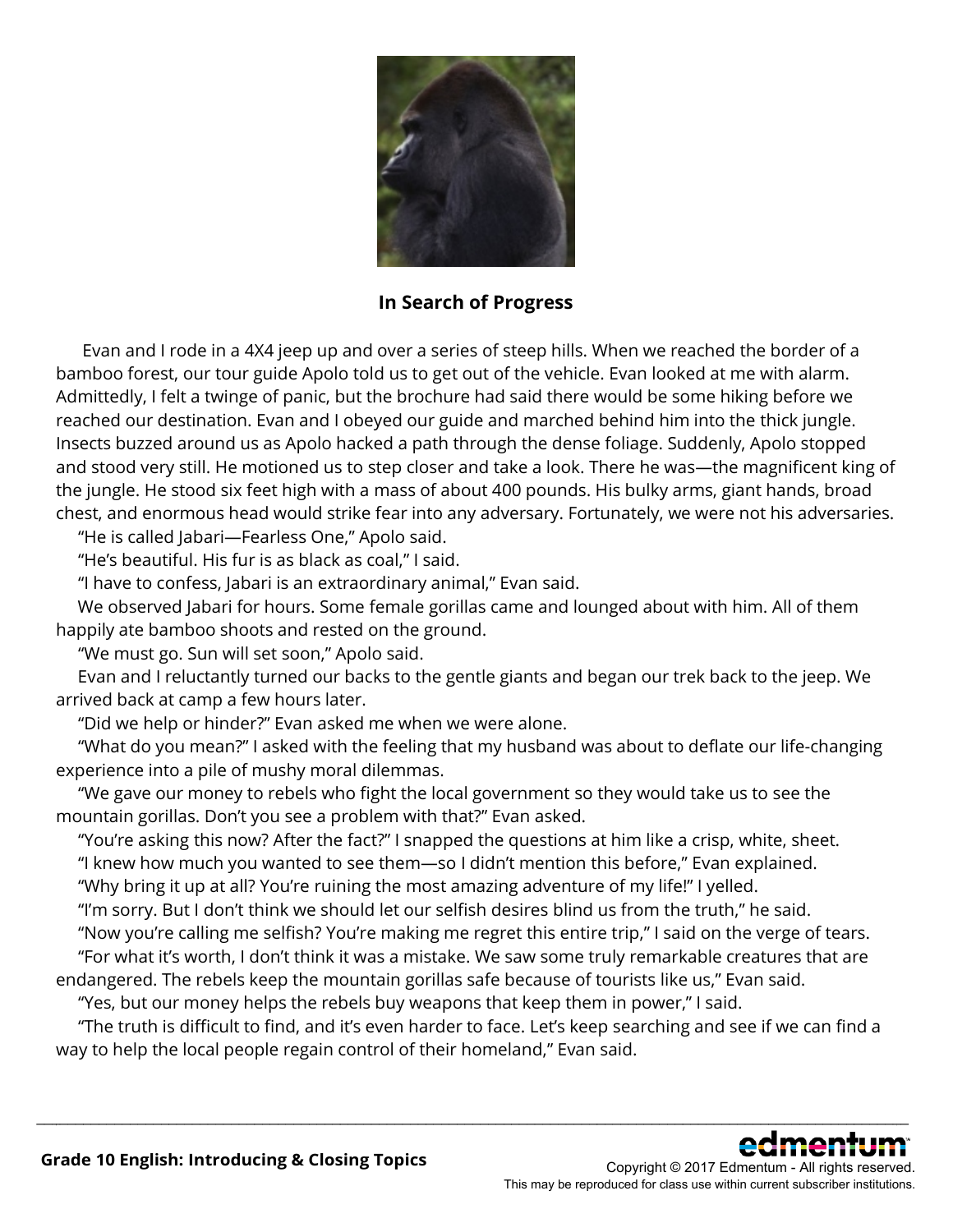**9.** Which of the following statements best concludes the story?

- **A.** Apolo said that the local people would not protect the gorillas.
- **B.** Evan went on talking about the gorillas for hours on end.
- **C.** That was the day that our endless quest for progress began.
- **D.** I was happy that Evan finally came around to my side.

#### **Oral Health**

 Oral hygiene is a window to good health. Unfortunately, many people take this aspect of health for granted. First, we need to understand what oral health is.

 Good oral health indicates having a healthy set of teeth and gums. It also means being free of pain and discomfort that is caused, directly or indirectly, due to tooth decay, tooth loss, and infection in the gums.

 Our mouth is a home to a lot of bacteria, most of which are harmless. However, we need to keep these bacteria under control, which we can do by brushing our teeth twice a day—in the morning and at night. Cleaning between the teeth with dental floss or an interdental cleaner should be done regularly once a day.

 The kind of food we eat plays an important role in maintaining good oral health. Raw fruits, salads, yogurt, and vegetables help clean the teeth and gums and freshen the breath. We should eat a balanced diet, limit snacks between meals, and rinse our mouth after every meal. Lastly, a regular visit to a dentist for oral examination and cleaning is a must.

\_\_\_\_\_\_\_\_\_\_\_\_\_\_\_\_\_\_\_\_\_\_\_\_\_\_\_\_\_\_\_\_\_\_\_\_\_\_\_\_\_\_\_\_\_\_\_\_\_\_\_\_\_\_\_\_\_\_\_\_\_\_\_\_\_\_\_\_\_\_\_\_\_\_\_\_\_\_\_\_\_\_\_\_\_\_\_\_\_\_\_\_\_\_\_\_\_\_\_\_\_\_\_\_\_\_\_\_\_\_\_\_

**10.** At the end of which paragraph would you place the following concluding sentence?

It is also important that we replace our toothbrush every 3–4 months.

- **A.** paragraph 3
- **B.** paragraph 1
- **C.** paragraph 4
- **D.** paragraph 2

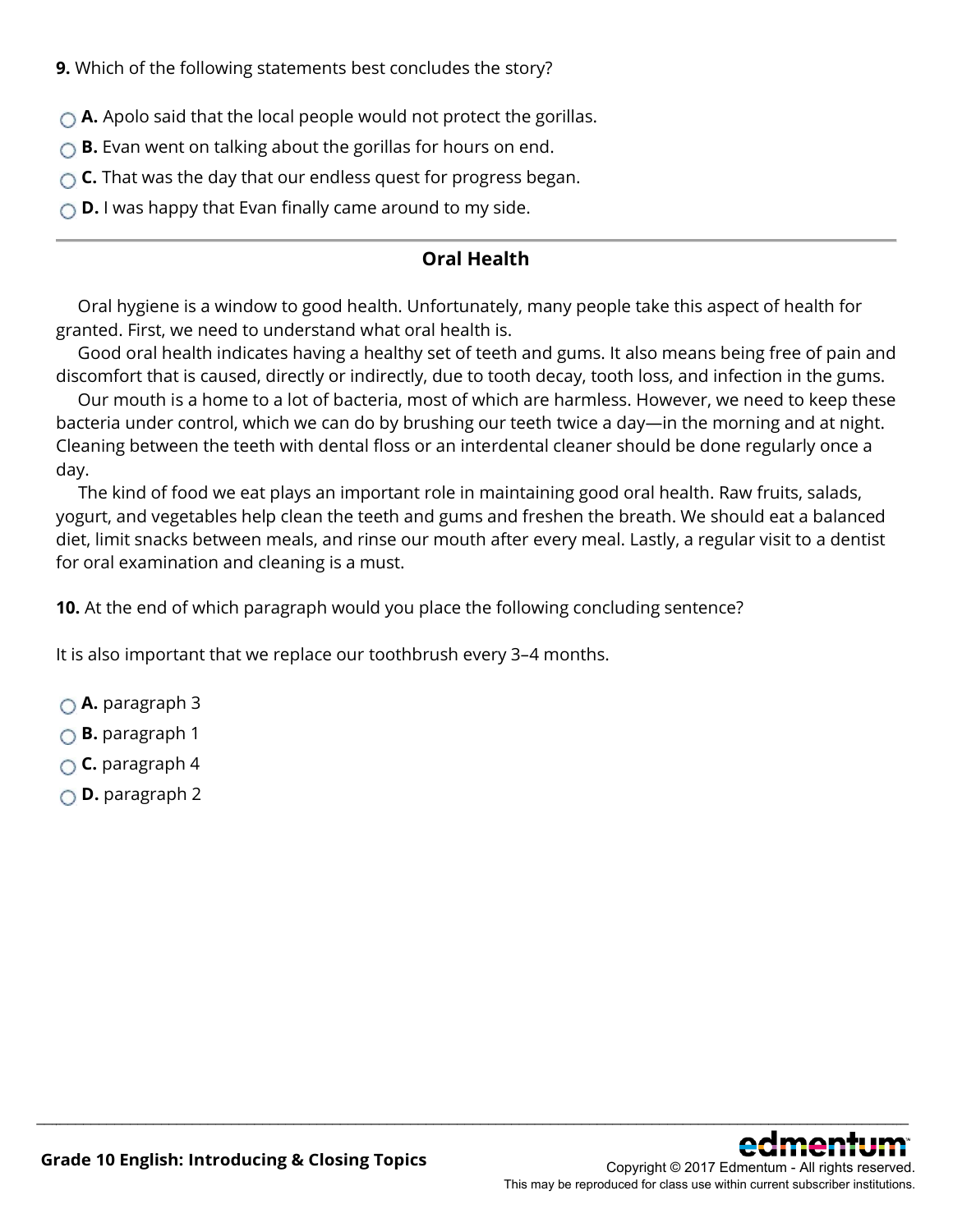### **Answers: Introducing & Closing Topics**

- 1. D
- 2. A
- 3. A
- 4. B
- 5. D
- 6. A 7. B
- 8. B
- 9. C
- 10. A

### **Explanations**

1. This concluding statement summarizes the topic of the paragraph and provides closure. Paragraph 3 gives details about the hardships caused by the dust storms. The correct answer choice summarizes this topic.

2. A good introduction should introduce the topic of an essay, engage the reader's attention, and set the tone for the rest of the passage. The sentence "Banjos have provided musical entertainment for people around the world since the 1800s" is the best choice because it provides a good overview of the topic. The other sentences would fit into the body of the essay, but they are not the best introductory sentences for this essay.

3. The title of the story is "Little Angels." The passage describes how Ronnie and Matthew are part of a group that spreads awareness about helping the environment through bicycling. Toward the end of the passage, Ronnie finds an injured, abandoned pup. Keeping in mind the title of the passage, the best way to conclude the story is to state that Matthew realizes his mistake in misunderstanding Ronnie and helps him look after the pup.

4. A concluding sentence ties everything from the introduction and body together, and it encourages the audience to think about what has been said. Also, a concluding sentence should not introduce new information. In this passage, the author compares and contrasts owning a dog to owning a cat. She clearly explains why she feels that cats make better pets than dogs. The best concluding sentence ties in how the author feels with her plea to the reader to agree with her.

5. A topic sentence states what the rest of the paragraph is about. All of the sentences in paragraph 2 give details and information about what is causing the destruction of the Borobudur Temple. The topic sentence encompasses all of the threats to the temple's existence.

6. A topic sentence states what the rest of the paragraph is about. All of the sentences in paragraph 4 give details and information about how funding the restoration of the Borobudur Temple will help the economy and people of Central Java.

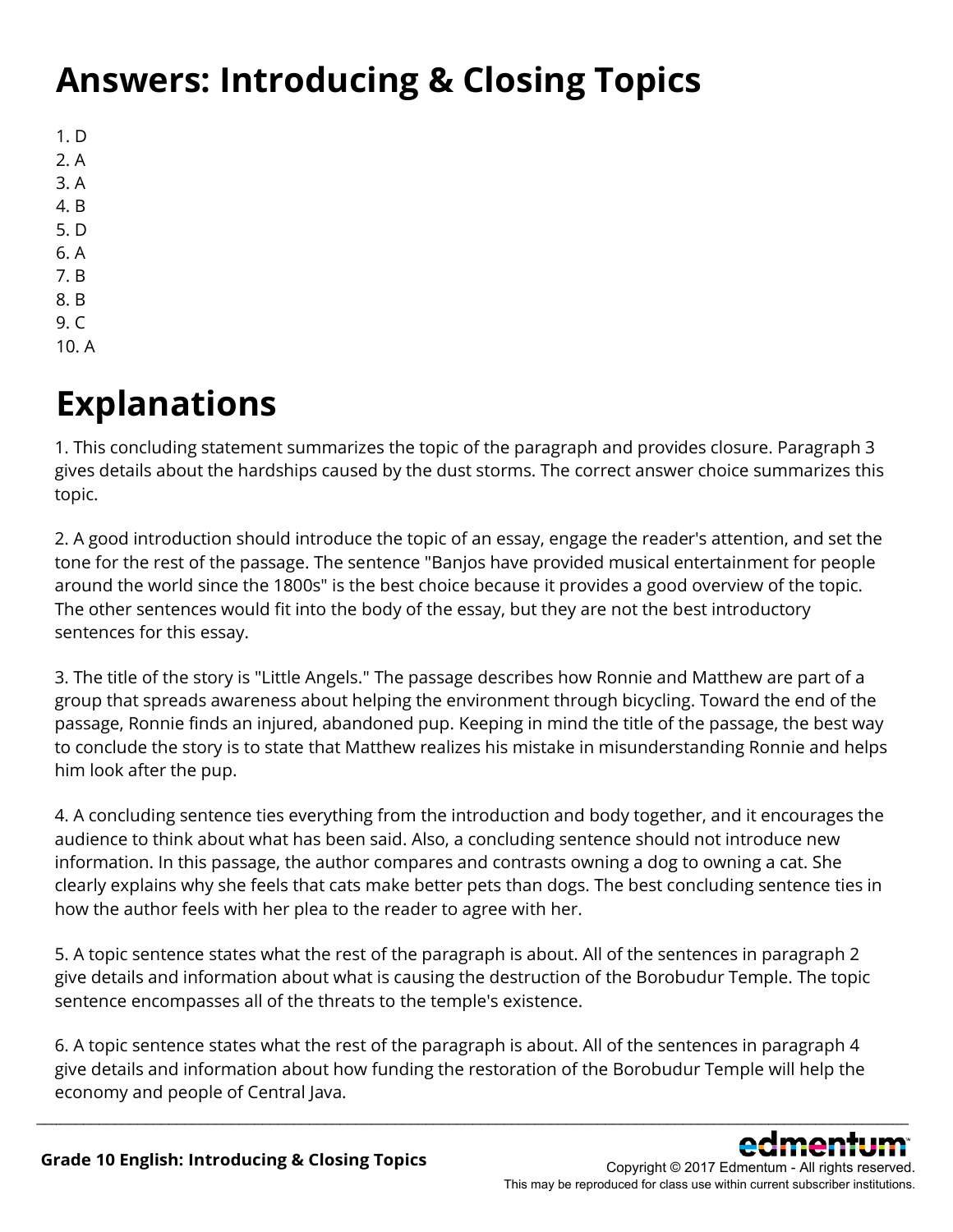7. While these other options also might technically fit in an article about April Fools' Day, none are appropriate to the formal tone of this essay. The correct choice is a strong introduction because it clearly sets up the information that the remainder of the paragraph will cover.

8. A concluding sentence ties everything from the introduction and body together, and it encourages the audience to think about what has been said. Also, a concluding sentence should not introduce new information. The best concluding sentence ties in how the author feels with her plea to the principal: "Please consider asking the choir director to stop planning out-of-state trips."

9. The title of the story is "In Search of Progress." At the end of the story Evan suggests that he and his wife, the narrator, search for a way to help the local people get control of their land. The best way to conclude the story is for the narrator to state that the couple will continue seeking after progress.

10. If you look at how the passage is organized, the first paragraph talks about the importance of oral health. The second paragraph explains what good oral health includes. The third paragraph talks about what we should do to maintain oral hygiene. This is the best place to add the sentence since it talks about the steps needed to maintain good oral health. Even the last two sentences mention "brushing" and "cleaning between the teeth." Since the sentence states, "It is also important that we replace our toothbrush every 3–4 months," this answer makes the most sense in terms of the way the essay is organized.

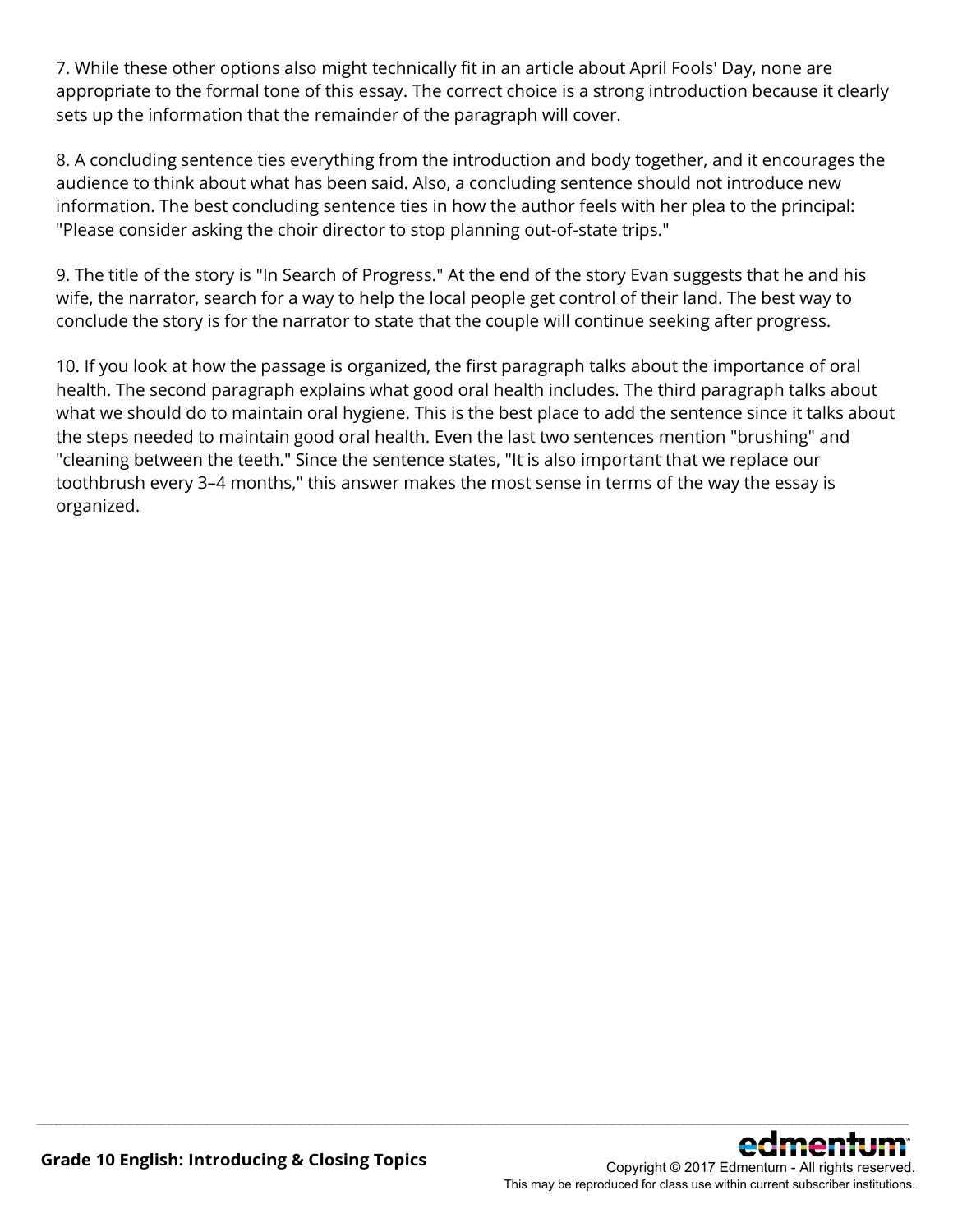# **Grade 10 English: Planning**

Simone is writing a paper about why play is so important for children. She is making a chart to help her organize the points that she wants to present in her paper. Look at the chart and answer the question that follows.

| Why Play Is Important                      |                                                              |                                                                             |  |  |  |
|--------------------------------------------|--------------------------------------------------------------|-----------------------------------------------------------------------------|--|--|--|
| Cognitive<br>Development                   | <b>Emotional and Social</b><br>Development                   | Physical Development                                                        |  |  |  |
| child learns to<br>communicate             | child learns to understand and<br>imitate facial expressions | develops cardiovascular health                                              |  |  |  |
|                                            |                                                              | develops fine motor skills-picking up                                       |  |  |  |
| child learns to adapt<br>to new situations | helps child and the caregiver or<br>other playmate know each | and placing small objects, using tools<br>like scissors, hand shovels, etc. |  |  |  |
|                                            | other better                                                 |                                                                             |  |  |  |
| child learns to use                        |                                                              | develops gross motor skills-kicking a                                       |  |  |  |
| senses                                     | child learns socially acceptable                             | ball, throwing a ball, catching a ball,                                     |  |  |  |
| child learns new                           | behavior-following rules,<br>taking turns, sharing           | running, jumping, balancing                                                 |  |  |  |
| vocabulary                                 |                                                              |                                                                             |  |  |  |

\_\_\_\_\_\_\_\_\_\_\_\_\_\_\_\_\_\_\_\_\_\_\_\_\_\_\_\_\_\_\_\_\_\_\_\_\_\_\_\_\_\_\_\_\_\_\_\_\_\_\_\_\_\_\_\_\_\_\_\_\_\_\_\_\_\_\_\_\_\_\_\_\_\_\_\_\_\_\_\_\_\_\_\_\_\_\_\_\_\_\_\_\_\_\_\_\_\_\_\_\_\_\_\_\_\_\_\_\_\_\_\_

**1.** Which item best belongs in the section labeled Emotional and Social Development?

- **A.** child learns to trust and depend on caregiver
- **B.** child learns to use his or her imagination
- **C.** caregiver gives child options to choose from
- **D.** caregiver feels connected to child

**2.** Which item best belongs in the section labeled Cognitive Development?

- **A.** parents feel proud
- **B.** makes child feel loved and secure
- **C.** child learns problem-solving
- **D.** develops muscles



**Grade 10 English: Planning**

Copyright © 2017 Edmentum - All rights reserved. This may be reproduced for class use within current subscriber institutions.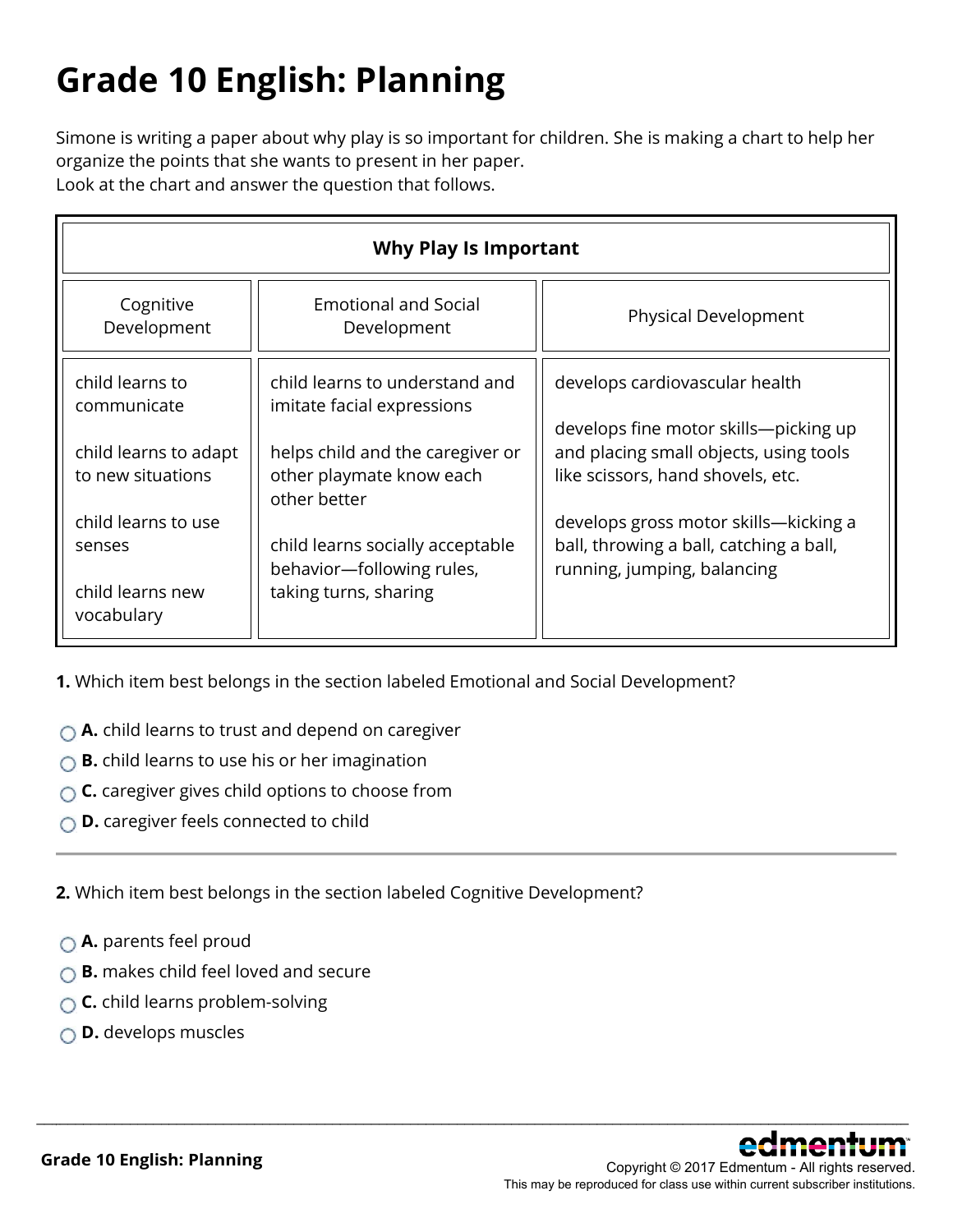**3.** Which item best belongs in the section labeled Physical Development?

- **A.** develops coordination
- **B.** provides practice of manners
- **C.** child learns cause and effect
- **D.** helps child express anger

**4.** Kelly's older sister is trying to convince her parents that she is ready to move out of her college dorm and find an apartment. She created this table in order to anticipate her parents' concerns:

#### **Things to Consider When Getting an Apartment**

| <b>Location</b>                                     | Cost                                                                                            | <b>Security</b>   | <b>Amenities</b>                                                      |
|-----------------------------------------------------|-------------------------------------------------------------------------------------------------|-------------------|-----------------------------------------------------------------------|
| Safe neighborhood<br>Closeness to work<br>or school | Rent and security<br>$\bullet$<br>deposit<br>Utilities, water,<br>$\bullet$<br>gas, electricity | Lighting<br>Locks | Pool, fitness<br>center, or<br>courtyard<br>Free parking<br>$\bullet$ |

She wants to add a point that says "proximity to library" to the table. Which title should that fit under?

- **A.** Security
- **B.** Amenities
- **C.** Cost
- **D.** Location

**5.** Vanessa's teacher assigns a paper on one aspect of the Revolutionary War. Which question below would address a topic appropriate to this paper?

- **A.** During which century did the Revolutionary War take place?
- **B.** How did France help the colonists win the Revolutionary War?
- **C.** Which Revolutionary War battlefields are popular for tourists today?
- **D.** What was the Revolutionary War and why did it have to happen?

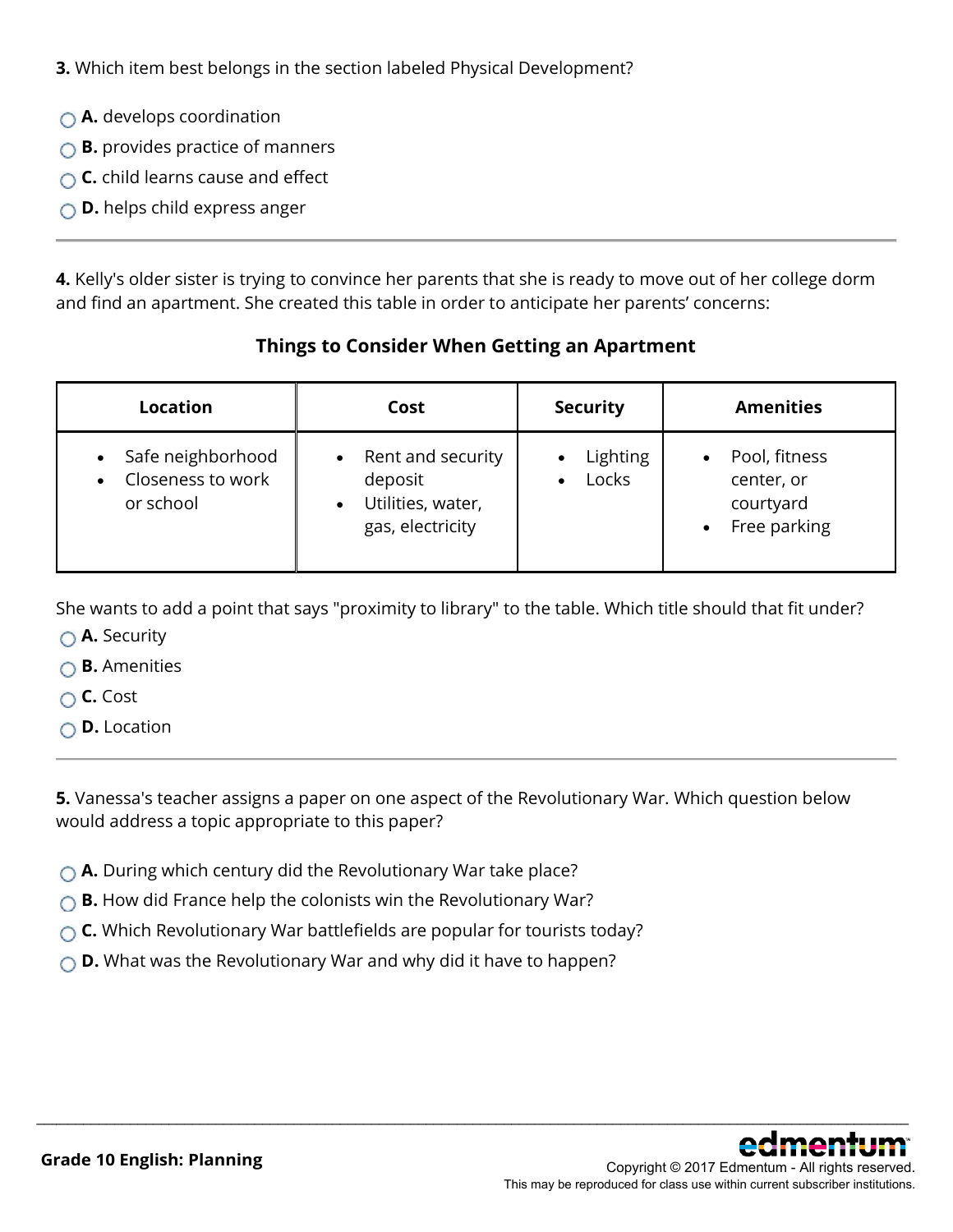#### I. Glacier formation

- A. snow builds up
- B. upper layers press down on buried layers of snow and turn them into an ice mass
- C. upper layers continue to compress the lower layers and the ice mass becomes denser
- II. Glacier movement
	- A. weight and pressure cause glaciers to move outward and downward
	- B. **V**
		- 1. **valley glaciers** flow down valleys
		- 2. **continental glaciers** (ice sheets) flow outward in all directions from center
	- C. ways of moving
		- 1. **internal deformation** weight and gravity cause glacier to spread
		- 2. **W**
	- D. **X**
		- 1. **erosion** pushes rock and earth as it moves
		- 2. **deposition** dumps rock and earth off at the sides or the end of the glacier
		- 3. land formations
			- a. **moraine** a mound or ridge composed of clay, silt, sand, gravel, and boulders
			- b. **Y**
			- c. **esker** a long ridge of sedimentary material—usually sand or gravel formed by the water that cut channels through or under the glacier

#### III. **Z**

A. **retreat** – glacier does not extend as far down a valley as it previously did

- 1. cause: **ablation** combination of processes such as evaporation, melting, wind erosion, and avalanche, which reduces the glacier's snow and ice
- B. **calving** ice breaks off a glacier's lowest end
- **6.** Which item best belongs in place of the **X**?
- **A.** becoming icebergs
- **B.** shaping the land
- **C.** water cuts channels
- **D.** what glaciers look like

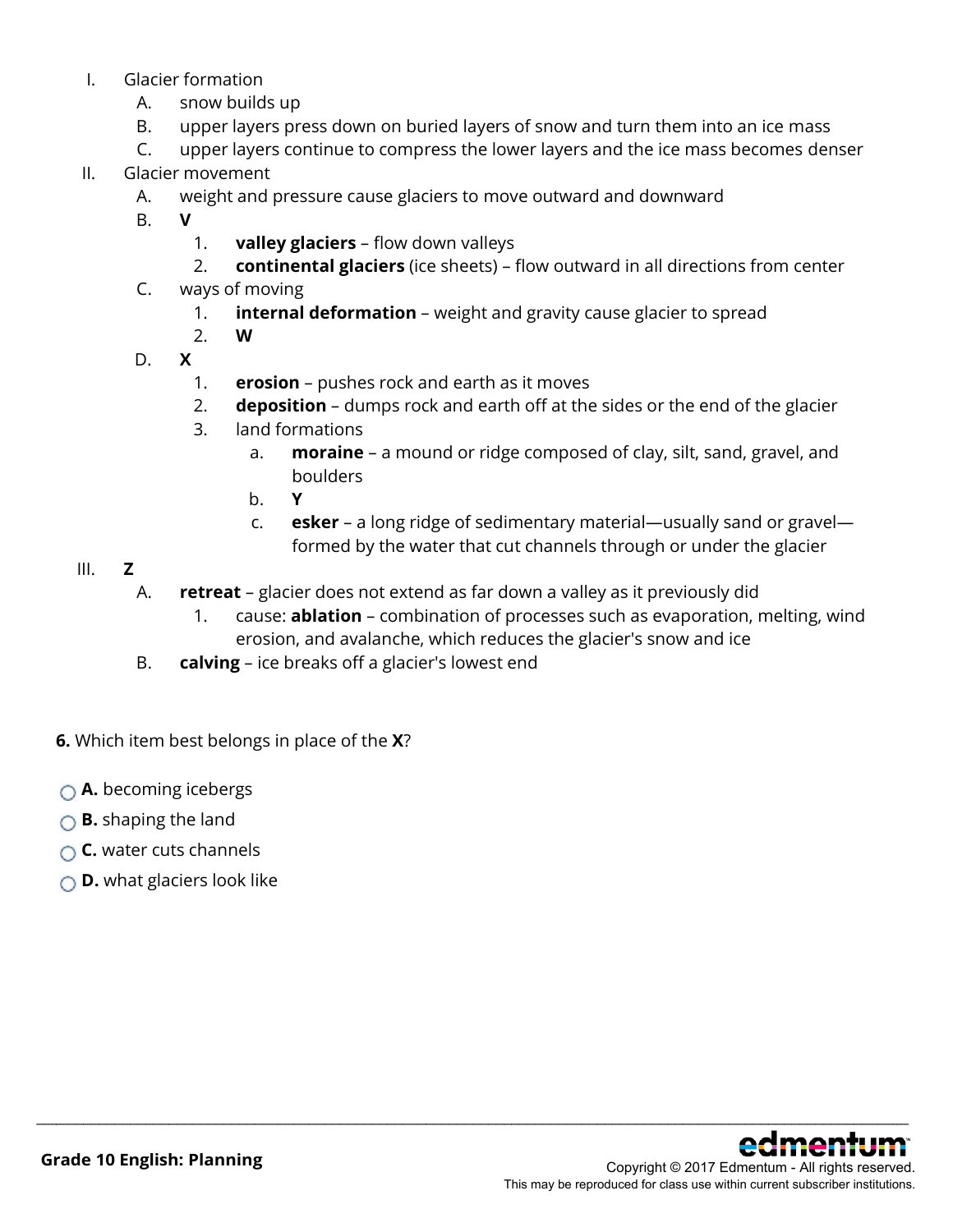Miles is writing a research paper on how caves form. He has created a chart about the four different ways that caves form. The chart will help Miles organize the processes that he will describe in his paper.

Look at the chart, and answer the following question.

| <b>How Caves Form</b>                                                                                                                                                                                                                                                                                                                                                                                                                                                                                                                                              |                                                                                                                                                                                                                                                                                                                                                                                               |                                                                                                                                                                                                                             |                                                                                                                                                                                                                                                                                                                                                                                                                                                                                                                                                                                                        |  |  |  |
|--------------------------------------------------------------------------------------------------------------------------------------------------------------------------------------------------------------------------------------------------------------------------------------------------------------------------------------------------------------------------------------------------------------------------------------------------------------------------------------------------------------------------------------------------------------------|-----------------------------------------------------------------------------------------------------------------------------------------------------------------------------------------------------------------------------------------------------------------------------------------------------------------------------------------------------------------------------------------------|-----------------------------------------------------------------------------------------------------------------------------------------------------------------------------------------------------------------------------|--------------------------------------------------------------------------------------------------------------------------------------------------------------------------------------------------------------------------------------------------------------------------------------------------------------------------------------------------------------------------------------------------------------------------------------------------------------------------------------------------------------------------------------------------------------------------------------------------------|--|--|--|
| <b>Bacteria</b>                                                                                                                                                                                                                                                                                                                                                                                                                                                                                                                                                    | Lava                                                                                                                                                                                                                                                                                                                                                                                          | Waves                                                                                                                                                                                                                       | Rainwater                                                                                                                                                                                                                                                                                                                                                                                                                                                                                                                                                                                              |  |  |  |
| bacteria feed off oil<br>deposits deep within<br>the earth<br>X<br>the gas travels<br>through groundwater<br>into the cave<br>hydrogen sulfide<br>mixes with oxygen<br>and forms sulfuric<br>acid<br>sulfuric acid eats<br>away limestone and<br>leaves behind<br>gypsum<br>other bacteria living<br>inside the pitch-black<br>cave feed off the<br>hydrogen sulfide<br>the bacteria combine<br>the hydrogen sulfide<br>with oxygen and<br>produce more<br>sulfuric acid<br>the sulfuric acid<br>continues to eat<br>away limestone and<br>leaves behind<br>gypsum | lava flows down a<br>slope in a tongue-like<br>shape<br>a channel of lava<br>inside the "tongue"<br>flows faster than the<br>surrounding lava<br>the slower-moving<br>lava on the outside<br>begins to cool, and<br>the inner lava<br>continues to flow<br>Y<br>when the lava flow<br>ends, the lava exits<br>the tube<br>the last of the lava<br>clogs the opening at<br>the end of the tube | sea waves pound<br>against the side of a<br>vertical cliff face at a<br>weak point-a crack<br>or softer rock<br>the action of the<br>waves is concentrated<br>at the base of the cliff<br>and causes an<br>overhang to form | rain with a trace amount<br>of dissolved carbon<br>dioxide seeps into the soil<br>Z<br>the water and carbon<br>dioxide form carbonic<br>acid<br>the carbonic acid<br>continues to seep into the<br>soil and limestone until it<br>reaches the water table,<br>the point at which the<br>ground is saturated with<br>water<br>the acid eats away the<br>limestone at points<br>directly below the water<br>table and eventually<br>creates channels<br>as the channels become<br>larger, they hold more<br>water, and the limestone<br>dissolves faster<br>the cave will form over<br>millions of years |  |  |  |

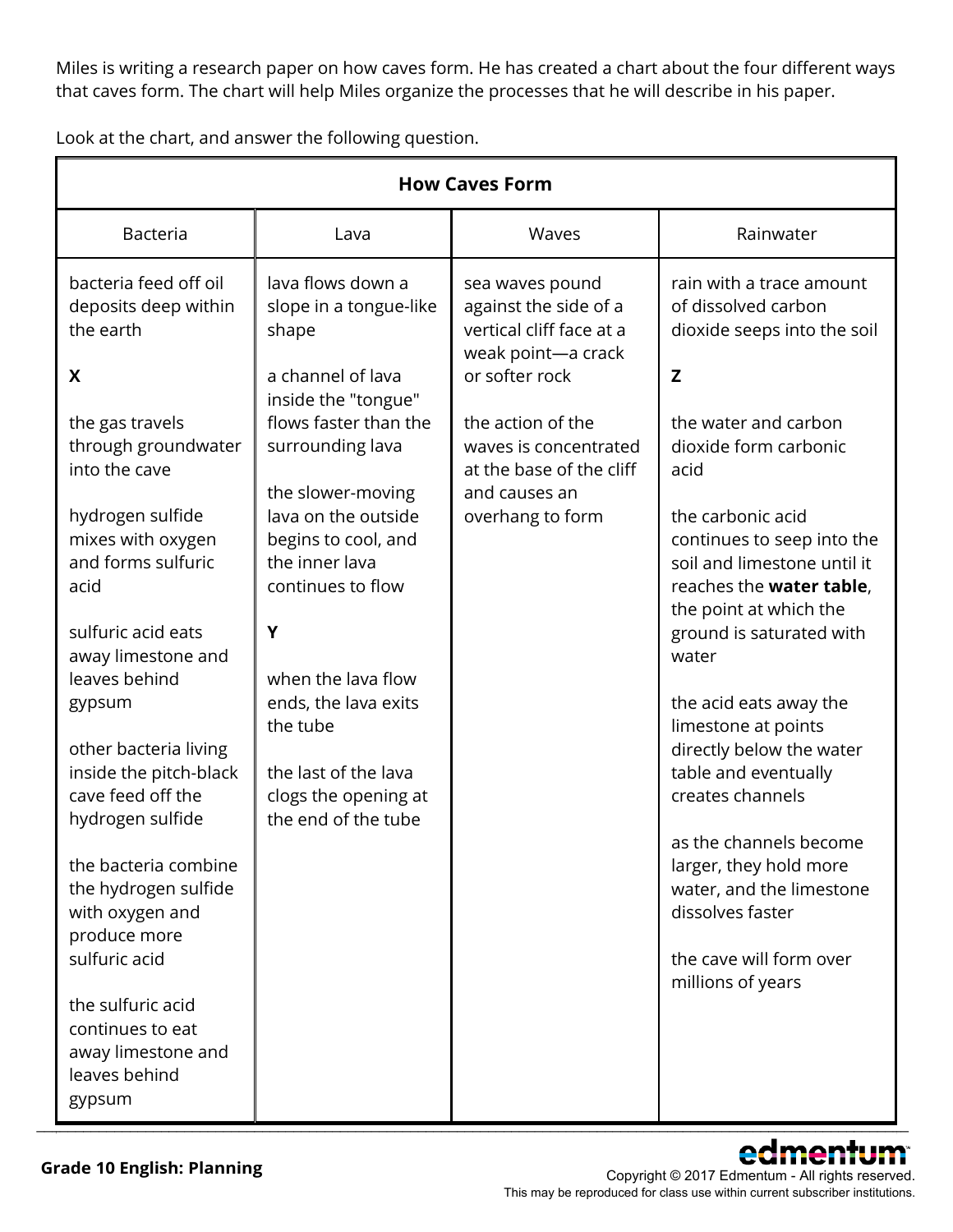- **7.** Which item best belongs in place of **Y**?
- **A.** a crust forms over the top of the outer lava and creates a tube
- **B.** other types of bacteria feed off minerals in the rock, such as sulfur and manganese

- **C. extremophiles** are bacteria that live in extreme environments, like inside caves
- **D.** the sea cave opening becomes more pronounced over time
- **8.** Which item best belongs in place of **X**?
- **A.** they expel hydrogen and sulfide gas
- **B.** sea caves are mostly formed in soft rock like sandstone
- **C.** crust hardens along the sides first
- **D.** fast-moving water carves canyons in caves

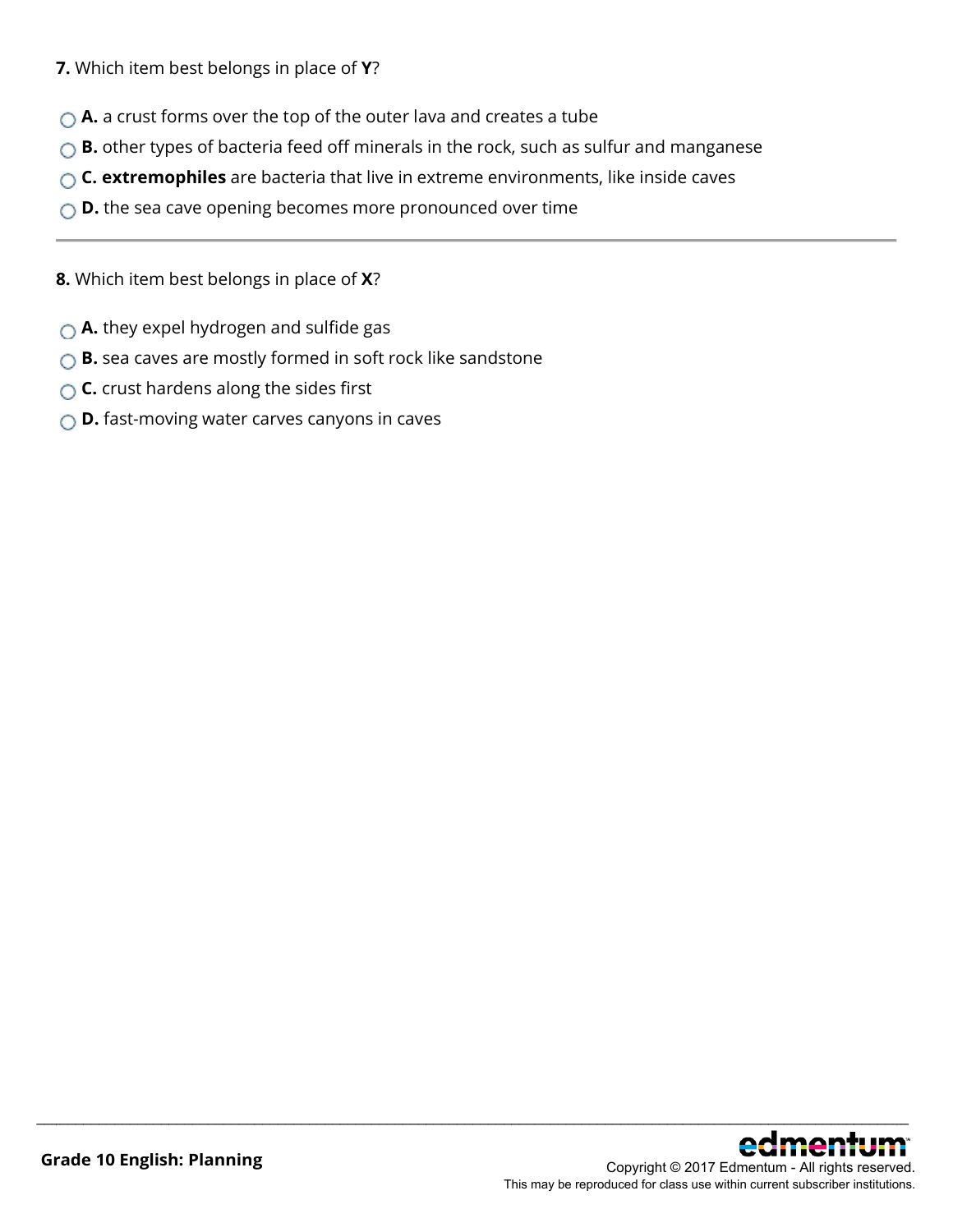| <b>Process of Writing Computer Programs</b> |    |                                  |                                                   |  |  |
|---------------------------------------------|----|----------------------------------|---------------------------------------------------|--|--|
| I.                                          |    | <b>Writing Computer Programs</b> |                                                   |  |  |
|                                             | Α. | Paradigms                        |                                                   |  |  |
|                                             |    | 1.                               | Imperative paradigms                              |  |  |
|                                             |    |                                  | Declarations<br>a.                                |  |  |
|                                             |    |                                  | b. Expressions                                    |  |  |
|                                             |    |                                  | Statements<br>$\mathsf{C}$ .                      |  |  |
|                                             |    | 2.                               | Declarative paradigms                             |  |  |
|                                             |    |                                  | Functional language<br>a.                         |  |  |
|                                             |    |                                  | Logical language<br>b.                            |  |  |
|                                             | Β. |                                  |                                                   |  |  |
| II.                                         |    |                                  | Positive and Negative Effects of Writing Programs |  |  |
|                                             | Α. |                                  | Positive aspects                                  |  |  |
|                                             |    | 1.                               | Less time spent on repetitive tasks               |  |  |
|                                             |    | 2.                               | Greater flexibility in development                |  |  |
|                                             |    | 3.                               | Improved accuracy                                 |  |  |
|                                             | Β. |                                  | Negative aspects                                  |  |  |
|                                             |    | 1.                               | Increased complexity                              |  |  |
|                                             |    | 2.                               | The unrealistic expectations of users             |  |  |
|                                             |    |                                  | A cure-all for problems<br>a.                     |  |  |
|                                             |    |                                  | A way to avoid learning<br>b.                     |  |  |
|                                             |    | 3.                               |                                                   |  |  |
| III.                                        |    |                                  | Future Possibilities of Computer Programs         |  |  |
|                                             | А. |                                  | Artificial intelligence                           |  |  |
|                                             | В. |                                  | Biointegration                                    |  |  |
|                                             |    | 1.                               | Human-computer singularity                        |  |  |
|                                             |    | 2.                               | Brain computer interface                          |  |  |
|                                             |    |                                  |                                                   |  |  |

**9.** Sherry forgot to add a general topic to explain programming languages. She should place this new topic

- **A.** under the heading "III. B. Biointegration."
- **B.** under heading "I. Writing Computer Programs."
- **C.** under a new heading with Roman numeral IV.
- **D.** under the heading "II. A. Positive aspects."

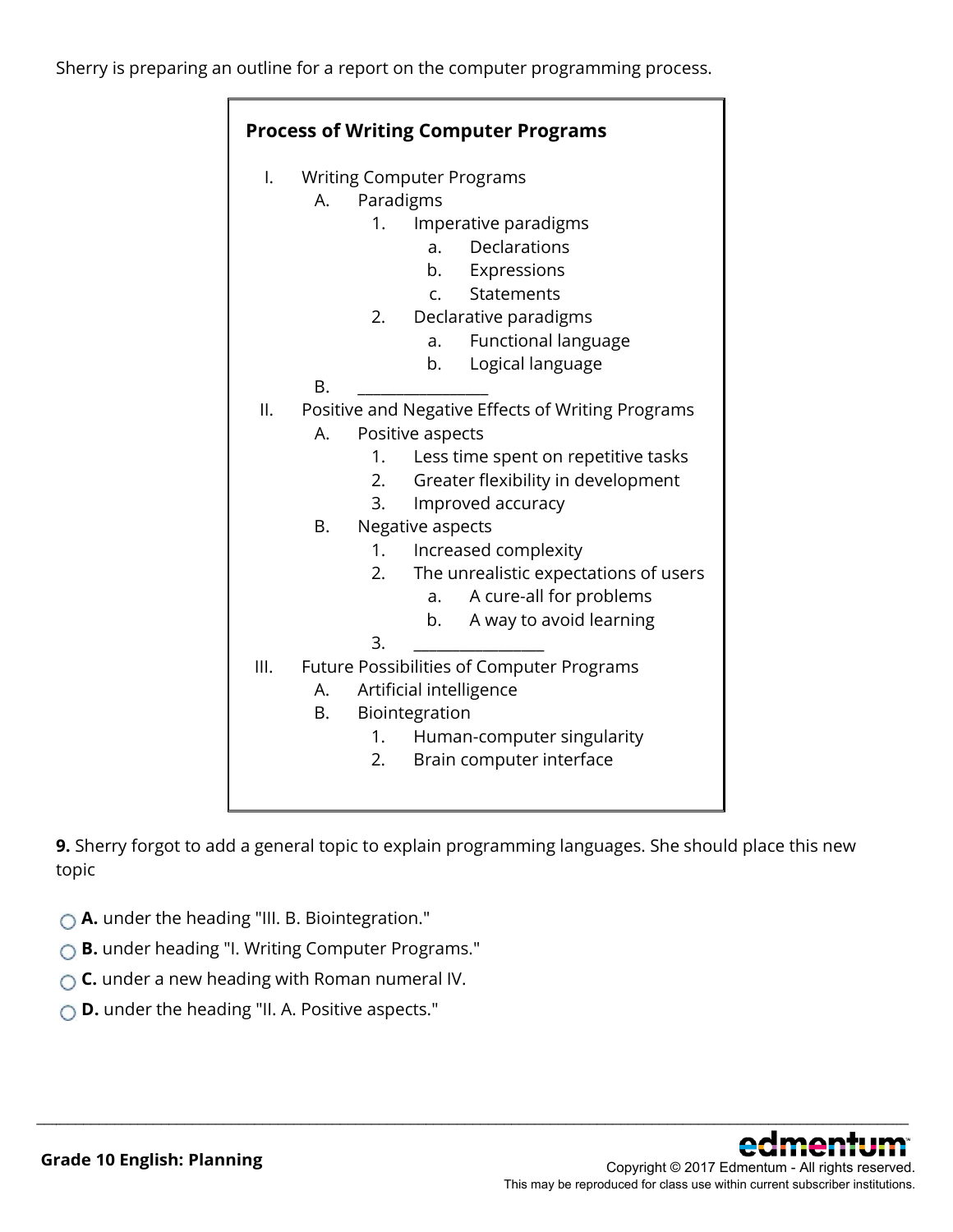

**10.** Shagit is writing a paper about the two nickels released in 2004. To plan his writing, he created the Venn diagram above. He is now ready to begin writing. Which sentence reflects the information found in the Venn diagram?

- **A.** The second nickel features the keelboat, which was designed by William Clark.
- **B.** The second nickel sports a design similar to that of the Indian Peace Medal.
- ◯ **C.** The second nickel was released in 2004, but the first nickel was released in 2005.
- **D.** The second nickel shows a handshake between an American Indian and an American soldier.

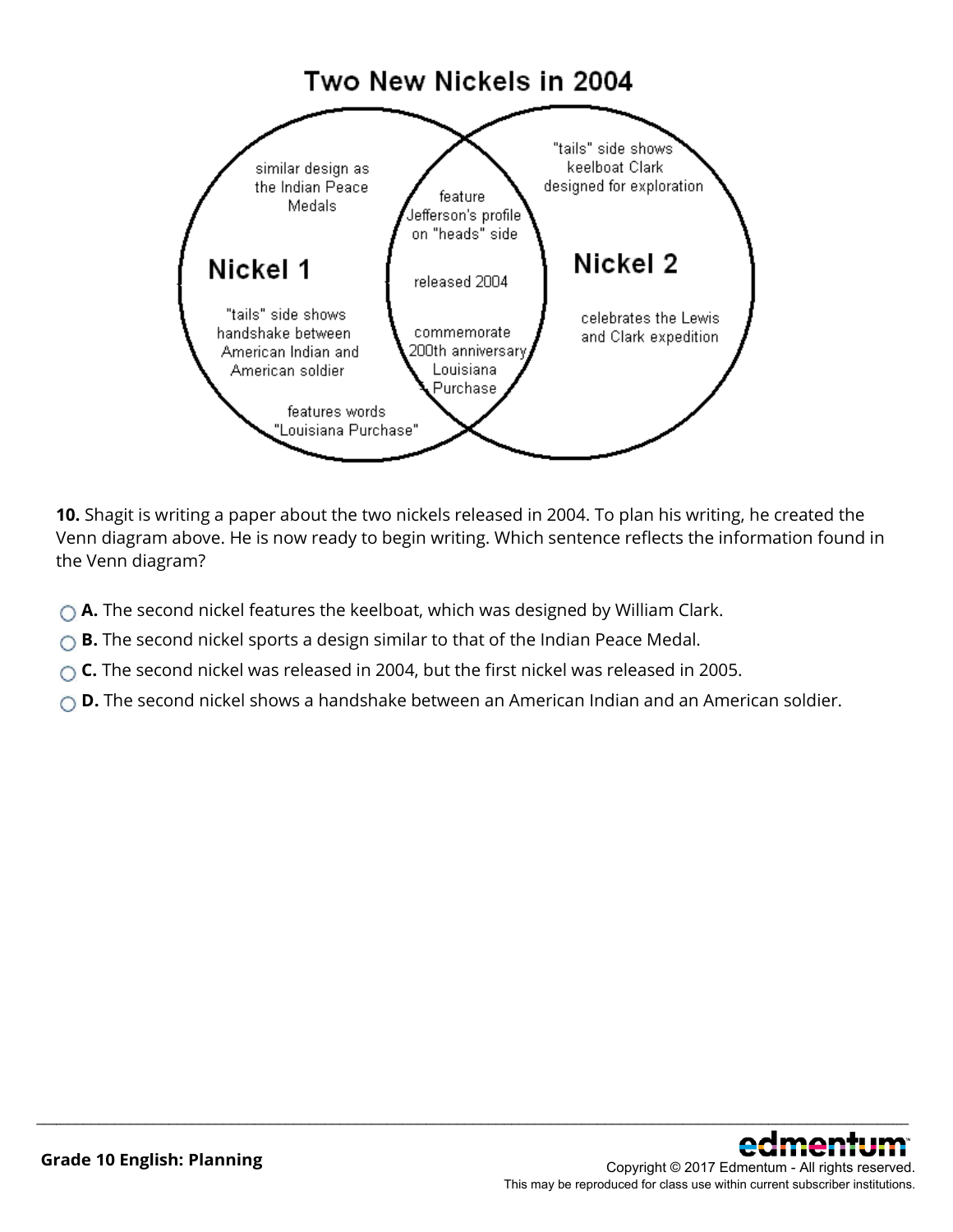### **Answers: Planning**

1. A  $2. C$ 3. A 4. D 5. B 6. B 7. A 8. A 9. B

10. A

### **Explanations**

1. Emotional and social development is the process that children go through to learn how to deal with their emotions and how to interact with others. "Child learns to trust and depend on caregiver" is an example of how a child develops emotionally and socially through play.

2. Cognitive development is the process that children go through to learn how to think and process information. The item that best fits under this heading is "child learns problem-solving."

3. Physical development is the process that children go through to learn how to use their bodies. Also, it is the natural growth and development of all of their bones, joints, muscles and organs. "Develops coordination" best belongs under the heading Physical Development because it is an example of how children learn to use their bodies.

4. Since "proximity to library" is a point about location, this should fit under Location. The four titles in the table represent the four main points of the topic. The points under them represent details.

5. Only one question above would be an appropriate: "How did France help the colonists win the Revolutionary War?" When you formulate questions for a research paper, keep a narrow focus so you only find data on your topic. When and where the Revolutionary War took place are basic questions that would be too difficult to write an entire paper over. Today's popular tourists sites have nothing to do with "one aspect of the Revolutionary War." Can you think of another question that would be appropriate for Vanessa to ask?

6. The correct answer choice "shaping the land" best belongs in place of the **X** because it describes the information below it.

7. The **Y** is in the part of the chart that explains how lava forms caves. The answer choice "a crust forms over the top of the outer lava and creates a tube" is part of the process the lava goes through to form a cave. Also, right above the **Y**, the chart tells about how the outer, slower-moving lava starts to cool. The correct answer makes sense in this sequence.

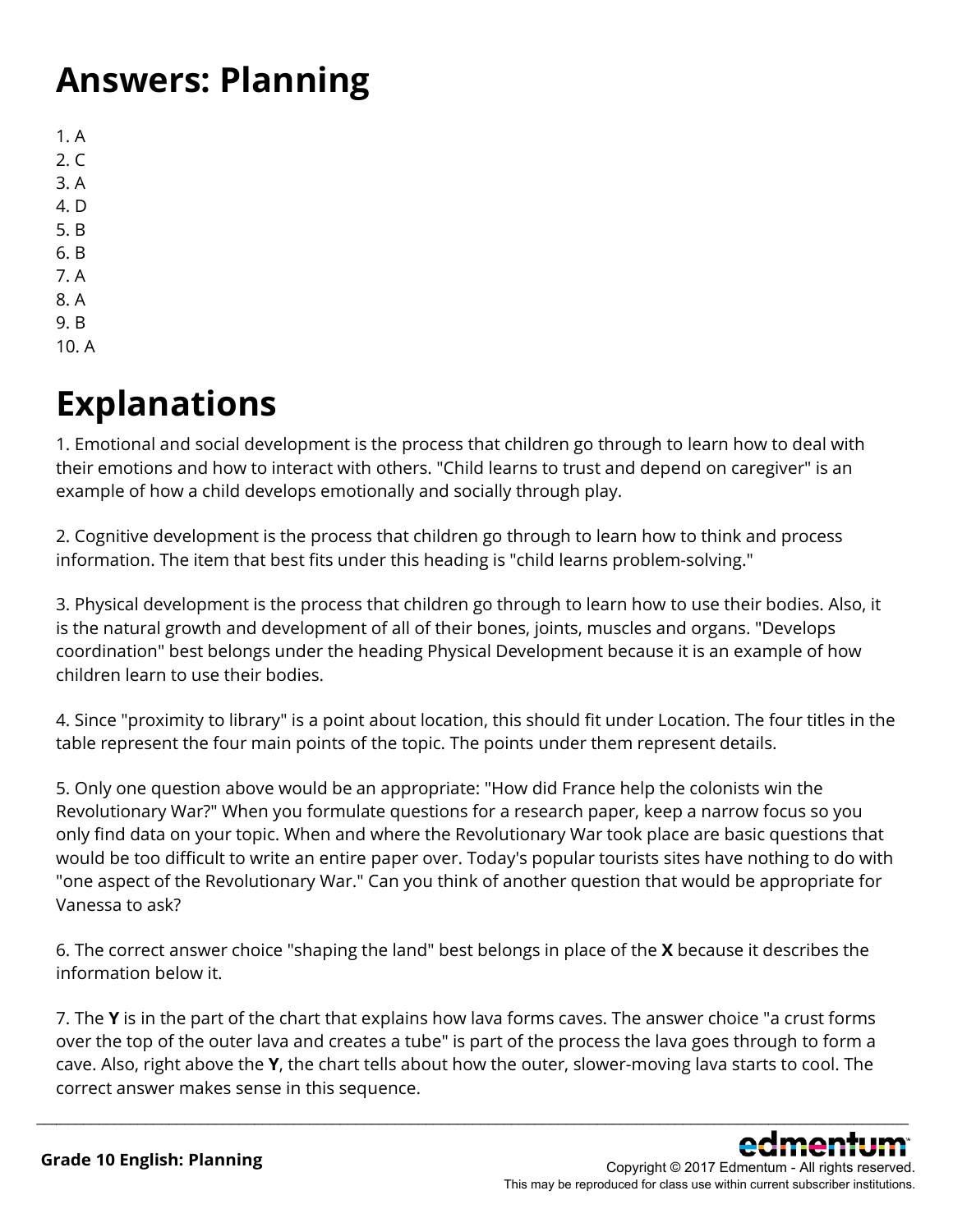8. The **X** is in the part of the chart that explains how bacteria form caves. The answer choice "expel hydrogen and sulfide gas" is part of the process the bacteria go through to form a cave.

9. Outlines are one of the last steps in the prewriting process because they are highly organized. Each major point is followed by details and examples that are increasingly indented to show relationships. Because Sherry wants to add a general topic to explain computer languages, it would best fall under topic "I. Writing Computer Programs" since computer languages are used in the programming process.

10. The information contained in the area colored blue gives information about the first nickel ONLY. The information contained in the area colored yellow gives information about the second nickel ONLY. The information contained in the area colored green gives only the information that applies to both coins.



\_\_\_\_\_\_\_\_\_\_\_\_\_\_\_\_\_\_\_\_\_\_\_\_\_\_\_\_\_\_\_\_\_\_\_\_\_\_\_\_\_\_\_\_\_\_\_\_\_\_\_\_\_\_\_\_\_\_\_\_\_\_\_\_\_\_\_\_\_\_\_\_\_\_\_\_\_\_\_\_\_\_\_\_\_\_\_\_\_\_\_\_\_\_\_\_\_\_\_\_\_\_\_\_\_\_\_\_\_\_\_\_

#### Copyright © 2017 Edmentum - All rights reserved.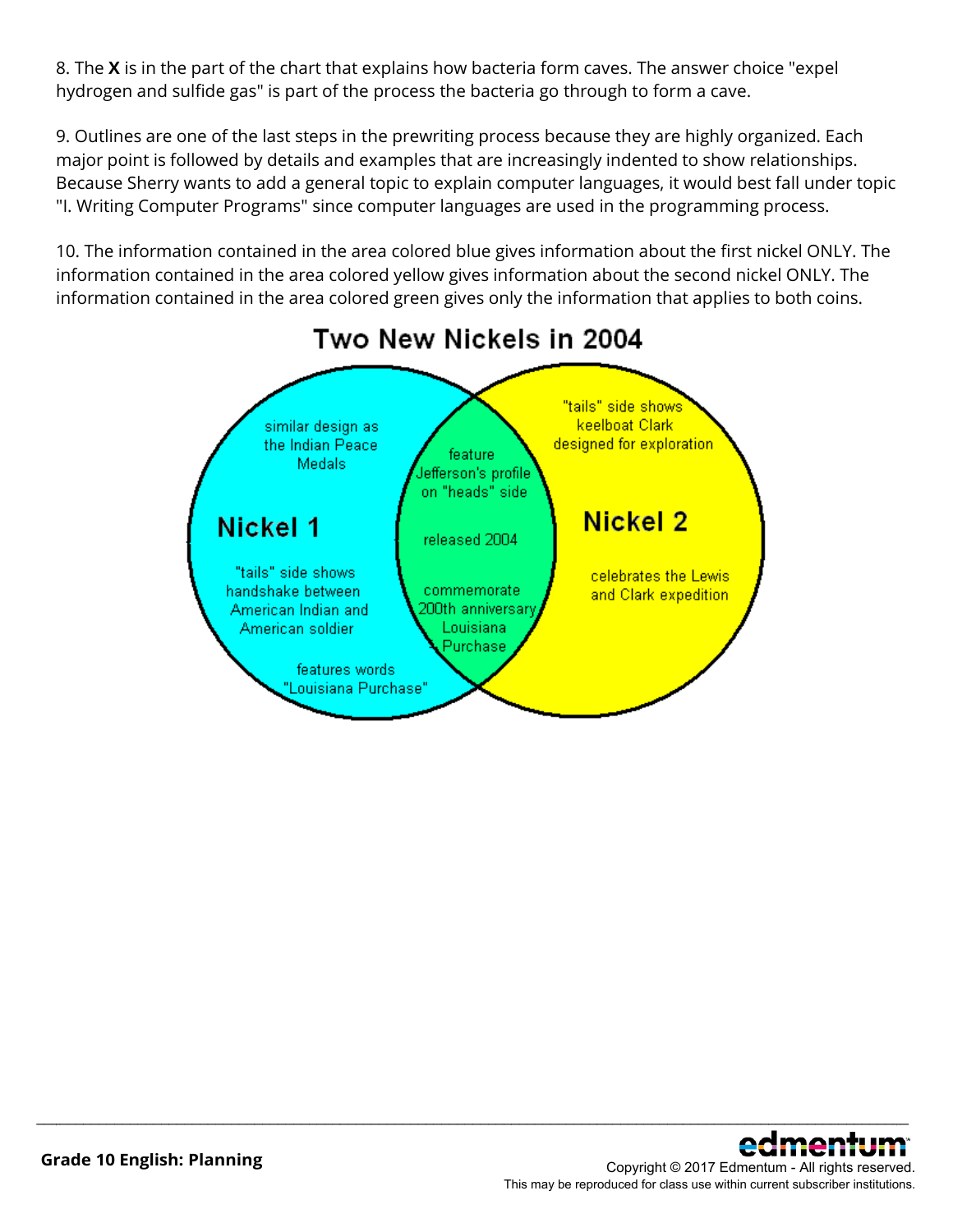### **Grade 10 English: Pronouns**

**1.** Which of the following words does the underlined word refer to in the sentence below?

The reaction from the band's performance during half time inspired the team to play its best during the second half of the football game.

- **A.** the team
- **B.** the band's performance
- **○** C. the reaction
- **D.** the football game

**2.** Choose the answer that is the **most** effective substitute for the underlined part of the sentence. If no substitution is necessary, choose "Leave as is."

"When you begin your paper," Mr. Ramos told his class, "remember that us are writing about another person's memories."

**A.** I

- **B.** we
- **C.** Leave as is.

**D.** you

**3.** Choose the answer that is the **most** effective substitute for the underlined part of the sentence. If no substitution is necessary, choose "Leave as is."

Hannah's sister would not admit that you borrowed Hannah's favorite sweater again.

\_\_\_\_\_\_\_\_\_\_\_\_\_\_\_\_\_\_\_\_\_\_\_\_\_\_\_\_\_\_\_\_\_\_\_\_\_\_\_\_\_\_\_\_\_\_\_\_\_\_\_\_\_\_\_\_\_\_\_\_\_\_\_\_\_\_\_\_\_\_\_\_\_\_\_\_\_\_\_\_\_\_\_\_\_\_\_\_\_\_\_\_\_\_\_\_\_\_\_\_\_\_\_\_\_\_\_\_\_\_\_\_

**A.** they

- **B.** she
- **C.** we
- **D.** Leave as is.

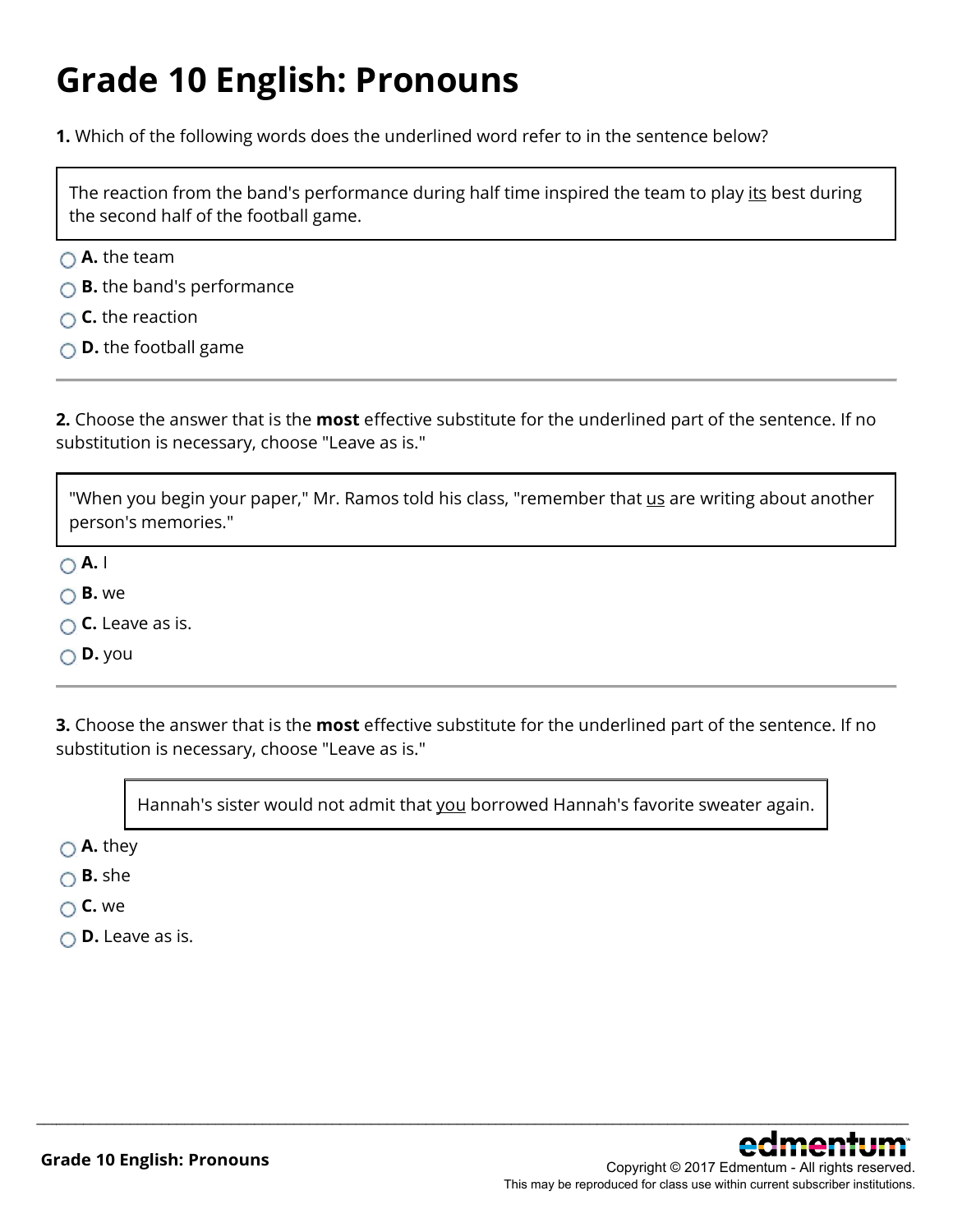#### **4.** Rewrite the following sentence so that it has correct pronoun-antecedent agreement.

Trina decided to teach her dog how to sit, stay, and fetch our favorite tennis ball outside.

- **A.** Trina decided to teach her dog how to sit, stay, and fetch its favorite tennis ball outside.
- **B.** Trina decided to teach her dog how to sit, stay, and fetch their favorite tennis ball outside.
- **C.** Trina decided to teach her dog how to sit, stay, and fetch it favorite tennis ball outside.
- **D.** Trina decided to teach her dog how to sit, stay, and fetch hers favorite tennis ball outside.

**5.** Which of the following sentences demonstrates **correct** pronoun/antecedent agreement?

- **A.** I have decided to start running three miles a day so that I can improve her health.
- **B.** I have decided to start running three miles a day so that I can improve its health.
- **C.** I have decided to start running three miles a day so that I can improve your health.
- **D.** I have decided to start running three miles a day so that I can improve my health.

**6.** Choose the answer that is the **most** effective substitute for the underlined part of the sentence. If no substitution is necessary, choose "Leave as is."

Greg and Ingrid went to the park to play Frisbee with me big dog Rufus.

- **A.** them
- **B.** Leave as is.
- **C.** your
- **D.** her

**7.** What is the correct way to write the sentence below?

The coaches rallied behind their suspended players because they believed they did nothing wrong during the game last week.

- **A.** The coaches rallied behind its suspended players because they believed they did nothing wrong **A.** during the same last weak during the game last week.
- **B.** The coaches rallied behind their suspended players because they believed the players did nothing **B.** wrong during the same last weak. wrong during the game last week.
- **C.** The coaches rallied behind their suspended players because they believed it did nothing wrong **C.** during the game lost weak. during the game last week.

**D.** The coaches rallied behind his or her suspended players because they believed they did nothing wrong during the game last week.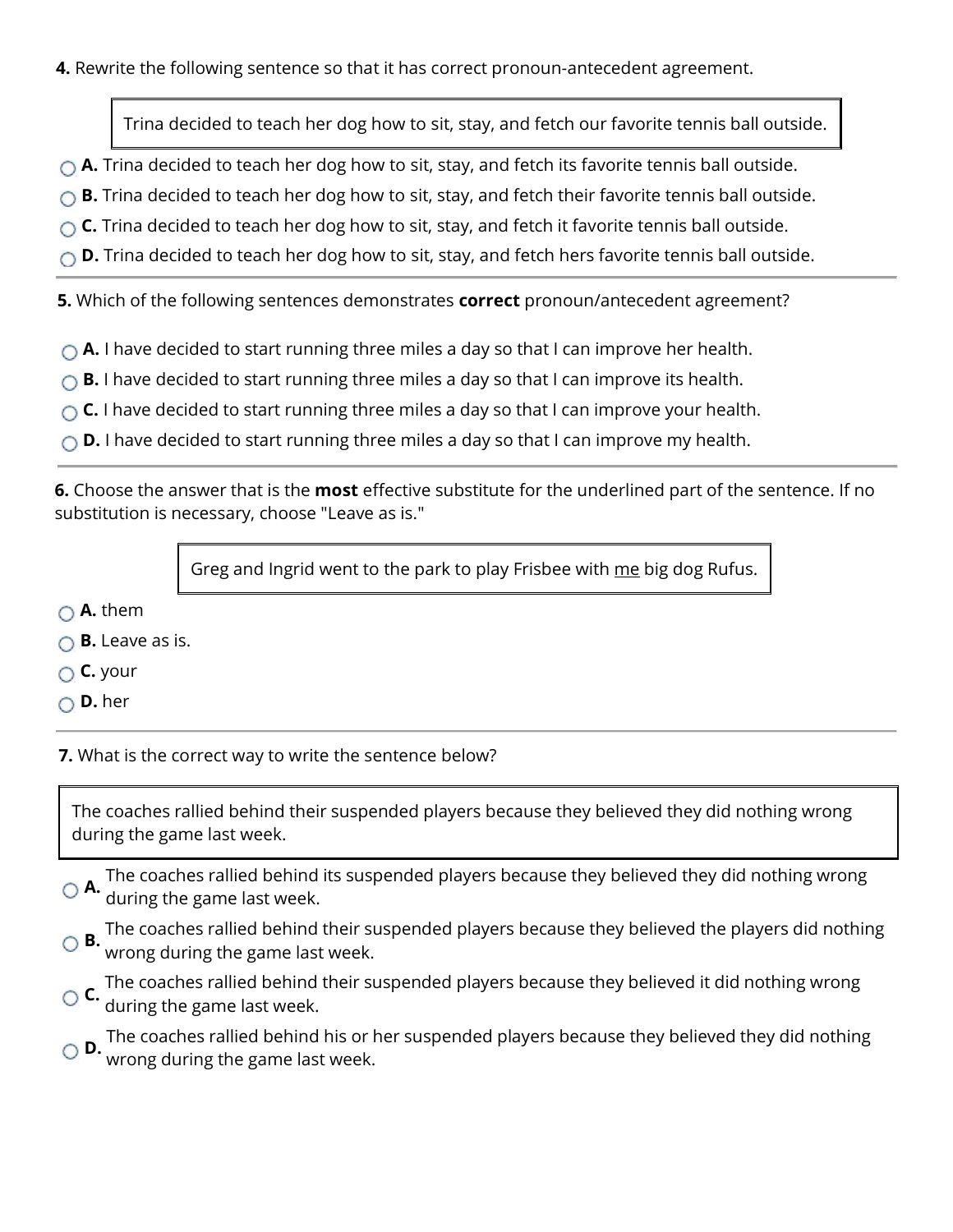**8.** Which of the following words does the underlined word refer to in the sentence below?

The committee argued over potential locations for the prom, but in the end it decided that the Dorfman Hotel would be the best place for a large gathering.

**A.** the Dorfman Hotel

**B.** the gathering

**C.** the prom

**D.** the committee

**9.** What is the correct way to write the sentence below?

Someone opened the door to the room, and they interrupted the lecture.

**A.** Someone opened the door to the room, and he or she interrupted the lecture.

**B.** The sentence is correct as is.

**C.** Someone opened the door to the room, and him or her interrupted the lecture.

**D.** Someone opened the door to the room, and them interrupted the lecture.

**10.** What is the correct way to write the sentence below?

Everyone who entered the park was told to keep their tickets for re-entry in case they needed to leave the fair grounds.

**A.** Everyone who entered the park was told to keep his or her ticket for re-entry in case he or she **C.A.** heeded to leave the fair grounds.

**B.** Everyone who entered the park was told to keep his or her tickets for re-entry in case they needed **B.** to leave the fair and the set of the set of the set of the set of the set of the set of the set of the set of the to leave the fair grounds.

**C.** Everyone who entered the park was told to keep their tickets for re-entry in case he or she needed **c**<br>**t**o leave the fair grounds.

**D.** Everyone who entered the park was told to keep they tickets for re-entry in case they needed to **D.** leave the fair grounds.

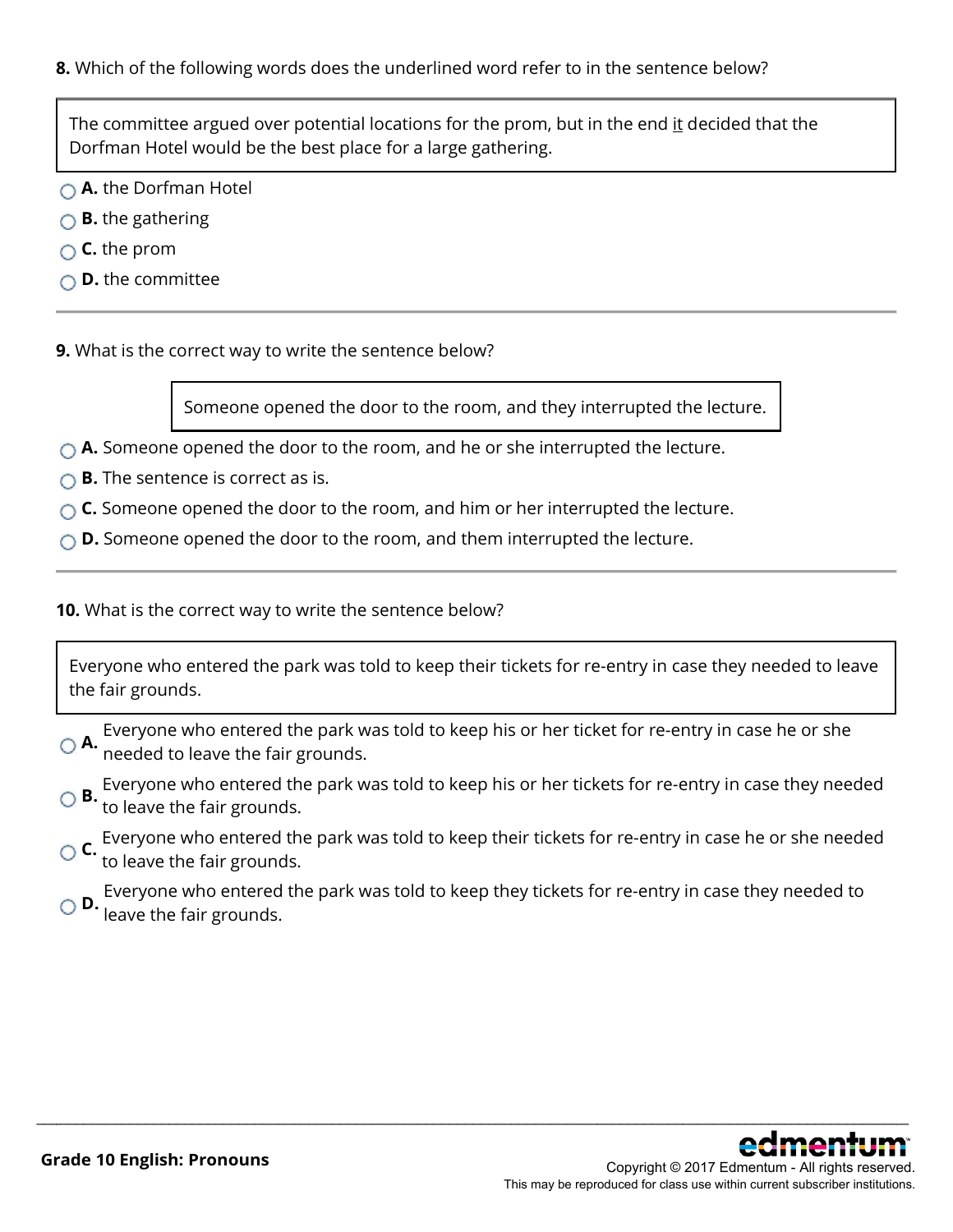#### **Answers: Pronouns**

1. A

- 2. D
- 3. B
- 4. A
- 5. D
- 6. D 7. B
- 8. D
- 9. A
- 10. A

### **Explanations**

1. The antecedent "the team" is singular and matches in number and voice with the pronoun "its."

2. In this sentence, Mr. Ramos is talking to his class about a paper his students will write. He uses the pronoun "you" to refer to his class, so the pronoun in the second part of his statement should also be "you" to refer to the correct antecedent. The correct sentence reads: "When you begin your paper," Mr. Ramos told his class, "remember that you are writing about another person's memories."

3. In this sentence, Hannah's sister borrowed Hannah's sweater and would not admit to it. The pronoun should agree with the antecedent "Hannah's sister." It should be singular and feminine, which means that the pronoun should be "she." The corrected sentence reads: Hannah's sister would not admit that she borrowed Hannah's favorite sweater again.

4. In this sentence, Trina is teaching her dog how to fetch a ball. When referring to animals, especially when a name is not given, use pronouns you would use for things—it, they, them, etc. The ball is the dog's, and so the pronoun should agree with the antecedent "dog." The pronoun "its" is correct because it is singular like dog and is also possessive.

5. The subject of this sentence is "I." The subject is the one doing all of the action in this sentence, and the pronoun "my" is the only pronoun that makes sense.

6. In this sentence, the pronoun should agree with either Greg, Ingrid, or both, as the dog would belong to one or both of them. The correct pronoun "her" agrees with the antecedent Ingrid. The corrected sentence reads: Greg and Ingrid went to the park to play Frisbee with her big dog Rufus.

7. Because there are two plural subjects in the sentence, you should be as specific as possible with your pronouns to avoid confusion. The coaches are the ones rallying, so they must also be the ones that believe that the players did nothing wrong. To fix this sentence, it makes sense to assign the subject's name to one of the two pronouns (they).

8. The antecedent "the committee" (even though there is more than one member, it is still just one committee) is singular and matches in number and voice with the pronoun "it." \_\_\_\_\_\_\_\_\_\_\_\_\_\_\_\_\_\_\_\_\_\_\_\_\_\_\_\_\_\_\_\_\_\_\_\_\_\_\_\_\_\_\_\_\_\_\_\_\_\_\_\_\_\_\_\_\_\_\_\_\_\_\_\_\_\_\_\_\_\_\_\_\_\_\_\_\_\_\_\_\_\_\_\_\_\_\_\_\_\_\_\_\_\_\_\_\_\_\_\_\_\_\_\_\_\_\_\_\_\_\_\_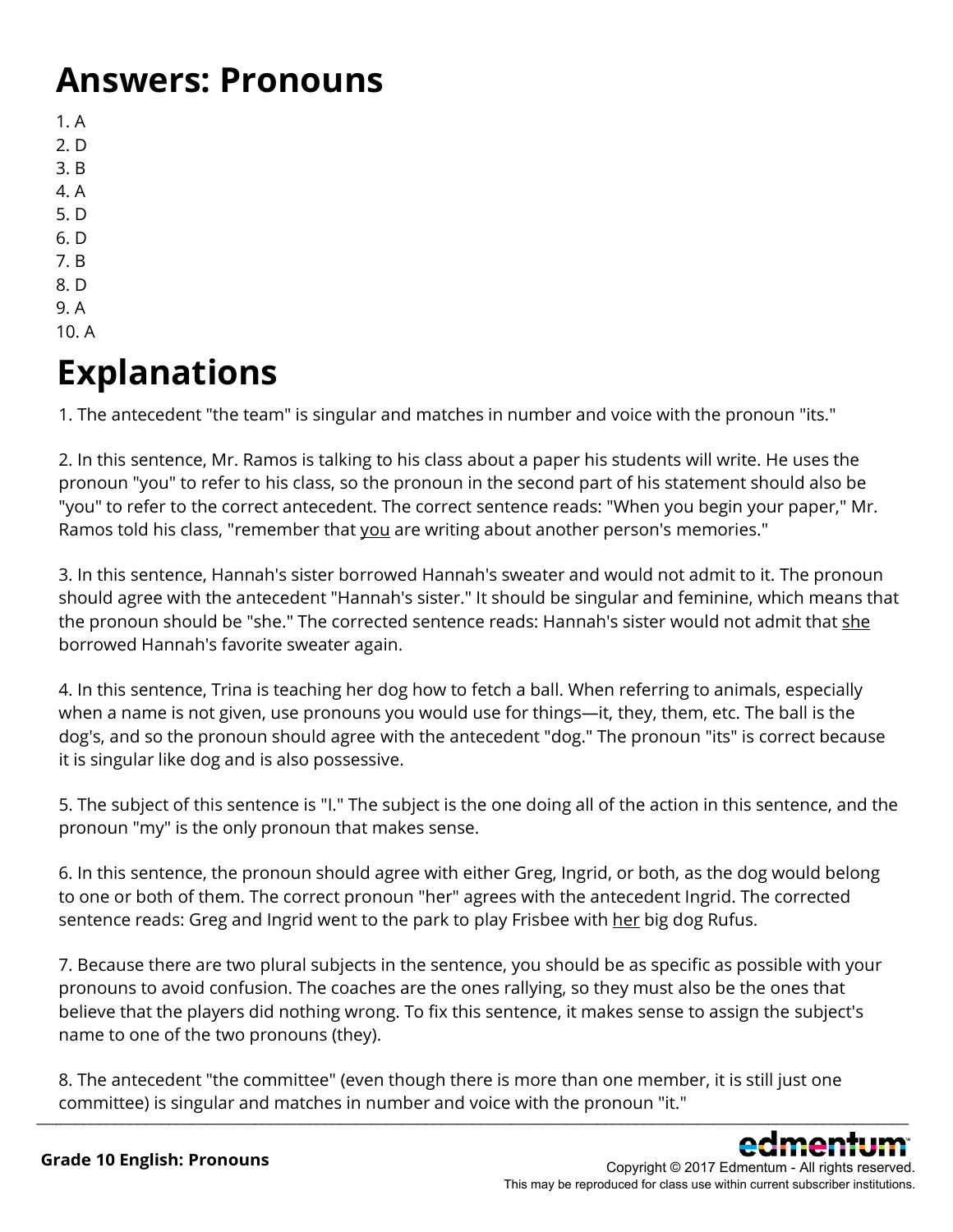9. The words everybody, anybody, anyone, each, neither, nobody, someone, a person, etc. are singular and take singular pronouns.

\_\_\_\_\_\_\_\_\_\_\_\_\_\_\_\_\_\_\_\_\_\_\_\_\_\_\_\_\_\_\_\_\_\_\_\_\_\_\_\_\_\_\_\_\_\_\_\_\_\_\_\_\_\_\_\_\_\_\_\_\_\_\_\_\_\_\_\_\_\_\_\_\_\_\_\_\_\_\_\_\_\_\_\_\_\_\_\_\_\_\_\_\_\_\_\_\_\_\_\_\_\_\_\_\_\_\_\_\_\_\_\_

Everybody ought to do his best. (not: their best)

Neither of the girls brought her umbrella. (not: their umbrellas)

10. **Everyone** is singular and needs a singular pronoun (he or she) if it is to agree in number.

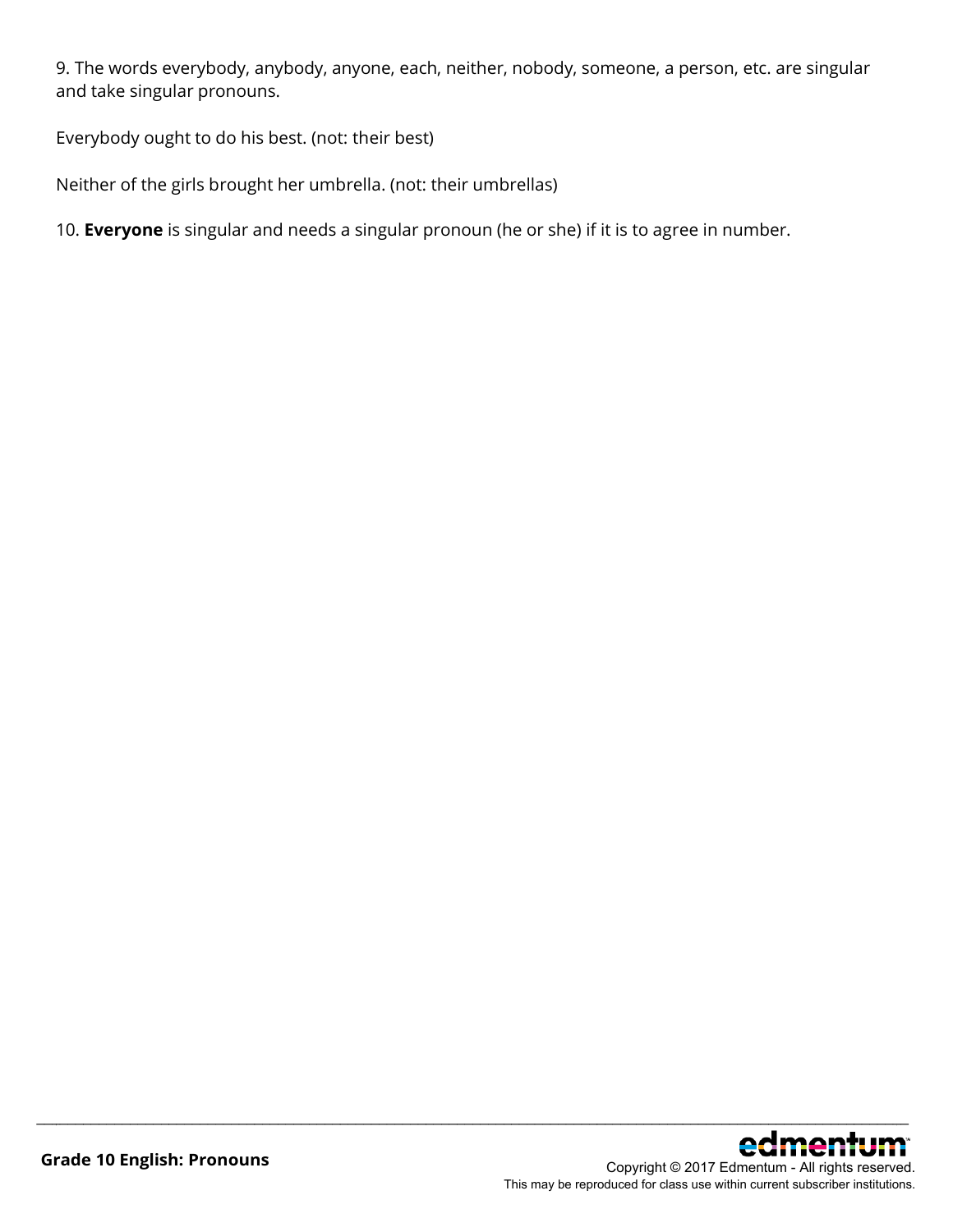### **Grade 10 English: Subject-Verb Agreement**

**1.**

The committee that will decide the next president of the school board meet tomorrow evening at seven o'clock.

What change should be made to correct the problem of subject-verb agreement?

- **A.** No change is necessary.
- **B.** Change **decide** to **decides**.
- **C.** Change **meet** to **meets**.
- **D.** Change **president** to **presidents**.

**2.** Which sentence below demonstrates correct subject-verb agreement?

- **A.** Cell phones and laptop computers each requires high-output batteries.
- **B.** The price and the location each depend on the availability of the tickets.
- **C.** Both comes to us on a regular basis to discuss the expectations of the day.
- **D.** The teachers and the students both knows the educational requirements.

\_\_\_\_\_\_\_\_\_\_\_\_\_\_\_\_\_\_\_\_\_\_\_\_\_\_\_\_\_\_\_\_\_\_\_\_\_\_\_\_\_\_\_\_\_\_\_\_\_\_\_\_\_\_\_\_\_\_\_\_\_\_\_\_\_\_\_\_\_\_\_\_\_\_\_\_\_\_\_\_\_\_\_\_\_\_\_\_\_\_\_\_\_\_\_\_\_\_\_\_\_\_\_\_\_\_\_\_\_\_\_\_

**3.** Which sentence below demonstrates correct subject-verb agreement?

- ◯ **A.** Each one of the singers in the choir do have a beautiful voice.
- **B.** Each one of the singers in the choir possess a beautiful voice.
- **C.** Each one of the singers in the choir has a beautiful voice.
- **D.** Each one of the singers in the choir have a beautiful voice.

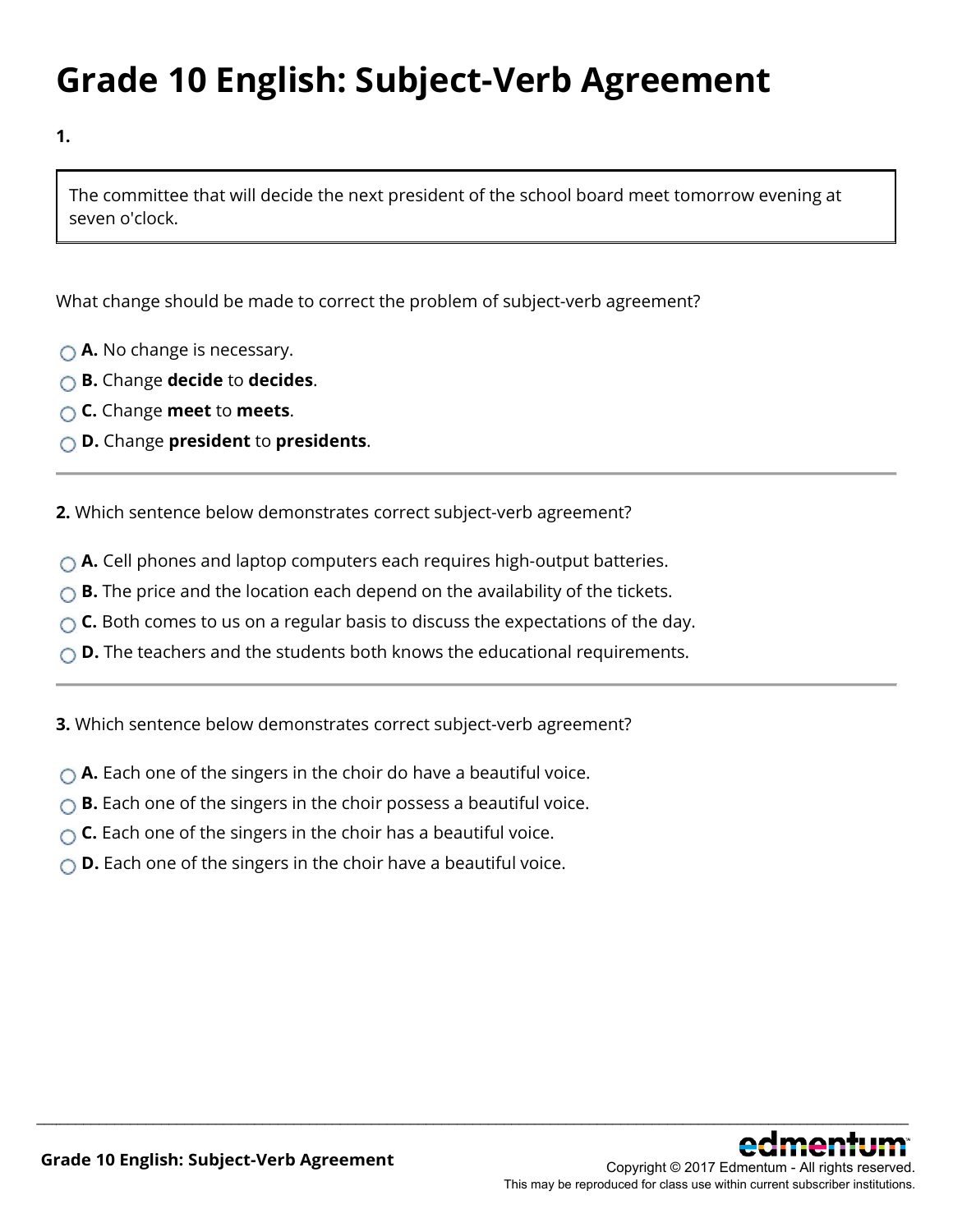**(1)** Clouds are great predictors of weather if one can recognize and distinguish between their different shapes and sizes. **(2)** For the most, all clouds consist of the same basic ingredient, which is moisture in the form of condensed water vapor that clings to microscopic airborne particles like dust. **(3)** Most varieties of clouds typically form and remains in either the lower, middle, or upper atmosphere. **(4)** The white and puffy cumulus clouds, what one might identify as a "standard cloud," are low altitude clouds that signal fair weather. **(5)** Stratus clouds, which tends to look more ominous and threatening, stretch horizontally covering the sky. **(6)** Serious precipitation, however, rarely \_\_\_\_\_\_\_ from these clouds, but they do produce light rain and drizzle. **(7)** A nimbostratus cloud is a middle altitude cloud that appear as a huge dark gray cloud covering most of the sky. **(8)** Typically associated with these clouds are strong winds, steady rains, and heavy snowstorms. **(9)** Cirrus clouds \_\_\_\_\_\_\_ in high altitudes and \_\_\_\_\_\_\_ from tiny ice crystals, which appear as thin streaks across the sky. **(10)** These streaks of icy mist \_\_\_\_\_\_\_ no noticeable precipitation but often \_\_\_\_\_\_\_ bad weather to follow. **(11)** The most ominous clouds of all is the cumulonimbus, also known as a thunderhead, which forms in the lower altitude and then stretches to the upper atmosphere where it flattens out like an anvil. **(12)** Damage in the form of wind, hail, lightning, and tornadoes are common effects associated with these clouds.

**4.** Choose the correct verb for sentence 6.

- **A.** develop
- **B.** is developing
- **C.** develops
- **D.** developing

**5.** Which sentence below demonstrates **incorrect** subject-verb agreement?

- **A.** Every planet and celestial body represents an undiscovered country yet to be explored.
- **B.** Each debate and discussion between us contains too many words and not enough thought.
- **C.** Every man, woman, and child have a right to life, liberty, and the pursuit of happiness.
- **D.** Each household and resident of this great town is entitled to an informed and educated opinion.

\_\_\_\_\_\_\_\_\_\_\_\_\_\_\_\_\_\_\_\_\_\_\_\_\_\_\_\_\_\_\_\_\_\_\_\_\_\_\_\_\_\_\_\_\_\_\_\_\_\_\_\_\_\_\_\_\_\_\_\_\_\_\_\_\_\_\_\_\_\_\_\_\_\_\_\_\_\_\_\_\_\_\_\_\_\_\_\_\_\_\_\_\_\_\_\_\_\_\_\_\_\_\_\_\_\_\_\_\_\_\_\_

**6.** Which of the following correctly fills in the verbs in sentence 9?

- **A.** exist; forms
- **B.** exist; form
- **C.** exists; form
- **D.** exists; forms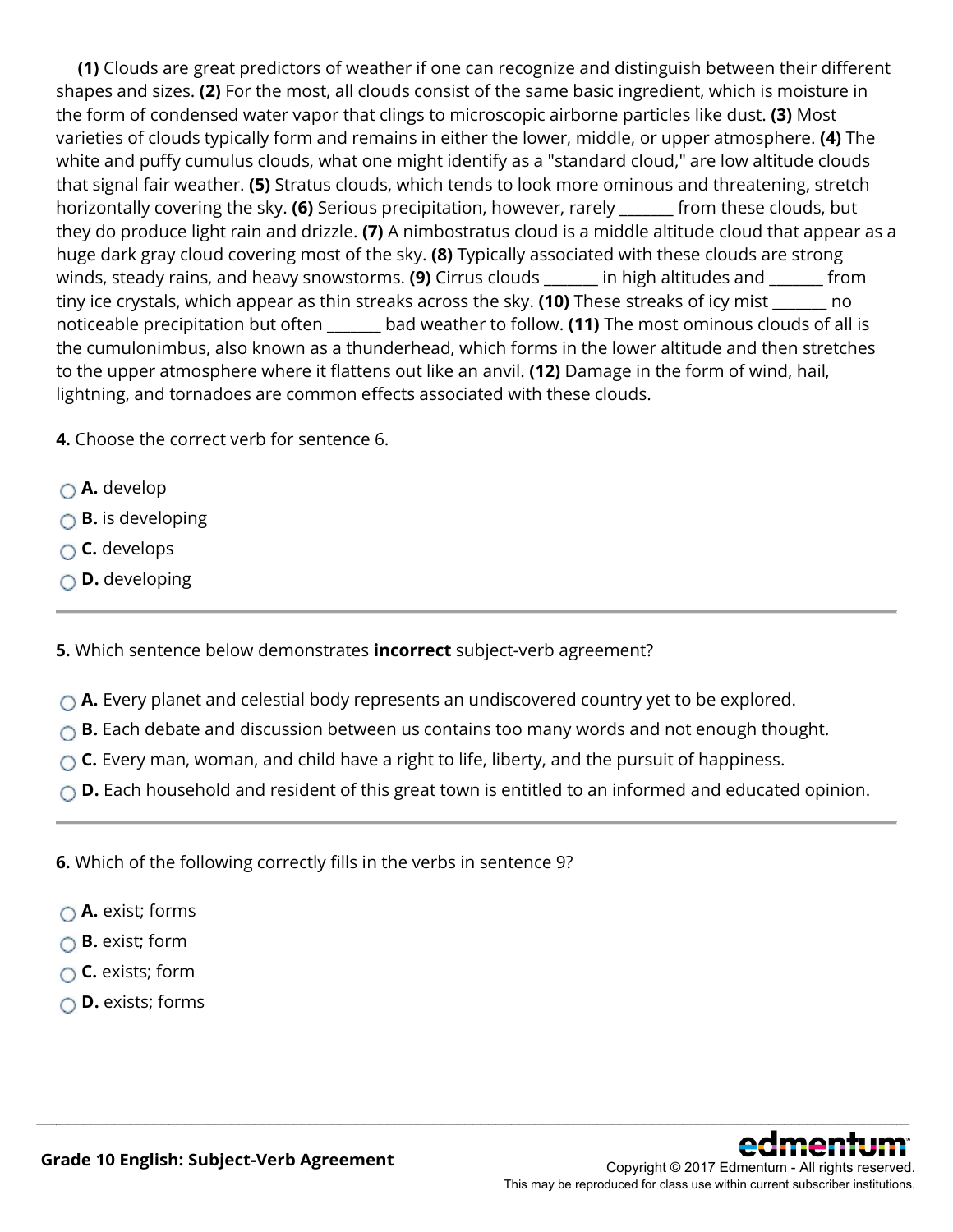**7.** Choose the correct complete subject for the sentence below.

observes silently while the doings of the night transpire below.

- **A.** A parliaments of owls
- **B.** A parliaments of owl
- **C.** A parliament of owl
- **D.** A parliament of owls

**8.** What change should be made to correct the problem of subject-verb agreement?

- **A.** Damage in the form of wind, hail, lightning, and tornadoes is common effects associated with<br>**A.** these clouds.
- **B.** Damages in the form of wind, hail, lightning, and tornadoes is a common effects associated with these clouds.

**C.** Damage in the form of wind, hail, lightning, and tornadoes is a common effect associated with these clouds.

- **D.** Damage in the form of wind, hail, lightning, and tornadoes are a common effect associated with these clouds.
- **9.** In which of the following sentences do the subject and verb agree?
- **A.** The paintings on display at the art museum is priceless.
- **B.** The paintings on display at the art museum seems priceless.
- **C.** The paintings on display at the art museum was priceless.
- **D.** The paintings on display at the art museum are priceless.

**10.** How should sentence 7 be revised for correct subject-verb agreement?

- **A.** A nimbostratus cloud are a middle altitude cloud that appear as a huge dark gray cloud covering **A.** most of the slate most of the sky.
- **B.** A nimbostratus clouds is a middle altitude cloud that appear as huge dark gray clouds covering most of the sky.
- **C.** A nimbostratus cloud is a middle altitude cloud that appears as a huge dark gray cloud covering most of the sky.
- **D.** A nimbostratus cloud are middle altitude clouds that appears as huge dark gray clouds covering most of the sky.

\_\_\_\_\_\_\_\_\_\_\_\_\_\_\_\_\_\_\_\_\_\_\_\_\_\_\_\_\_\_\_\_\_\_\_\_\_\_\_\_\_\_\_\_\_\_\_\_\_\_\_\_\_\_\_\_\_\_\_\_\_\_\_\_\_\_\_\_\_\_\_\_\_\_\_\_\_\_\_\_\_\_\_\_\_\_\_\_\_\_\_\_\_\_\_\_\_\_\_\_\_\_\_\_\_\_\_\_\_\_\_\_



Copyright © 2017 Edmentum - All rights reserved. This may be reproduced for class use within current subscriber institutions.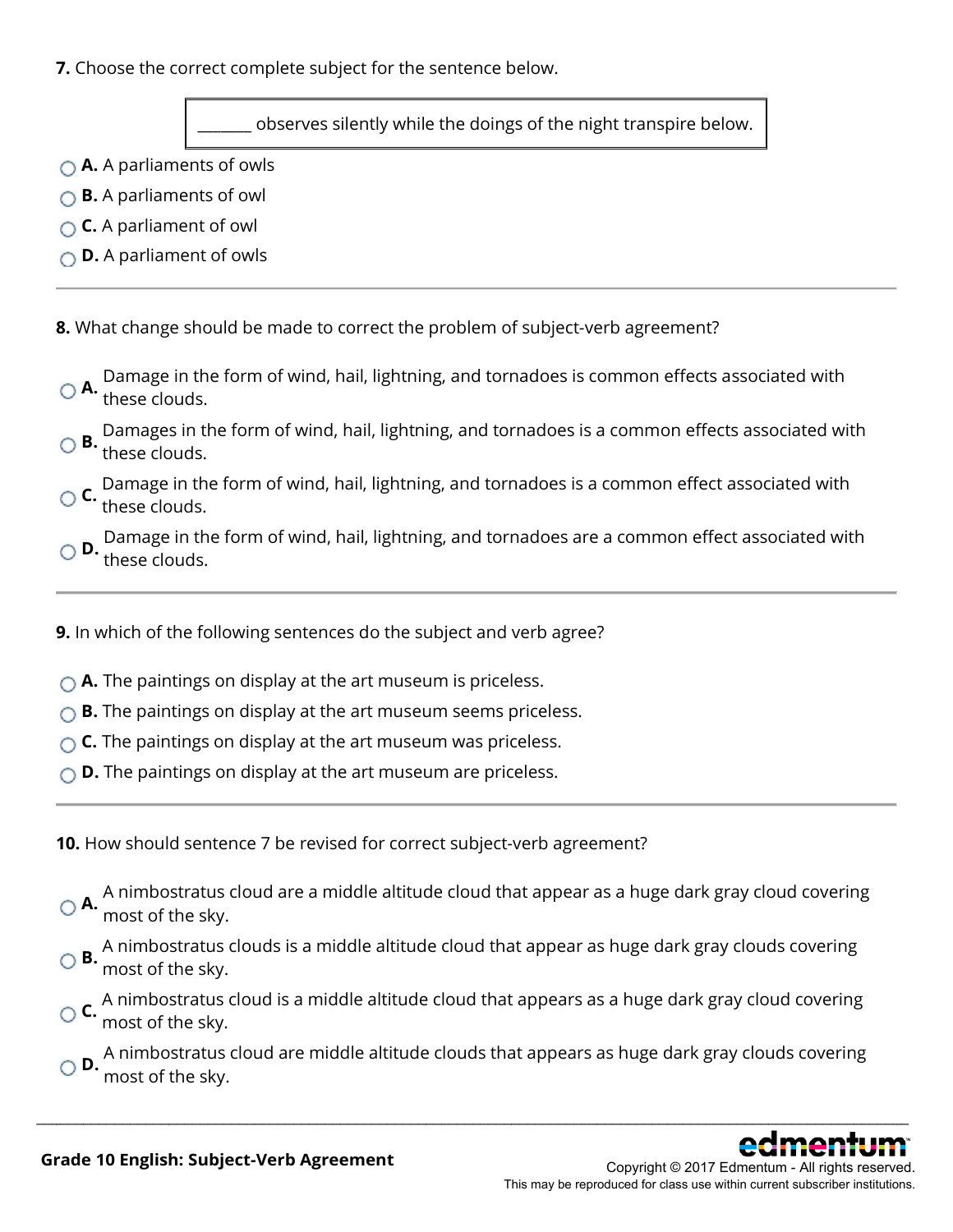### **Answers: Subject-Verb Agreement**

- 1. C 2. B
- 3. C
- 4. C
- 5. C
- 6. B
- 7. D
- 8. C
- 9. D
- $10. C$

## **Explanations**

1. In the sentence, the subject is "committee," which is a collective noun that identifies a group of individuals. Because the "committee" acts as a single unit, the subject is singular. Therefore, it must agree with the singular verb "meets."

2. In the correct sentence, the subjects "price" and "location" are joined by "and," which makes the complete subject plural. Therefore, the correct verb is "depend." Compound subjects that are followed by "each" or "every" take a plural verb, but compound subjects that are preceded by "each" or "every" usually take a singular verb. The indefinite pronoun "both" is plural because it refers to more than one thing, so it takes a plural verb.

3. "Each one" is the subject of the sentence, and it requires a singular verb.

4. The subject of sentence 6 is "precipitation," which is singular. Therefore, the singular verb "develops" is the correct choice because it agrees with the subject.

5. Compound subjects that are preceded by the adjectives "each" or "every" usually take verbs that are singular. In the sentence with the incorrect subject-verb agreement, the plural verb "have" should be changed to the singular form "has" because the compound subject "man, woman, and child" is preceded by the adjective "every."

6. The sentence contains a plural subject ("Cirrus clouds") and a compound verb. To agree with the subject, both verbs must be in the plural form. Therefore, "exist" and "form" are the correct answers.

7. The choice "A parliament of owls" is the only subject that works with the singular verb "observes." In the phrase, "parliament" (a term used to describe a group of owls) is the subject. The phrase "of owls" is a prepositional phrase that modifies "parliament." Prepositional phrases never serve as subjects of a sentence.

8. The subject of the sentence is "Damage," which is a singular noun. The prepositional phrases "in the form" and "of wind, hail, lightning, and tornadoes" function as modifiers in the sentence. Therefore, the plural verb "are" should take the singular form "is" to read "is a common effect."  $\_$  . The contribution of the contribution of  $\mathcal{S}$  . The contribution of the contribution of the contribution of the contribution of the contribution of the contribution of the contribution of the contribution of the

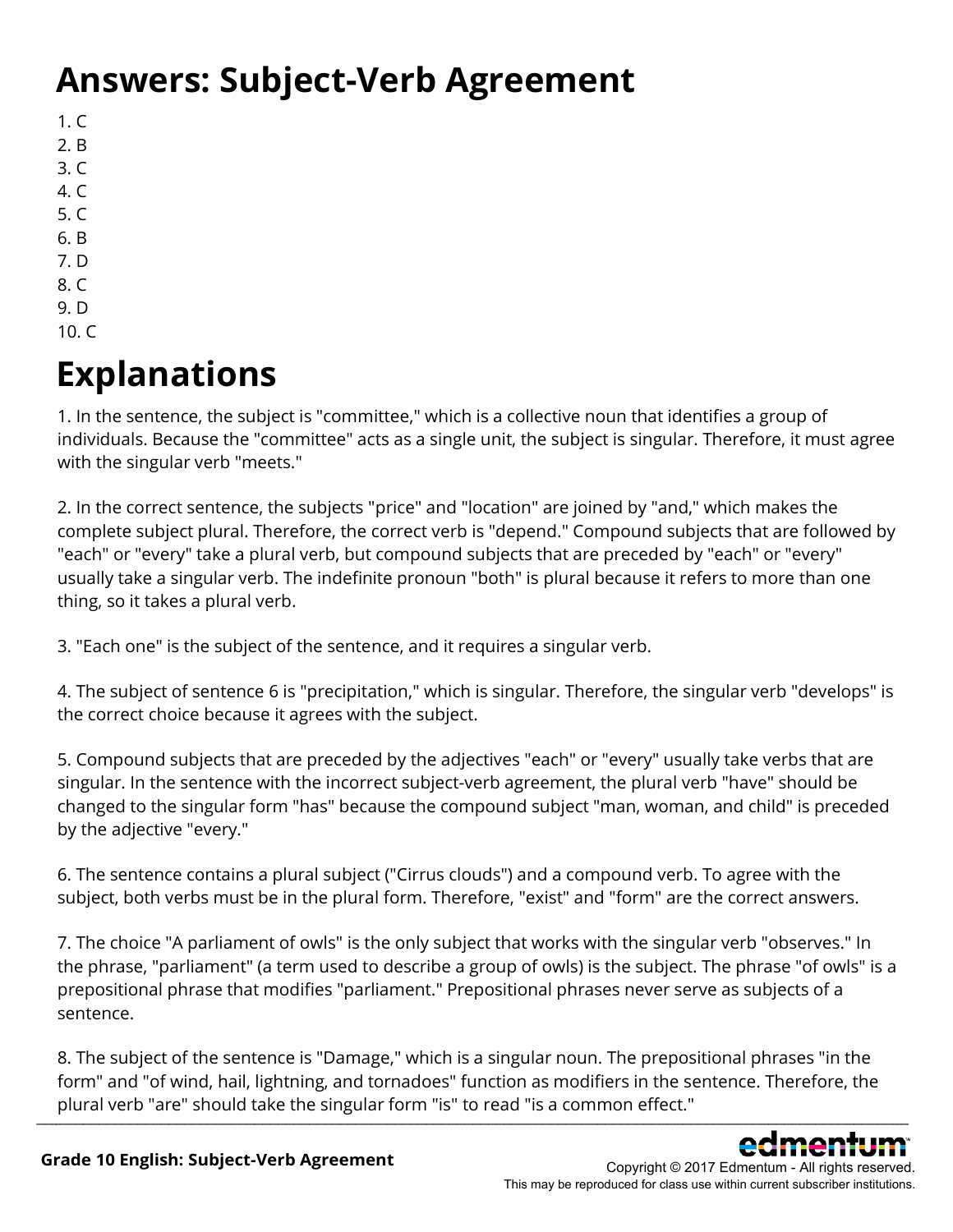9. The subject of this sentence is "paintings"; therefore, it requires a plural verb. The verb that agrees with "paintings" is "are."

10. Sentence 7 as it appears in the passage contains a subject-verb error in the dependent clause that begins with "that." Relative pronouns such as "who," "which," and "that" can function as subjects in a dependent clause, yet they also refer to another word in the sentence, called the antecedent. In this sentence, "that" refers to the antecedent "middle altitude cloud," which is the singular subject of the sentence. Therefore, the verb that follows "that" must agree with the singular subject "cloud." The plural verb "appear" should be written as the singular verb "appears."

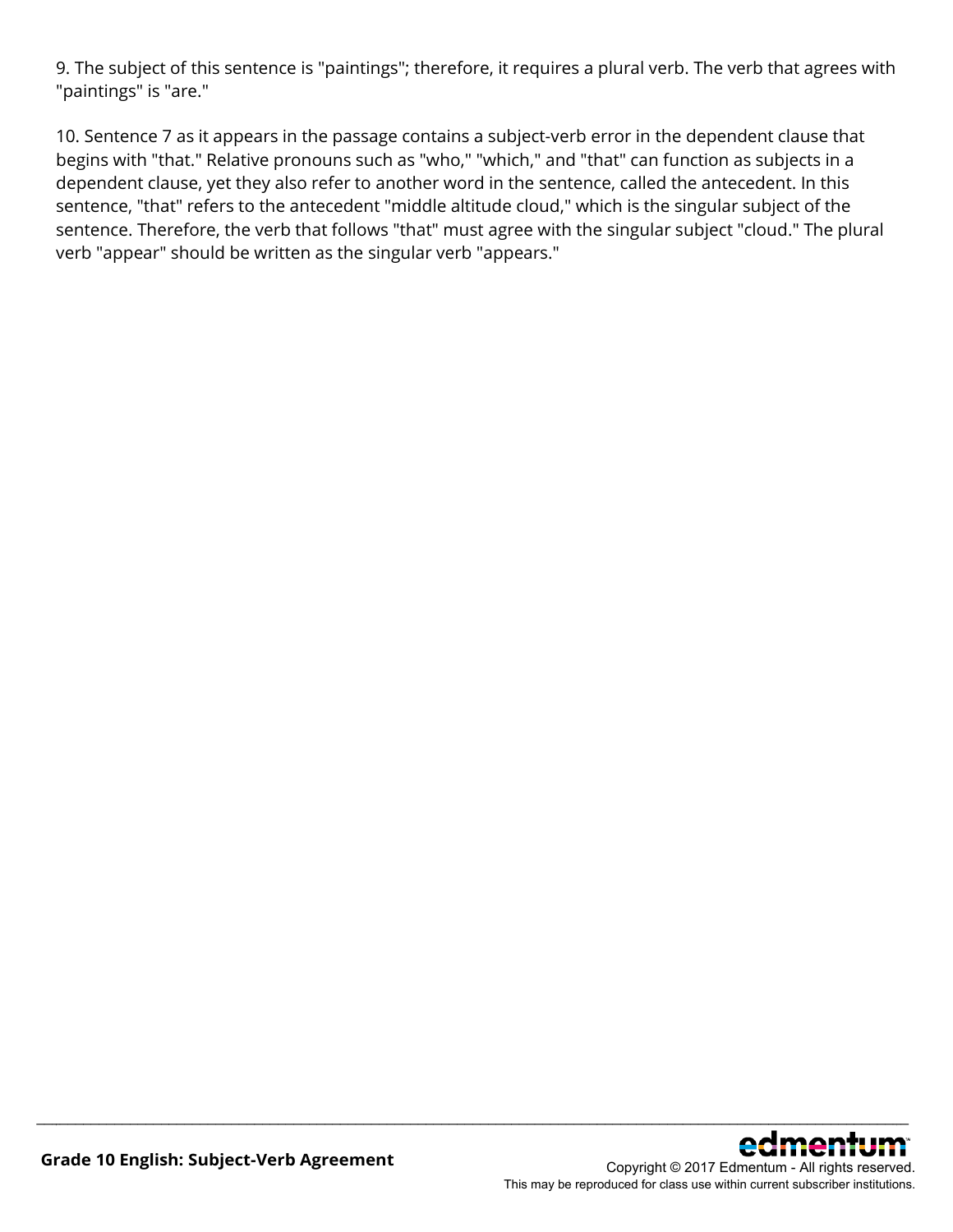## **Grade 10 English: Spelling**

 Azar, Erast, and I ate at a new place last week. I had quite a few servings of the delicious soup, and my friends ate burgers and salads. It was a culinary feast, and I gorged myself in the celebration! Since then, we have recommended the restarant to everyone we know.

**1.** Which underlined word in the passage is spelled incorrectly?

- **A.** culinary
- **B.** recommended
- **C.** gorged
- **D.** restarant

**2.** Which of the following sentences demonstrates correct spelling?

- **A.** "Who's definately coming to the party tonight?"
- **B.** "Who's definitely coming to the party tonight?"
- **C.** "Who's definately coming to the party tonite?"
- **D.** "Whose definitely coming to the party tonight?"

**3.** Which sentence contains a spelling error?

**A.** You don't need to keep your receipt because the computer will record the transaction.

- **B.** Kallie possesses a good sense of humor, but she can be very mischievous at times.
- **C.** Tina's mother is a promanent member of the Volunteers Association of America.
- **D.** The movie will portray the life and death of Lieutenant Colonel Rodriquez-Smith.
- **4.** Which of the following sentences demonstrates correct spelling?
- **A.** My acedemic career was interrupted when I had to go back to work.
- **B.** My academic career was interrupted when I had to go back to work.
- **C.** My academic career was interupted when I had to go back to work.
- **D.** My accademic career was interrupted when I had to go back to work.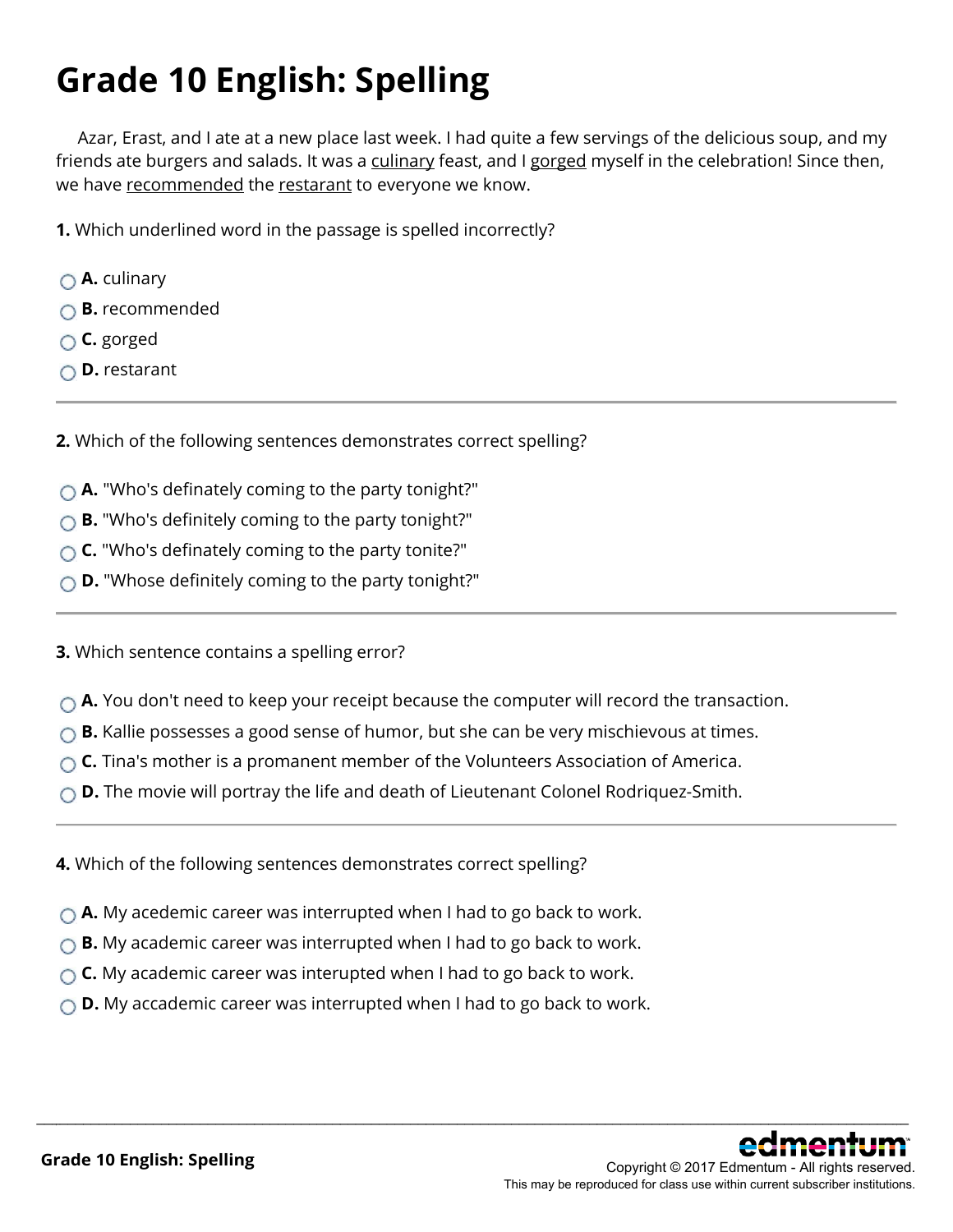#### **5.** Which sentence demonstrates correct spelling?

- **A.** "It is a pleasure to make your acquaintance," Chelsea told Keith with uncharacteristic exuberance.
- **B.** "It is a pleasure to make your aquaintance," Chelsea told Keith with uncharacteristic exuberance.
- **C.** "It is a pleasure to make your aquaintence," Chelsea told Keith with uncharacteristic exubrance.
- **D.** "It is a pleasure to make your acquaintance," Chelsea told Keith with uncharacteristic exubrence.

**6.** Which sentence contains a spelling error?

- **A.** The pilot performed an evasive maneuver to avoid the hazardous power lines.
- **B.** The astronauts must be quarentined after they return from the space station.
- **C.** Kendall is making a movie to portray the life of Victorian writer Wilkie Collins.
- **D.** Martin's name has become synonymous with charity at Smith High School.

**7.** Which sentence demonstrates correct spelling?

- **A.** The school hopes to replace the harsh fluoresent lighting with calming natural light.
- **B.** The school hopes to replace the harsh florscent lighting with calming natural light.
- ◯ **C.** The school hopes to replace the harsh fluorecent lighting with calming natural light.
- **D.** The school hopes to replace the harsh fluorescent lighting with calming natural light.

 Daphne and Frasier intended to visit the driver's license office as soon as they had eaten lunch. However, they were distracted by the irresistable lure of watching Martin eat an entire box of marshmallow peeps in one sitting, and they missed the deadline. All three of them will be regretting their decisions for days.

**8.** Which underlined word in the passage is spelled incorrectly?

- **△A.** marshmallow
- **B.** distracted
- **C.** license
- **D.** irresistable

**9.** Which sentence below demonstrates correct spelling?

- **A.** Anna was embaressed when her teacher asked her to speak in front of the whole class.
- ◯ **B.** Anna was embarrassed when her teacher asked her to speak in front of the whole class.
- **C.** Anna was embarrased when her teacher asked her to speak in front of the whole class.
- **D.** Anna was embareassed when her teacher asked her to speak in front of the whole class.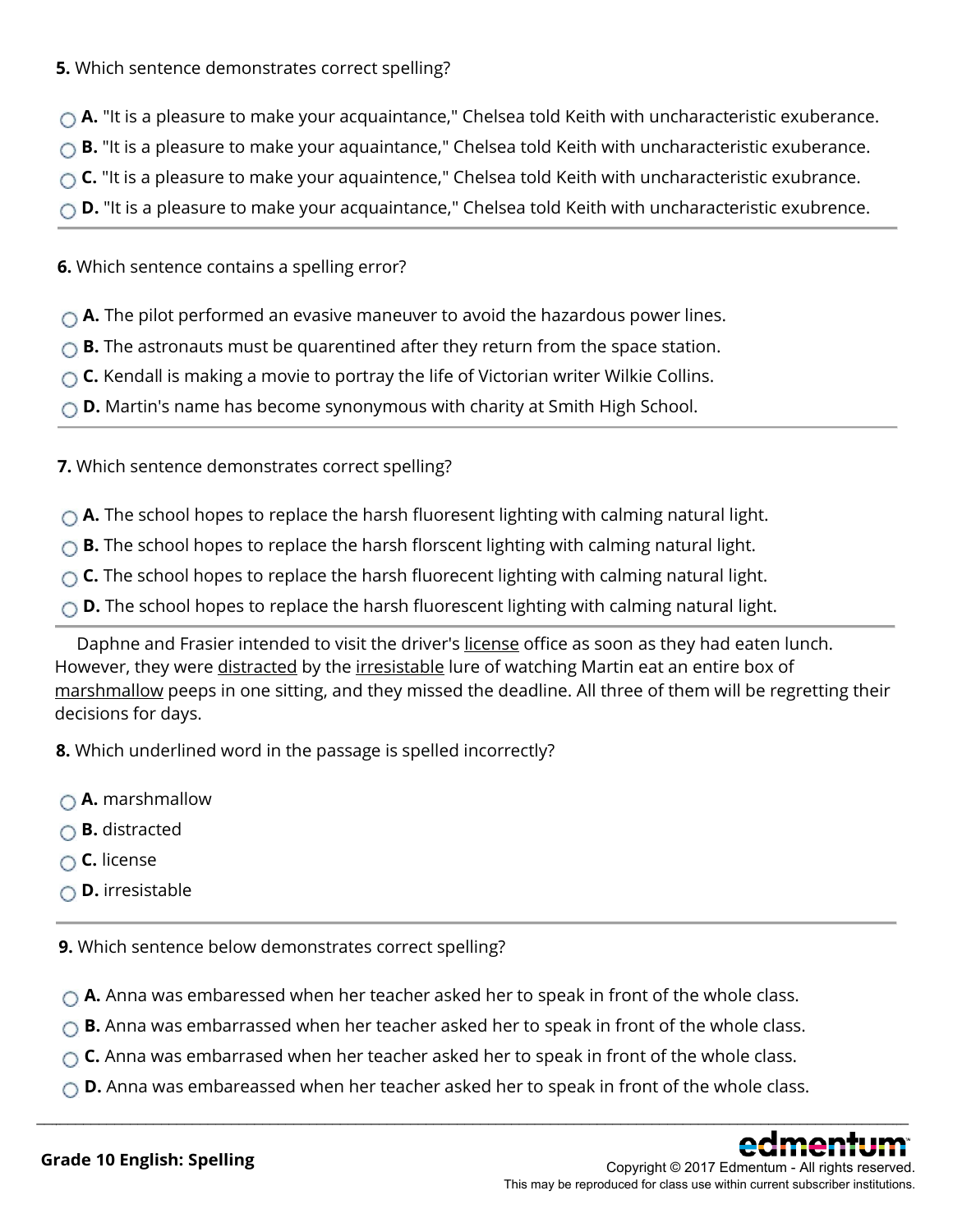#### **10.** Which sentence demonstrates correct spelling?

- **A.** During the 1800s, many homesteaders made the pilgrimige out west to find better lives.
- **B.** During the 1800s, many homesteaders made the pilgrimage out west to find better lives.
- **C.** During the 1800s, many homesteders made the pilgramage out west to find better lives.
- ◯ **D.** During the 1800s, many homesteders made the pilgrimage out west to find better lives.